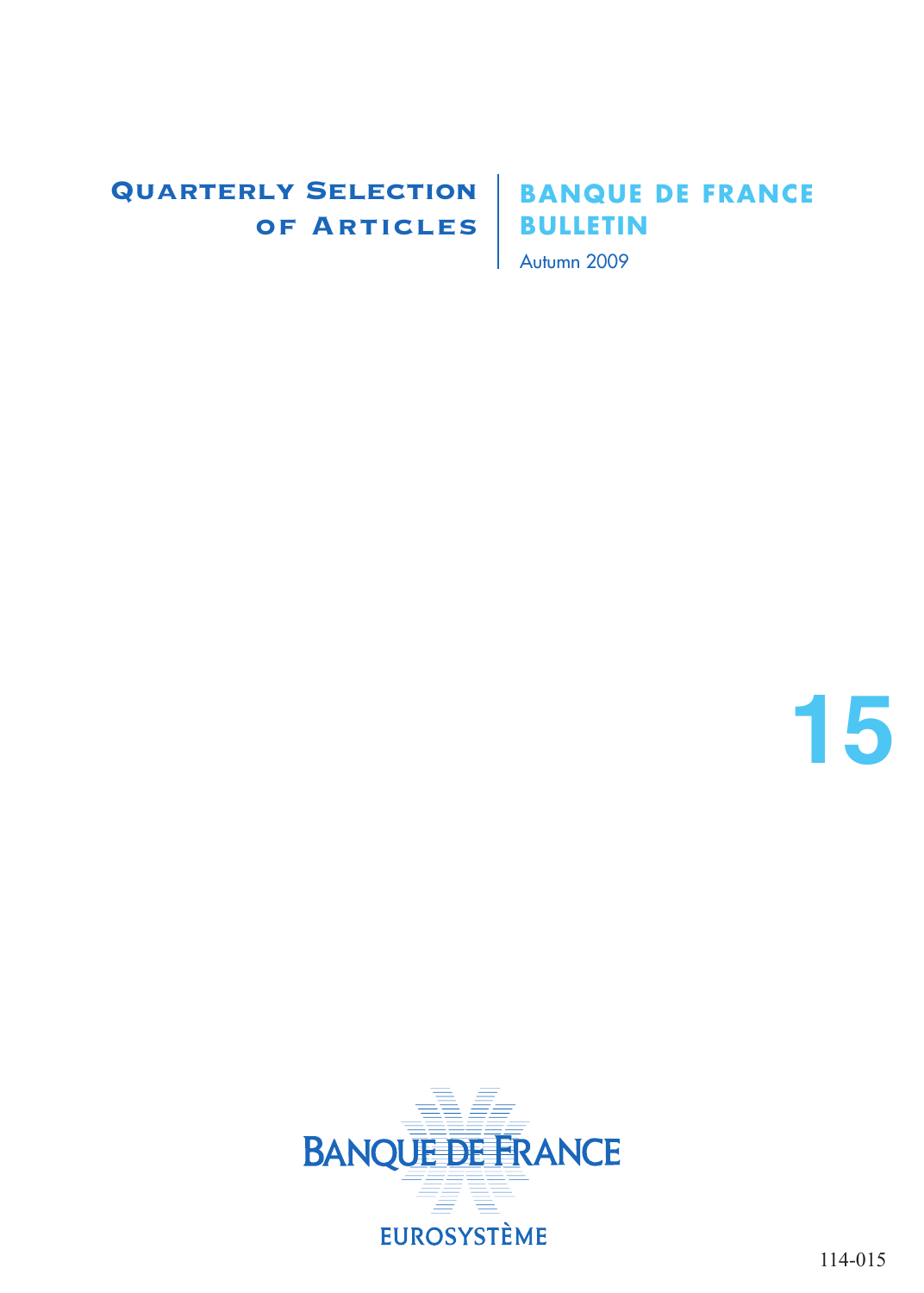### **Subscription form**

| My personal details have changed.                                                                                                                                                                                                                                                         | Please update my subscription information accordingly:                                                                                                                                             |
|-------------------------------------------------------------------------------------------------------------------------------------------------------------------------------------------------------------------------------------------------------------------------------------------|----------------------------------------------------------------------------------------------------------------------------------------------------------------------------------------------------|
| Subscription number: _____________                                                                                                                                                                                                                                                        |                                                                                                                                                                                                    |
| First name: $\frac{1}{2}$ and $\frac{1}{2}$ and $\frac{1}{2}$ and $\frac{1}{2}$ and $\frac{1}{2}$ and $\frac{1}{2}$ and $\frac{1}{2}$ and $\frac{1}{2}$ and $\frac{1}{2}$ and $\frac{1}{2}$ and $\frac{1}{2}$ and $\frac{1}{2}$ and $\frac{1}{2}$ and $\frac{1}{2}$ and $\frac{1}{2}$ and | Surname: <u>_______________________</u>                                                                                                                                                            |
|                                                                                                                                                                                                                                                                                           |                                                                                                                                                                                                    |
| Address: No. 1996. The Contract of the Contract of the Contract of the Contract of the Contract of the Contract of the Contract of the Contract of the Contract of the Contract of the Contract of the Contract of the Contrac                                                            |                                                                                                                                                                                                    |
|                                                                                                                                                                                                                                                                                           |                                                                                                                                                                                                    |
|                                                                                                                                                                                                                                                                                           |                                                                                                                                                                                                    |
| of the Banque de France:<br>Subscription number: _____________                                                                                                                                                                                                                            | I wish to cancel my subscription to the Quarterly Selection of Articles                                                                                                                            |
|                                                                                                                                                                                                                                                                                           | First name: $\qquad \qquad \qquad \qquad \qquad$ Surname: $\qquad \qquad$                                                                                                                          |
| Please return this form by: fax: +33 (0) 1 42 92 39 40                                                                                                                                                                                                                                    | e-mail: publications@banque-france.fr<br>post: BANQUE DE FRANCE<br><b>Service de la Documentation</b><br>et des Relations avec le Public<br>Code courrier 07-1397<br><b>F-75049 PARIS CEDEX 01</b> |
|                                                                                                                                                                                                                                                                                           | al Sa<br><b>BANQUE DE FRANCE</b><br><b>EUROSYSTÈME</b>                                                                                                                                             |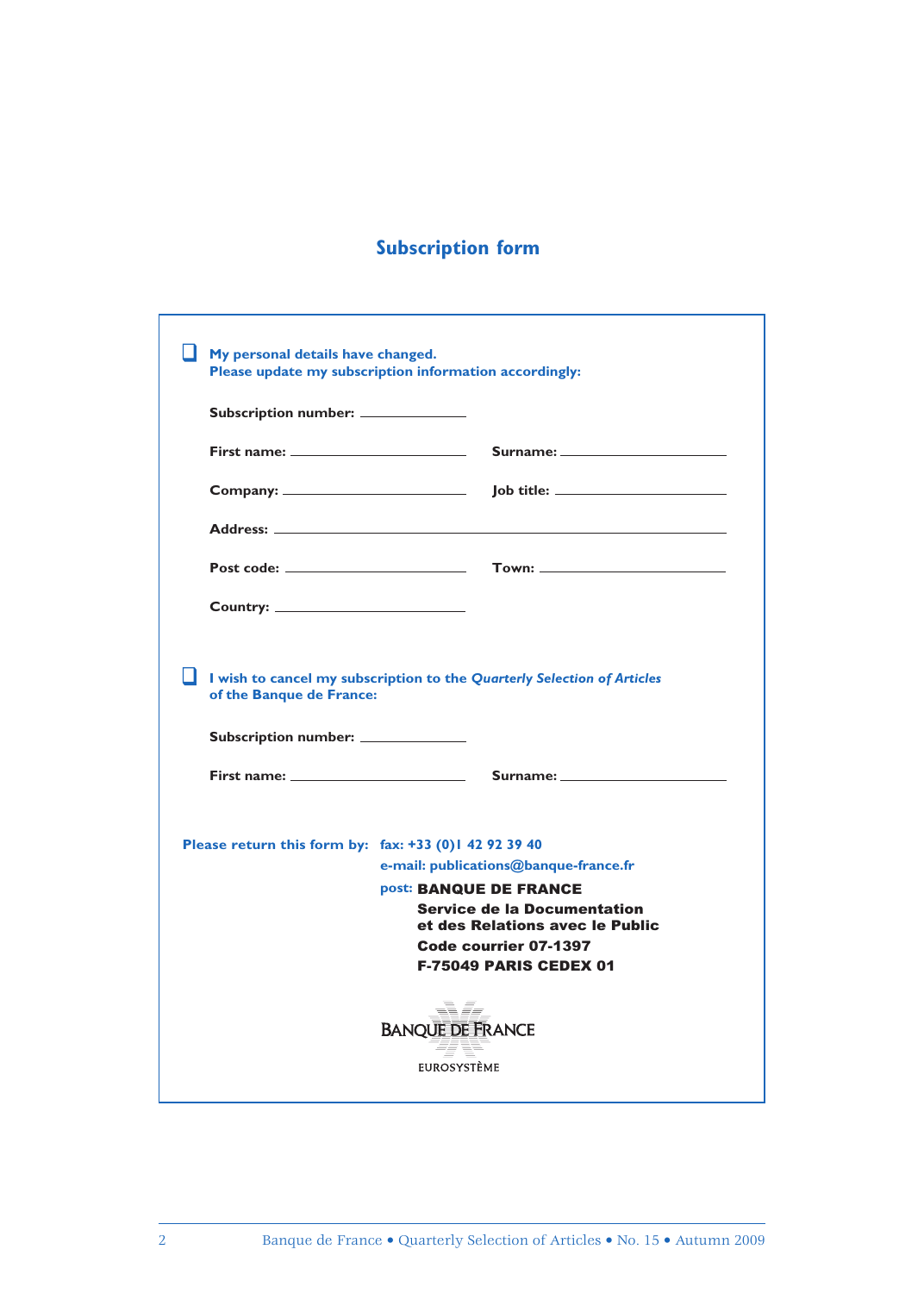# **CONTENTS**

## **|ARTICLES**

Government debt markets in African developing countries: recent developments and main challenges **5** 

Bruno Cabrillac and Emmanuel Rocher

*Despite continued growth since 1995, African government debt markets remain fragile. The current crisis calls for the implementation of targeted actions to ensure their sustainable and balanced growth.*

### Payment periods and corporate trade credit between 1990 and 2008 27 Companies Observatory

In 2008, companies prepared for the entry into force of the Law on the *Modernisation of the Economy (LME) by sharply reducing their payment periods. Going forward, this Law should limit the risk of chains of failures.* 

### National Financial Accounts in 2008: a further rise in non-financial sector debt 49 Franck Sédillot

In 2008, the economic downturn and financial pressures significantly impacted the borrowing and investment behaviour of non-financial agents. Households *favoured liquid and low-risk savings instruments. Households and fi rms reduced bank borrowings but their debt ratios rose further.*

### Non-residents' equity holdings in French CAC 40 companies at end-2008 59 François Servant

*At end-2008, non-residents held 39.2% of the market capitalisation of French CAC 40 companies. The holding rate fell for the second consecutive year and was down by two percentage points compared with end-2007.*

### **|PUBLISHED ARTICLES**

Quarterly Selection of Articles (since Autumn 2005) 69

### **|OTHER PUBLICATIONS**

Documents available in English 73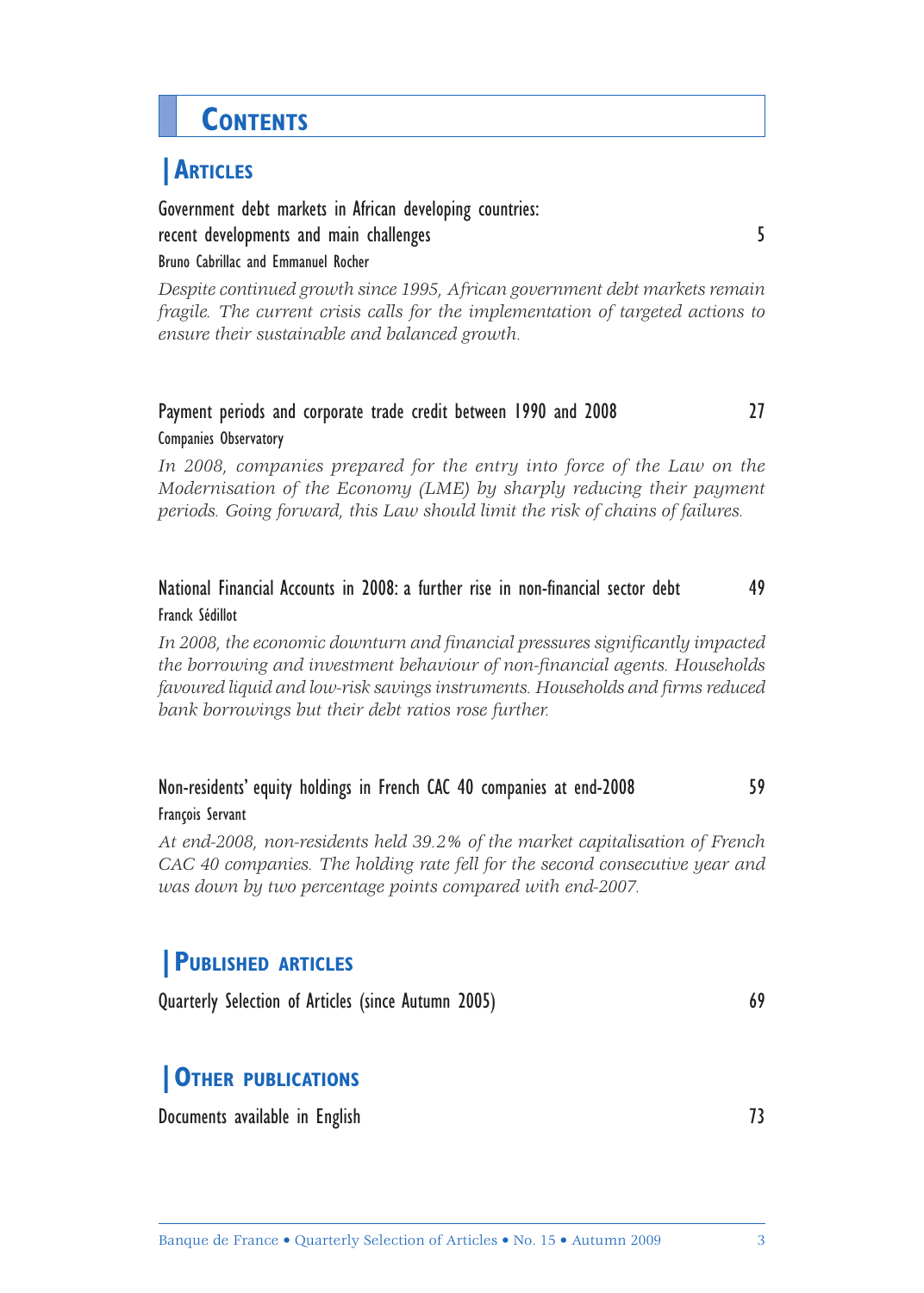### **CONTENTS**

## **|STATISTICS**

| Contents                             |                 |
|--------------------------------------|-----------------|
| Economic developments                | \$3             |
| Money, investment and financing      | $\overline{13}$ |
| Financial markets and interest rates | 529             |
| Other statistics                     | 137             |

*No part of this publication may be reproduced other than for the purposes stipulated in Articles L.122-5. 2° and 3° a) of the Intellectual Property Code without the express authorisation of the Banque de France, or where applicable, without complying with the terms of Article L.122-10. of the said code.*

*© Banque de France — 2009*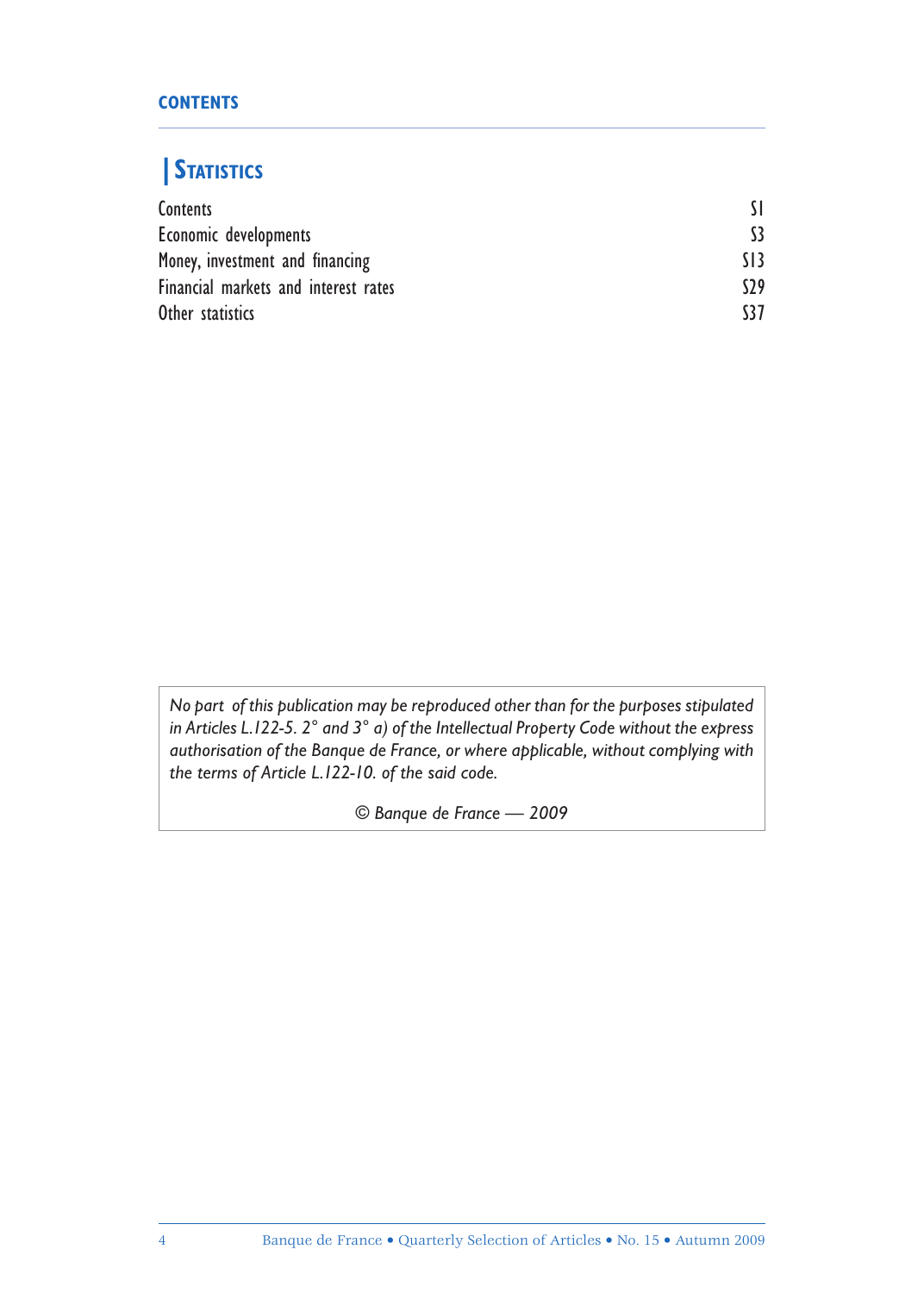## **ARTICLES**

## **Government debt markets in African developing countries: recent developments and main challenges**

**Bruno Cabrillac and Emmanuel Rocher Economics and International and European Relations Directorate**

*Since 1995, the principal local currency government bond markets in Africa have posted sustained growth. Outstanding government debt amounted to an average of 22% of GDP over the period 2001-2007, as against 15% over the period 1995-2000. However, compared with government bond markets in emerging countries, which often*  exceed 40% of GDP, African markets appear less significant and show considerable *differences in their respective stages of development: in South Africa, Morocco and Mauritius, they are relatively sophisticated, whereas in low-income countries, they are more recent and still very rudimentary.*

However, up until the recent financial crisis, African government debt markets were able *to take advantage of the favourable economic environment thanks to the improvement of the macroeconomic framework on the African continent and the debt write-offs, which improved the solvency of a large number of countries. The increased interest*  on the part of foreign investors reflected the attractiveness of these budding markets, which represented an opportunity for diversification in a context where risk premia on sovereign assets had declined significantly overall.

*With regard to the advantages of deepening or creating local currency government*  bond markets to finance development in Africa, it now appears essential to make sure *they continue to grow in a balanced and sustainable manner.*

*However, African government debt markets are still fragile and hampered by structural*  problems, in particular high default risk, insufficient critical mass, weak infrastructures and insufficient capacities and know how on the side of regulators but also of issuers *and subscribers. These obstacles are heightened by the fact that some prerequisites (in the field of public finance or monetary policy management), which are necessary for a contained development of markets, are not always met.*

*Targeted actions are thus needed to ensure the continued development of government*  bond markets in Africa.<sup>1</sup> An approach that focuses both on regional integration in *monetary unions (in order to lift the size constraints) and on pragmatism (to make* 

*NB: The authors would like to thank Bernard J. Laurens, from the Monetary and Capital Markets Department of the IMF, for his remarks and suggestions.* 

*<sup>1</sup> During their meeting on 3 April 2008, the Finance Ministers and Governors of the Franc Zone approved a series of recommendations for the development of government debt markets in their area.*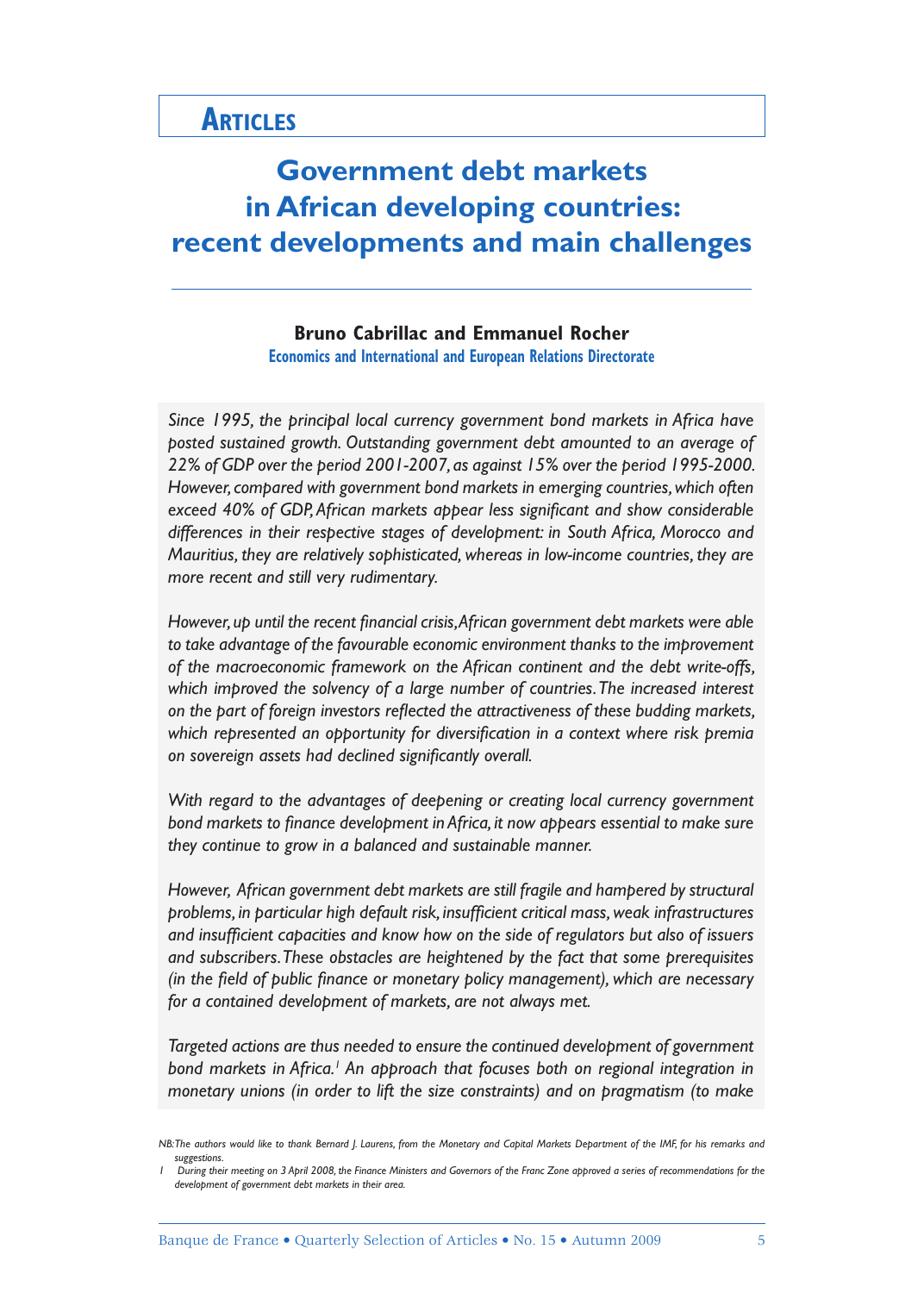*headway in an orderly manner on the basis of a few key priorities) seems especially appropriate. Specific instruments, such as guarantee mechanisms for sovereign and corporate issuance, foreign exchange risk coverage instruments or regional investment*  funds, could also be considered, with the support of international financial institutions *or bilateral development partners. Deepening these markets becomes particularly*  relevant in the context of the financial crisis, which shall lead to a fall in external financing flows on the one hand, and highlights the risks incurred if domestic savings *are recycled abroad on the other.* 

Keywords: government debt securities; African financial markets; African securities markets; financing of Sub-Saharan Africa debt; Sub-Saharan Africa (SSA).

JEL codes: . E44, H63, O23, O55.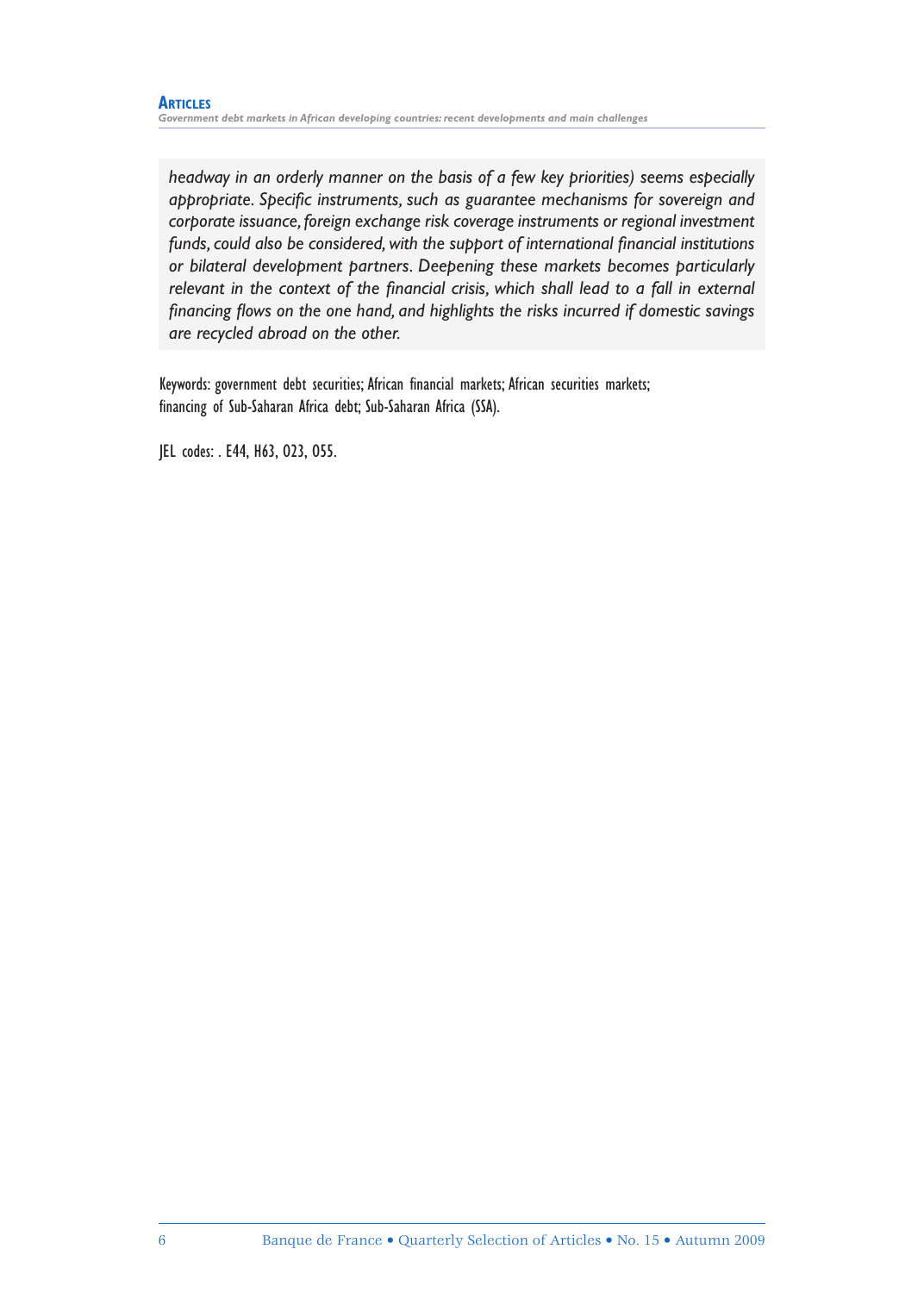## **1| Strong growth in African government debt markets since 1995**

### **1|1 A steady increase in local currency government bond markets**

The development of local currency domestic debt markets is not a recent phenomenon in Africa. From the 1980s onwards, a large number of African countries started to carry out reforms to promote the emergence of this type of financing. It should nevertheless be noted that, after remaining broadly unchanged from 1980 to 1995, the growth rate of outstanding debt increased significantly as from the mid-1990s $^2$  (see Table 1).

While the ratio of outstanding government debt to GDP remained stable in Sub-Saharan Africa (SSA) at around 11% on average from 1980 to 1994, it reached 15% over the 1995-2000 period then 22% on average between 2001

| Table I Outstanding government debt in Africa since 1980 |                 |                 |                 |                 |
|----------------------------------------------------------|-----------------|-----------------|-----------------|-----------------|
| (on average by sub-period, as a % of GDP)                |                 |                 |                 |                 |
|                                                          | 1980<br>to 1989 | 1990<br>to 1994 | 1995<br>to 2000 | 2001<br>to 2007 |
| South Africa                                             | 30              | 37              | 45              | 30              |
| Benin                                                    | 0               | $\Omega$        | $\Omega$        |                 |
| <b>Botswana</b>                                          | 0               | $\Omega$        | $\Omega$        | 19              |
| Burkina Faso                                             | 0               | 0               | 0               |                 |
| Burundi                                                  | 3               | $\overline{2}$  | 6               |                 |
| <b>Ivory Coast</b>                                       | 0               | $\mathbf 0$     | 0               | 2               |
| Ethiopia                                                 | 16              | 19              | 10              | 24              |
| Ghana                                                    | 12              | 8               | 24              | 19              |
| Guinea-Bissau                                            | $\mathbf 0$     | $\mathbf 0$     | $\mathbf 0$     | $\overline{2}$  |
| Kenya                                                    | 21              | 23              | 22              | 23              |
| Malawi                                                   | 13              | 8               | 9               | 15              |
| Mali                                                     | 0               | $\mathbf 0$     | 0               |                 |
| Morocco                                                  | nd              | nd              | nd              | 42              |
| <b>Mauritius</b>                                         | 27              | 29              | 33              | 52              |
| Niger                                                    | 0               | $\mathbf 0$     | $\Omega$        | $\Omega$        |
| Nigeria                                                  | 28              | 29              | 16              | 13              |
| Uganda                                                   | $\overline{2}$  | ı               | $\overline{2}$  | П               |
| Rwanda                                                   | 8               | 9               | 5               | 4               |
| Senegal                                                  | $\Omega$        | $\mathbf 0$     | $\Omega$        | $\overline{2}$  |
| Tanzania                                                 | 26              | 6               | 12              | 9               |
| Togo                                                     | $\Omega$        | $\Omega$        | $\Omega$        |                 |
| Tunisia                                                  | nd              | nd              | nd              | 4               |
| Average SSA*                                             | П               | 12              | 15              | 22              |
| Average SSA HIPC <sup>**</sup>                           | 9               | 6               | 8               | 8               |
| Average SSA non-HIPC                                     | 4               | 18              | 23              | 26              |
| *SSA: Sub-Saharan Africa.                                |                 |                 |                 |                 |

*\*\*HIPC: Low income countries eligible for the HIPC (Heavily Indebted Poor Countries) initiative. Sources: Christensen (2005) for the period 1980-2000; Banque de France for the period 2001-2007.*

*2 See methodological note in the appendix.*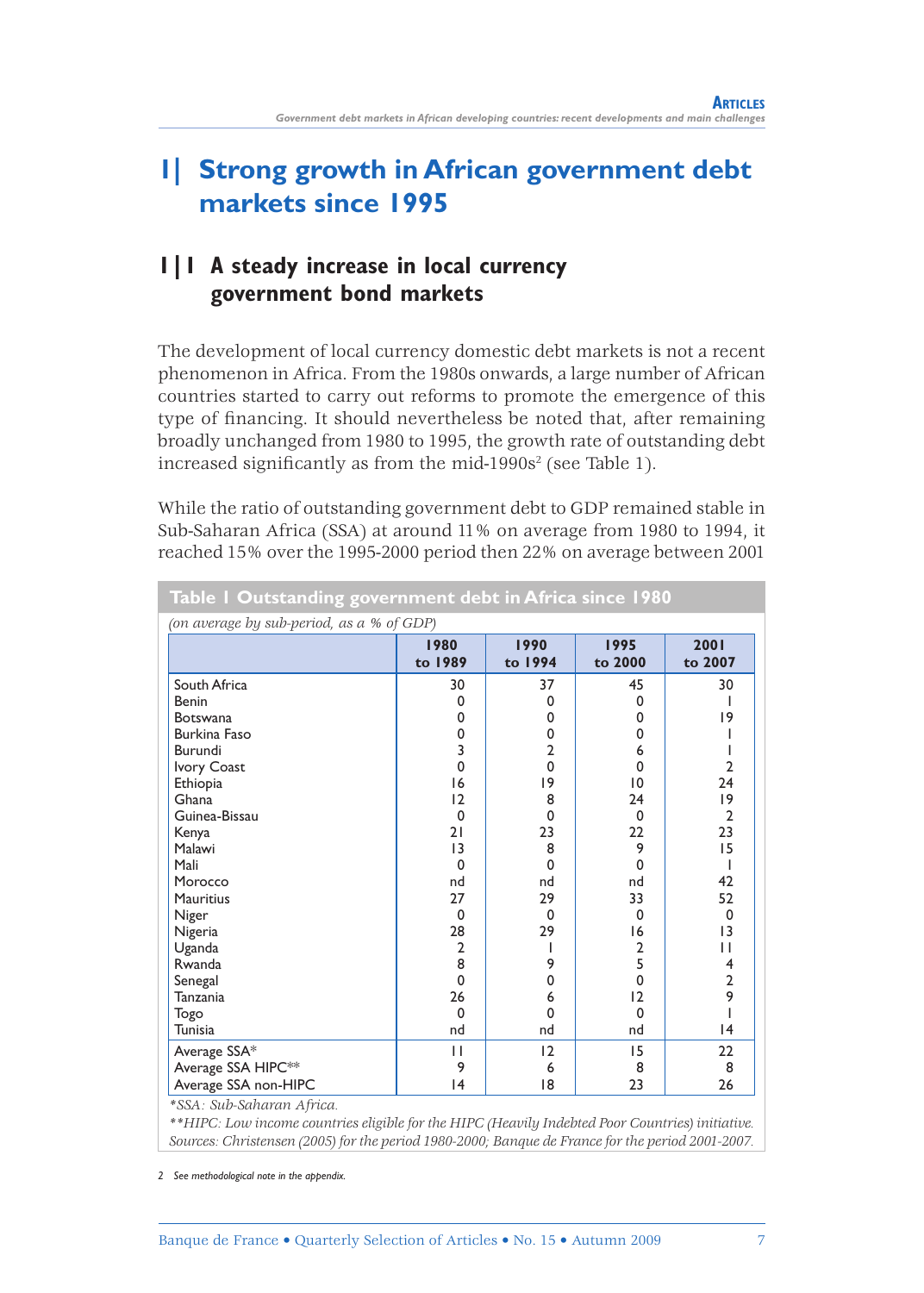and 2007, corresponding to a seven point increase compared to the previous period. Together with Morocco and Tunisia, outstanding government debt accounted for, on average, 24% of GDP of sample countries over the 2001-2007 period (see Table 1).

These overall developments are the result of government policies implemented by African countries, which have sought to diversify their financing methods and equip themselves with more flexible tools to meet their needs. This market-based financing also corresponds to a broader objective of modernising local financial systems, often based on narrow and relatively oligopolistic banking sectors. The development of government bond markets was intended to provide economic agents with alternative financing methods and heighten competition between the different financing channels. In a large number of countries, in particular Ghana, Kenya, Nigeria and WAEMU countries, another factor underlying the growth of domestic debt markets has been the phasing out (encouraged by the international financial community) of the direct advances made by central banks to the government, against the backdrop of a general move towards greater central bank independence. Lastly, in some countries (Botswana for example), the development of government debt markets essentially served monetary policy objectives, with central banks issuing Treasury bills to sterilise the increase in reserves with a view to absorbing the excess liquidity.

However, despite the increase recorded since 1995, African government debt markets are still smaller than those of other emerging countries. According to data from the Bank for International Settlements<sup>3</sup> the local currency debt markets of the major emerging economies accounted for roughly 34% of GDP at end-2005, although in some countries, such as Brazil, South Korea, Turkey and Venezuela, this figure was over 50%. In industrialised countries, the ratio stood at roughly 43% at end-2005.

In addition, the size of African markets remains highly heterogeneous. Apart from the specific case of countries that have not yet set up their own government debt market (in particular Angola, the Democratic Republic of Congo, Saõ Tomé and Principe, and CEMAC countries),<sup>4</sup> three groups may be distinguished. In the first group, which comprises South Africa, Morocco and Mauritius, government debt markets have roughly the same relative size as in the large emerging economies, with ratios of securitised debt to GDP of over 30%. In the second group, which brings together middle-income countries (Botswana, Kenya, Nigeria) and some low-income countries (Ethiopia, Ghana, Malawi, Uganda), the ratio of outstanding government debt to GDP ranges from 10% to 25%. The last group comprises the other low income countries where the size of government debt markets

*<sup>3</sup> Committee on the Global Financial System, Financial stability and local currency bond markets, June 2007.*

*<sup>4</sup> Cameroon, Chad, Congo (Republic of), Equatorial Guinea, Gabon and Central African Republic (CAR).*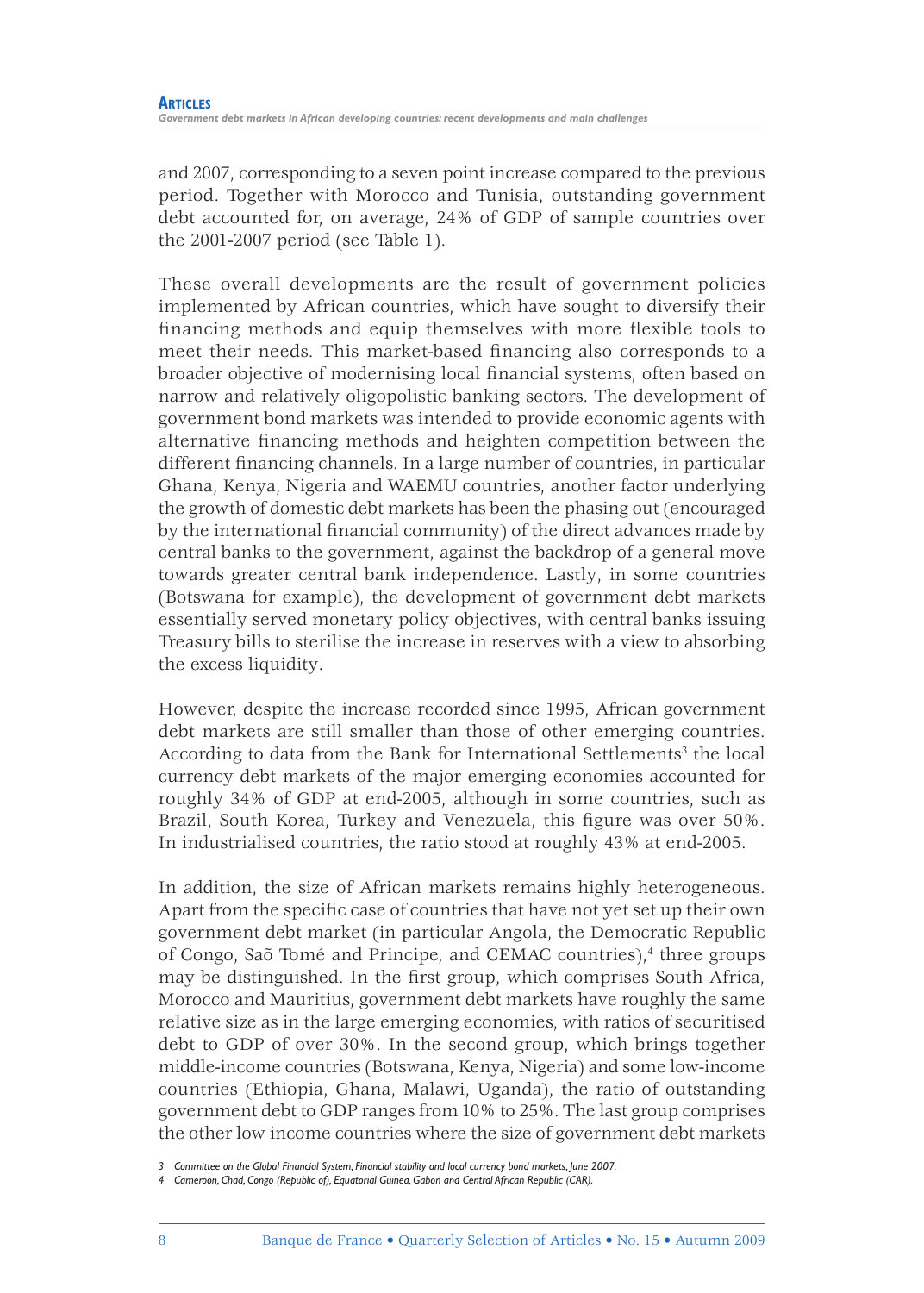is still very small, accounting for 1 to 10% of GDP. For the third group, average amounts of outstanding debt in 2001-2007 remained close to those in 1995-2000 at around 8% of GDP.

## **1|2 Common characteristics**

Despite this heterogeneity in terms of relative size, African debt securities markets have a certain number of common characteristics:

• They are mainly government bond markets (see Chart 1). These are almost exclusively made up of securities issued by governments, in some cases also by local authorities (Nigeria) or central banks (Botswana, Malawi, Rwanda). The outstanding amount of securities issued by private sector companies and public enterprises only represent a small share of the total outstanding amount, most often less than 10%, except in the case of South Africa (where private debt accounted for 30% of total outstanding debt securities at end-2006). In the vast majority of countries, private debt securities issuance can essentially be attributed to financial institutions.

• African markets are characterised by a narrow investor base, largely dominated by financial institutions (mainly banks and, to a lesser extent, insurance companies) (see Table 2). At end-2007, these institutions held on average almost 63% of the outstanding amount of government securities, while the non-financial sector and central banks held 32% and 4% respectively. Non-financial sector investors are primarily public and semi-public companies; the share of domestic debt securities held by private

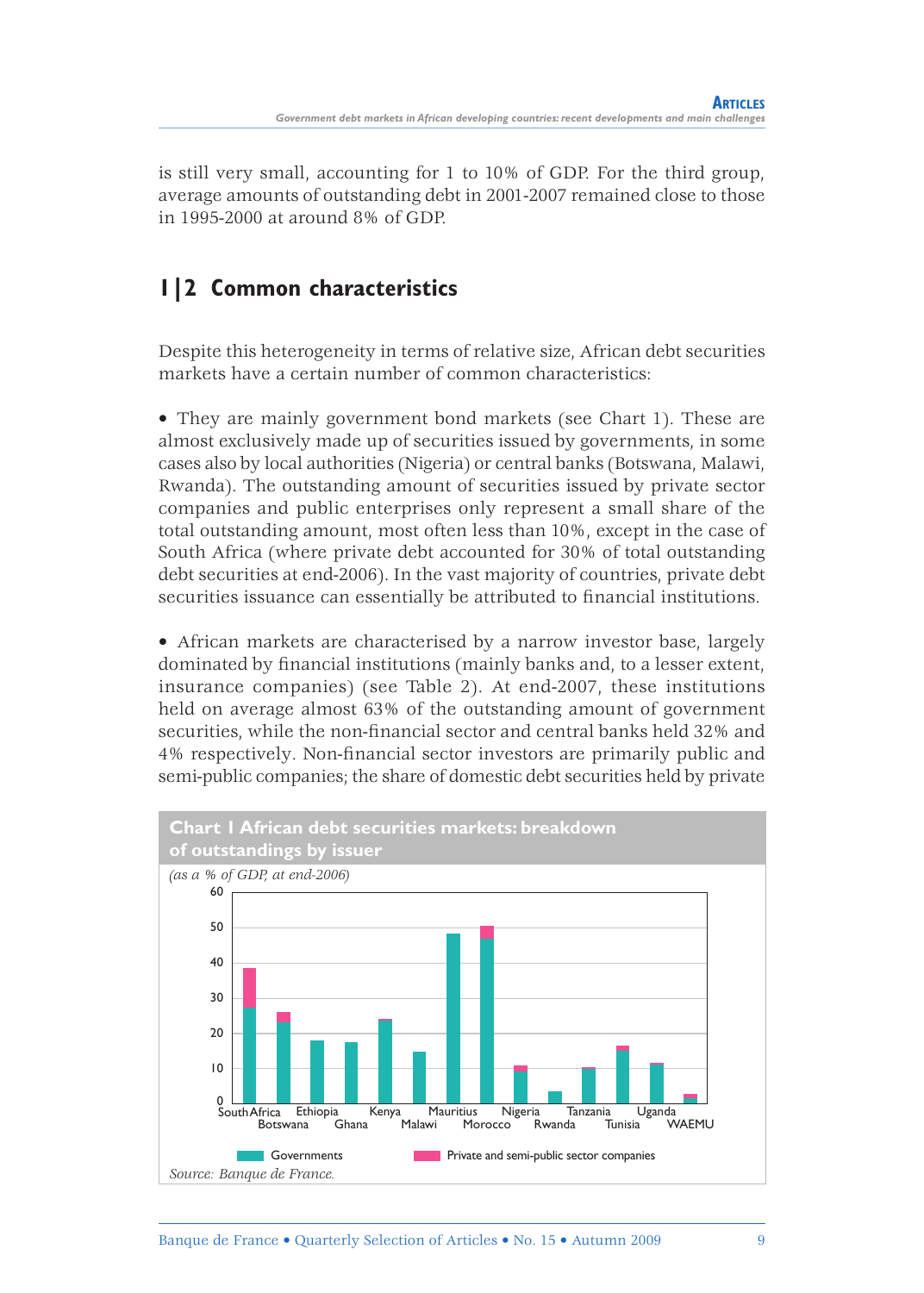*Government debt markets in African developing countries: recent developments and main challenges*

| (as a %, at end-2007) |                 |                         |                                                 |                |  |
|-----------------------|-----------------|-------------------------|-------------------------------------------------|----------------|--|
|                       |                 | <b>Financial sector</b> |                                                 |                |  |
|                       | Central<br>bank | <b>Banks</b>            | Non-banking<br>financial<br><b>institutions</b> | sector         |  |
| South Africa          | $\overline{2}$  | 9                       | 34                                              | 45             |  |
| <b>Botswana</b>       | 0               | 90                      | 2                                               | 8              |  |
| Burundi               | 0               | 91                      | 7                                               | $\overline{2}$ |  |
| Ethiopia              | 42              | 50                      | 8                                               | $\Omega$       |  |
| Ghana                 | 10              | 43                      | 8                                               | 39             |  |
| Kenya                 | 8               | 44                      | 9                                               | 29             |  |
| Malawi                | 28              | 27                      | 12                                              | 33             |  |
| Morocco               | 0               | 9                       | 66                                              | 16             |  |
| <b>Mauritius</b>      |                 | 42                      | 15                                              | 42             |  |
| Nigeria               | 4               | 65                      | $\Omega$                                        | 21             |  |
| Uganda                | 21              | 55                      | 10                                              | 15             |  |
| Rwanda                | 0               | 54                      | 26                                              | 20             |  |
| Tanzania              | 19              | 43                      | 35                                              | 3              |  |
| Tunisia               | 5               | 32                      | 21                                              | 42             |  |
| <b>WAEMU</b>          |                 | 80                      | 4                                               | 5              |  |
| Average Africa        | 4               | 30                      | 33                                              | 32             |  |
| Average SSA           | 6               | 34                      | 24                                              | 37             |  |
| Average SSA HIPC      | 19              | 52                      | 4                                               | 15             |  |
| Average SSA non-HIPC  | 4               | 32                      | 25                                              | 39             |  |

**Table 2 Breakdown of outstanding amounts** 

non-financial corporations and private individuals is small, except in a few markets (South Africa, Mauritius, Tunisia). In low-income countries, banks are the primary holders of securities (52% of outstandings), followed by central banks (19%).

• African markets are relatively illiquid given the absence in almost all countries of active secondary markets. This can be attributed to several factors, among which: the small size and lack of depth of these markets, the importance of excess liquidity and the shortage of investment instruments, which lead investors to hold securities until maturity (buy and hold strategy), the very strong concentration in the investor base, and an insufficient market culture, which results in a lack of arbitrage, etc.

While these characteristics appear as permanent features of African countries over the long term, the recent period has brought to light a number of developments that are a sign of greater maturity:

• The term structure of outstanding securities has progressively been rising, as certain African countries, including low-income countries (for example Ghana and WAEMU countries), are now regularly issuing bonds with maturities of over five years (see Table 3). Although the small size of the sample in this study (due to the lack of available data) and the weight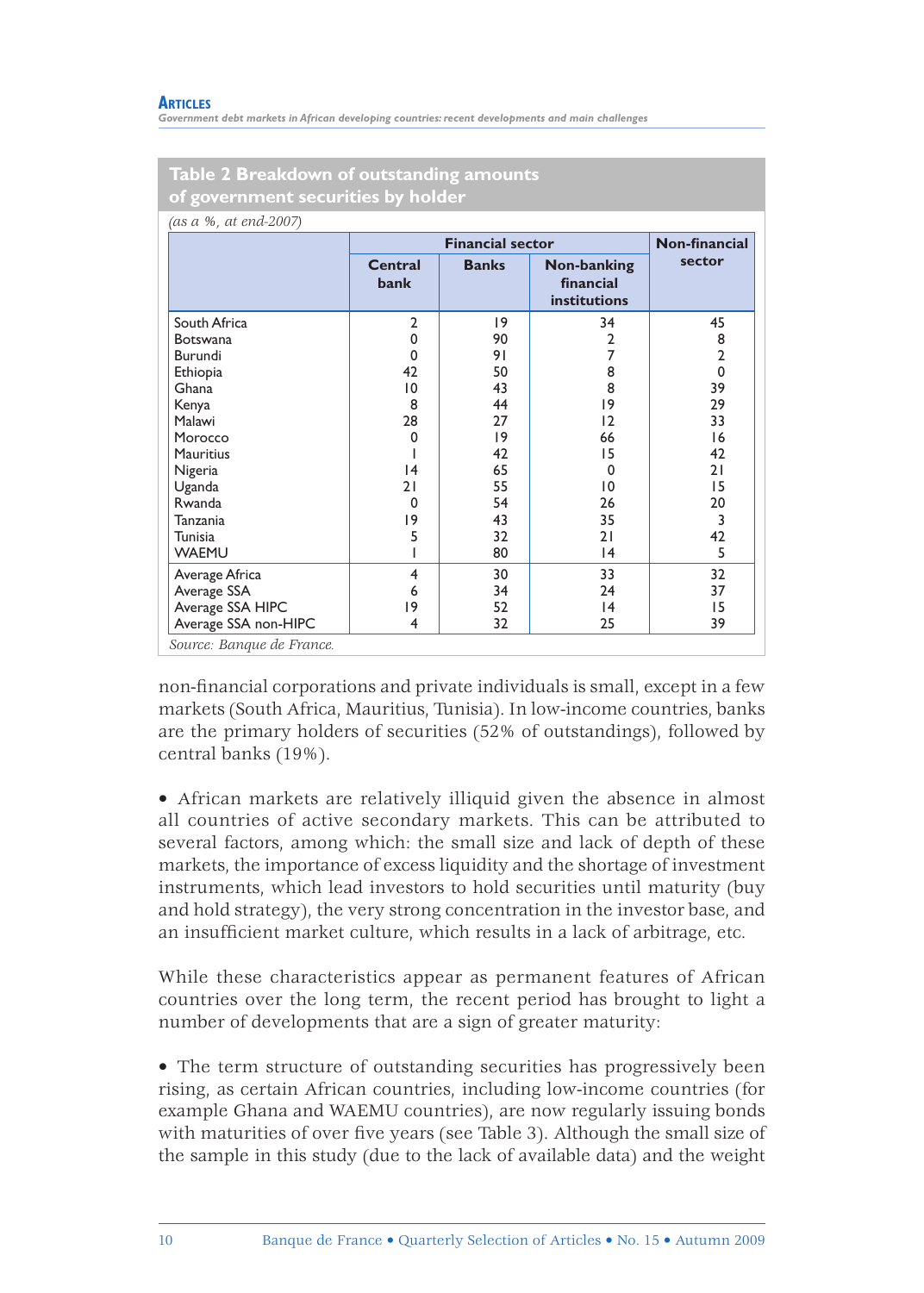| Table 3 Average maturity of government debt securities                               |      |       |
|--------------------------------------------------------------------------------------|------|-------|
| (in months)                                                                          |      |       |
|                                                                                      | 2000 | 2007  |
| South Africa                                                                         | 58.3 | 97.0  |
| <b>Botswana</b>                                                                      | 2.2  | 4.1   |
| Burundi                                                                              | 2.6  | 2.7   |
| Ghana                                                                                | 4.1  | 19.3  |
| Kenya                                                                                | 12.7 | 61.7  |
| Morocco                                                                              | 87.6 | 123.0 |
| Nigeria                                                                              | 7.6  | 50.9  |
| Tunisia                                                                              | 24.4 | 52.0  |
| <b>WAEMU</b>                                                                         | 17.5 | 40.1  |
| Average Africa                                                                       | 43.6 | 76.6  |
| Average SSA                                                                          | 38.2 | 52.1  |
| Average SSA HIPC                                                                     | 15.1 | 35.3  |
| Average SSA non-HIPC                                                                 | 41.9 | 49.2  |
| By way of comparison:                                                                |      |       |
| Latin America (Argentina, Brazil, Columbia, Mexico,                                  |      |       |
| Venezuela)                                                                           | 28.8 | 46.8  |
| Emerging Asia (China, India, Korea, Taiwan)                                          | 32.4 | 73.2  |
| Central Europe (Hungary, Poland, Czech Republic, Russia)                             | 31.2 | 43.2  |
| Average emerging economies                                                           | 38.4 | 54.0  |
| Average industrialised countries                                                     | 76.8 | 68.4  |
| Sources: Christensen (2005) for data at end-December 2000; Banque de France for data |      |       |

*at end-December 2007 and data on Morocco, Tunisia and WAEMU; BIS for emerging and industrialised economies*

of certain countries, such as South Africa and Nigeria, create biases in the analysis of the average term structure, Table 3 shows the general dynamics over the 2000-2007 period. The average maturity of government debt securities in some African countries is now similar to that in emerging economies, whereas before 2000 African countries mainly issued debt securities with maturities ranging between three months and one year.

• African local currency debt markets are still relatively closed to non-resident investors due to foreign exchange controls and various administrative barriers to the free movement of capital. However, in recent years, these investors have been increasingly participating in these markets. Around 15% of the negotiable public debt of South Africa is held by non-residents. South Africa has, for a long time, been the most attractive issuer of government debt securities in Africa, but other markets have also managed to arouse interest from foreign investors, such as Botswana, Ghana and Tanzania. At end-2005, the share of government debt securities held by non-residents in Nigeria and Zambia amounted to 18% and 16% respectively. Low-income countries have also decided to open up further their market to non-residents. In Ghana, Malawi and Uganda, for instance, close to 10% of government securities were held by foreign investors at end-December 2007. Unsurprisingly, the most attractive countries are those that also issue on international markets and that have few foreign exchange controls.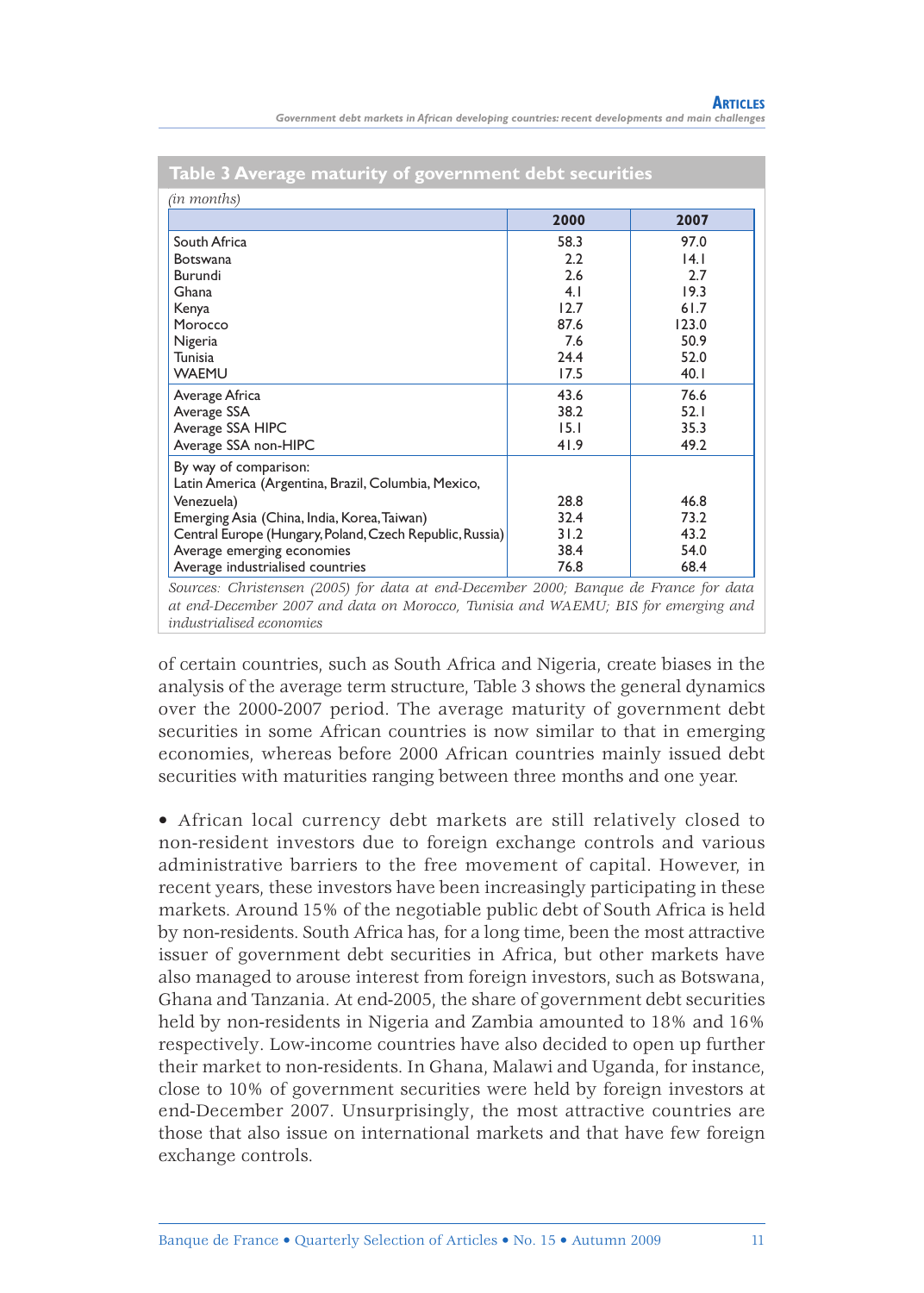## **2| The development of these markets, a response to a large number of challenges**

### **2|1 A favourable economic context**

Since the end of the 1990s, the growth of African financial markets has been underpinned by a favourable economic climate, characterised by a significant improvement in the macroeconomic environment in Africa (see Chart 2). Inflation has steadily declined since the start of the century, slipping, in Sub-Saharan Africa, from 15% in 2000 to 7.1% in 2007. However, inflationary pressures increased at the end of 2007 as a result of the rise in food and oil prices. According to the IMF, this led to a significantly higher double-digit inflation rate in 2008, of roughly 11.6% (10.5% in 2009).

Since 2000, GDP growth in Sub-Saharan countries has been less volatile and, from 2004 to 2007, it exceeded 6% per year, a historical performance for the region. According to the IMF, economic growth started to slow down in 2008, with real GDP in SSA countries growing by 5.5%, followed by a 1.1% GDP growth rate in 2009 as a consequence of the worldwide economic downturn. The ratio of investment to GDP, which had stood at an average of 18.7% over the 1997-2002 period, picked up to reach 22.2% in 2007-2008 and is expected to stabilise at this level in 2009 (22.4%).

Government accounts also reflect the efforts made towards establishing a more rigorous management of public finances. After recording an overall fiscal deficit of roughly  $2.6\%$  on average over the 1997-2002 period, SSA countries posted a fiscal surplus from 2005 onwards. It stood at  $1.3\%$ 

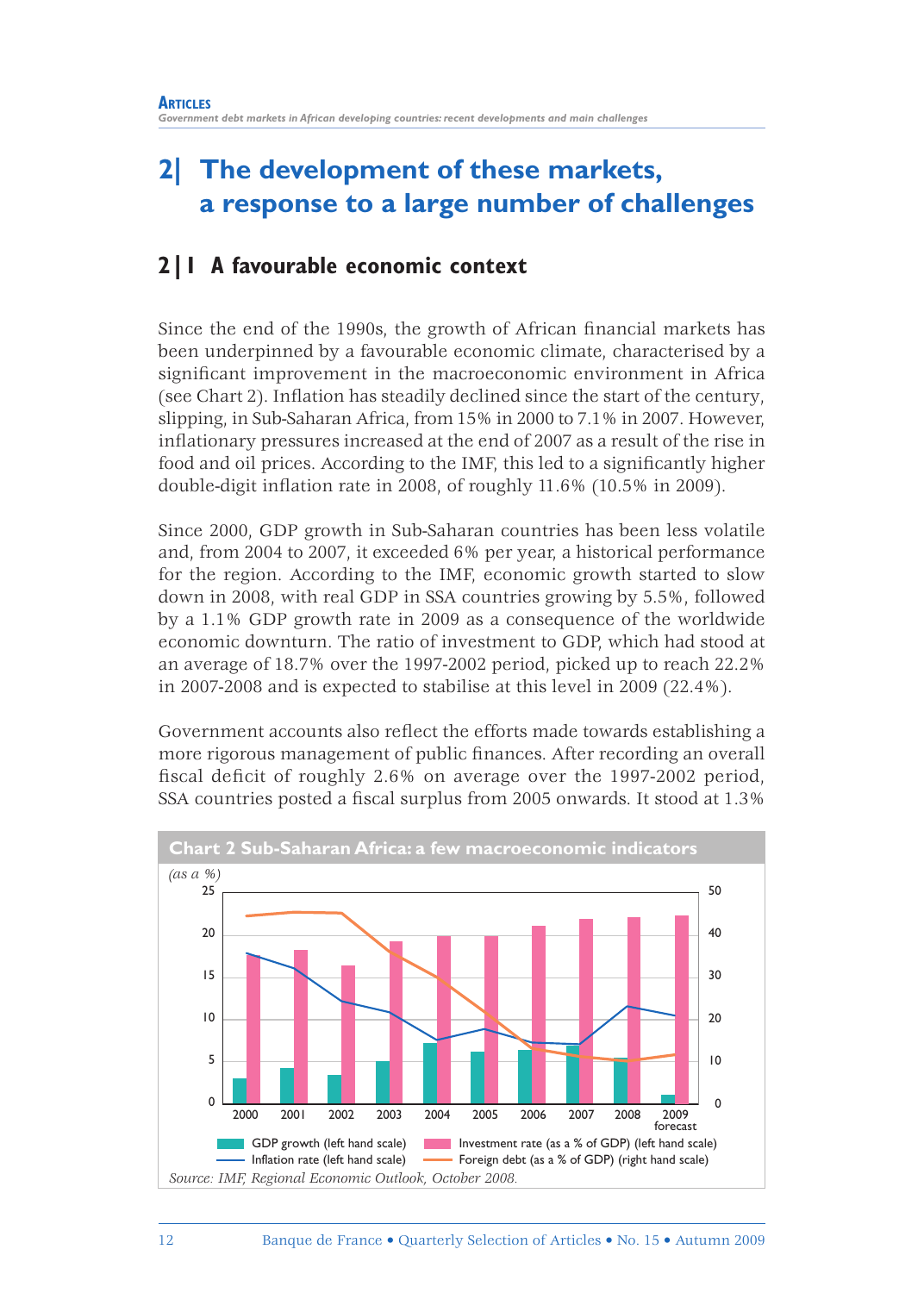of GDP in 2008. This trend came to an end in 2009, with an expected fiscal  $deficit of 4.8% of GDP.$ 

In addition, the implementation of the HIPC (Heavily Indebted Poor Countries) and MDRI (Multilateral Debt Relief Initiative) initiatives has contributed to improving the solvency of African countries taking part in these arrangements. The vigilance of the international community with regard to the indebtedness of African countries, which took the form of a greater share of donations in aid flows, also played a role in speeding up the process. The external debt ratio of SSA countries vis-à-vis their official creditors dropped from 44.4% of GDP over the 1997-2002 period to 10.2% in 2008 (11.7% in 2009 according to the IMF). This development gives recipient countries room for manoeuvre to look for new funding, provided that this new borrowing is done in a cautious manner and is sustainable over the medium term.

Lastly, it should be noted that the balance of payments of SSA countries improved. After having posted a deficit of 2.5% of GDP on average between 1997 and 2002, the current account of SSA countries registered a surplus from 2006 to 2008. A deficit of  $3.1\%$  of GDP is expected in 2009. Foreign exchange reserves increased: at the end of 2008 they represented around 5.3 months of imports of goods and services (5.8 months expected in 2009), compared with an average of 3.8 months between 1997 and 2002. These factors contributed to reducing the volatility of nominal exchange rates of African countries.

In this context, African debt markets were met with renewed interest on the part of non-resident institutional investors. For this category of investors, these markets represented opportunities in terms of yields and investment portfolio diversification, in a period marked by a fall in interest rates on developed and emerging markets and the decline in risk premia on sovereign assets.

African countries' increased recourse to external ratings (for example, Gabon and Kenya made a request for an external rating for the first time at end-2007)<sup>5</sup> has also contributed to making macroeconomic policies more transparent and to fuelling the interest of foreign investors.

While the severe financial market turmoil in developed and emerging countries has opened up a period of uncertainty for African government debt markets, it is, more than ever, important to safeguard the achievement that the existence of financial markets represents for the financing of development and to enable them to continue to grow in a sound and sustainable manner.

*<sup>5</sup> In the framework of issues on international markets in dollars.*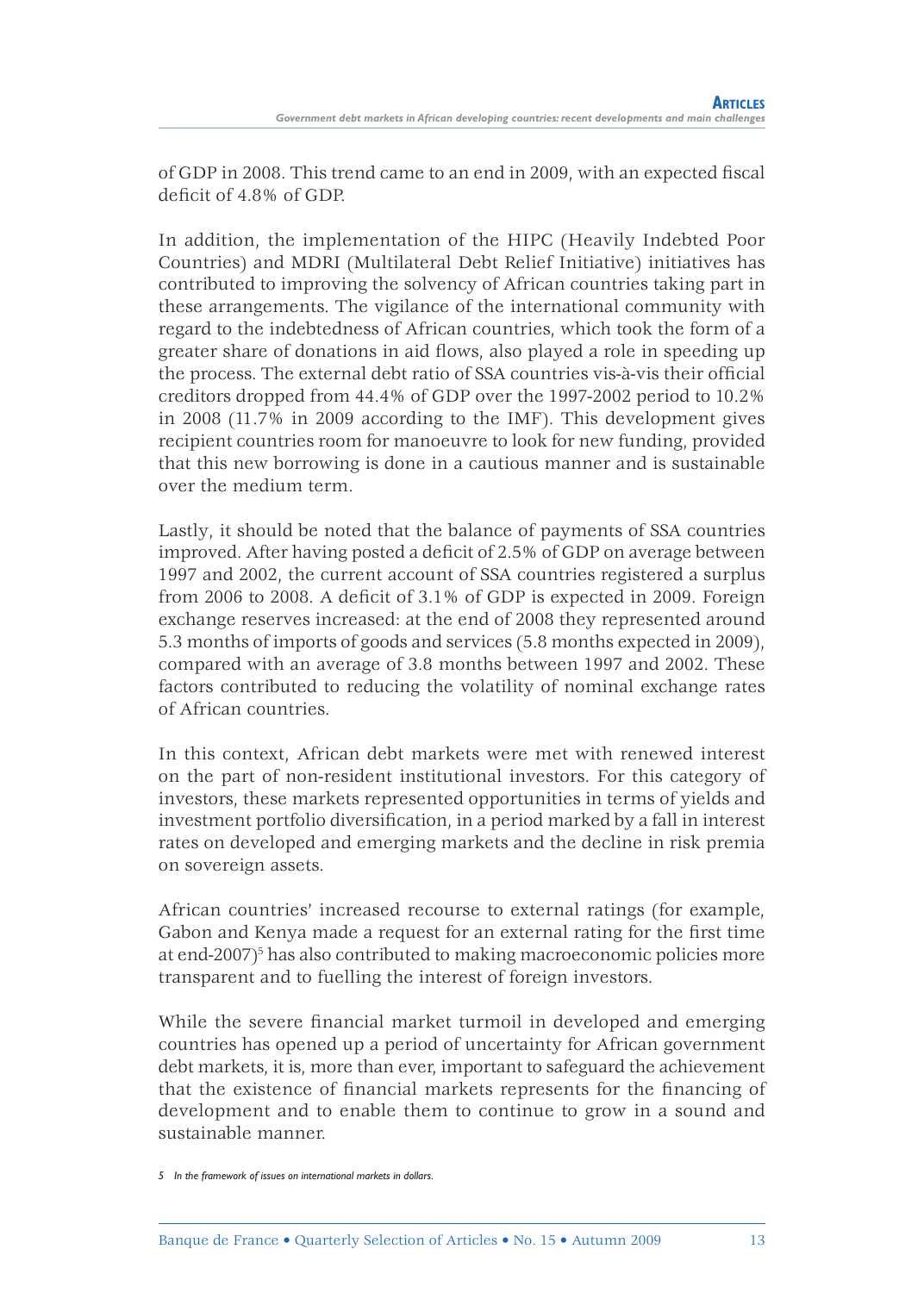### **2|2 An appropriate response to the challenges of financing development**

Having greater recourse to domestic government debt markets makes it possible to pursue several objectives that are particularly relevant in the framework of a sustainable and balanced growth strategy.

The development of domestic government debt markets enables governments to diversify their sources of financing and allows a gradual substitution of monetary financing. Central bank financing has, for a long time, been a standard financing channel in African countries, but there is now a broad consensus on the fact that it has a negative effect on inflation and is permissive in terms of the management of public finances, creating moral hazard. This has led governments to look for alternative methods of financing, an approach which has been encouraged in all IMF programmes across Africa. A growing number of African governments have gradually given up the monetary financing of public deficits, in favour of debt securities financing (e.g. in WAEMU countries, attempts underway in the CEMAC).

Compared to external or bank financing, market financing offers a number of advantages for the management of public finances, in terms of controlling access to resources (how timetables, amounts and payment dates are set), predictability (no conditions attached to funding) and improved governance. On this last point, having recourse to bond markets encourages governments to be more transparent in the management of public finances and to conduct more rigorous fiscal and cash management policies (given the need for the government to maintain its credibility domestically and the risk of market sanctions). Admittedly, the conditions imposed by external lenders, particularly those that provide budget aid, have the same objectives, but the ownership of domestic economic agents is generally less strong.

Compared to bank financing, market financing also contributes to greater transparency, for the following reasons: first, financing conditions are public; second, it involves the diffusion of independent analyses on public finances. It also avoids possible conflicts of interest, which may arise from the close relations between banking institutions and governments that are both regulators and borrowers.

In addition, market financing helps to extend the maturity of government debt. These objectives of diversification and optimisation of government financing become secondary in two cases:

• when the government budget shows a structural surplus and its net position vis-à-vis the banking system is positive, which is the case for some oil-exporting countries;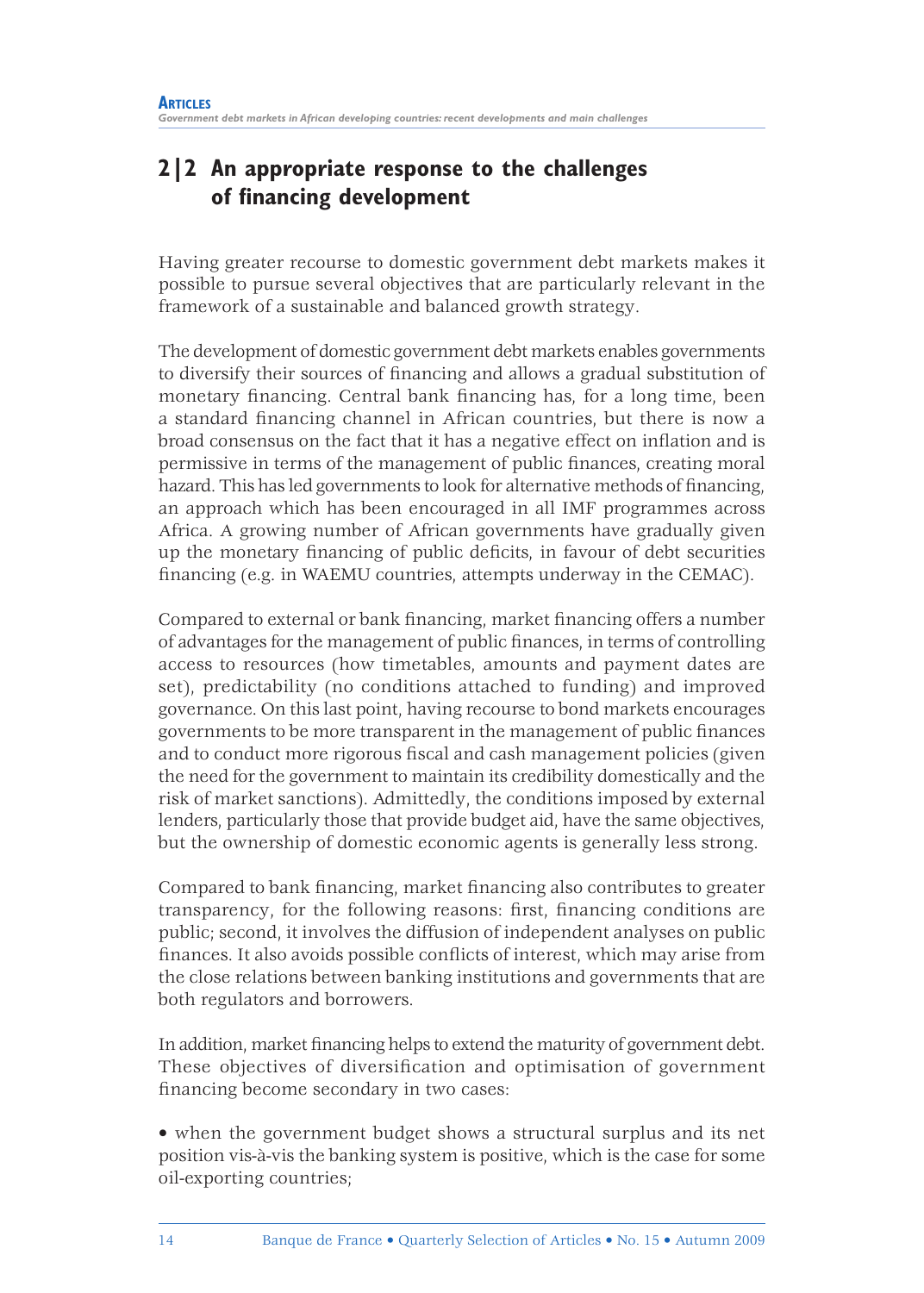• when financing the balance of payments is more of a problem than financing the budget; in this situation, the primary objective of public debt issuance shall be to attract non-resident investors.

Lastly, the case of highly-dollarised countries calls for a slightly different approach, which may justify the issuance of foreign currency denominated government securities. These issues may allow the channelling of foreign currency savings to the government in a situation where wariness about the domestic currency is greater than wariness with regard to the government. However, if conditions are met to expect a decline in the rate of dollarisation, public authorities may give priority to local currency denominated issues, including an indexation clause either to inflation or to another nominal anchor, which will contribute to supporting demand for the local currency.

Achieving rapid growth in private debt markets is generally the second key objective of a government securities issuance strategy.

Issuance of government securities is generally the first stage in the development of a sufficiently structured and liquid bond market, which is often a prerequisite for the growth of a private debt market (through the setting-up of appropriate market infrastructures, the learning benefits for market players, and the constitution of a benchmark securities portfolio). Issuance of government securities thus helps diversify the means of financing the economy by promoting the emergence of a new channel of funding for companies, which is particularly useful as the banking sector is generally narrow and oligopolistic.

However, the development of debt securities markets in African countries is also a source of both microeconomic and macroeconomic efficiency gains. These advantages stem in particular from:

• The coverage of the private sector's long-term financing needs. The long-term financing needs of developing economies are insufficiently met, or not at all, by their banking sectors, which most often give priority to short-term assets on account of the structure of their liabilities and their risk exposure, but also the inertia of practices due to the lack of incentives to carry out maturity transformation. The development of debt securities markets is a way of channelling local savings into medium and long-term investments.

Indeed, Equity markets are underdeveloped, in particular due to the weak stock market culture, in particular on the part of issuers, the risk aversion of local investors, the limited development of institutional investors, in particular due to the undercapitalisation of local private companies, the vulnerability of their environment to external shocks and the lack of diversification of the productive base. The development of debt securities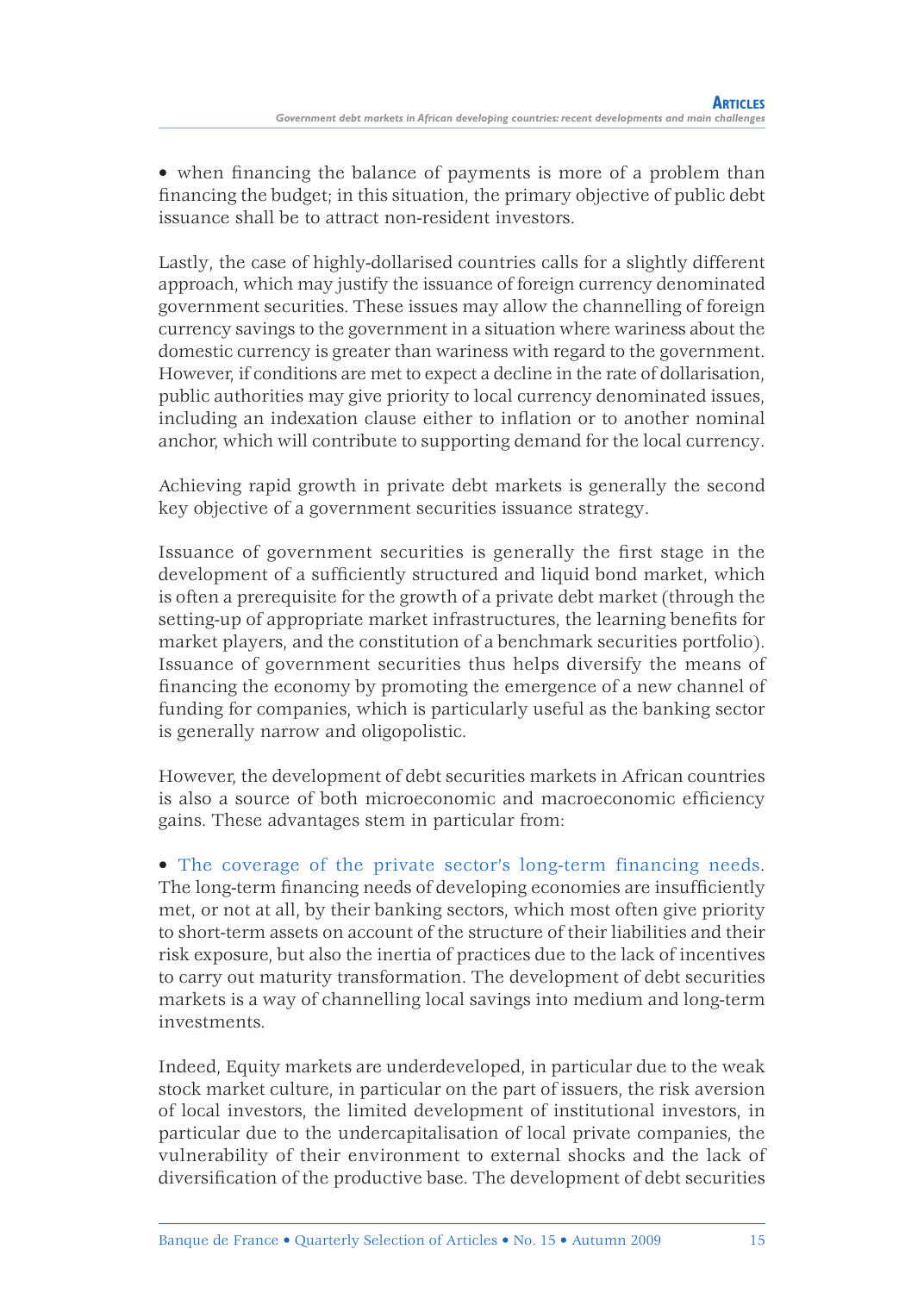markets compensates for these inadequacies and offers the private sector an alternative source of financing.

• The improvement of sovereign risk assessment, as well as the risk associated with private issuers. The development of debt securities markets helps increase the number of players involved in risk assessment. Otherwise this assessment would be conducted solely by the banking sector, whose generally high degree of concentration and mode of operation in Africa lead to biases in risk assessment.

• The stimulation of local savings, discouraged by low returns on traditional products (mainly deposits) due to the lack of competition between banks and the absence or scarcity of long-term investment products, resulting in large capital outflows.

• The fulfilment of the needs of institutional investors. Even more so than households, institutional investors (i.e. insurance companies, pension funds, mutual funds, etc.) and, in some cases, governments require new investment products to diversify their risks and increase their income.

• The improvement in the capital account of the balance of payments. The development of debt securities markets helps to attract new non-resident investors and contributes to containing capital flight.

 $\bullet$  The search for greater monetary policy efficiency. In the long run, developing domestic debt markets and improving their liquidity and depth should enable central banks to conduct more efficient monetary policies by giving them a pool of collateral for their interventions on money markets and making the key rate transmission channels more effective.

• The improvement in government and corporate cash management. By raising the opportunity cost of liquidity, the development of debt securities markets fosters investment arbitrage and contributes to improving cash management.

• A better breakdown of counterparty and transformation risks. The development of debt securities markets helps to better spread counterparty and maturity mismatch risks by transferring part of them to the investors, thus reducing the exposure of the banking system and increasing the possibility for large borrowers, hitherto limited by risk division ratios, to obtain financing on the local market.

• Lastly, for both public and private borrowers, local currency financing offers considerable advantages compared to foreign currency financing:

– by eliminating exchange rate risk, in a context where the volatility of exchange rates is, albeit declining, still very strong (see Table 4);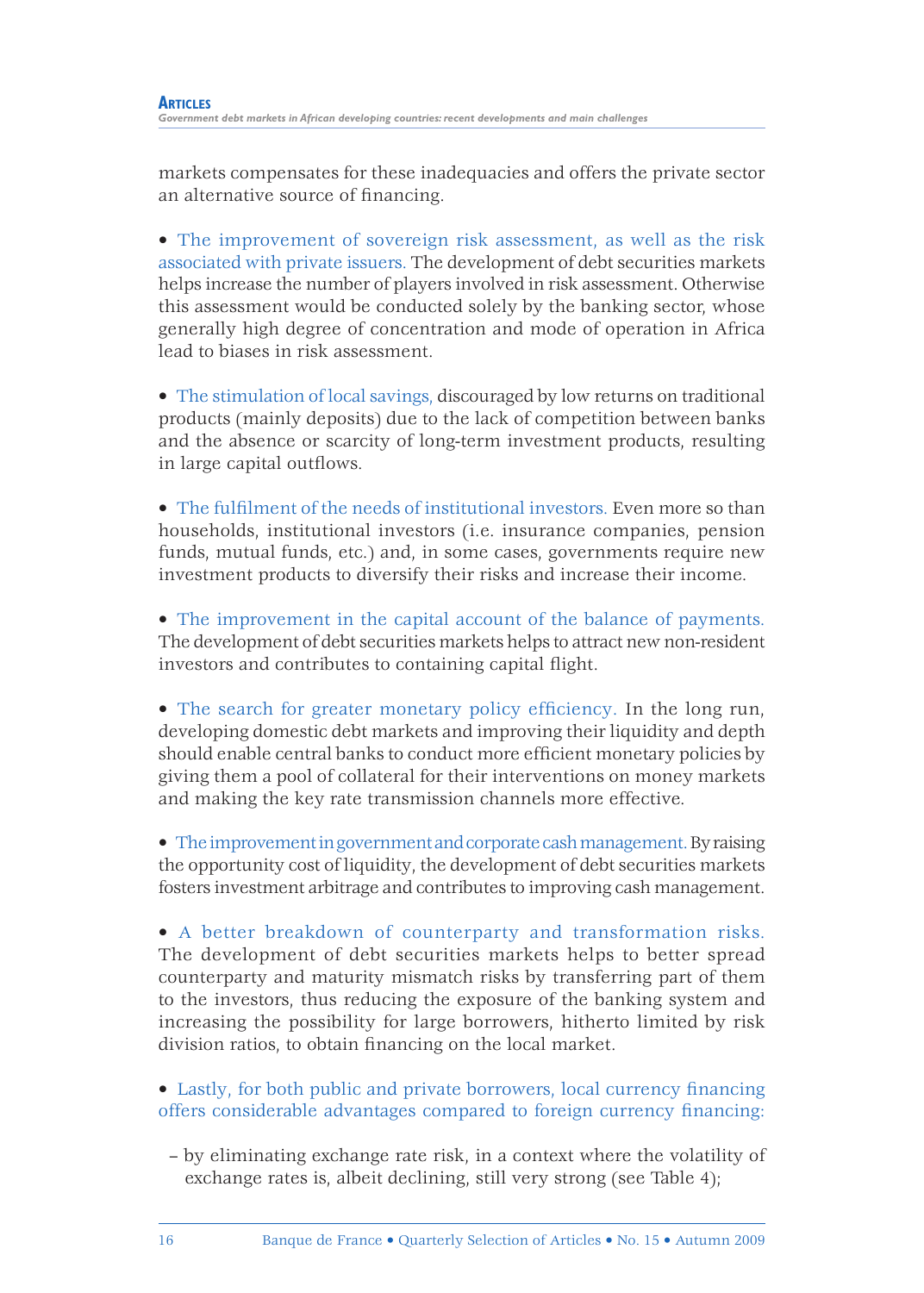*Government debt markets in African developing countries: recent developments and main challenges*

| Table 4 Comparative volatilities (a) of nominal effective exchange rates |     |  |  |  |  |  |
|--------------------------------------------------------------------------|-----|--|--|--|--|--|
| 1998-2002<br>2003-2008                                                   |     |  |  |  |  |  |
| 36.0                                                                     | 9.6 |  |  |  |  |  |
| 6.6                                                                      | 5.9 |  |  |  |  |  |
| 14.9                                                                     | 6.8 |  |  |  |  |  |
|                                                                          |     |  |  |  |  |  |

*(a) Standard deviation with monthly data.*

*(b) South Africa, Democratic Republic of Congo, Ghana, Malawi, Zambia.*

*(c) China, Korea, India, Malaysia, Pakistan, Philippines, Thailand.*

*(d) Argentina, Brazil, Chile, Columbia, Mexico, Peru, Venezuela.*

*Sources: IMF; Banque de France.*



– by reducing costs, as spreads on African countries are still high on international markets, even though they had dropped significantly before the last financial crisis (see Chart 3).

## **3| Structural obstacles to further development requiring targeted actions**

### **3|1 Structural obstacles**

The further development of African debt securities markets could come up against certain obstacles linked to the vulnerability of developing economies. Indeed, African markets display a certain number of common weaknesses, including:

• The high default risk of both public and private issuers. As regards public issuers, although sovereign risk has declined due to the improved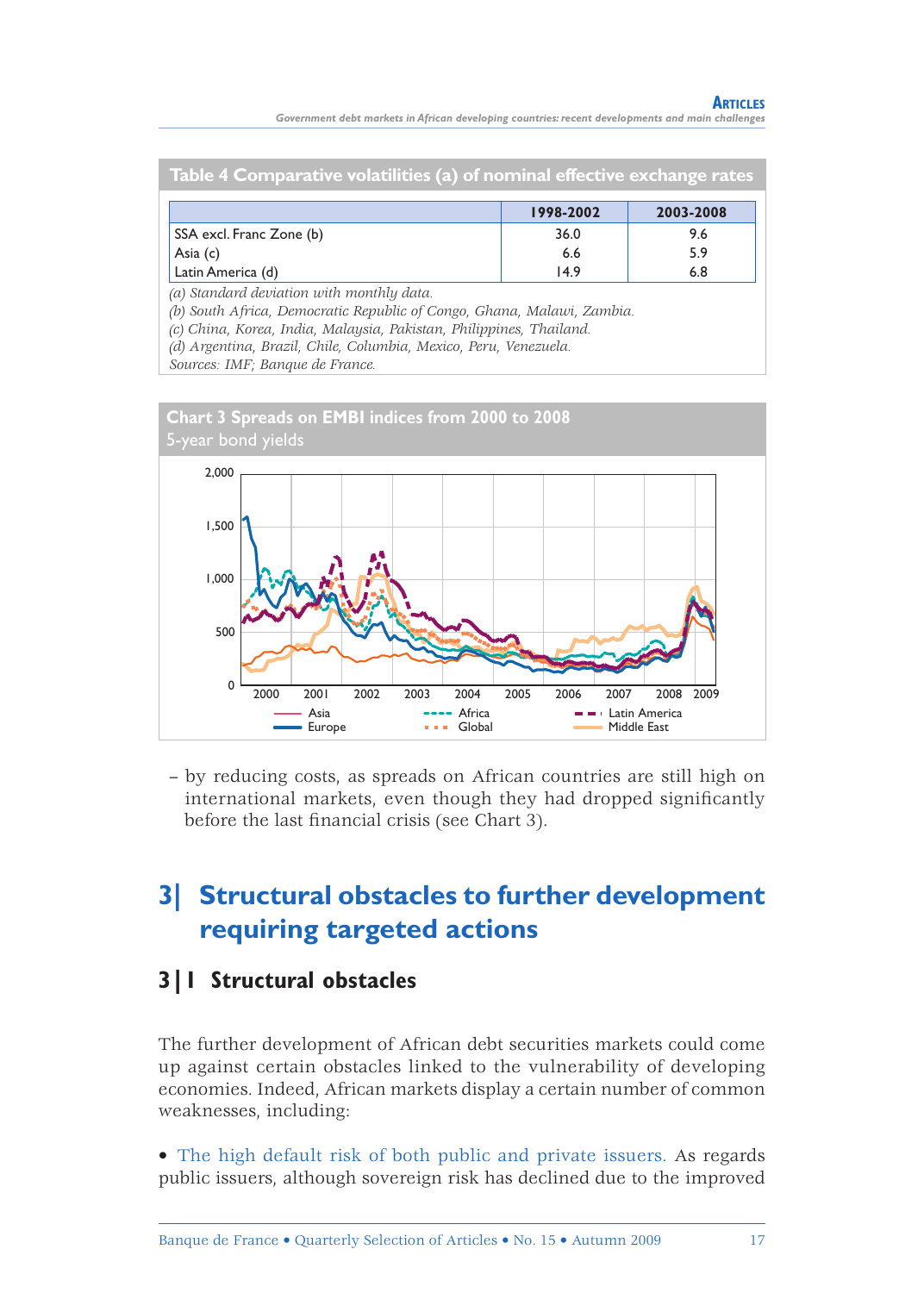management of public finances, local investors have a specific perception of risk in view of the payment history of African countries, characterised by the accumulation of major domestic payment arrears. In the case of non-resident investors, the risk of default is heightened by non-transfer risk. In addition, this high level of default risk is not always appropriately rewarded since the information required to evaluate such risks is often insufficient (lack of transparency of public finances, company accounts not certified, scarcity of assessments by recognised rating agencies, etc.).

• Insufficient critical mass in terms of the liquidity and depth of existing markets, leading to high issuance costs and, in particular, high transaction costs due to the high level of fixed costs. The absence or lack of depth of secondary markets, including on the interbank segment, also accounts for the high liquidity risk and price volatility.

• A shortage of reliable and structured data. This shortage stems from a lack of market culture and, more fundamentally, the low level and, in some cases, the deterioration of information systems (national accounts, macro economic statistics, company accounts, etc.). It results in the absence or insufficiency of reliable, accessible and regularly published data and a limited use of ratings.

• The banking system's structural excess liquidity. This is a consequence, in particular, of foreign exchange controls; these increase the risk of interest rate misalignment, which is already high in nascent markets.

- Weak local demand<sup>6</sup> due to:
	- a low financial savings rate, which results from a very inequitable distribution of income, a bias towards investment abroad on the part of the richest and the lack of collective savings mechanisms, in particular pension systems;
	- the underdevelopment of institutional investors, with the exception of banks.

• An institutional, legal and regulatory framework which is, in some respects, ill-adapted: inadequate rules on transparency and on government and corporate governance; market access dependent on lengthy administrative procedures, or on certain regulations (for instance, in WAEMU, non-sovereign issuers are required to provide 100% collateral) constitute obstacles to the development of debt markets.

*<sup>6</sup> The situation of excess liquidity that has prevailed in most African countries in recent years and which, besides, has triggered renewed interest in local currency debt markets, should not divert attention from the fact that the low level of demand has, in the past, been one of the main obstacles to the development of debt markets.*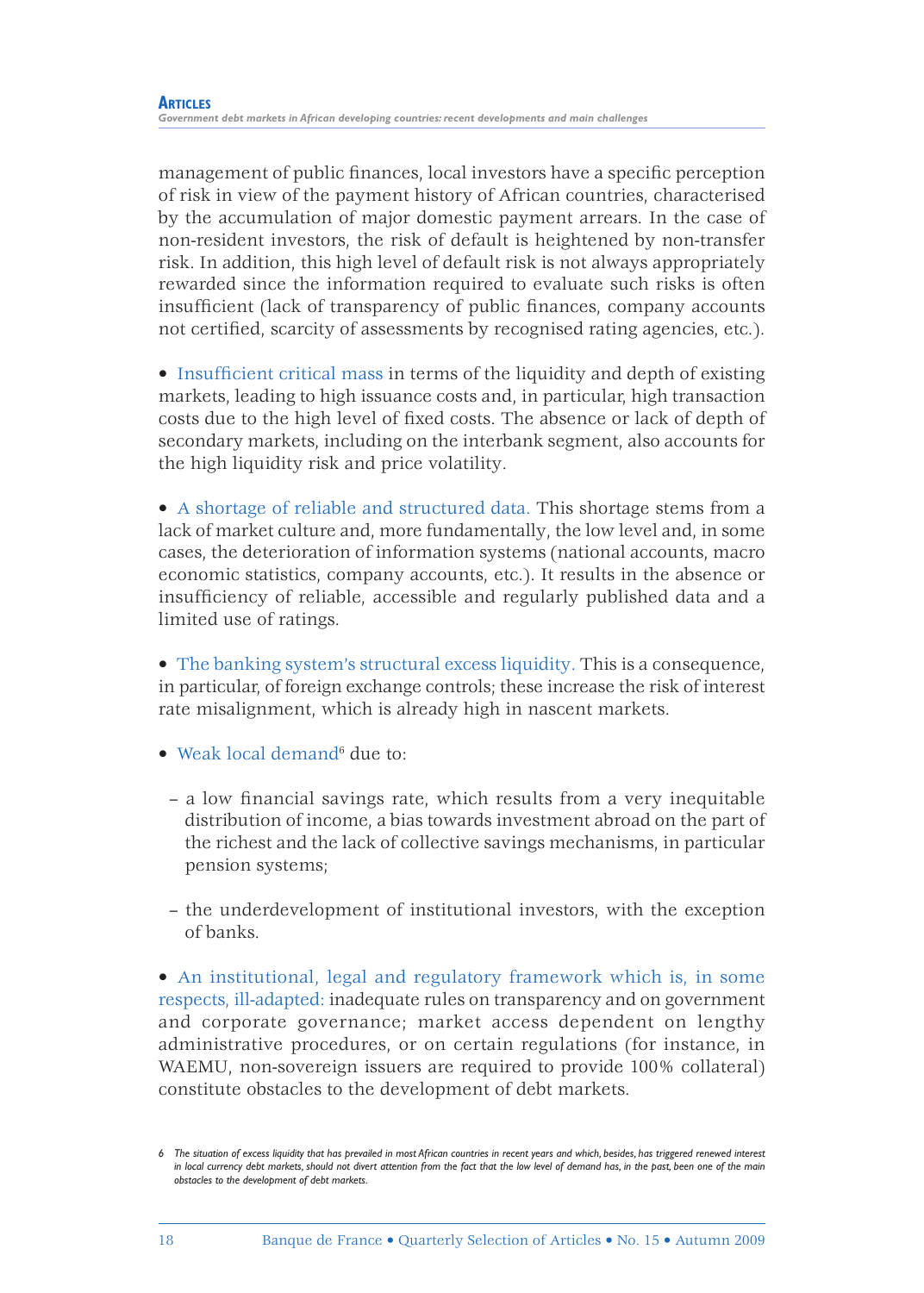• A lack of know-how and skills on the supply side (issuers), on the demand side (institutional investors, but also ill-informed individual investors) and, above all, of intermediaries, as a result of the underdevelopment of the financial system, which is liable to exacerbate and protract the malfunctions traditionally associated with nascent markets (e.g. institutional investors that do not use arbitrage but rather a buy and hold strategy, thus hampering the development of the secondary market).

### **3|2 Preliminary reforms essential to the balanced development of African financial markets**

Experience shows that a certain number of fundamental pre-requisites need to be met in order to ensure the sustainable and balanced development of debt markets. The key requirements for achieving a successful shift to market financing are an appropriate preparation and programming of the establishment of domestic financial markets.

The main preliminary stages concern:

• The management of public finances: the central government budget should meet minimum transparency criteria. Issuing governments should regularly publish high-quality, reliable and transparent data on the government budgetary position. Preliminary reforms in the field of cash management are also needed. Governments should, in particular, have good means of forecasting their short and medium term financing needs, on the basis of regularly updated cash flow plans. This is indeed essential for a proper calibration of issuance and the establishment of reliable issuance programmes.

• The functioning of credit markets: interest rates, as well as the access of financial institutions to central bank lending, need to have been widely liberalised.

• Monetary policy conduct: it must be capable of actively managing the level of liquidity, in order to prevent the situation of excess liquidity from distorting the setting of interest rates and risk assessment. The development of an active interbank market is also an essential prerequisite for a broader use of market financing mechanisms by economic players. The monetary financing of governments should be banned, or at least strictly controlled, and the transmission to the monetary authorities of information on fiscal policy should be strengthened (at least with respect to liquidity forecasts).

In addition, without being a precondition, the liberalisation of capital movements may create incentives to modernise monetary policy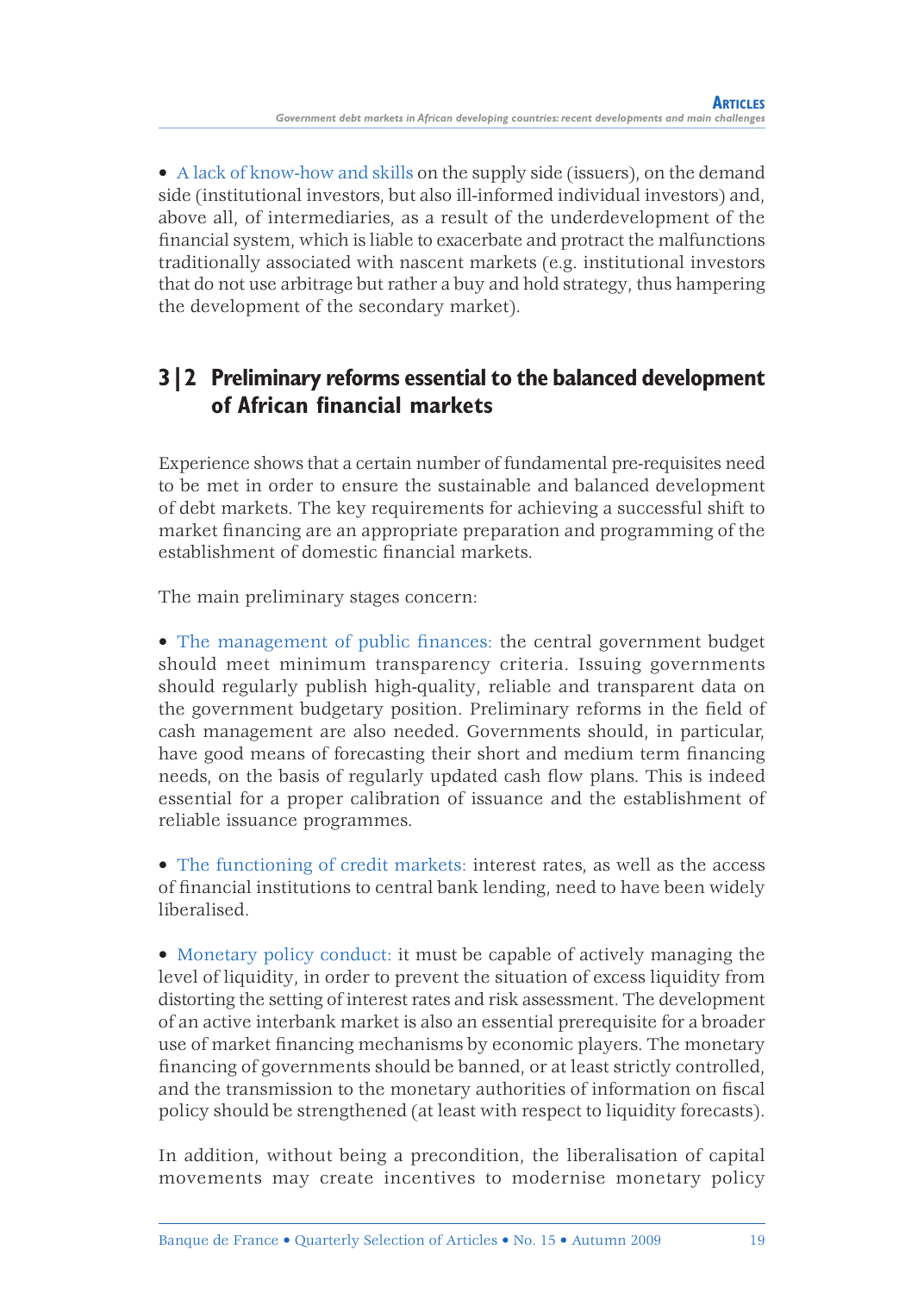and liberalise financial markets. It is a key element of the opening-up to non-residents of local currency debt markets.

### **3|3 The need for targeted actions**

The inherent limitations of African markets require the implementation of specific actions, which could more specifically be based on:

• A regional approach in order to remove the obstacles linked to the lack of critical mass and improve the governance of market regulators by strengthening their independence. This approach is particularly appropriate in the case of a monetary union (the Franc Zone, for example), provided, however, that the obstacles to intra-regional capital flows are removed and co-ordinated efforts are made to facilitate the development of other sub-regional financial markets (interbank market, stock market, etc.), without focusing exclusively on the government debt market. While WAEMU and CEMAC countries have adopted this approach, other countries that do not belong to the same monetary area may also foster the development of their local markets by promoting a greater convergence of their regulations, by removing certain administrative barriers to the free movement of capital or by setting up common – or at least compatible – market infrastructures. Some countries in southern Africa, in the framework of the Southern African Development Community, and eastern Africa have been seeking since 2006-2007 to establish ties between their financial markets to benefit from regional dynamics.

• A pragmatic approach. The creation and development of local debt securities markets should be underpinned by pragmatic strategies, based on limited but carefully ordered objectives. These could be the following:

– developing a primary market by giving priority to short-term issues, before progressively extending maturities and setting up a bond segment;

– giving priority to regular operations rather than large-value, albeit one-off, operations;

– ensuring the creditworthiness of issuers, in particular governments, by defining cash management strategies, adopting transparent issuance procedures, setting up credible and efficient primary dealers, complying with issuance programmes, systematically disseminating detailed information on operations to the market;

– setting up appropriate market infrastructures (settlement systems, central securities depositories) corresponding to the trading volumes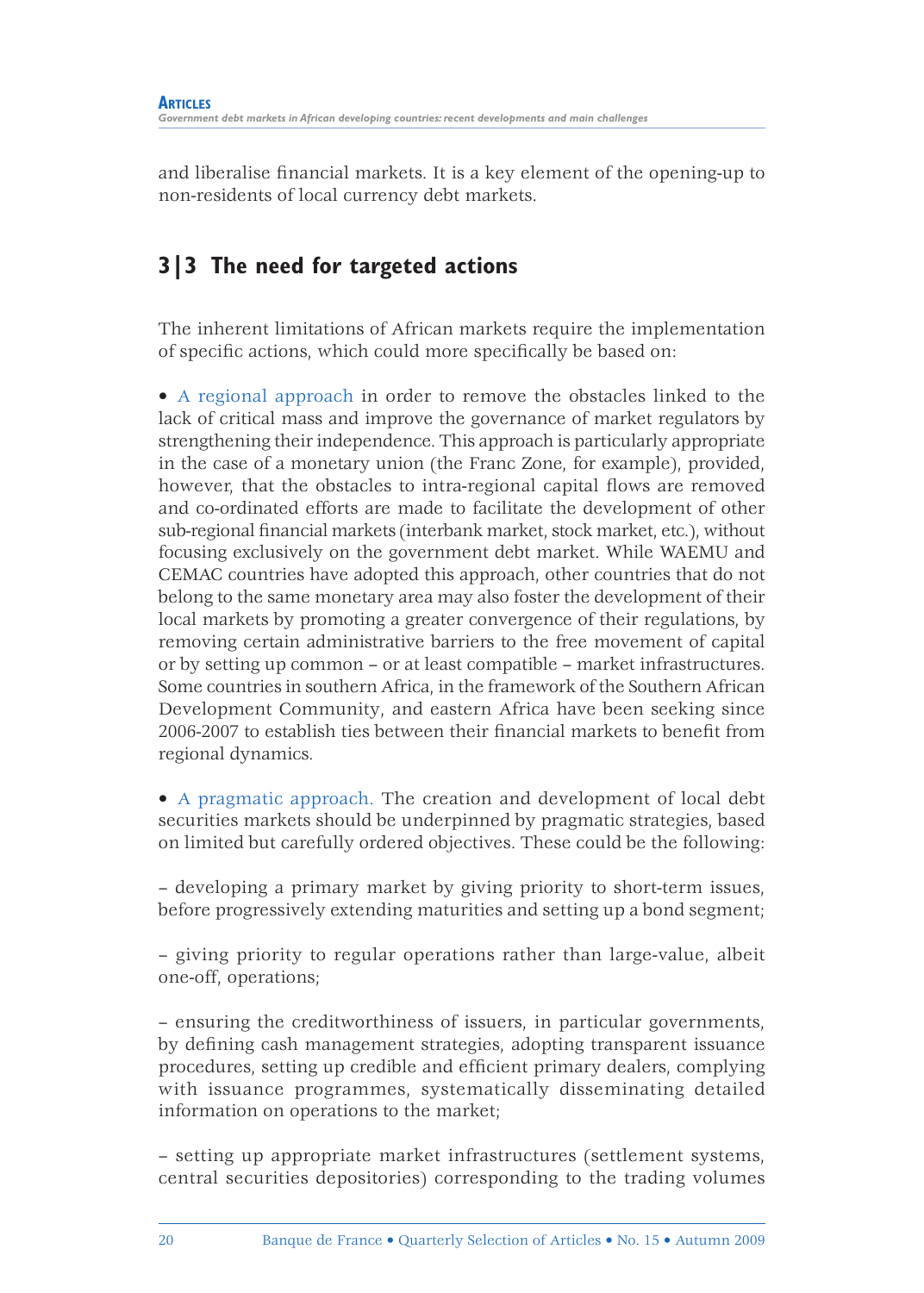to be processed.7 In the case of nascent markets, these tasks may have to be carried out by public structures, either directly (central banks or ad-hoc structures) or indirectly (through subsidies or tax breaks), before entrusting them to private entities;

– avoiding all forms of over-regulation that are likely to generate distortions in the behaviour of issuers and subscribers, without being really effective. When markets are starting up, it is essential that the set of regulations be simple, transparent, sufficiently flexible and easily understandable by all players in order to prevent excessively restrictive effects on the supply of securities.

• The extension of the guarantee mechanisms for government and corporate bond issuance, by the signature of institutions specialised in development fi nancing, such as the African Development Bank (AfDB), the *Agence française de développement* (AFD), the entrepreneurial development bank of the Netherlands (FMO), the International Finance Corporation (IFC) or PROPARCO.

• The setting-up of multilateral instruments for hedging foreign exchange risk. Like the Currency Exchange Fund (TCX) created by FMO at end-2007, these funds, supplemented by multilateral development agencies, could provide investors buying local currency securities with protection against foreign exchange risk, in the form of currency swaps or futures contracts, when these products are not provided by the private sector.

• The creation of pools of official foreign reserves to be invested in local-currency long-term debt securities in order to overcome the problem of the existence of different, non-convertible currencies and develop intra-regional flows. In the case of countries whose currency is inconvertible and vulnerable, it is desirable to consider ways of reducing risks, for investors for example by limiting the investments of these funds to issues including an indexation clause or a guarantee. In any case, it is important to ensure a prudent management of foreign reserves, by defining strict rules governing the fund management mandate. The initiative launched at the end of 2007 by the AfDB with a view to creating an African bond fund, which would bring together African central banks, is a step in the right direction.

• The gradual opening of the capital account. The opening of local markets to non-resident issuers and investors may be useful for structuring the market and benefiting from learning effects on the one hand, and increasing capital inflows on the other. However, the consequences of such liberalisation must be carefully analysed, $\delta$  in particular with the help of international financial institutions. It may also be necessary to put in place, at least in the beginning, arrangements to limit the impact of this measure on the exchange rate system and exchange rate volatility.

*<sup>7</sup> Oversized infrastructures entail large transaction costs that hamper market development.* 

*<sup>8</sup> Although it does not, in theory, represent a necessary condition for the opening of markets to non-resident investors, the opening of the capital account is, in practice, a key*  factor for generating significant demand without any excessive risk premium. The opening of markets to non-residents does not imply an opening of the capital account *if the proceeds of the issues are invested locally. In addition, the existence of foreign exchange controls creates pockets of liquidity, which may attract non-resident issuers.*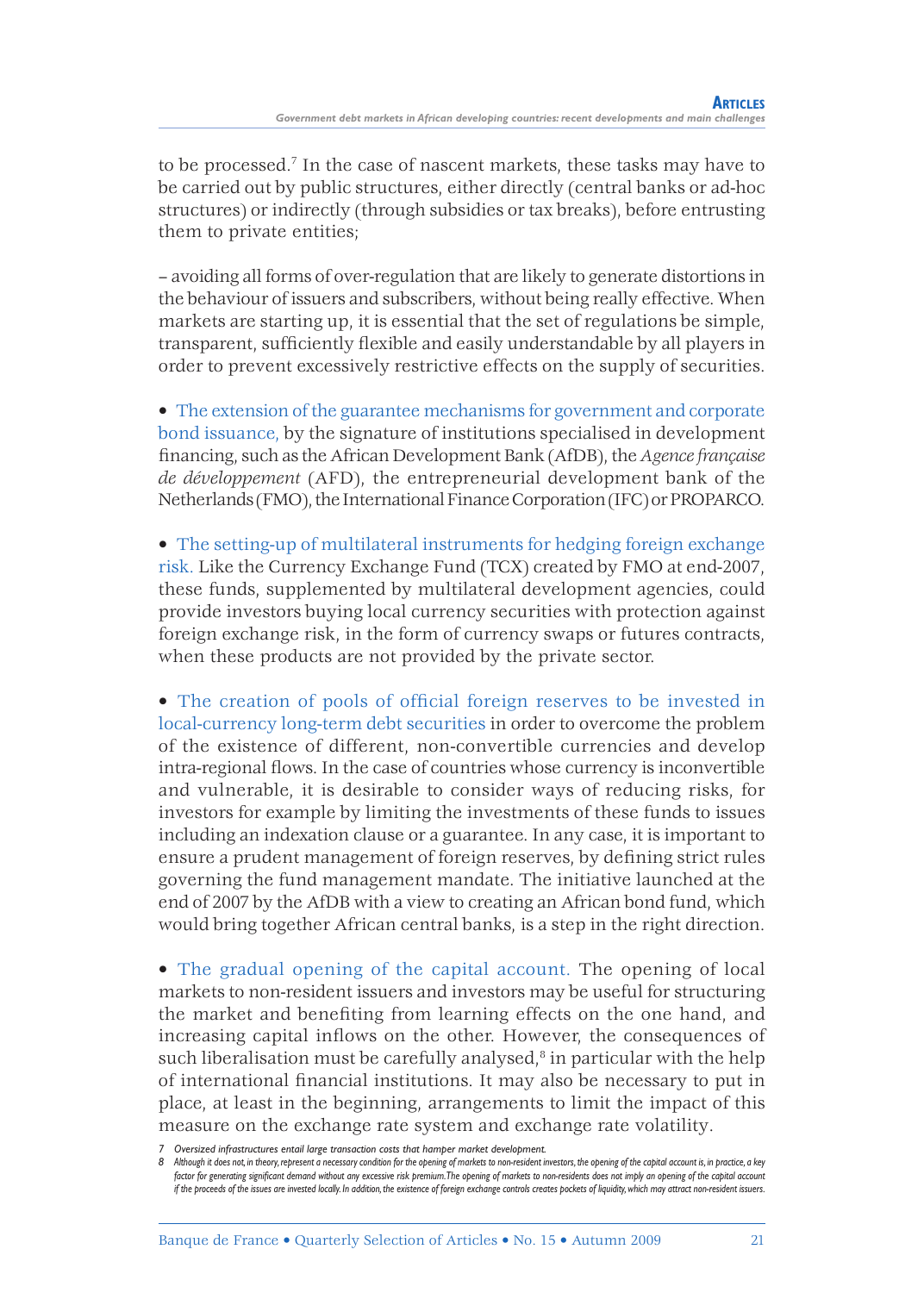# **Appendix**

### *Methodological note*

There is little available aggregated data on African government debt markets covering the recent period. The most comprehensive work on the subject was published by J. Christensen (2005). It offers a series of detailed data that cover 27 countries from Sub-Saharan Africa over the 1980-2000 period. Countries from the Franc Zone are not included in the analysis.

This study therefore aims at addressing, to the extent possible, the lack of available data since 2000.

To this end, two data sources were used:

– the data released by African central banks, most of which publish relatively precise information about their domestic debt markets on their website. Failing this, the study relied on information provided by the annual reports of central banks;

– the survey conducted by the foreign network of economic missions of the French Ministry of Economy, Industry and Employment for the purpose of this study. This survey collected data on African government securities markets, mainly in countries where there are few or no statistics on the subject, and identified the chief characteristics of the different regulatory frameworks in force.

The sample was defined so as to come close to that chosen by Christensen, in order to extend up to 2007, without any significant methodological break, the series of collected data over the 1980-2000 period. The eight West African countries of the Franc Zone (WAEMU)<sup>1</sup> were nevertheless included in the sample as the financial market conditions in these countries have radically changed compared to the previous period of analysis. Similarly, the main securities markets of North Africa (Morocco, Tunisia) were also taken into account.

Aggregated data were thus provided for four groups of countries:

– the low-income countries of Sub-Saharan Africa (SSA) eligible for the Heavily Indebted Poor Countries (HIPC) Initiative: Benin, Burkina Faso, Burundi, Ivory Coast, Ethiopia, Ghana, Guinea-Bissau, Malawi, Mali, Niger, Uganda, Rwanda, Senegal, Tanzania, Togo;

– the middle-income countries of SSA not eligible for the HIPC Initiative: South Africa, Botswana, Kenya, Mauritius, Nigeria;

*1 Benin, Burkina Faso, Ivory Coast, Guinea-Bissau, Mali, Niger, Senegal and Togo.*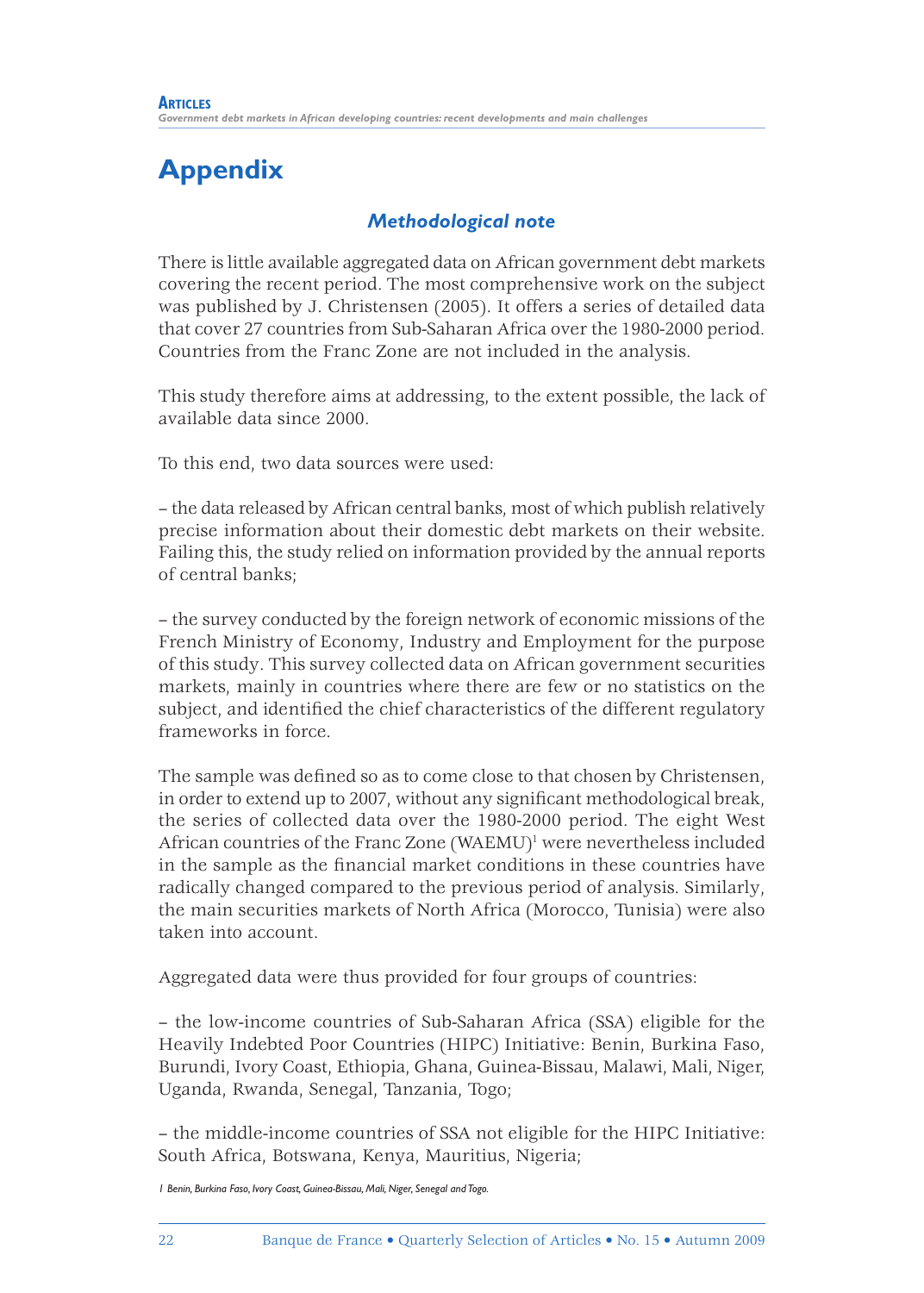– Sub-Saharan Africa, including all these countries;

– Africa, including Morocco and Tunisia.

The collected data concerned outstanding government debt, including Treasury notes, bonds and securities issued by central banks. The specific categories of government securitised debt, however, were not taken into account in this study. Statistics were also collected on the maturity structure of outstanding debt securities and on holder categories by economic sector. Insurance companies, pension funds and mutual funds, as well as public and para-public financial bodies (such as the Caisse des dépôts) were included in the non-bank financial sector. The non-financial sector was made up of commercial enterprises from the private and para-public sectors, private individuals and non-residents.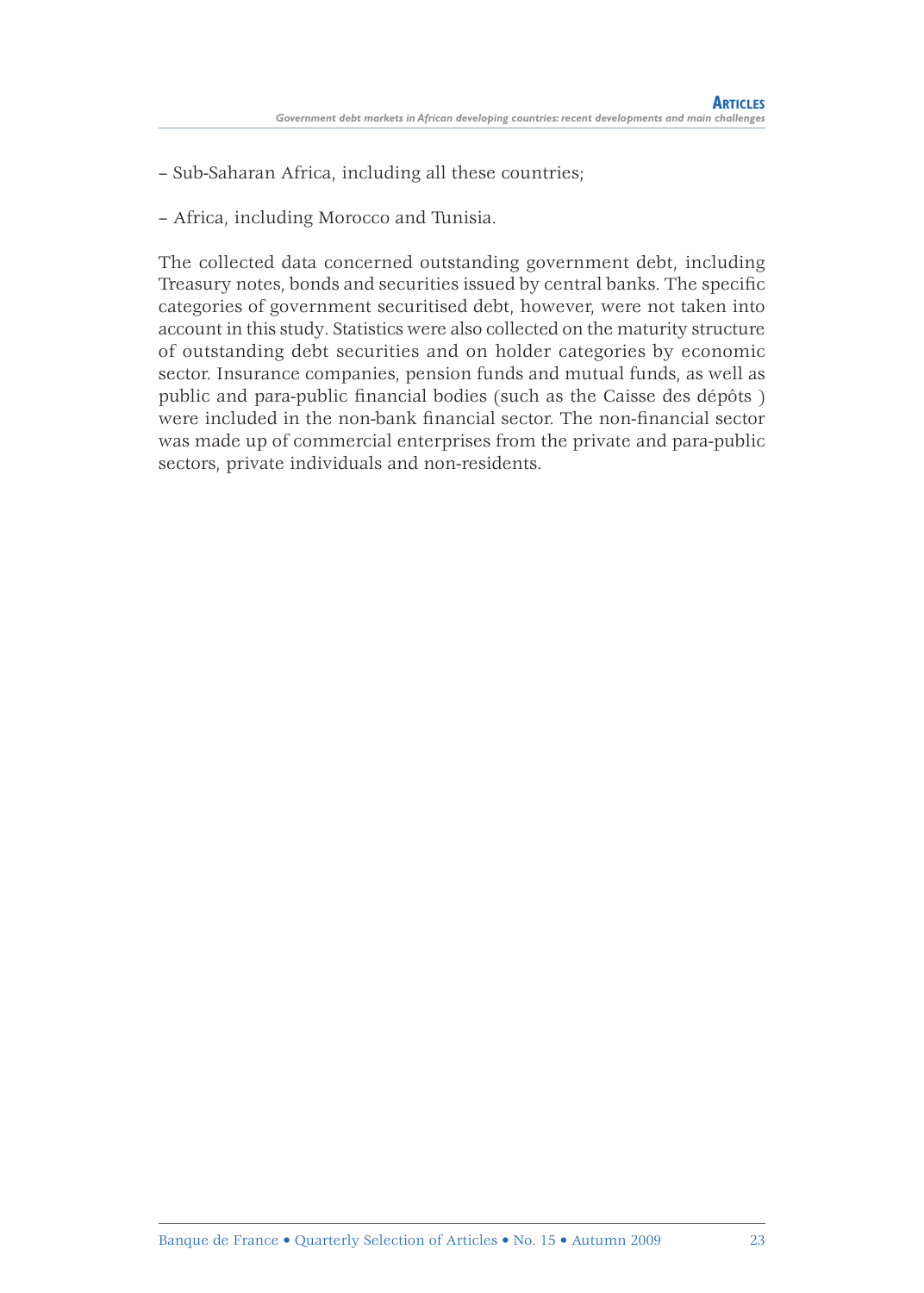## **References**

#### **African Development Bank (2007)**

*African Fixed Income Guidebook*, May.

#### **Arnone (M.), Laurens (B.), Segalotto (J.F.), Sommer (M.) 2007**

"Central Bank Autonomy: Lessons from Global Trends", IMF, *Working Paper* 07/88.

#### **Banque de France (2006)**

"The rapid growth of the government securities markets in Sub-Saharan Africa: the case of WAEMU", *Franc Zone Annual Report*.

#### **Beaugrand (P.), Loko (B.), Mlachila (M.) (2002)**

"The Choice between External and Domestic Debt in Financing Budget Defi cits: The Case of Central and West African Countries", IMF, *Working Paper* 02/79.

#### **BIS — South African Reserve Bank (2007)**

"Financial market developments in Africa: new challenges for central banks?", November.

#### **Burger (J.D.), Warnock (F.E.) (2006)**

"Local Currency Bond Markets", IMF, *Staff Papers*, Vol. 53.

#### **Christensen (J.) (2005)**

"Domestic Debt Markets in Sub-Saharan Africa", IMF, *Staff Papers* Vol. 52, No. 3.

#### **Committee on the Global Financial System (2007)**

"Financial Stability and Local Currency Bond Markets", BIS, *CGFS Papers*, No. 28, June.

#### **Deutsche Bundesbank (November 2007)**

"Bond markets in emerging market economies", *Financial Stability Review.*

#### **Diffo Ngtiopop (G.) (2002)**

"*Gestion de la dette publique intérieure par le marché fi nancier et nouveaux*  défis pour les pays africains de la Zone franc", Pôle-Dette No. 3, June.

#### **Dufrénot (G.), Houessou (E.), Nonfodji (E.) (2007)**

"*Politique budgétaire et dette dans les pays de l'UEMOA*", *Economica*.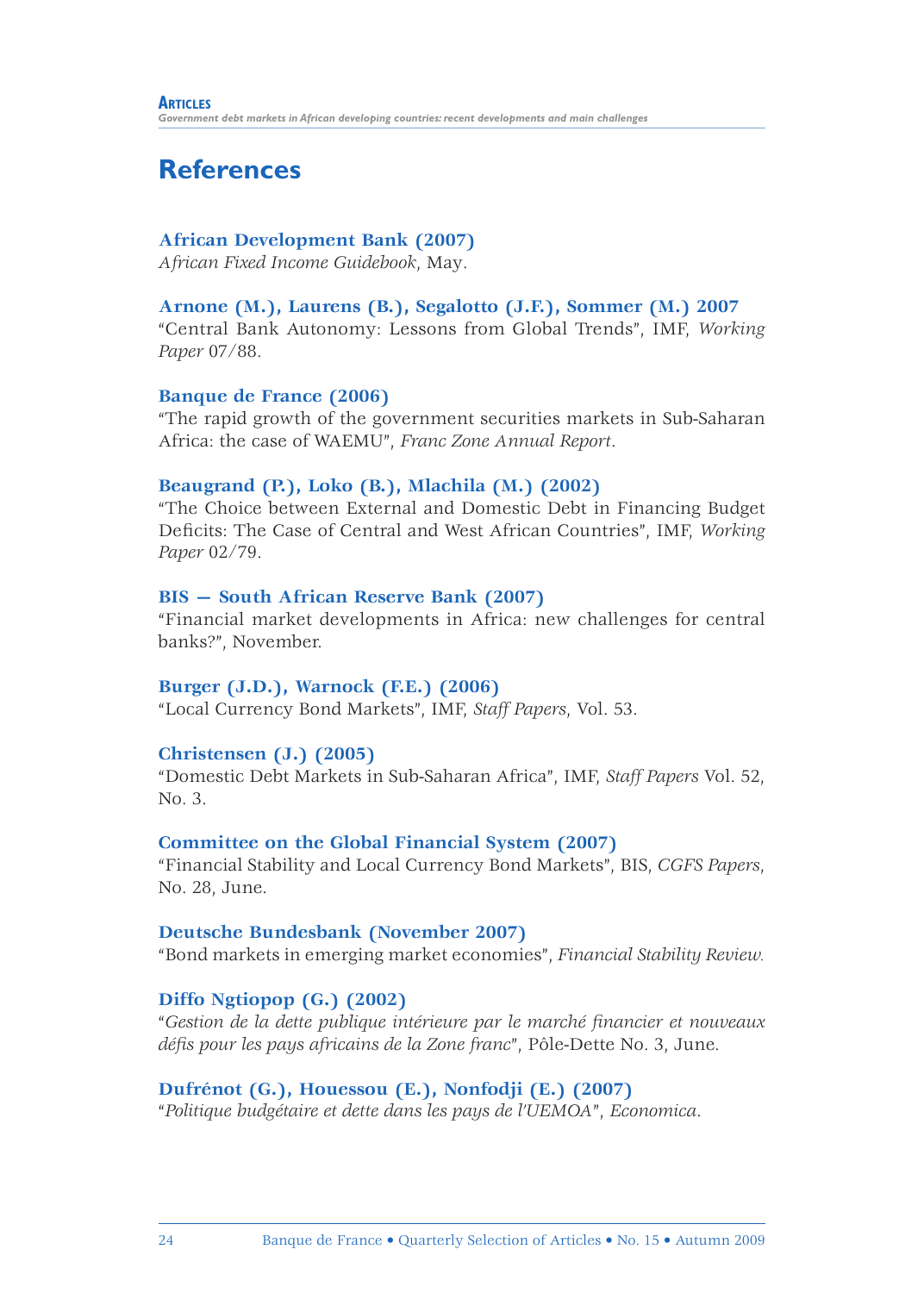#### **International Monetary Fund (2007)**

"Local-Currency Government Debt Markets in Africa: Experiences and Policy Challenges", World Economic and Financial Surveys, *Regional Economic Outlook*, April.

#### **Kempf (H.), Lanteri (M.) (2008)**

*"La gouvernance des banques centrales dans les pays émergents et en développement : le cas de l'Afrique subsaharienne"*, *Bulletin de la Banque de France* No. 171, March.

#### **Sy (A.N.R.) (2006)**

"Financial Integration in the West African Economic and Monetary Union", IMF, *Working Paper* 06/214.

#### **Sy (A.N.R.) (2007)**

"Local Currency Debt Markets in the West African Economic and Monetary Union", IMF, *Working Paper* 07/256.

#### **World Bank (2007)**

*Developing the Domestic Government Debt Market: From Diagnostics to Reform Implementation*, April.

#### **World Bank — IMF (2001)**

*Developing Government Bond Markets*, a handbook.

#### **Yartey (C.A.), Adjasi (C.K.) (2007)**

"Stock Market Development in Sub-Saharan Africa: Critical Issues and Challenges", IMF, *Working Paper* 07/209.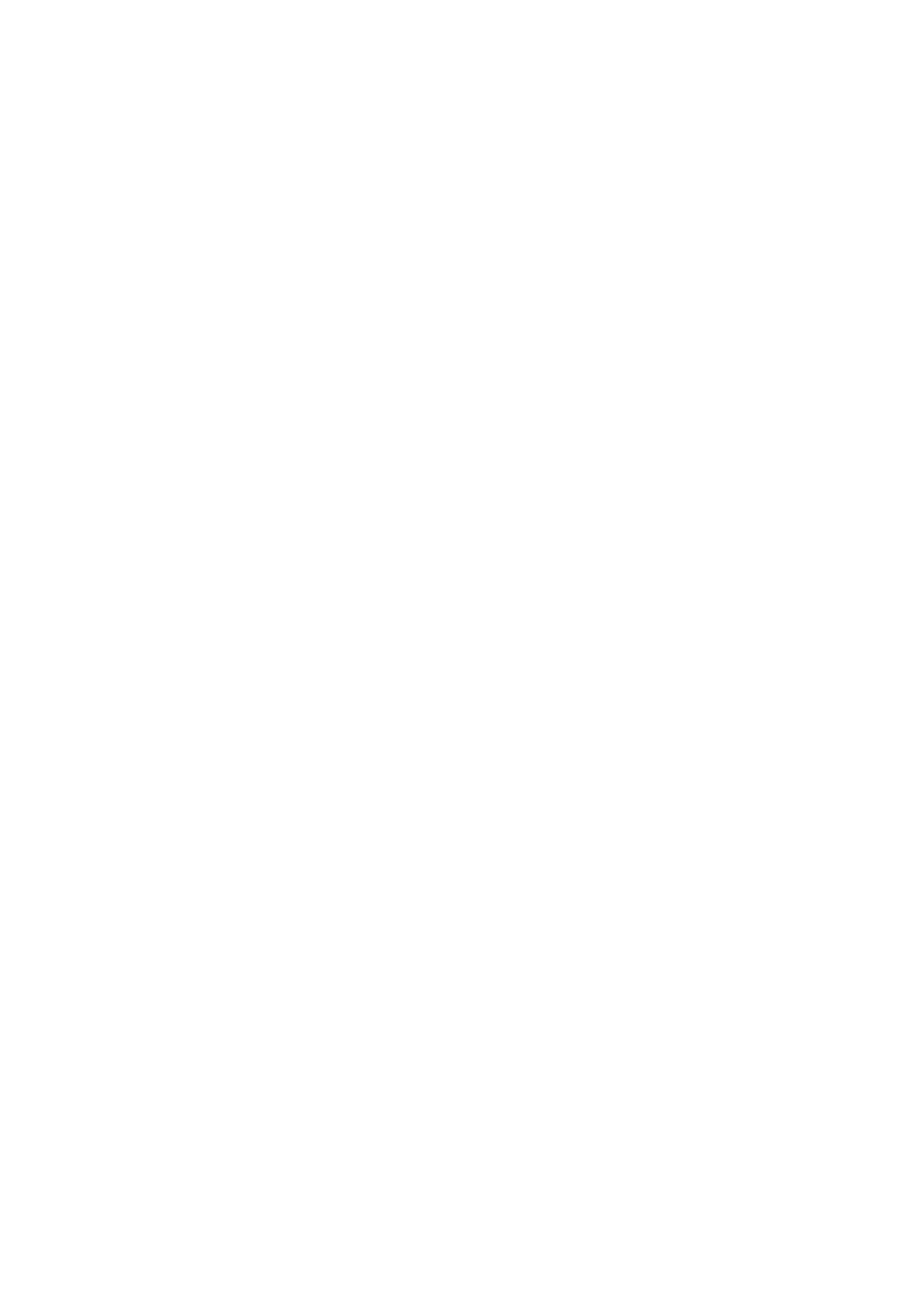## **Payment periods and corporate trade credit between 1990 and 2008**

*Companies Directorate Companies Observatory*

The Banque de France regularly publishes information on corporate trade credit.<sup>1</sup> This article presents the first results for 2008 over a long-term horizon based on the *historical data collected by the Bank (1990-2008), and simulates the cash earnings that may be derived following the application of the* Loi de modernisation de l'économie *(law on the modernisation of the economy – LME), which came into force on 1 January 2009.* 

On the basis of the data available in August 2009, payment periods declined significantly *in 2008. Days sales outstandings (DSO) stood, on average, at 54 days, compared with 56 in 2007, while average days payable outstandings (DPO) reached 61 days, against 65 in 2007. Unlike previous years, this fall concerns all companies, irrespective of their sector of activity and their size.* 

*This decline in payment periods suggests that a large number of companies had already started preparing in 2008 for the application of Article 21 of the LME, which was adopted in August 2008. The LME should in principle lead to an optimisation of working capital requirements. During a transition phase, the application of the new measures will generate important trade credit shifts.*

*A simulation of the move of all companies to an average payment period of a maximum*  of 60 days per year highlights the scope of the financial shifts involved. Overall, cash flows transferred to companies that are paid more rapidly by their clients are expected to reach EUR 118 billion, and cash flows to suppliers from companies that pay their *bills more rapidly are expected to stand at EUR 106 billion.* 

*Net cash expenses should, consequently, be reduced by roughly EUR 12 billion for*  companies as a whole. Companies with less than 250 employees should benefit from *the application of the LME to the detriment of large companies: the business services*  sector should benefit the most from the measure.

The amounts of financial shifts generated by the reduction in payment periods may be compared with total corporate bank debt measured using companies' financial statements. *Particular attention should be paid to companies with a DPO exceeding 60 days of*  sales; these companies are highly indebted and account for three fifths of all bank debt.

*By shortening settlement deadlines, the LME should eventually contribute to lowering companies' exposure to counterparty risk and thus limiting the risk of triggering a chain of failures.*

Keywords: payment periods, days sales outstanding (DSO), days payable outstanding (DPO), trade credit, LME. JEL codes: L14, L29.

<sup>1</sup> See the statistics section on the Banque de France website (in French only): http://www.banque-france.fr/fr/stat\_conjoncture/statent/delais.htm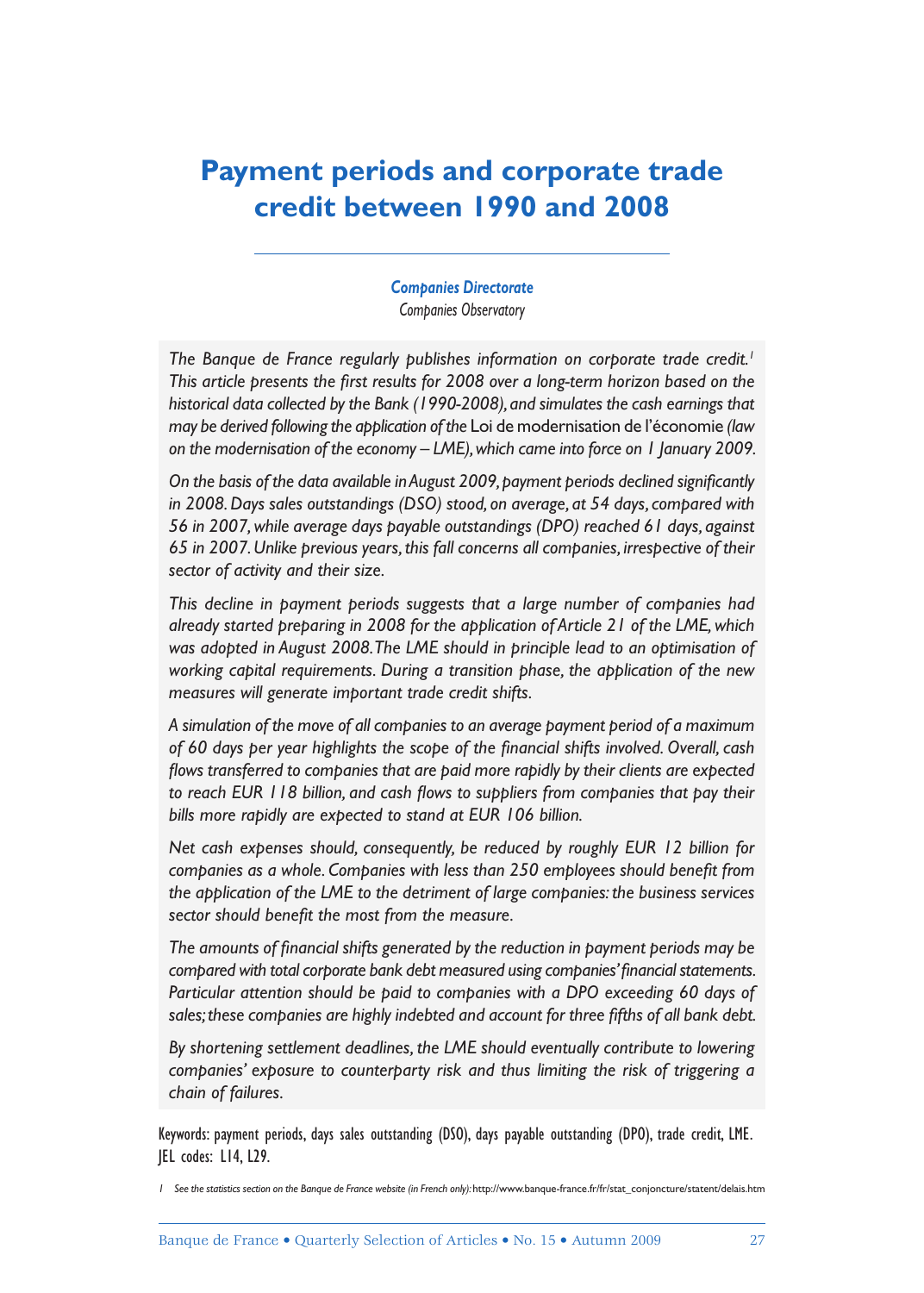### A strong decline in payment periods in 2008

On the basis of the data available in August 2009, days receivable and days payable declined across the board in 2008, irrespective of the size of the companies (see Table 1). In 2008, days sales outstandings (DSO) for VSBs and SMEs stood at 50 and 61 days respectively, down by approximately two days of sales compared with 2007. Days receivable for companies with over 250 employees dropped by roughly four days.

At the same time, days payable outstandings (DPO) also decreased. They fell by more than four days of purchases for VSBs and SMEs. The decline was slightly more pronounced for companies with over 250 employees.

| Table 1 Days sales outstanding, days payable outstanding                                                                                                                                                                   |       |       |       |       |       |       |  |  |
|----------------------------------------------------------------------------------------------------------------------------------------------------------------------------------------------------------------------------|-------|-------|-------|-------|-------|-------|--|--|
| and trade credit balance for the whole economy                                                                                                                                                                             |       |       |       |       |       |       |  |  |
| (averages of individual ratios and standard deviations in brackets)                                                                                                                                                        |       |       |       |       |       |       |  |  |
| <b>Total</b><br><b>Companies with</b><br><b>Companies</b><br><b>Companies</b><br><b>Companies</b><br>with 0 to<br>with 20 to<br>with 250 to<br>500 employees<br>19 employees<br>249 employees<br>499 employees<br>and over |       |       |       |       |       |       |  |  |
| DSO.                                                                                                                                                                                                                       | 2006  | 52.9  | 64.0  | 67.8  | 65.0  | 56.9  |  |  |
| in days of sales                                                                                                                                                                                                           |       | (0.1) | (0.2) | (0.9) | (0.9) | (0.1) |  |  |
|                                                                                                                                                                                                                            | 2007  | 52.5  | 63.4  | 66.2  | 64.3  | 56.2  |  |  |
|                                                                                                                                                                                                                            |       | (0.1) | (0.2) | (0.9) | (0.9) | (0.1) |  |  |
|                                                                                                                                                                                                                            | 2008* | 50.3  | 61.1  | 62.6  | 60.6  | 53.8  |  |  |
|                                                                                                                                                                                                                            |       | (0.1) | (0.2) | (0.9) | (1.0) | (0.1) |  |  |
| DPO.                                                                                                                                                                                                                       | 2006  | 64.3  | 68.6  | 73.1  | 75.0  | 65.9  |  |  |
| in days of purchases                                                                                                                                                                                                       |       | (0.1) | (0.1) | (0.7) | (0.8) | (0.1) |  |  |
|                                                                                                                                                                                                                            | 2007  | 63.0  | 67.6  | 73.2  | 74.9  | 64.7  |  |  |
|                                                                                                                                                                                                                            |       | (0.1) | (0.1) | (0.8) | (0.9) | (0.1) |  |  |
|                                                                                                                                                                                                                            | 2008* | 59.2  | 63.2  | 67.1  | 70.0  | 60.6  |  |  |
|                                                                                                                                                                                                                            |       | (0.1) | (0.1) | (0.8) | (0.8) | (0.1) |  |  |
| Trade credit balance.                                                                                                                                                                                                      | 2006  | 12.2  | 21.8  | 21.7  | 18.5  | 15.6  |  |  |
| in days of sales                                                                                                                                                                                                           |       | (0.1) | (0.2) | (0.9) | (0.9) | (0.1) |  |  |
|                                                                                                                                                                                                                            | 2007  | 13.1  | 22.0  | 21.1  | 18.3  | 16.1  |  |  |
|                                                                                                                                                                                                                            |       | (0.1) | (0.2) | (0.9) | (0.9) | (0.1) |  |  |
|                                                                                                                                                                                                                            | 2008* | 13.7  | 22.3  | 21.1  | 17.9  | 16.4  |  |  |
|                                                                                                                                                                                                                            |       | (0.1) | (0.2) | (1.0) | (1.2) | (0.1) |  |  |

*\* Provisional data.*

*NB: At August 2009, the collection rate of 2008 corporate financial statements in FIBEN is roughly 90%. The ratios presented here are thus likely to be adjusted, in particular for the population of companies with over 250 employees.*

*Source: Banque de France – FIBEN – Data available at early August 2009.*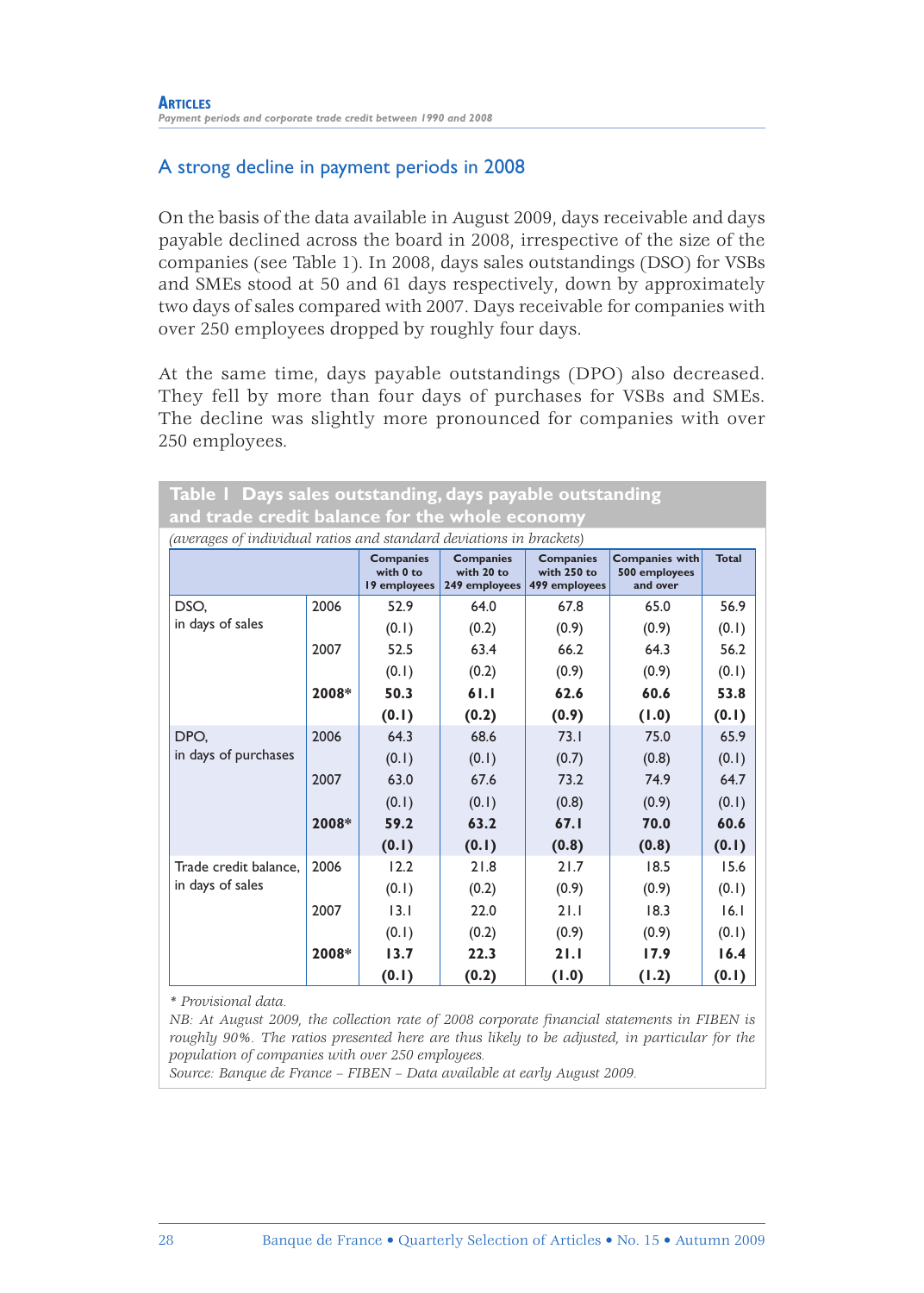### Large companies are less involved in trade credit financing

Compared with the early 1990s, large companies have considerably cut back their trade credit financing (see Charts 1). The payment terms by their clients have improved, leading to a reduction in days receivable of almost fourteen days. Over the same period, days payable posted a smaller decline, dropping by only four days. Their trade credit balance, expressed in days of sales, has consequently decreased. However, in the case of SMEs, days payable outstandings have recorded a sharper decline than days sales outstandings and their financing needs have consequently increased.



*NB: At August 2009, the collection rate of 2008 corporate financial statements in FIBEN is roughly 90%. The ratios presented here are thus likely to be adjusted, in particular for the population of companies with over 250 employees, which is smaller and therefore much more sensitive to the coverage rate.*

*Source: Banque de France – FIBEN – Data available at early August 2009.*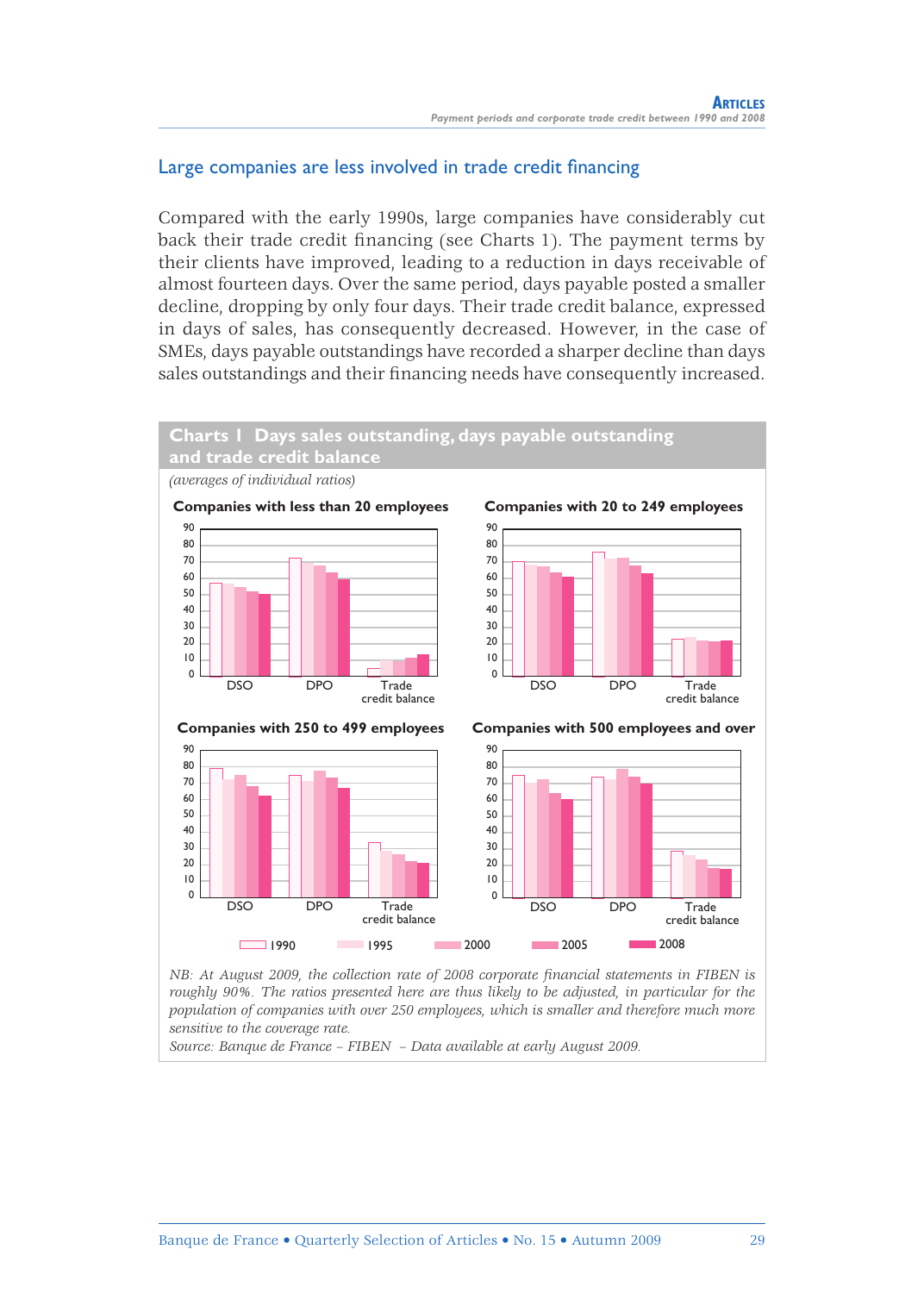| <b>Sector</b>                     | <b>DSO</b><br>in days of sales |      | <b>DPO</b><br>in days of purchases |      |      | <b>Trade credit balance</b><br>in days of sales |         |         |         |
|-----------------------------------|--------------------------------|------|------------------------------------|------|------|-------------------------------------------------|---------|---------|---------|
|                                   | 2006                           | 2007 | 2008*                              | 2006 | 2007 | 2008*                                           | 2006    | 2007    | 2008*   |
| Agriculture, forestry,<br>fishing | 65.7                           | 66.2 | 63.8                               | 79.3 | 78.9 | 73.3                                            | 17.6    | 18.5    | 18.9    |
| Agri-food industry                | 44.8                           | 44.1 | 40.7                               | 56.4 | 57.3 | 52.2                                            | 4.2     | 2.9     | 3.2     |
| Consumer goods                    | 72.9                           | 71.I | 68.4                               | 72.5 | 70.3 | 66.7                                            | 26.8    | 26.5    | 26.0    |
| Automotive industry               | 67.9                           | 67.3 | 61.3                               | 78.5 | 78.8 | 70.4                                            | 11.9    | 10.3    | 10.9    |
| Capital goods                     | 83.8                           | 82.5 | 79.8                               | 80.1 | 77.0 | 72.9                                            | 33.3    | 33.7    | 33.6    |
| Intermediate goods                | 77.2                           | 74.8 | 70.1                               | 76.5 | 73.8 | 67.3                                            | 28.3    | 27.6    | 27.2    |
| Construction                      | 77.9                           | 76.7 | 73.4                               | 75.I | 71.7 | 66.9                                            | 30.7    | 31.8    | 31.5    |
| Trade                             | 35.1                           | 34.5 | 32.3                               | 54.3 | 53.1 | 49.7                                            | $-7.4$  | $-7.2$  | $-6.6$  |
| Transport                         | 59.4                           | 56.7 | 53.4                               | 51.8 | 50.0 | 45.0                                            | 27.1    | 25.6    | 25.1    |
| Real-estate                       | 44.3                           | 42.8 | 39.4                               | 64.7 | 62.8 | 62.6                                            | 11.6    | 11.2    | 7.7     |
| <b>Business services</b>          | 83.7                           | 83.7 | 80.2                               | 82.3 | 82.5 | 78.4                                            | 50.6    | 51.0    | 50.8    |
| Services to households            | 14.3                           | 14.3 | 3.1                                | 54.9 | 54.7 | 50.6                                            | $-13.0$ | $-12.9$ | $-12.3$ |

#### **Table 2 Days sales outstanding, days payable outstanding and trade credit balance for the whole economy by sector**

*\* Provisional data.*

*NB: At August 2009, the collection rate of 2008 corporate financial statements in FIBEN is roughly 90%. The ratios presented here are thus likely to be adjusted, in particular for the population of companies with over 250 employees, which is smaller and therefore much more sensitive to the coverage rate.*

*Source: Banque de France – FIBEN – Data available at early August 2009.*

### Companies' payment behaviour is strongly determined by their sector of activity

Some sectors are major lenders, such as business services (51 days of sales), capital goods (34 days) and intermediate goods (27 days) (see Table 2). Conversely, other sectors show a structurally negative trade credit balance, i.e. they benefit from financing resources. This is the case for services to households and, especially, retail trade, which includes supermarkets and hypermarkets. These activities, directly related to private customers, have a small DSO and a large DPO.

All sectors registered a decline in payment periods. The automotive industry recorded a significant fall, both in its DSO and its DPO.<sup>2</sup> The agri-food and transport sectors are taking much less time to pay their suppliers (five days); in the intermediate goods sector, days sales outstandings dropped by more than four days.

*<sup>2</sup> This sector is organised around two major car manufacturers. Interpreting the data for this sector is thus particularly tricky due to the double counting that results from the fact that intra-group accounting cannot be removed when accounts are aggregated.*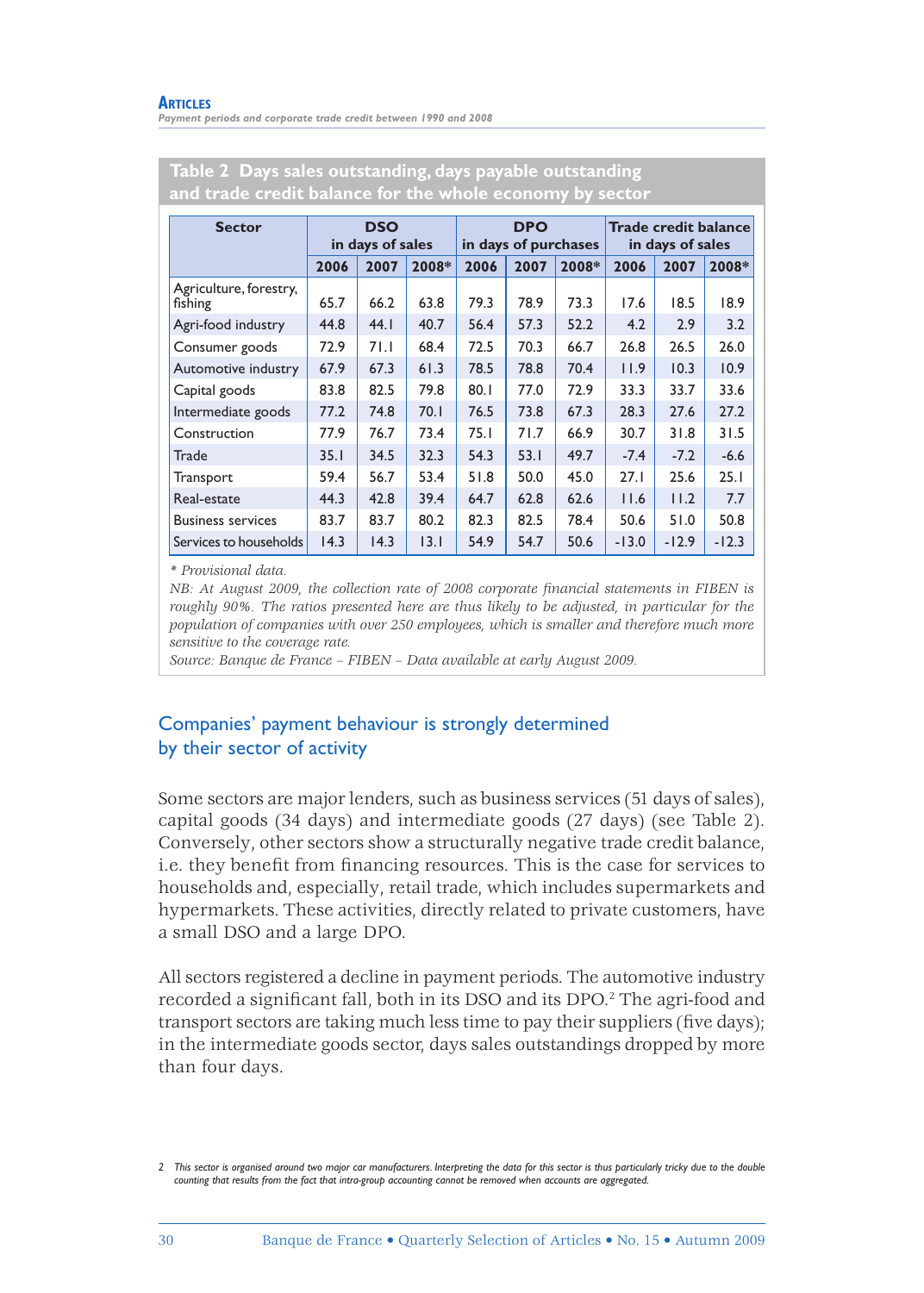### For almost half of companies, payment periods still exceed 60 days

Even for a given size category, companies may display very different situations, and the dispersion of payment periods and the trade credit balance is high (see Charts 2). The study of this dispersion within each size category confirms that payment times have declined. In each category,



*The ratios presented here are thus likely to be adjusted, in particular for the population of companies with over 250 employees, which is smaller and therefore much more sensitive to the coverage rate. Source: Banque de France – FIBEN – Data available at early August 2009.*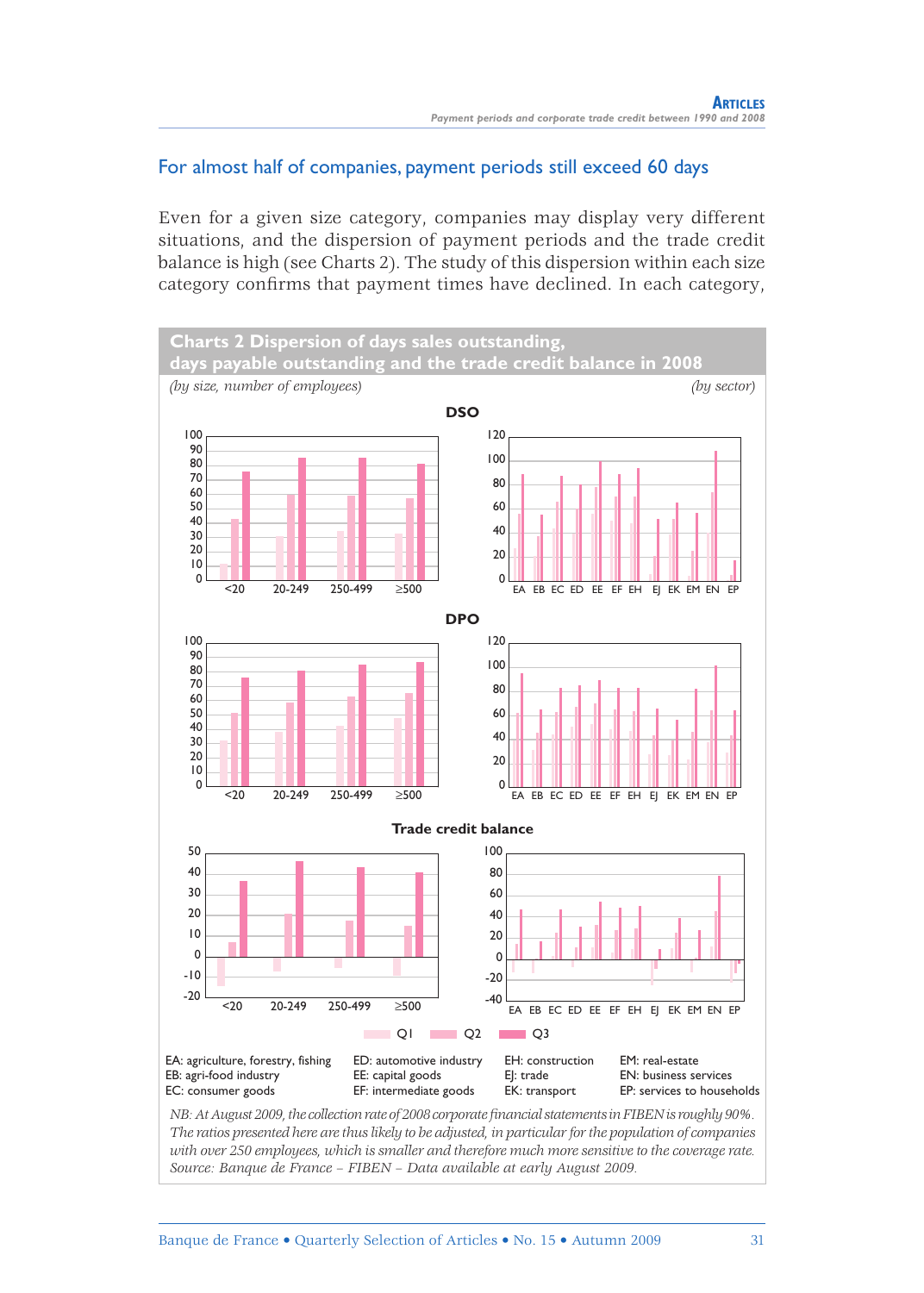#### *BOX 1*

#### **Sources, definitions and methodology**

*The Companies Observatory of the Banque de France has analysed changes in payment periods and the trade credit balance using the FIBEN companies database of the*  Banque de France for the past fifteen years. This database includes approximately 250,000 financial statements of companies with a turnover of over EUR 0.75 million.

*Companies are divided into four categories: those with less than 20 employees, those with 20 to 249 employees, those with 250 to 499 employees and those with 500 employees and over. Given the minimum turnover threshold (EUR 0.75 million) in the FIBEN database, companies with less than 20 employees comprise few micro-enterprises.*  In this article, unless VSBs are specifically mentioned, the term SME covers all companies *with less than 250 employees, in accordance with the new implementing decree of December 2008 defi ning the different categories of companies.*

*Accounting data are used to measure the apparent payment times at the end of the accounting period, but not the possible existence of late payments in commercial transactions.*

*The variables analysed do not include advances and down-payments made to suppliers and advances and down-payments received from clients. These amounts are relatively small in most sectors. However, advances from clients play an important role in sectors with a long operating cycle, such as the capital goods sector and the construction sector.*

*Under accounts receivable and accounts payable are not only recorded business-to-business transactions, but also transactions between companies and general government, local authorities, households and non-residents.*

*The ratio "days sales outstanding (DSO)" is the ratio of accounts receivable (including unmatured discounted bills) over sales including taxes (multiplied by 360 to be expressed in days of sales).*

*The ratio "days payable outstanding (DPO)" is the ratio of accounts payable over purchases and other external expenses including taxes (multiplied by 360 to be expressed in days of purchases).*

*The trade credit balance is the balance of accounts receivable and accounts payable expressed in days of sales (or the difference between the ratios "days sales outstanding" and "days payable outstanding" adjusted for the ratio purchases/sales). It indicates whether the company is a lender or a borrower.*

*The average of individual ratios (or unweighted average) gives every company the same weighting. This microeconomic approach enables us to take better account of the heterogeneity of individual observations.*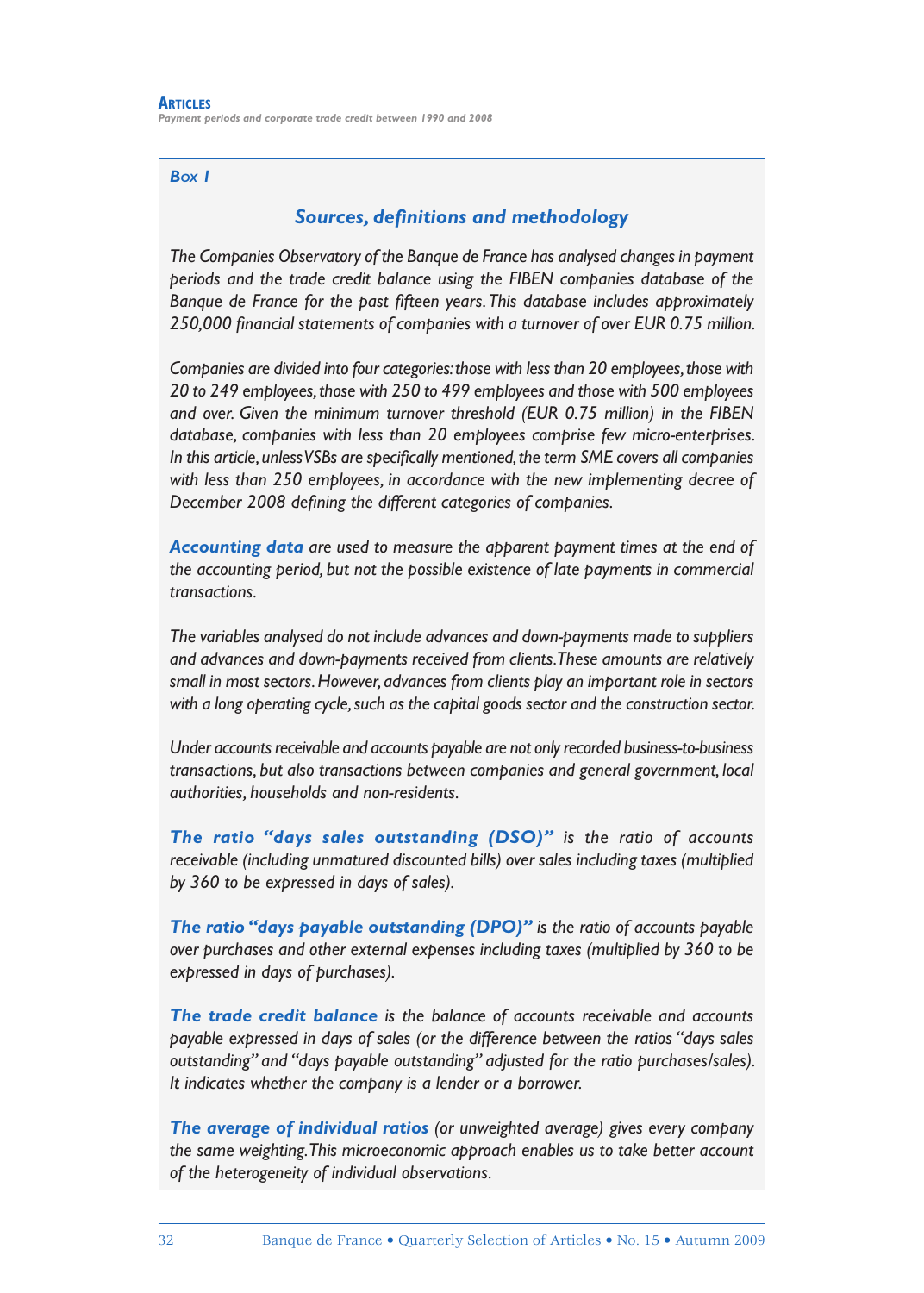75% of companies are paid within less than 90 days, which was not the case in 2006 (see Companies Directorate (2007)). However, apart from companies with less than 20 employees, in all other three categories, half of companies are still paid within more than 60 days; similarly, almost half of companies pay their suppliers within more than 60 days.

The sectoral approach confirms these results: in a large number of sectors, roughly half of companies are paid within more than 60 days or pay their suppliers within more than 60 days. Thus, despite the progress recorded in many sectors in 2008 and irrespective of the size of the companies, the application of the LME means that many companies will need to make significant efforts; this justifies the implementation of a timetable in some sectors in order to progressively meet this objective by 1 January 2012.

### The LME has capped payment periods at 60 days since 1 January 2009

The LME, published in France's *Journal officiel* of 4 August 2008, includes a provision on the reduction of companies' payment times, which came into force on 1 January 2009. Article 21 of this Act caps payment times at 45 days at month-end or 60 days from the date of emission of the invoice. In addition, the new legislation provides stiffer penalties in the event of late payments at an interest rate equal to three times the official rate or to the ECB rate applied to its most recent refinancing operation plus 10 points. However, longer payment periods than those laid down in the LME may temporarily be granted to certain sectors.

The LME changes the conditions for settling trade credit in France. After years of discussions and agreements, in particular in various sectors, after an Act in the transport sector, the reform has officially been extended to the whole economy. The Banque de France's Trade Credit Observatory has on numerous occasions stressed the reasons underlying the implementation of the LME:

• France lags behind other European countries in terms of payment times; this situation is particularly detrimental to SMEs;

• The negotiated approach has not yielded tangible results, as economic players have sought to find ways out or obtain longer deadlines and derogations. In reality, negotiation often tends to freeze positions and slow the implementation of mutually beneficial solutions, in particular speeding up the payment systems dematerialisation process;

• SMEs are always weakened with partial solutions, since deadlines are longer and negotiated solutions must be compensated for.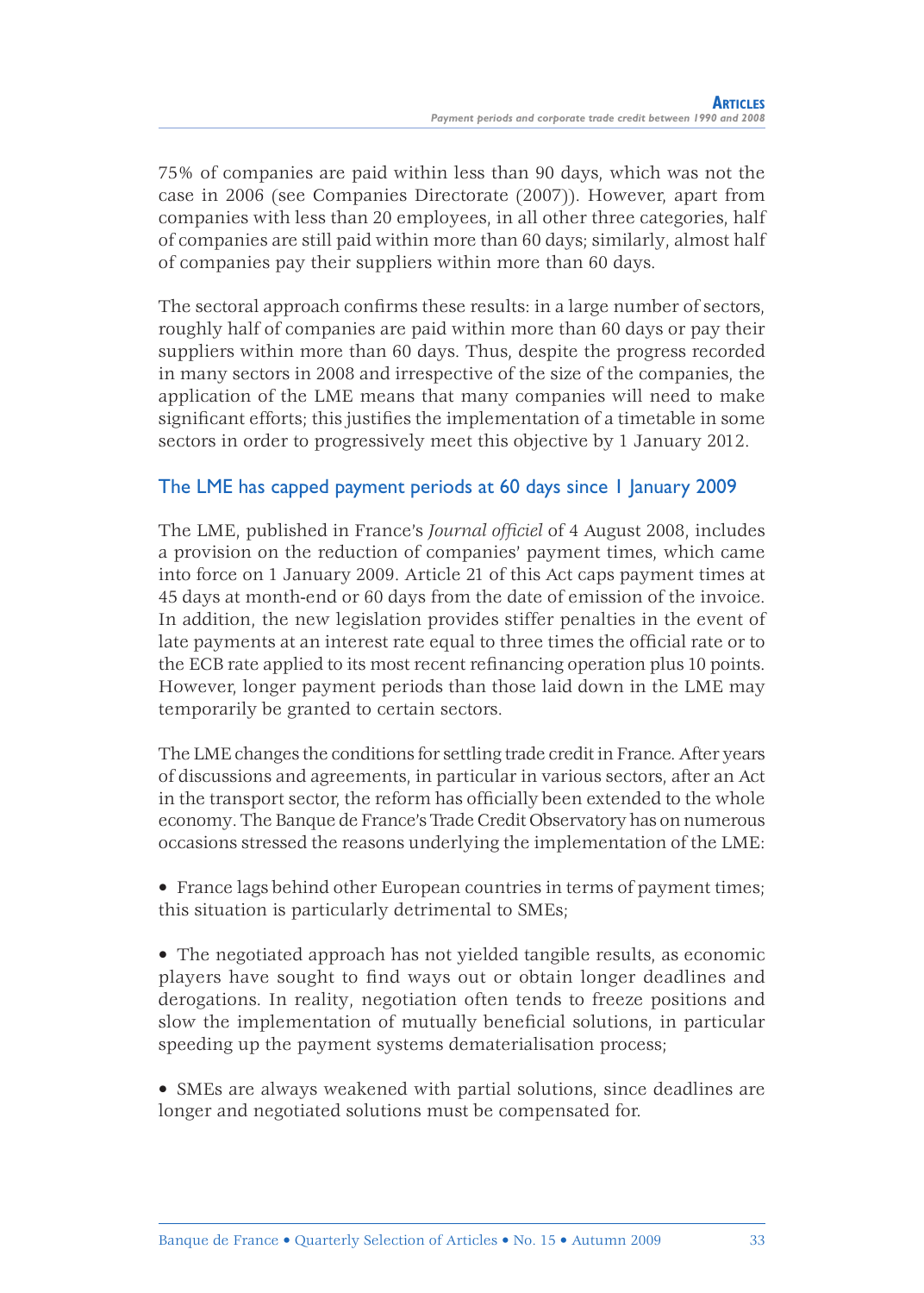The LME confirms that the payment period applicable under ordinary law remains capped at 30 days (Article L. 441-6 paragraph 8), but breaks new ground by establishing a new ceiling for conventional payment periods of 60 days from the date of emission of the invoice (Article L. 441-6 paragraph 9) and 45 days at month-end.

### Large transfers between companies<sup>3</sup>

The new legislation will generate considerable trade credit shifts in the coming months.

From an accounting point of view, the total amount of companies' accounts receivable and that of their accounts payable should cancel each other out in a closed economy. However, not only are there inevitable distortions between companies' incoming flows (accounts receivable) and outgoing flows (accounts payable), but other economic players, such as households, general government and foreign companies, have to be taken into account. Overall, this disrupts the balance in favour of non-company accounts receivable. Financing this trade credit balance thus falls to companies.4

In addition and, conversely, taking account of advances and down-payments received and made by subtracting them from accounts receivable and accounts payable reduces this imbalance: accounts receivable stand at EUR 443 billion and accounts payable at EUR 416 billion (see Table 3).

| Table 3 Macroeconomic framework accounts receivable/accounts payable<br>and bank debt at end-2007   |                               |                            |                  |
|-----------------------------------------------------------------------------------------------------|-------------------------------|----------------------------|------------------|
| (EUR billions)                                                                                      |                               |                            |                  |
|                                                                                                     | <b>Accounts</b><br>receivable | <b>Accounts</b><br>payable | <b>Bank debt</b> |
| <b>Total</b>                                                                                        | 528                           | 444                        | 446              |
| Total net of advances and down-payments<br>(received and made)                                      | 443                           | 416                        |                  |
| Amounts for which the related payment period*<br>exceeds 60 days, net of advances and down-payments | 118                           | 106                        |                  |

*\*Days sales outstanding for accounts receivable, days payable outstanding for accounts payable. Source: Banque de France – FIBEN – Data available at early August 2009.*

*<sup>3</sup> A fi rst assessment was conducted by the Companies Observatory in February 2008 in the framework of the work of the Trade Credit Observatory. 4* The Observatoire économique de l'achat public (OEAP), attached to the Ministry of the Economy, has drawn up a list of the contracts notified *by general government and local authorities in 2007. They totalled 108,677, for a total value of EUR 55.4 billion.*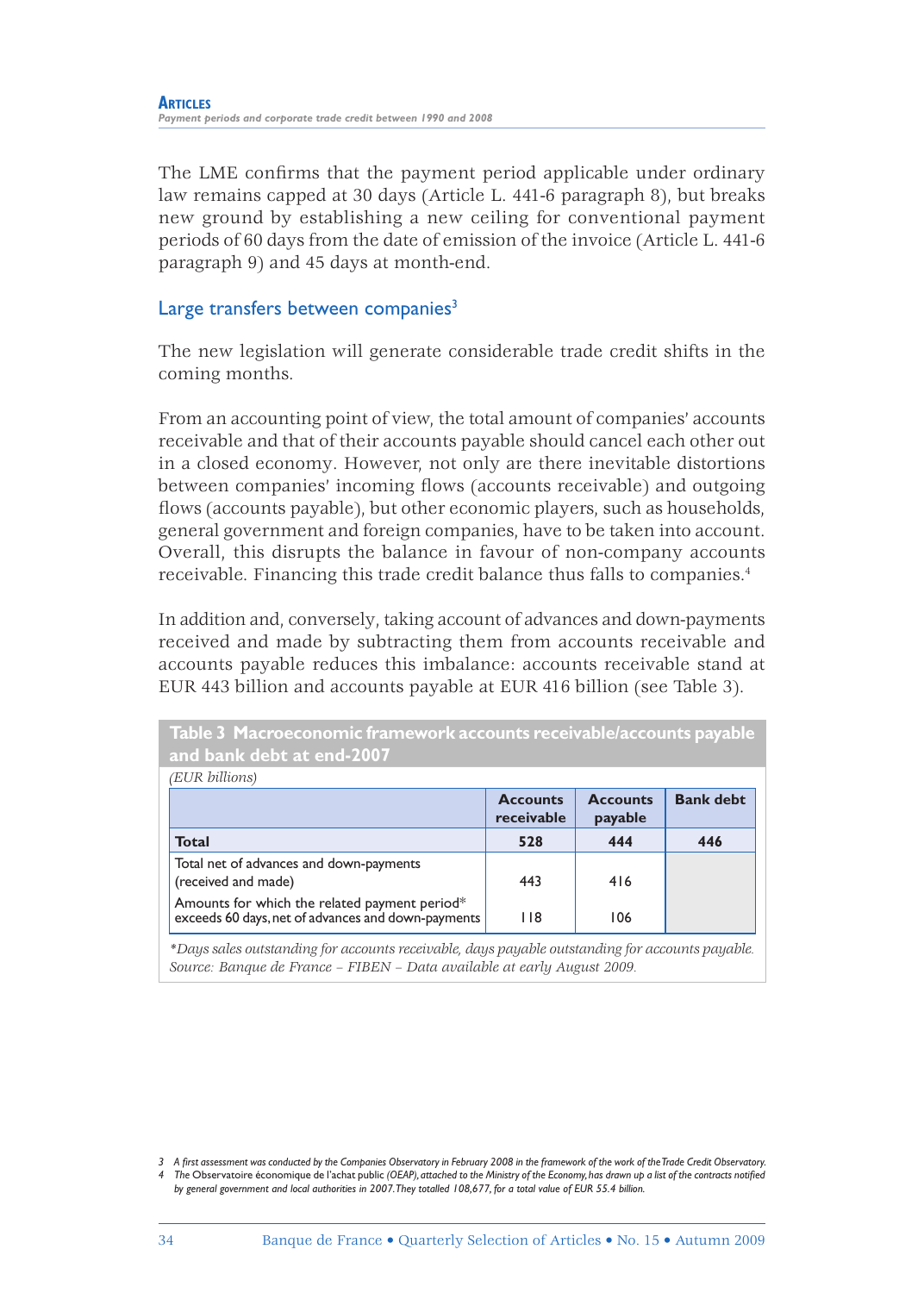A simulation of the shift of all companies to an average payment period of a maximum of 60 days, which was conducted using end-2007 financial statements, highlights the importance of the financial shifts that are taking place: EUR 118 billion on the side of accounts receivable, EUR 106 billion on the side of accounts payable (see Appendix).

This shift to an average payment period of 60 days should result in a reduction of roughly EUR 12 billion in net cash expenses for companies as a whole.

Among the EUR 118 billion of trade account receivable exceeding 60 days, EUR 77 billion are concentrated in companies of less than 250 employees. The cash requirements of these companies are expected to be considerably reduced as a result of the shortening of days receivable.

Among the EUR 106 billion of trade account payable exceeding 60 days, only EUR 60 billion are concentrated in SMEs. On average and in terms of the client/supplier balance, these companies would show substantial revenues of roughly EUR 17 billion. This is why SMEs would benefit the most from the shortening of payment times to 60 days.

### A variable impact depending on the sector of activity

Given that this method is applied to every company, it not only provides an overall assessment of the transfers of cash expenses, but also points out the sectors that are the most impacted. For four sectors, the reduction in payment times is expected to generate cash flow shifts of over EUR 10 billion.

The sectors most affected by a fall in days sales outstandings are business services, trade, intermediate goods and construction. These sectors are also the most impacted by a reduction in days payable outstandings. As regards the effect on cash positions, the business services sector should benefit the most from the measure, with cash earnings of around EUR 8 billion, followed by the intermediate goods and real estate sectors, with cash earnings between EUR 3 and 4 billion (see Table 4).

Overall, the winners would be the sectors upstream from the retail trade sector, which would record a faster decline in their expenses stemming from the customer credit, while the losers would be the sectors downstream, close to the end consumer, whose revenues provided by the supplier credit would fall. The retail trade sector plays a pivotal role in the economy. It comprises the majority of accounts payable and would therefore lose out quite substantially.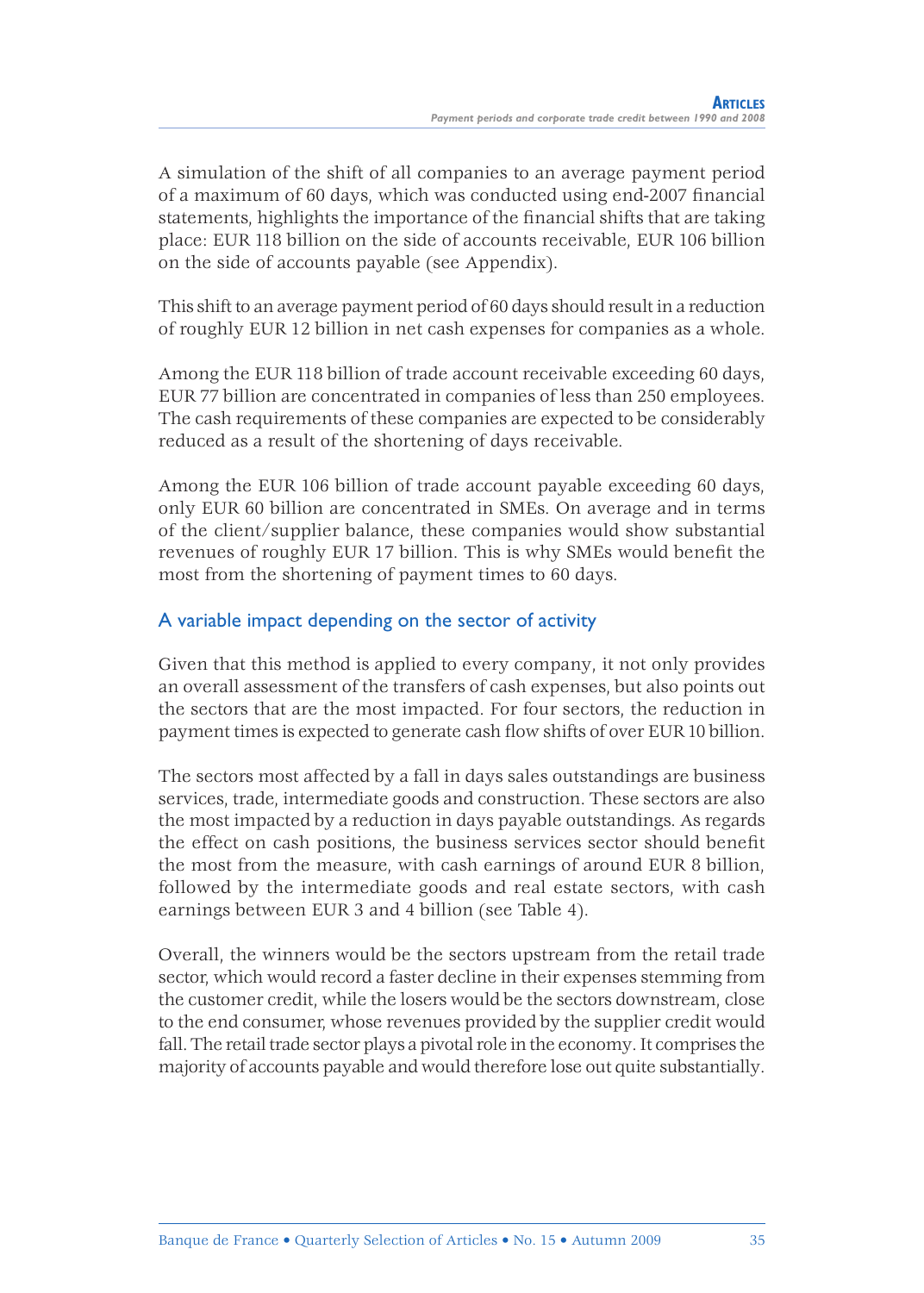#### **ARTICLES**

*Payment periods and corporate trade credit between 1990 and 2008*

#### **Table 4 Impact of the reduction in payment periods net of advances and down-payments at end-2007**

| <b>Sector</b>                    | Cash flow gains (+) or losses (-)<br>according to the size of the companies<br>following the reduction in payment periods currently above 60 days |                                  |                                                  |                                                   |              |  |  |  |
|----------------------------------|---------------------------------------------------------------------------------------------------------------------------------------------------|----------------------------------|--------------------------------------------------|---------------------------------------------------|--------------|--|--|--|
|                                  | <b>Companies</b><br>with 0 to<br>19 employees                                                                                                     | SMEs with 20 to<br>249 employees | <b>Companies</b><br>with 250<br>to 499 employees | Large companies<br>with 500 employees<br>and over | <b>Total</b> |  |  |  |
| Agri-food<br>industry            | $-0.3$                                                                                                                                            | $-0.4$                           | 0.0                                              | $-0.7$                                            | $-1.3$       |  |  |  |
| Consumer<br>goods                | 0.2                                                                                                                                               | 1.1                              | 0.1                                              | $-0.3$                                            | $\mathsf{L}$ |  |  |  |
| Automotive<br>industry           | $-0.1$                                                                                                                                            | 0.0                              | $-0.1$                                           | $-1.5$                                            | $-1.7$       |  |  |  |
| Capital goods                    | 0.3                                                                                                                                               | 1.2                              | 0.3                                              | $-0.2$                                            | 1.6          |  |  |  |
| Intermediate<br>goods            | 0.6                                                                                                                                               | 2.0                              | 0.4                                              | 0.2                                               | 3.3          |  |  |  |
| Energy                           | 0.2                                                                                                                                               | 0.2                              | 0.1                                              | 0.3                                               | 0.9          |  |  |  |
| Construction                     | 1.2                                                                                                                                               | 1.9                              | $-0.1$                                           | $-1.3$                                            | 1.7          |  |  |  |
| Trade                            | $-1.2$                                                                                                                                            | 1.0                              | $-0.1$                                           | $-2.9$                                            | $-3.1$       |  |  |  |
| Transport                        | $-1.0$                                                                                                                                            | 0.4                              | 0.1                                              | $-1.0$                                            | $-1.5$       |  |  |  |
| Real-estate                      | 2.4                                                                                                                                               | 0.4                              | 0.3                                              | $-0.2$                                            | 2.9          |  |  |  |
| <b>Business</b><br>services      | 1.0                                                                                                                                               | 6.0                              | $\mathsf{I}$ .4                                  | 0.1                                               | 8.4          |  |  |  |
| <b>Services</b><br>to households | 0.0                                                                                                                                               | $-0.2$                           | 0.0                                              | $-0.4$                                            | $-0.6$       |  |  |  |
| <b>Total</b><br>(all sectors)    | 3.6                                                                                                                                               | 13.9                             | 2.5                                              | $-7.9$                                            | 12.0         |  |  |  |

### Different financing strategies depending on the companies' position vis-à-vis their clients and suppliers

The sums involved are quite considerable, both during the transition period and once the law will have been applied to all companies. They may be compared to the short-term total outstandings of these companies, which stand at roughly EUR 50 billion. However, in order to obtain a better estimate of these amounts at the company level, a distinction must be made between accounts receivable and accounts payable by crossing their DSO and their DPO (see Tables 5 and 6). Three categories of companies may be identified:

• The first group of companies, with both large DSOs and DPOs, will be at the centre of major financial transfers, but their counterparty risk will be considerably reduced.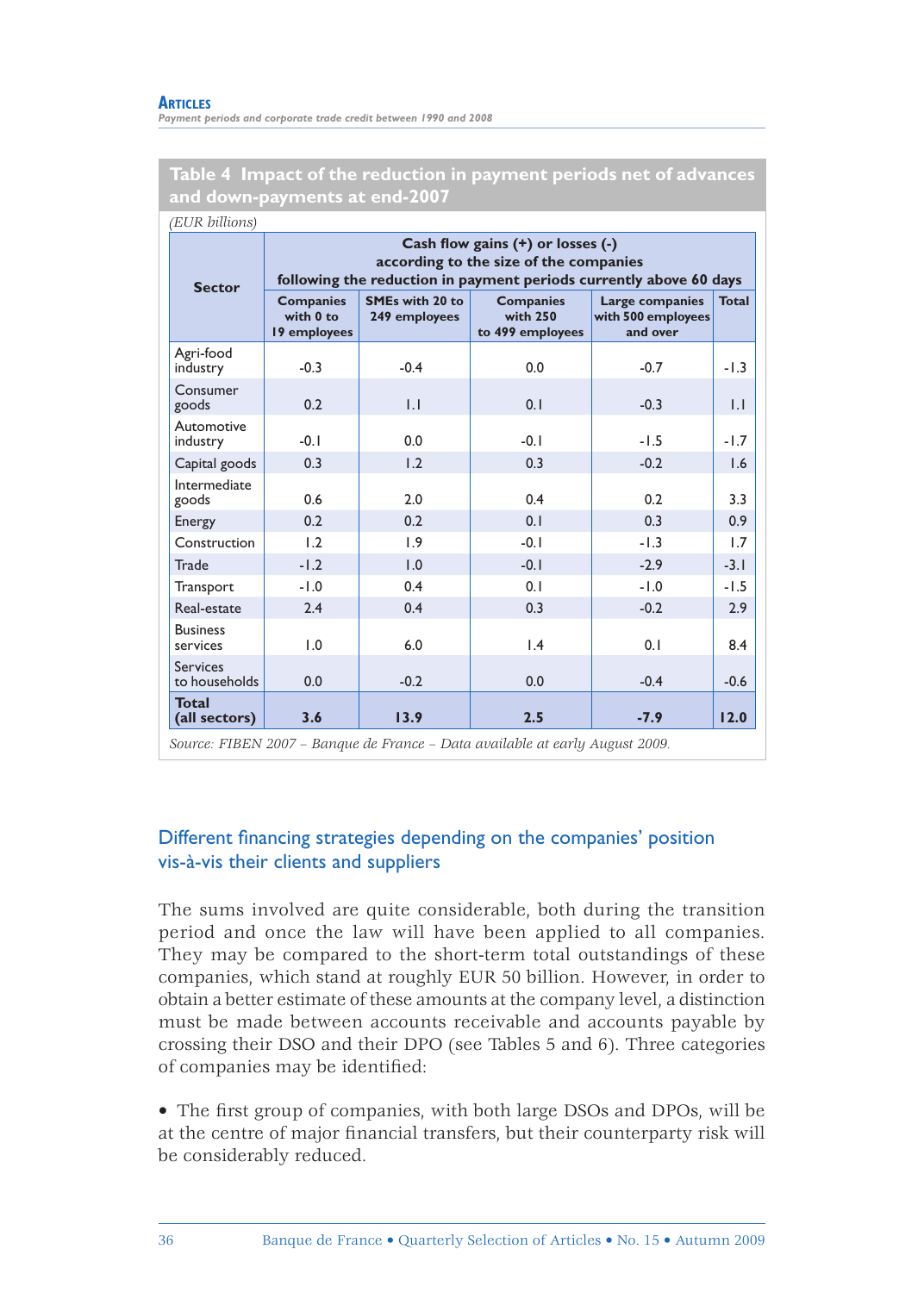| (EUR billions)         |                        |              |                    |                 |                              |
|------------------------|------------------------|--------------|--------------------|-----------------|------------------------------|
| <b>DPO</b>             | <b>DSO</b>             | <b>Total</b> | Construc-<br>tion* | Trade*          | <b>Business</b><br>services* |
| Less than 60 days      |                        | 24.0         | $\mathsf{L}$       | 6.0             | 5.9                          |
| Between 60 and 90 days | Between 60 and 90 days | 10.6         | 0.9                | 2.3             | 1.5                          |
|                        | More than 90 days      | 21.9         | 2.6                | 3.2             | 6.6                          |
| More than 90 days      | Between 60 and 90 days | 7.2          | 1.2                | $\mathsf{I}$ .4 | 1.2                          |
|                        | More than 90 days      | 54.2         | 7.2                | 7.3             | 16.8                         |
| <b>Total</b>           |                        | 117.9        | 13.0               | 20.1            | 32.0                         |

**Table 5 Accounts receivable exceeding 60 days, according to the DPO and DSO at end-2007**

*\* Only the three sectors with the largest amounts are mentioned. Source: Banque de France – FIBEN – Data available at early August 2009.*

• The second group of companies, which are already paid within a short timeframe by their clients, will have to find new sources of financing.

• The third group comprises companies that will immediately record a net gain as they take a long time to collect revenue from their clients and take little time to pay their suppliers.

As mentioned above, overall, some sectors will come off better and others will lose out. Nevertheless, this analysis in terms of DSO and DPO shows that these three categories of companies may be found in all sectors.

### The advantaged companies

Companies with both large DSOs and DPOs exceeding 90 days are expected to be at the centre of major financial transfers during the adaptation phase: EUR 54 billion under accounts receivable and EUR 38 billion

|                        | Table 6 Accounts payable exceeding 60 days, according to the DSO<br>and DPO at end-2007 |              |                    |        |                              |  |  |  |
|------------------------|-----------------------------------------------------------------------------------------|--------------|--------------------|--------|------------------------------|--|--|--|
| (EUR billions)         |                                                                                         |              |                    |        |                              |  |  |  |
| <b>DSO</b>             | <b>DPO</b>                                                                              | <b>Total</b> | Construc-<br>tion* | Trade* | <b>Business</b><br>services* |  |  |  |
| Less than 60 days      | Between 60 and 90 days                                                                  | 10.4         | 0.5                | 4.3    | 0.8                          |  |  |  |
|                        | More than 90 days                                                                       | 26.0         | 2.1                | 5.4    | 7.5                          |  |  |  |
| Between 60 and 90 days | Between 60 and 90 days                                                                  | 9.6          | 0.6                | 2.0    | 0.6                          |  |  |  |
|                        | More than 90 days                                                                       | 17.7         | 2.7                | 3.8    | 3.4                          |  |  |  |
| More than 90 days      | Between 60 and 90 days                                                                  | 4.4          | 0.6                | 0.8    | 0.9                          |  |  |  |
|                        | More than 90 days                                                                       | 37.9         | 4.8                | 7.0    | 10.4                         |  |  |  |
| <b>Total</b>           |                                                                                         | 105.9        | 11.3               | 23.3   | 23.6                         |  |  |  |

*\* Only the three sectors with the largest amounts are mentioned.*

*Source: Banque de France – FIBEN – Data available at early August 2009.*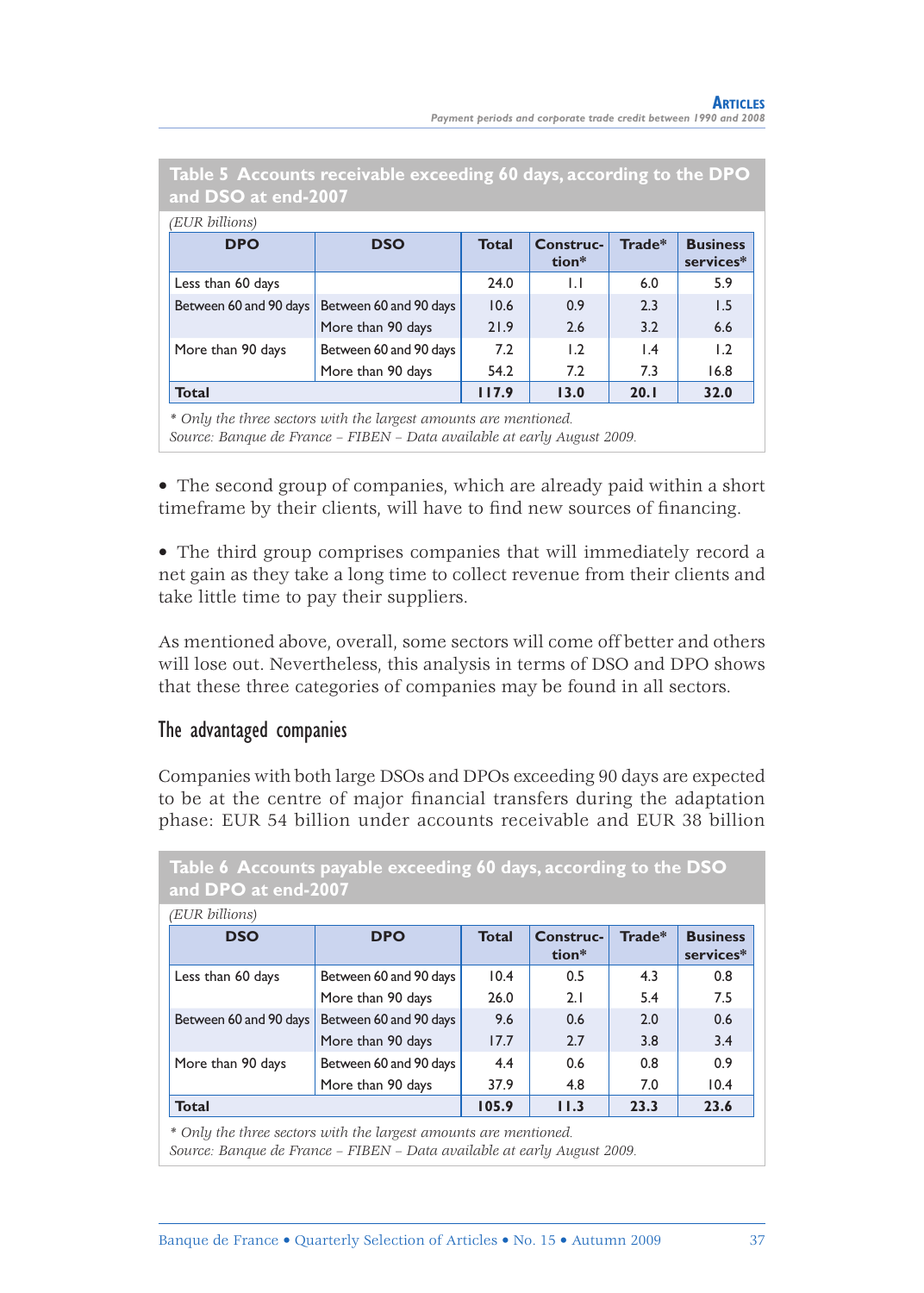under accounts payable. This mainly concerns companies in the business services, trade and construction sectors. For these companies, the principal effect of the LME will be to reduce their counterparty risk.

### The "losers"

Companies with a DPO of more than 90 days and whose DSO is smaller than their DPO will have to make particularly important payment efforts. The reform will provide them with little or no additional revenues through a faster settlement by their clients, yet they will need to find new sources of financing to pay their suppliers more rapidly. Bank financing is a solution even if, in the longer term, other sources of financing may be provided under the LME. Total accounts payable amount to EUR 44 billion, while total accounts receivable total EUR 7 billion.<sup>5</sup> Cash expenses for these companies are thus around EUR 37 billion. Like in the previous case, this mainly concerns companies in the business services, trade and construction sectors, but also the different industrial sectors with lower expenses.

### The "winners"

Companies with a DSO of more than 90 days and a DPO of between 60 and 90 days will record large inflows of roughly EUR 18 billion. This is the case for certain companies in the business services sector, but also in the intermediate goods and capital goods sectors. These companies will also record a significant fall in their risk exposure.

### A significant share of bank debt is borne by companies practising late payments

Comparing trade credit transfers with corporate bank debt provides some insights into the financial resources – some of which may be temporary – needed to reach the new equilibrium.

• Accounts receivable held by companies that are currently paid within more than 60 days account for almost 60% of their bank debt. Two fifths of total bank debt recorded on financial statements are borne by companies with a DSO of over 60 days of sales.

• Accounts payable held by companies that take more than 60 days to pay their suppliers account for roughly one third of their bank debt. Three fifths of total bank debt are borne by companies with a DPO of over 60 days of purchases.

*<sup>5</sup> Accounts payable of EUR 44 billion = 26+18. This corresponds to the accounts receivable that need to be settled to ensure that clients are settled within 60 days (see Table 6).*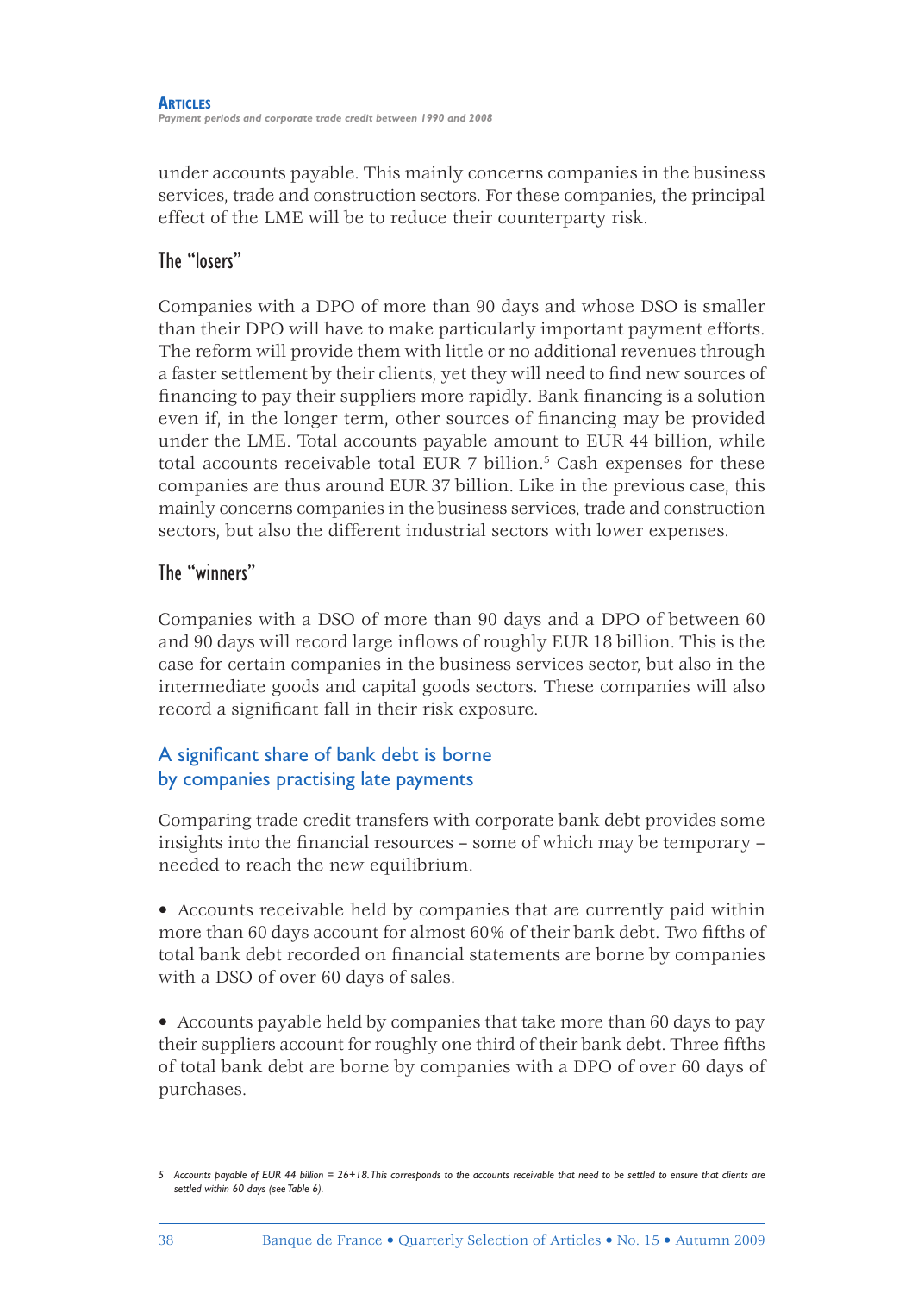• This new equilibrium, once it has been reached, will be more favourable to SMEs and will contribute to reducing their exposure to risk. Three quarters of bank debt borne by companies paid within more than 60 days by their clients concern SMEs. Similarly, two thirds of bank debt borne by companies that take more than 60 days to pay their suppliers concern SMEs.

### The signing of interprofessional agreements with scaled timetables up until 1 January 2012: the derogations

To establish a new equilibrium based to a much lesser extent on trade credit, an adaptation phase is required to enable companies to search for alternative sources of financing and reorganise information and invoicing systems. This phase should be longer in those sectors with particularly long payment periods and large inventories. Interprofessional agreements have thus been signed with a view to gradually reducing payment periods over the 2009-2012 period.

The LME provides for several adjustments: a series of interprofessional agreements in a given sector define a maximum payment period greater than that specified in paragraph 9 of Article L. 441-6 of the *Code de commerce*. These agreements must:

- have an economic rationale accepted by the authorities: objective and sector-specific economic reasons;
- involve a progressive reduction in the derogation deadline towards the statutory deadline;
- include the application of interest on late payment if the derogation deadline specified in the agreement is not met;

• lastly and most importantly, the length of the agreement is limited: its ultimate expiry date is 1 January 2012.

The interprofessional agreements had to be signed before 1 March 2009. They are examined by the French General Directorate for Competition Policy, Consumer Affairs and Fraud Control (DGCCRF) of the Ministry of the Economy. The agreements are approved by Decree following the opinion of the Competition Council. The Decree may extend the derogation deadline to all professionals whose activity comes within the ambit of the professional organisations that are signatories to the agreement.

39 interprofessional agreements were presented to the DGCCRF on 1 March (an exhaustive list is available on its website). Following the positive opinion issued by the Competition Council on these various agreements, the professional organisations are waiting for the agreements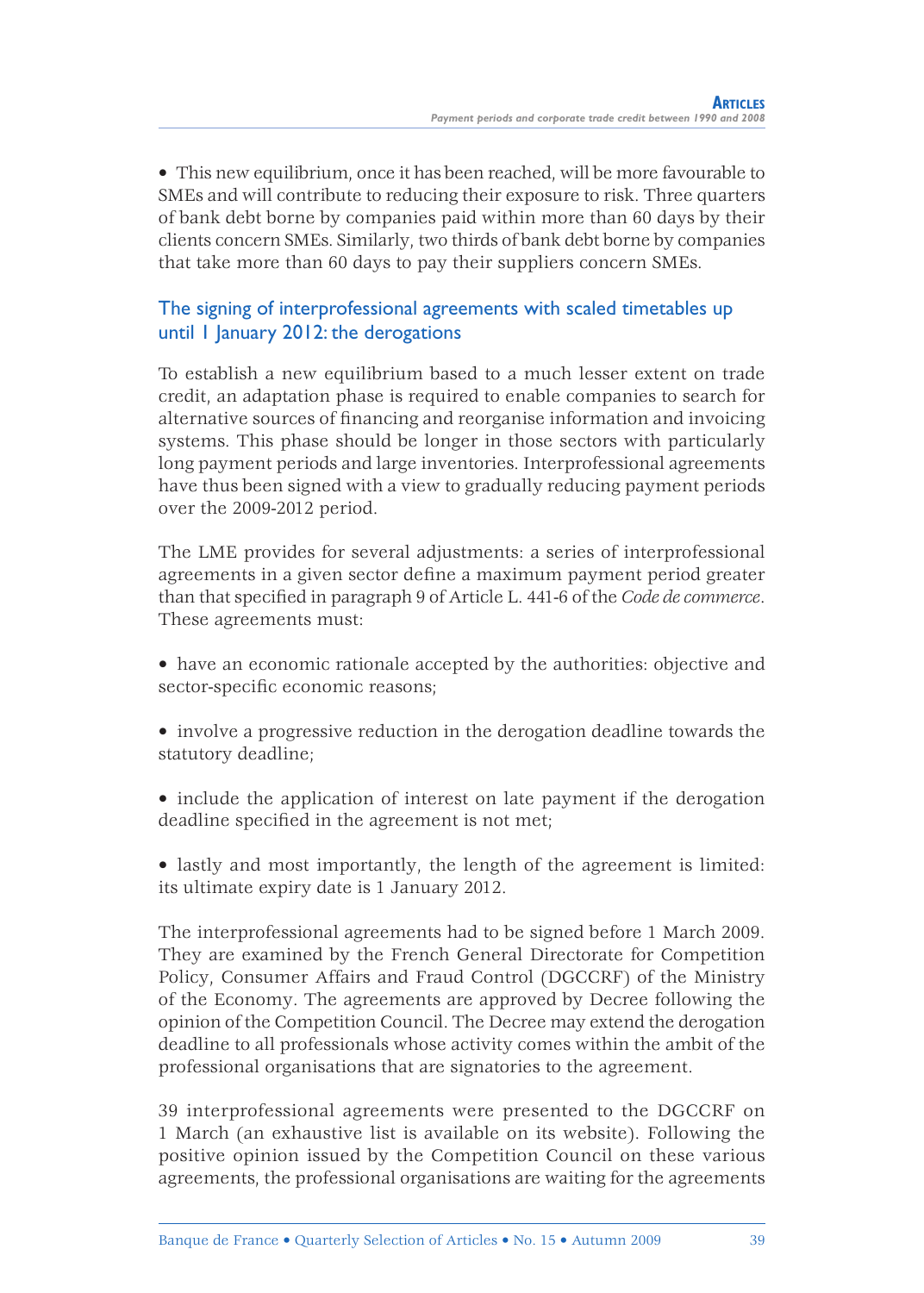to be approved by Decree. In early September 2009, 15 homologation decrees had been published in the *Journal officiel* (see Table 7 for the list of timetables by sector). The number of interprofessional agreements seems large, but they concern very specific sectors. The General Directorate for Competitiveness, Industry and Services (DGCIS) of the Ministry of the Economy has assessed the weight of these agreements; they account for roughly 20% of the market economy, of which 10% in construction and civil engineering.

### Application of the LME: the first lessons

A survey conducted by Altares provides some preliminary information on the application of the new law, which came into force in early 2009. However, it is not possible, at this stage, to present precise statistics on the reduction of payment times brought about by the reform.

Allegedly, 40% of companies are already applying the LME and 60% not yet or not entirely. In addition, and this shows that the financial aspects of the law have an impact on companies' commercial policy, 43% of the clients of surveyed companies have asked for a compensation for the reduction in payment times. As regards the processing of the derogation agreements, 55% of companies concerned have anticipated the promulgation of the decrees and have applied the LME since 1 January 2009.

Another indicator of companies' present payment behaviour is the study on late payments in Europe published by the Altares Institute every quarter. The concept of late payments differs from that of payment times: it means a payment made after the contractual deadline. In 2008, France distinguished itself by stabilising its late payments, while in the rest of Europe they were on an uptrend. In the first quarter of 2009, France was the only European country to reduce its late payments. This suggests that, despite some reticence, companies in France had prepared for the application of the LME and that they are paying greater attention to meeting contractual payment deadlines.

As regards the LME, two points are regularly raised by company managers in the various surveys and during the numerous debates on the subject. The first point concerns the complexity of the derogation agreements. From now on, companies will have to identify among their partners (i.e. clients and suppliers) those that may benefit from a derogation, and, if so, which one. Companies will thus require an adaptation period to apply the law. The second point concerns the application of the statutory ceiling, in particular with regard to foreign trade. The DGCCRF provides some answers to these questions on its website.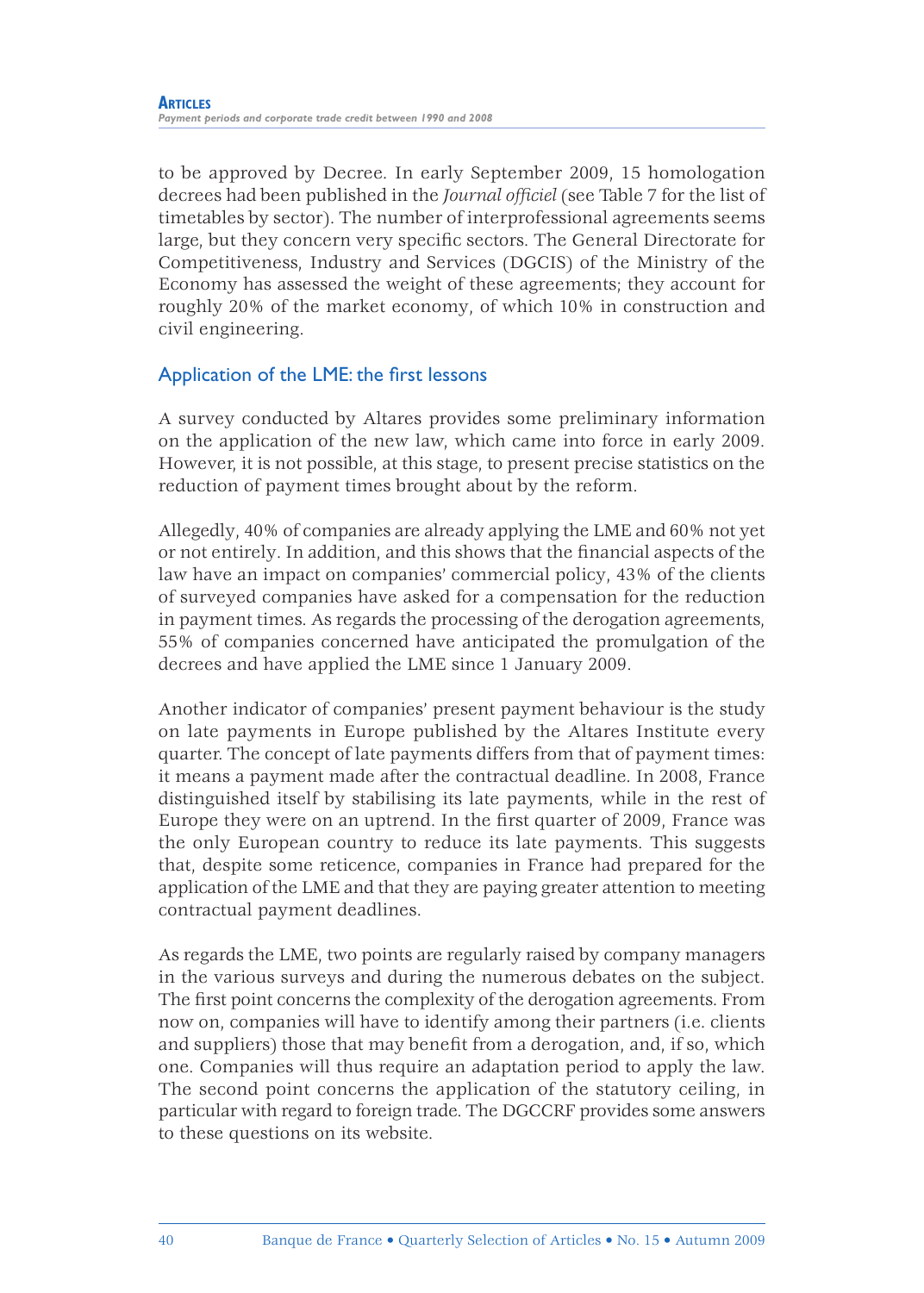The situation is therefore not yet stabilised: on the one hand, the more mature companies, probably the largest ones, have already started applying the LME; on the other, a number of companies are awaiting clarification or have not yet finished adjusting their practices. The implementation of the new legislation brings to light new constraints that need to be resolved by providing more information and better organisation.

Lastly, some companies have found ways to bypass the law. These may concern contractual changes, the creation of settlement centres abroad, requests for reinvoicing or price compensations, the interpretation of the derogation agreements in order to extend the sectoral scope of application of the agreements, etc. The DGCCRF, which is responsible for upholding the economic public order, specifies that "it will make sure that French creditors" do not have abnormally long payment periods imposed on them by their debtors, in particular those who use settlement centres abroad for the sole purpose of bypassing the French national legislation" (DGCCRF, 2009b). Similarly, the *Commission d'examen des pratiques commerciales* (CEPC), a consultative committee on business practices, has issued several opinions to complete the Q&A framework on the implementation of the LME.<sup>6</sup>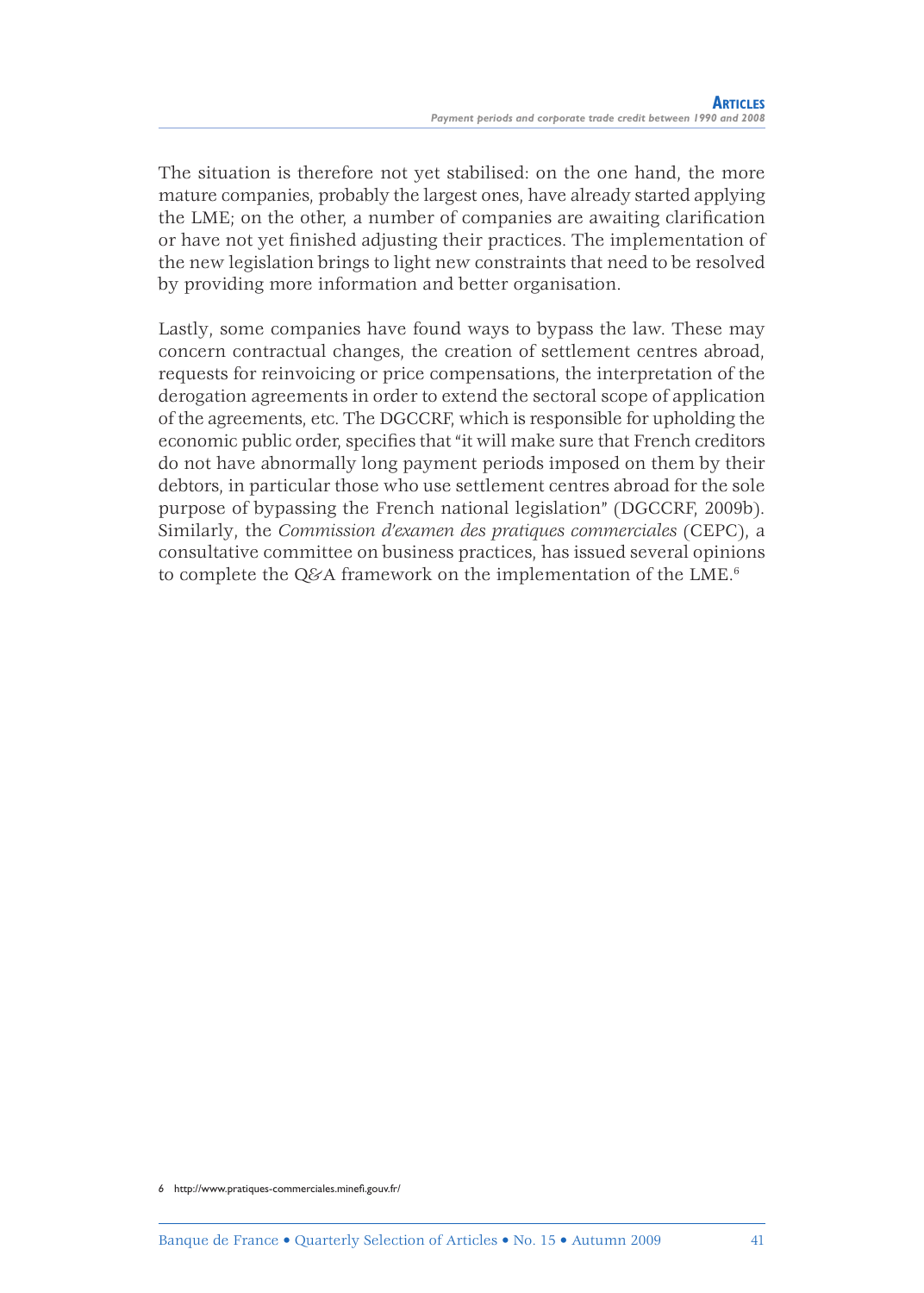#### **ARTICLES**

*Payment periods and corporate trade credit between 1990 and 2008*

| of professional organisation                                     |                                     |                                                                             |                                                                                      |                                                                       |                                                                                                                                                    |  |
|------------------------------------------------------------------|-------------------------------------|-----------------------------------------------------------------------------|--------------------------------------------------------------------------------------|-----------------------------------------------------------------------|----------------------------------------------------------------------------------------------------------------------------------------------------|--|
| <b>Sectors of</b><br>activity*                                   | Measure of<br>the payment<br>period | at 01/01/09                                                                 | at 01/01/10                                                                          | at 01/01/11                                                           | at 01/01/12                                                                                                                                        |  |
| DIY                                                              | Month-end                           | >90 days                                                                    | $>90$ days                                                                           | >90 days                                                              | If payment time If payment time If payment time If payment time<br>>90 days<br>in 2008: 75 days in 2008: 65 days in 2008: 55 days in 2008: 45 days |  |
|                                                                  | Month-end                           | If payment<br><90 days<br>in 2008:                                          | If payment<br><90 days<br>in 2008:<br>15-day reduction 10-day reduction              | If payment<br><90 days<br>in 2008:<br>10-day reduction                | If payment<br><90 days<br>in 2008:<br>10-day reduction                                                                                             |  |
| Toys                                                             | Upon invoicing                      | October to<br>December<br>120 days                                          | October to<br>December<br>100 days                                                   | October to<br>December<br>80 days                                     | October to<br>December<br>60 days                                                                                                                  |  |
|                                                                  | Upon invoicing January to           | September<br>180 days                                                       | January to<br>September<br>140 days                                                  | January to<br>September<br>100 days                                   | January to<br>September<br>60 days                                                                                                                 |  |
| Clocks,<br>jewellery,<br>silverware                              | Month-end<br>at I July              | 90 days                                                                     | 60 days                                                                              | 45 days<br>at 31/12/11                                                | 45 days                                                                                                                                            |  |
| Construction<br>and civil<br>engineering                         | Month-end                           | 70 days                                                                     | 60 days                                                                              | 50 days                                                               | 45 days                                                                                                                                            |  |
| Bathroom<br>equipment/<br>heating and<br>electrical<br>equipment | Month-end                           | 70 days                                                                     | 65 days                                                                              | 50 days                                                               | 45 days                                                                                                                                            |  |
| Publishing                                                       | Month-end                           | 180 days                                                                    | 150 days                                                                             | 120 days                                                              | 45 days                                                                                                                                            |  |
| Tyres                                                            | Month-end                           | 75 days                                                                     | 65 days                                                                              | 55 days                                                               | 45 days                                                                                                                                            |  |
|                                                                  | Month-end                           | for winter tyres<br>90 days                                                 | for winter tyres<br>75 days                                                          | for winter tyres<br>60 days                                           | for winter tyres<br>45 days                                                                                                                        |  |
| Packaging and<br>metallic seals<br>of canned food                | Month-end                           | 75 days                                                                     | 45 days                                                                              |                                                                       |                                                                                                                                                    |  |
| Pet trade                                                        | Month-end                           | If payment<br>time<br>>90 days<br>in 2008:<br>75 days                       | lf payment<br>time<br>>90 days<br>in 2008:<br>65 days                                | If payment<br>time<br>>90 days<br>in 2008:<br>55 days                 | If payment<br>time<br>>90 days<br>in 2008:<br>45 days                                                                                              |  |
|                                                                  | Month-end                           | If payment<br>$<$ 75 $d$ ays<br>and >45 days<br>in 2008:<br>5-day reduction | If payment<br>$<$ 75 $_{\text{days}}$<br>and >45 days<br>in 2008:<br>5-day reduction | If payment<br><75 days<br>and >45 days<br>in 2008:<br>5-day reduction | If payment<br>$<$ 75 $d$ ays<br>and $>45$ days<br>in 2008:<br>5-day reduction                                                                      |  |

# **Table 7 Timetables set by the decrees according to the type**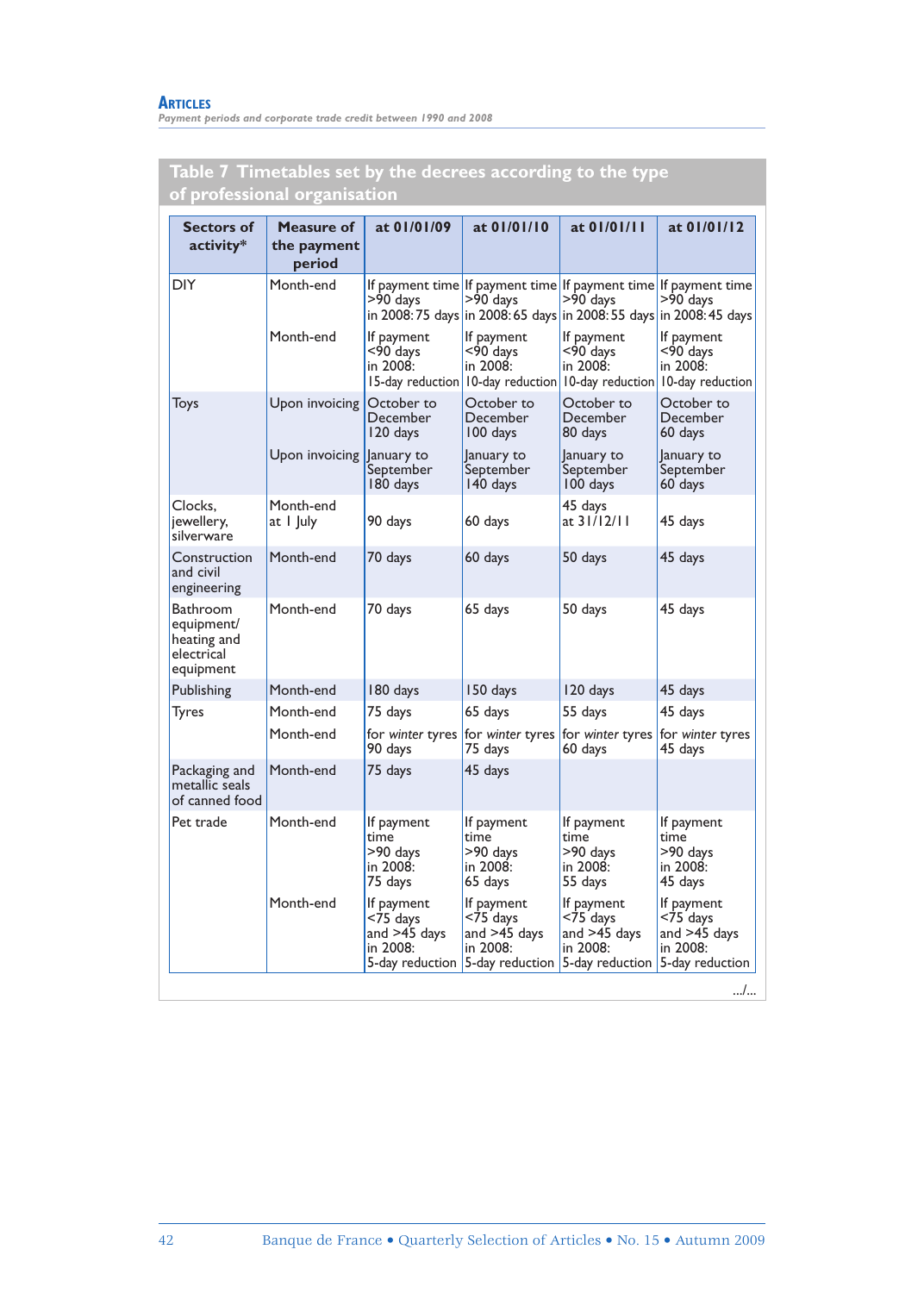| <b>of professional organisation</b> (continued)           |                                     |                                                           |                                                                                                                                                    |                                                        |                                                           |  |
|-----------------------------------------------------------|-------------------------------------|-----------------------------------------------------------|----------------------------------------------------------------------------------------------------------------------------------------------------|--------------------------------------------------------|-----------------------------------------------------------|--|
| <b>Sectors of</b><br>activity*                            | Measure of<br>the payment<br>period | at 01/01/09                                               | at 01/01/10                                                                                                                                        | at 01/01/11                                            | at 01/01/12                                               |  |
| Motorised<br>two/<br>three-wheel<br>vehicles<br>and quads | Month-end                           |                                                           | 90 to 120 days 90 to 120 days 70 to 90 days 45 days                                                                                                |                                                        | at month-end                                              |  |
| Stationery,<br>office supplies,<br>office<br>automation   | Month-end                           | 75 days                                                   | 60 days                                                                                                                                            | 45 days                                                |                                                           |  |
| Amateur<br>gardening                                      | Month-end                           | $>90$ days                                                | If payment time If payment time If payment time If payment time<br>>90 days<br>in 2008: 75 days in 2008: 65 days in 2008: 55 days in 2008: 45 days | >90 days                                               | >90 days                                                  |  |
|                                                           | Month-end                           | If payment<br>$<$ 90 days<br>in 2008:<br>15-day reduction | If payment<br>$<$ 90 $d$ ays<br>in 2008:<br>10-day reduction                                                                                       | If payment<br><90 days<br>in 2008:<br>10-day reduction | If payment<br>$<$ 90 days<br>in 2008:<br>10-day reduction |  |
| Agro-equipment Month-end                                  |                                     | Green space<br>equipment:<br>120 days                     | Green space<br>equipment:<br>90 days                                                                                                               | Green space<br>equipment:<br>60 days                   | Green space<br>equipment:<br>45 days                      |  |
|                                                           | Month-end                           | Agricultural<br>equipment:<br>270 days                    | Agricultural<br>equipment:<br>180 days                                                                                                             | Agricultural<br>equipment:<br>120 days                 | Agricultural<br>equipment:<br>45 days                     |  |
| Wholesale<br>of automotive<br>tools                       | Month-end                           | 70 days                                                   | 60 days                                                                                                                                            | 45 days                                                |                                                           |  |
| Hunting arms<br>and munitions                             | Upon invoicing                      | lanuary<br>to March:<br>150 days                          | January<br>to March:<br>120 days                                                                                                                   | <b>lanuary</b><br>to March:<br>90 days                 | <b>January</b><br>to March:<br>60 days                    |  |
|                                                           | Upon invoicing                      | April to June:<br>120 days                                | April to June:<br>90 days                                                                                                                          | April to June:<br>60 days                              |                                                           |  |

# **Table 7 Timetables set by the decrees according to the type**

*\* The exact title of the sectors concerned is much more precise than that mentioned in the table. Source: DGCCRF.*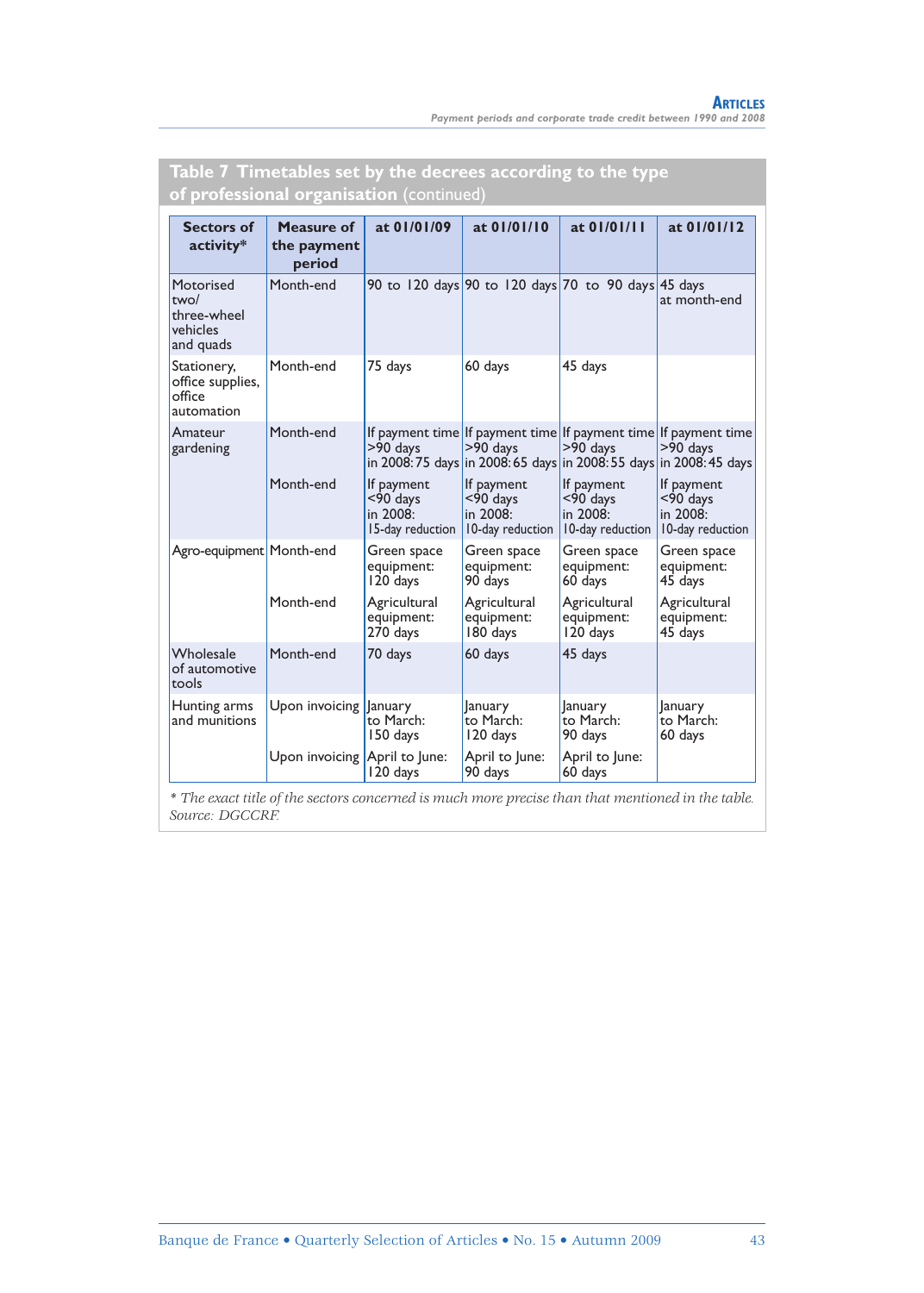## **Appendix**

### **Impact measurement methodology**

### **An overview of the macroeconomic impact of the new legislation on the reduction of payment periods**

We first calculate days sales outstandings (DSO) and days payable outstandings (DPO) respectively in days of sales and days of purchases using the balance sheet data for companies presented in Box 1. All payment periods above 60 days are then brought down to this limit. We then calculate, for each company, the shares of accounts receivable and accounts payable that need to be settled in order to reach the ceiling of 60 days. These data are then cumulated by sector and by size. This methodology enables us to identify, by sector and size, the categories of companies that are the most affected, both positively and negatively, by the new legislation.

We obtain an estimate of real payment periods by considering that accounts receivable and accounts payable at year-end are a proxy for the amounts renewed from period to period during the year. This measurement is close to the notion of the payment of an invoice at 60 days upon receipt of the invoice. However, in practice, measuring payment periods using balance sheet data overestimates payment periods calculated in net days.

#### **The difficulties of the exercise<sup>1</sup>**

In theory, estimating the impact of the reduction in payment periods seems relatively simple. The problem is that we do not know the distribution of each company's payments (i.e. from whom to whom). We only have an average using balance sheet data.

#### **The situation is not symmetrical between debtors and creditors**

From the start, the situation is not symmetrical: according to FIBEN, total accounts receivable of non-financial corporations amounted to EUR 514 billion at end-2007; total accounts payable of non-financial corporations stood at EUR 435 billion at end-2007. Thus, at first glance, the gap between accounts receivable and accounts payable of non-financial corporations is substantial: it amounts to one sixth of companies' accounts receivable, i.e. roughly EUR 80 billion. This gap can be attributed to several factors:

• The advances and down-payments are not taken into account and represent a considerable amount, notably in some sectors and in particular

*<sup>1</sup> Section developed, in the 2008 report of the Observatory, by the SESSI using the Ficus database of INSEE. It is re-worked in this article using the FIBEN data and emphasising the importance of taking account of advances and down-payments.*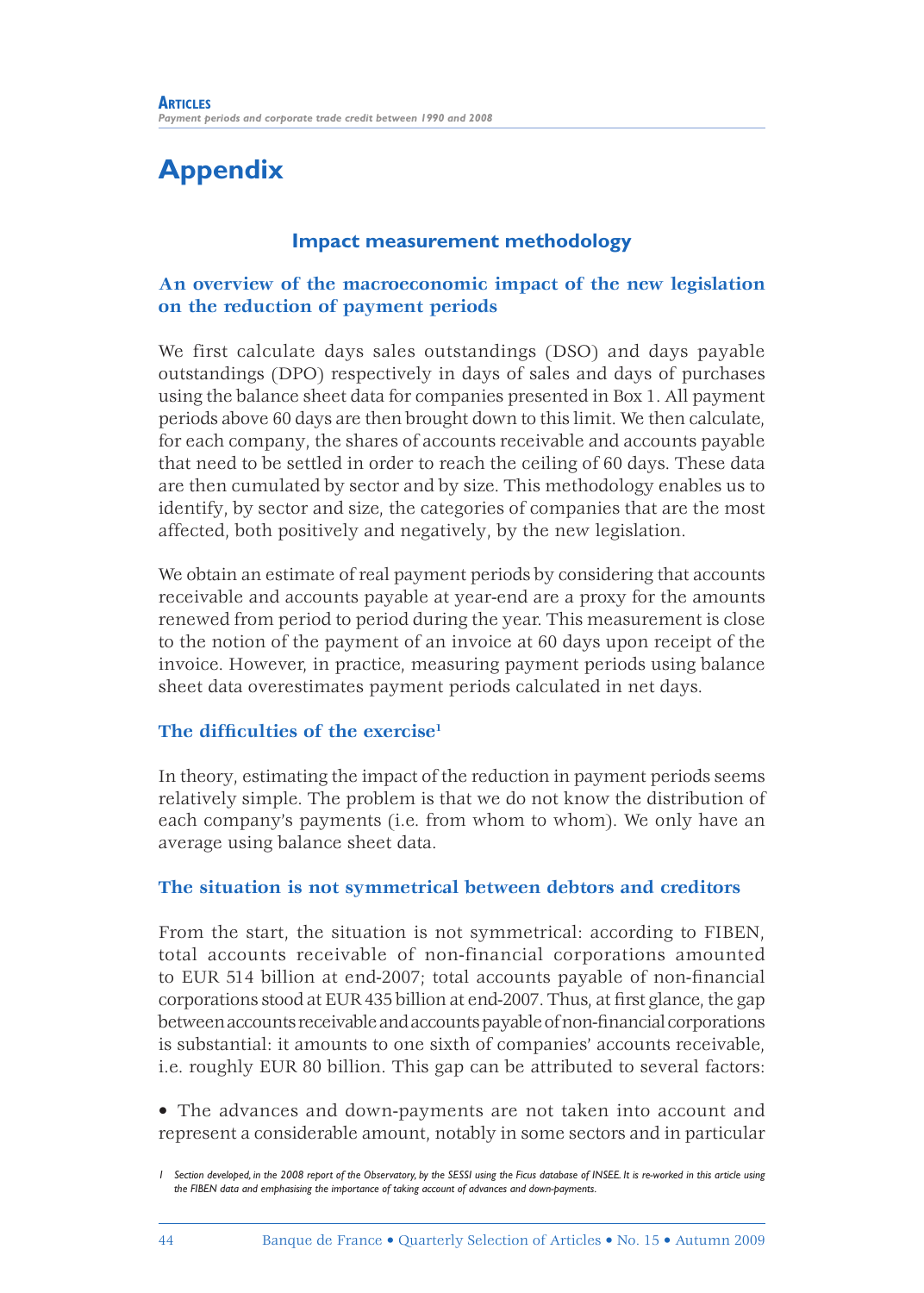with respect to accounts receivable: capital goods, construction, business services and, to a lesser extent, trade.

• A proportion of these accounts receivable corresponds to trade relations with natural persons and legal entities other than companies: general government, households and non-resident companies.

• The rest of the accounts receivable, which are claims on companies, is not recorded in a fully symmetrical manner in the debtor's accounts.

Taking account of advances and down-payments received and paid: it considerably reduces the gap between accounts receivable and accounts payable: net accounts receivable decline by EUR 80 billion and net accounts payable by EUR 25 billion. The reduction in accounts receivable is much more significant as general government and households come under the clients of companies and not their suppliers. The concepts of accounts receivable and accounts payable, net of advances and down-payments, are thus close to the purely business-to-business relation. The difference between net accounts receivable and net accounts payable is roughly EUR 26 billion.

General government only pays once the transaction has been completed, i.e. when the product or service has been delivered and invoiced and there is no dispute between the supplier and the customer. According to an estimate of the Ministry of the Economy (SESSI) based on national accounts, the "customer credit" of general government – current expenditure in the form of intermediate consumption or investment – amounts to roughly EUR 14 billion for a payment period of 45 days, quite common in 2006.

Households, i.e. private individuals, usually pay their suppliers cash. The main exception is the payment of companies in the construction industry, both for the construction of new housing and maintenance work.

The relations between resident companies and non-resident companies generate divergences between accounts receivable and accounts payable. However, the 2007 report of the Trade Credit Observatory had shown that, in general, companies' import and export behaviours were relatively symmetrical. The determining factor is rather the behaviour of the partner country: northern OECD countries pay and are paid more rapidly; southern OECD countries take longer to pay and collect payment and the practices of non-OECD countries are very variable. External relations do not therefore seem to have an impact on the divergence between accounts receivable and accounts payable of companies in France.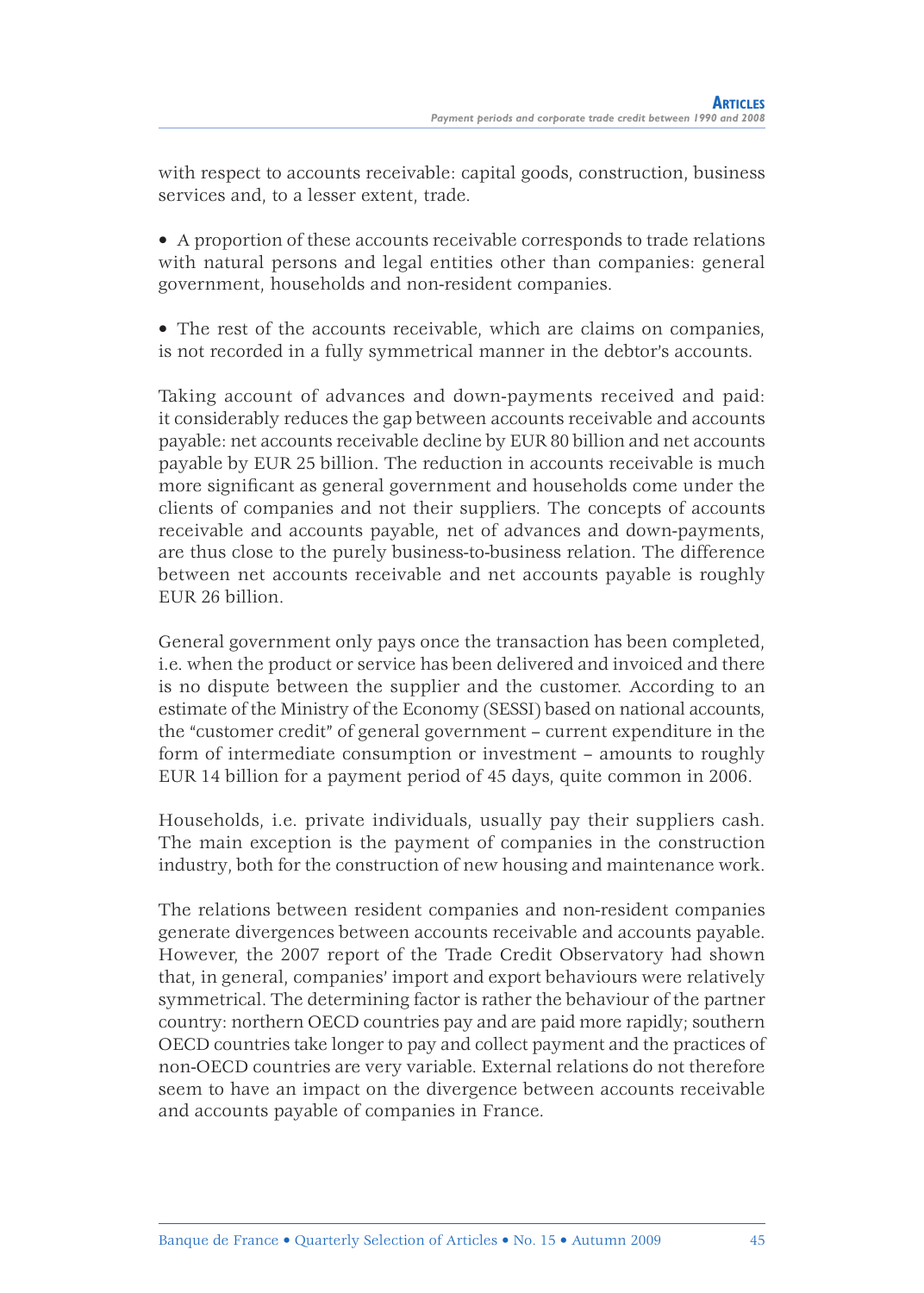## **References**

### **Altares (2009a)**

*Baromètre sectoriel des délais de paiement clients et fournisseurs*, June, http://storage.dolist.net/1324/www/20090609-dr-vi2/images/etude.pdf

### **Altares (2009b)**

*Les comportements de paiement des entreprises en Europe* (*premier trimestre 2009*), http://www.altares.fr/index.php/publications/ etudes-altares/retard-de-paiement-europe

### **Aronica (C.) (2009)**

"*La réforme des délais de paiement : une mesure phare de la LME et son application dans l'espace*", *Journal des sociétés*, No. 61, January.

### **Atradius (2009)**

*Baromètre Atradius des pratiques de paiement, enquête sur les comportements de paiement des entreprises européennes*, May, http://www.atradius.fr/ images/stories/20090513\_AtradiusPPB\_FR\_Final.pdf

#### **Companies Directorate (2007)**

"*Délais de paiement et solde du crédit interentreprises de 1990 à 2006*", *Bulletin de la Banque de France*, No. 168, December, http://www.banque-france. fr/archipel/publications/bdf\_bm/etudes\_bdf\_bm/bdf\_bm\_168\_etu\_5.pdf

#### **Companies Directorate (2008)**

"*Délais de paiement et solde du crédit interentreprises en 2007*", *Bulletin de la Banque de France*, No. 174, July-August, http://www.banque-france.fr/fr/ publications/telechar/bulletin/etu174\_2.pdf

#### **Dietsch (M.), Kendaoui (L.), Kremp E. (2008)**

"*Impact du raccourcissement des délais de paiement*", mimeo, Companies Observatory, February.

### **General Directorate for Competition Policy, Consumer Affairs and Fraud Control (2009a)**

*Accords dérogataires avec délais de paiement*, http://www.dgccrf.bercy.gouv.fr/ documentation/lme/derogations\_delais\_paiement.htm

### **General Directorate for Competition Policy, Consumer Affairs and Fraud Control (2009b)**

*L'application des dispositions du titre IV livre IV relatives aux délais de paiement après la loi de modernisation de l'économie du 4 août 2008*, *note d'information* 2009-28, http://www.circulaires.gouv.fr/pdf/2009/04/cir\_2598.pdf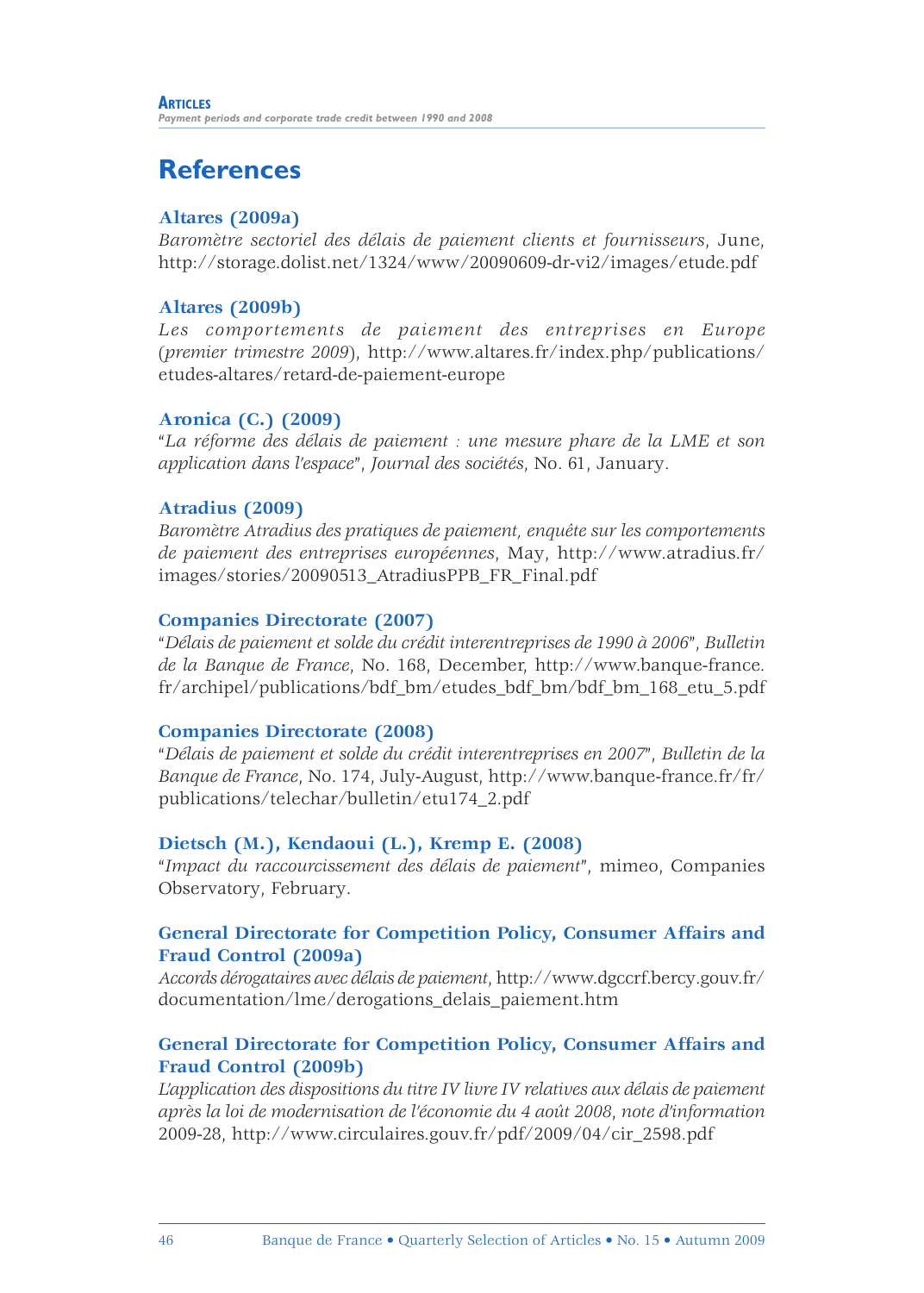### **Kendaoui (L.), Kremp (E.) (2009)**

"*L'impact de la LME sur les besoins de fi nancement des entreprises*", mimeo, Companies Observatory, February.

#### *La lettre du trésorier* **(2009)**

"*Les clés de la réforme des délais de paiement à l'usage de praticiens*", No. 257, April.

#### *Loi de modernisation de l'économie*

Act No. 2008-776 of 4 August 2008, http://www.legifrance.gouv.fr/ affichTexte.do?cidTexte=JORFTEXT000019283050

#### **Roy-Clémandot (S. L.) (2009)**

"*Les nouveaux délais de paiement : il faut les appliquer !*", *Option fi nance*, No. 1024, 14 April.

#### **Trade Credit Observatory (2006, 2007, 2008)**

http://www.banque-france.fr/fr/publications/telechar/catalogue/rapp06\_ observ\_paiement.pdf http://www.banque-france.fr/fr/publications/telechar/catalogue/rapp07\_ observ\_paiement.pdf http://www.banque-france.fr/fr/publications/telechar/catalogue/rapp08\_ observ\_paiement.pdf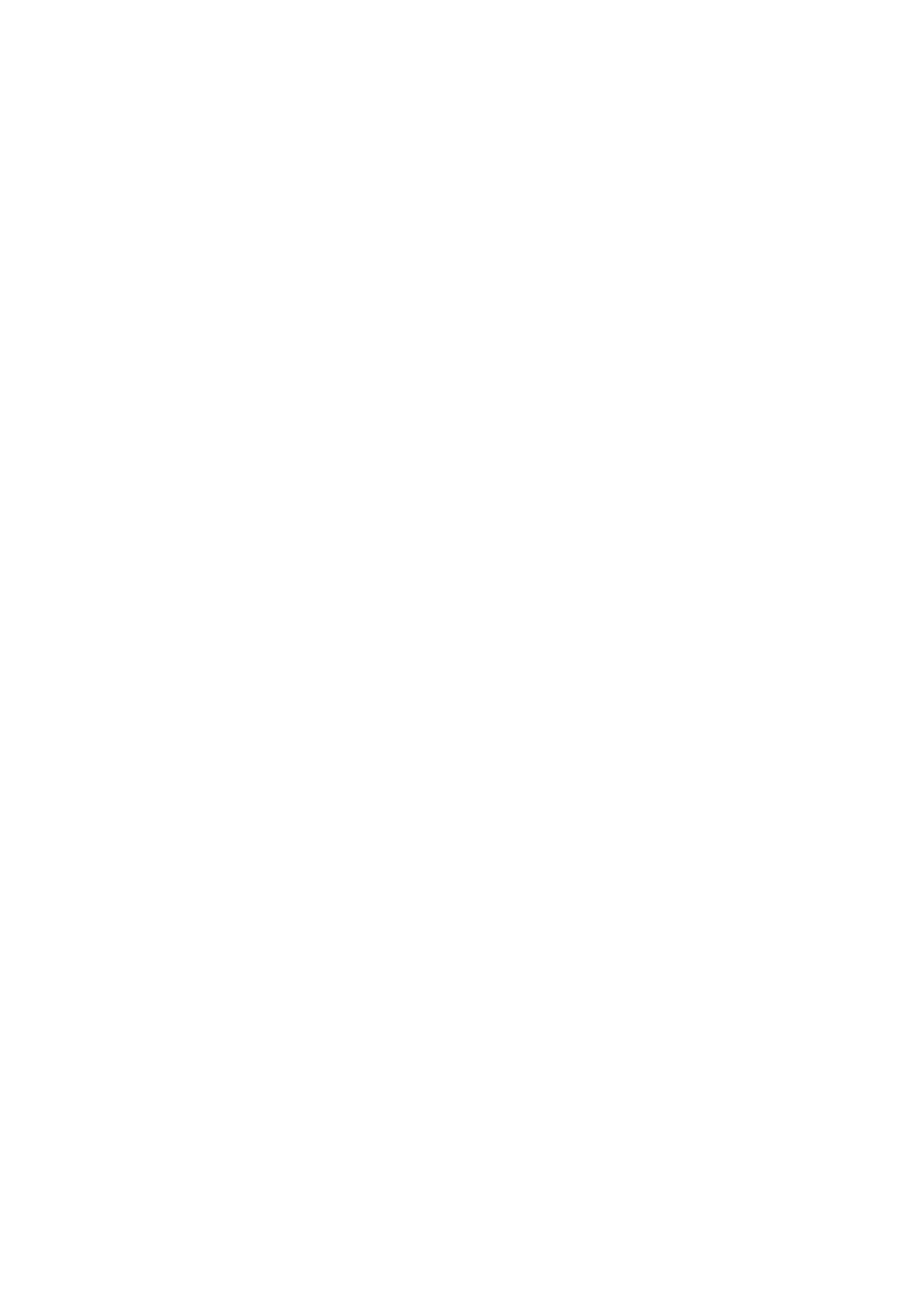## **National Financial Accounts in 2008: a further rise in non-financial sector debt**

**Franck Sédillot** *Monetary and Financial Statistics Directorate Financial Accounts Division*

In 2008, the economic downturn and financial pressures significantly impacted the borrowing and investment behaviour of non-financial agents. Households favoured *liquid and low-risk savings instruments. The decline in life insurance investment continued*  at a more pronounced pace. Non-financial corporations also showed a greater preference for less risky and more liquid assets. Households and firms continued to take on debt, albeit at a much more moderate pace, in particular in the second half of the year. *Their debt ratios rose further, with the rate of increase in their debt remaining higher*  than that of their income. In order to finance their investments, non-financial corporations *reduced bank borrowings and issued more debt securities. They nevertheless reduced*  their share issuance. In the context of heightened financial market uncertainty *and a sharp stock market correction, non-money market mutual funds recorded*  significant outflows.

Keywords: National financial accounts, provisional financial account, non-financial agents, households, non-financial corporations, general government, insurance corporations and mutual funds, credit institutions, non-residents, financing and investment, debt, deposits, interbank refinancing, debt securities, loans, equities, mutual fund shares, life insurance, Treasury bills, bonds, housing savings schemes (PELs), euro-denominated/unit-linked policies.

JEL code: G00.

*<sup>1</sup> For further details, the following papers can be consulted in French:*

 *<sup>«</sup>* Endettement des agents non fi nanciers *», Banque de France, StatInfo, Q4 2008*

 *<sup>«</sup>* Les comptes fi nanciers des agents non fi nanciers et des assurances *», Banque de France, StatInfo, Q4 2008*

 *<sup>«</sup>* Les comptes de la Nation en 2008 : un fort ralentissement de l'activité *» INSEE Première, No. 1236, May 2009*

 *<sup>«</sup>* Les comptes nationaux des administrations publiques – Année 2008 (premiers résultats) *» INSEE, Informations rapides, No.89, March 2009*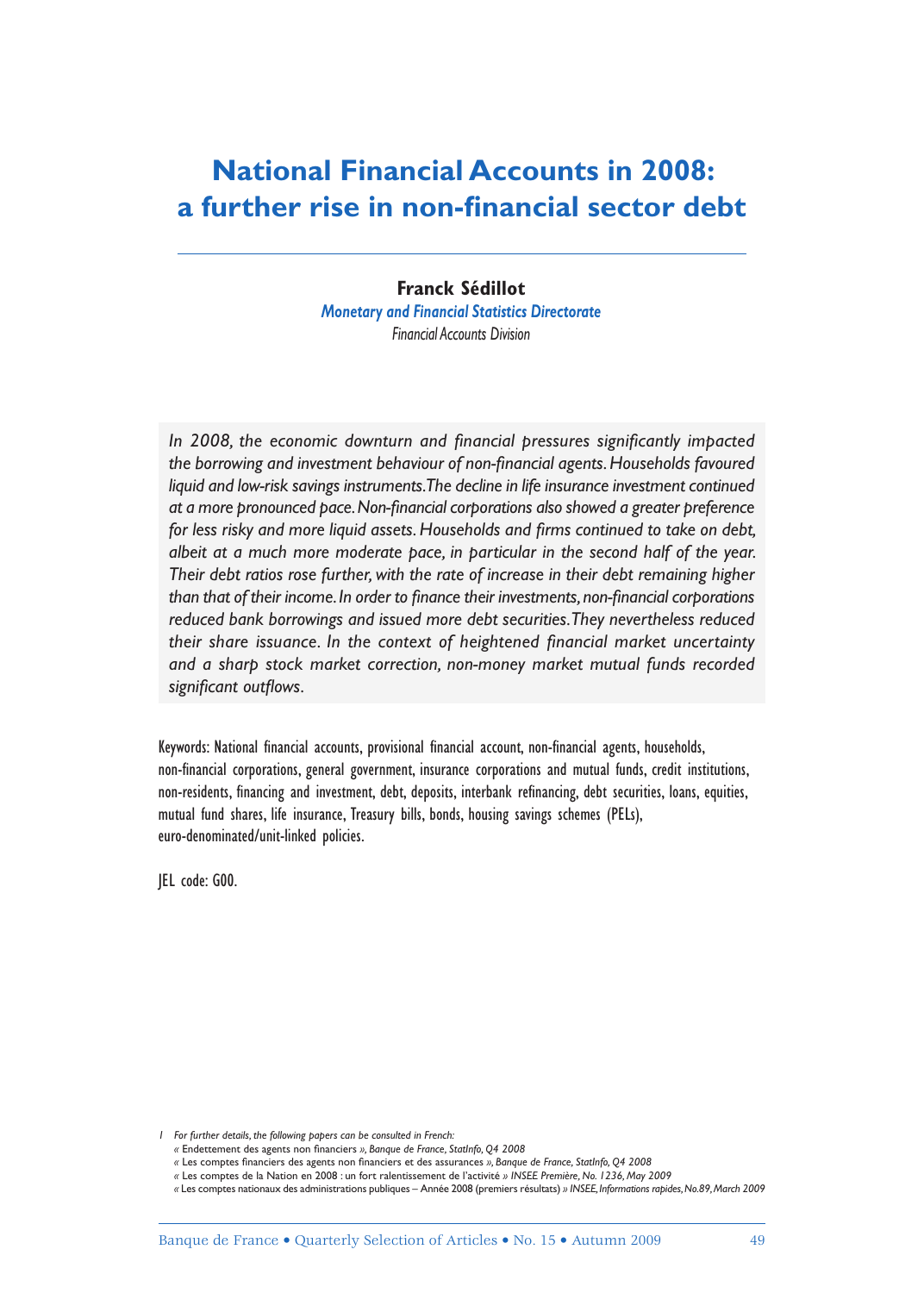## **1| Households further increased their debt ratios and reduced their investments**

In 2008, household debt continued to rise but less than in 2007. Households' net flows of bank loans (new loans minus redemptions) stood at EUR 65.3 billion, compared with EUR 87.6 billion in 2007 (see Table 1).

|                                                                              | 2006    | 2007    | 2008    |
|------------------------------------------------------------------------------|---------|---------|---------|
| <b>Investments</b>                                                           | 136.8   | 131.5   | 88.8    |
| Currency                                                                     | 3.9     | 3.2     | 5.3     |
| Overnight deposits                                                           | 9.1     | 7.2     | $-3.4$  |
| Overnight investment (livrets A, bleus, jeunes, livrets d'épargne populaire) | 25.5    | 22.2    | 48.4    |
| Term investment (term accounts)                                              | 7.1     | 24.0    | 17.9    |
| Contractual saving schemes                                                   | $-21.7$ | $-17.7$ | $-24.8$ |
| Life insurance investment                                                    | 110.1   | 89.5    | 65.7    |
| <b>Bonds</b>                                                                 | 2.1     | 2.2     | $-1.8$  |
| Money market funds                                                           | 1.2     | 14.2    | 7.2     |
| Non-money market funds                                                       | 1.2     | $-10.3$ | $-23.1$ |
| Quoted shares                                                                | $-1.7$  | $-2.9$  | $-2.6$  |
| <b>Debt flows</b>                                                            | 84.3    | 87.6    | 65.3    |
| o/w lending for house purchases                                              | 75.2    | 75.0    | 56.4    |
| Debt ratio (as a % of gross disposable income)                               | 68.4    | 71.7    | 74.4    |

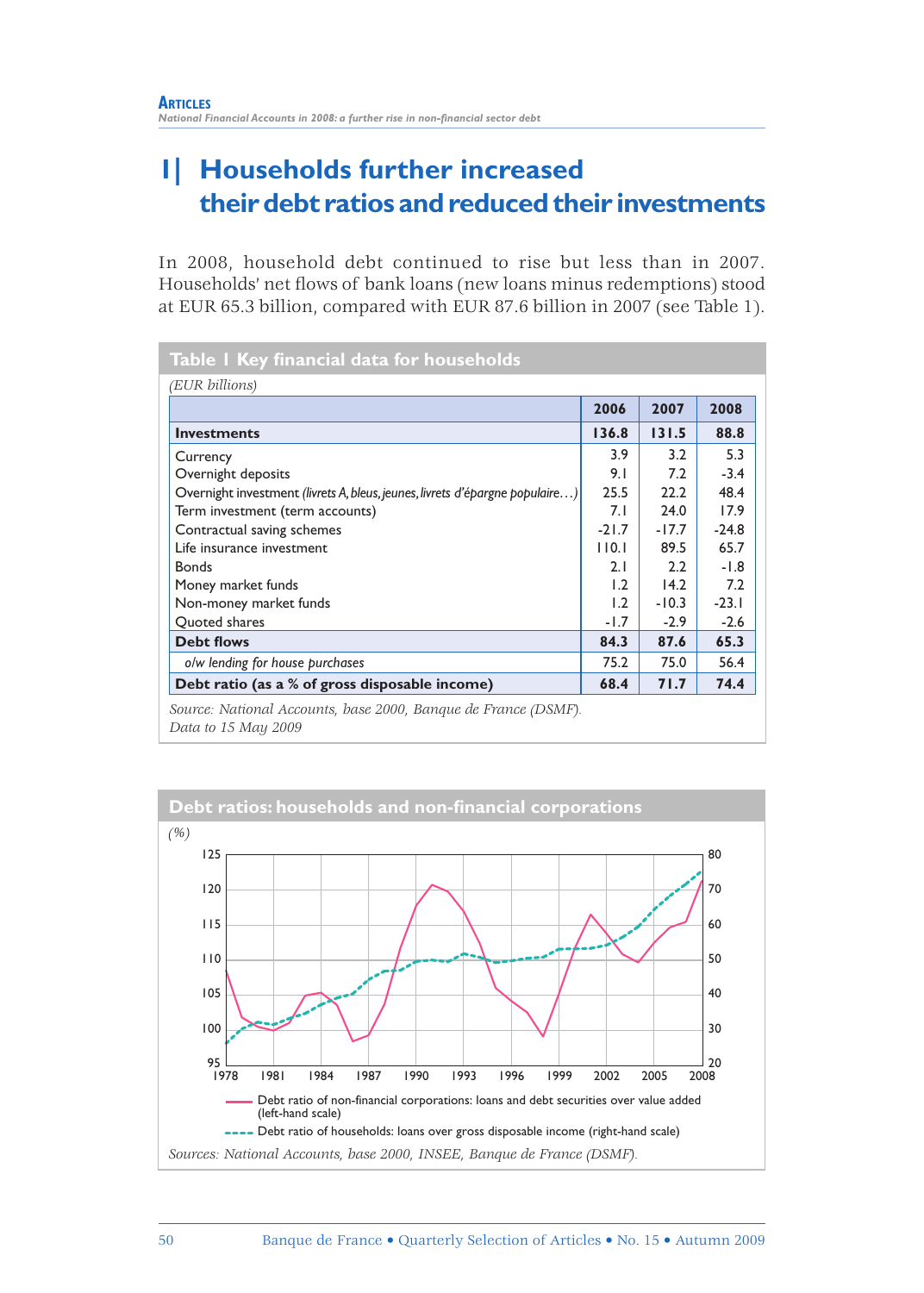This decline can mainly be attributed to the fall in lending for house purchases (56.4 billion, after 75.0 billion). Their debt to disposable income ratio increased further to reach 74.4 % at end-2008, compared with 71.7% at end-2007 (see Chart). At the same time, their financial investment shrank considerably (88.8 billion, after 131.5 billion).

The intensification of the financial crisis that started in summer 2007 and the rate of returns offered on regulated assets largely influenced households' financial investment choices, prompting them to favour liquid, risk-free products. As a result, overnight investment, i.e. different passbook savings accounts, rose to 48.4 billion from 22.2 billion in 2007. The *Livret A* saving account reservation campaign launched by banks in the run-up to 1 January 2009, when all banks were permitted to market this product, may have also contributed to strength of *Livret A* balances. However, households somewhat reduced their term account deposits (17.9 billion, after 24.0 billion) and their purchases of money market fund shares (7.2 billion, after 14.2 billion). They also decreased their holdings of overnight deposits (-3.4 billion, compared with 7.2 billion) and stepped up their withdrawals on various contractual savings products such as *Plans d'épargne logement* and *Plans d'épargne populaires* (-24.8 billion, after -17.7 billion).

Against the backdrop of high financial market volatility, households increased their net sales of non-money market mutual fund shares (-23.1 billion, compared with -10.3 billion), encouraged by government measures to boost purchasing power, which enabled them to make early withdrawals from employee investment funds. They were also net sellers of quoted shares and bonds (-4.4 billion, after -0.7 billion). Lastly, they substantially scaled back their life insurance investment (65.7 billion, compared with 89.5 billion), with outstandings returning to their pre-2004 level. This decline chiefly reflects the reduction in investment in unit-linked policies, although investment in euro-denominated policies fell only slightly.

## **2 Non-financial corporations reduced bank borrowings and issued more debt securities**

In 2008, the financing gap of non-financial corporations continued to widen (-71.3 billion, after -56.8 billion): investment and inventory changes rose (214.5 billion, after 208.4 billion, see Table 2), while their savings ebbed (143.2 billion, after 151.6 billion). At the same time, their net acquisitions of financial assets declined (84.2 billion, after 101.8 billion) despite direct investment abroad largely outstripping inward direct investment, with resident non-financial corporations lending more to foreign subsidiaries than they received from their non-resident parent companies.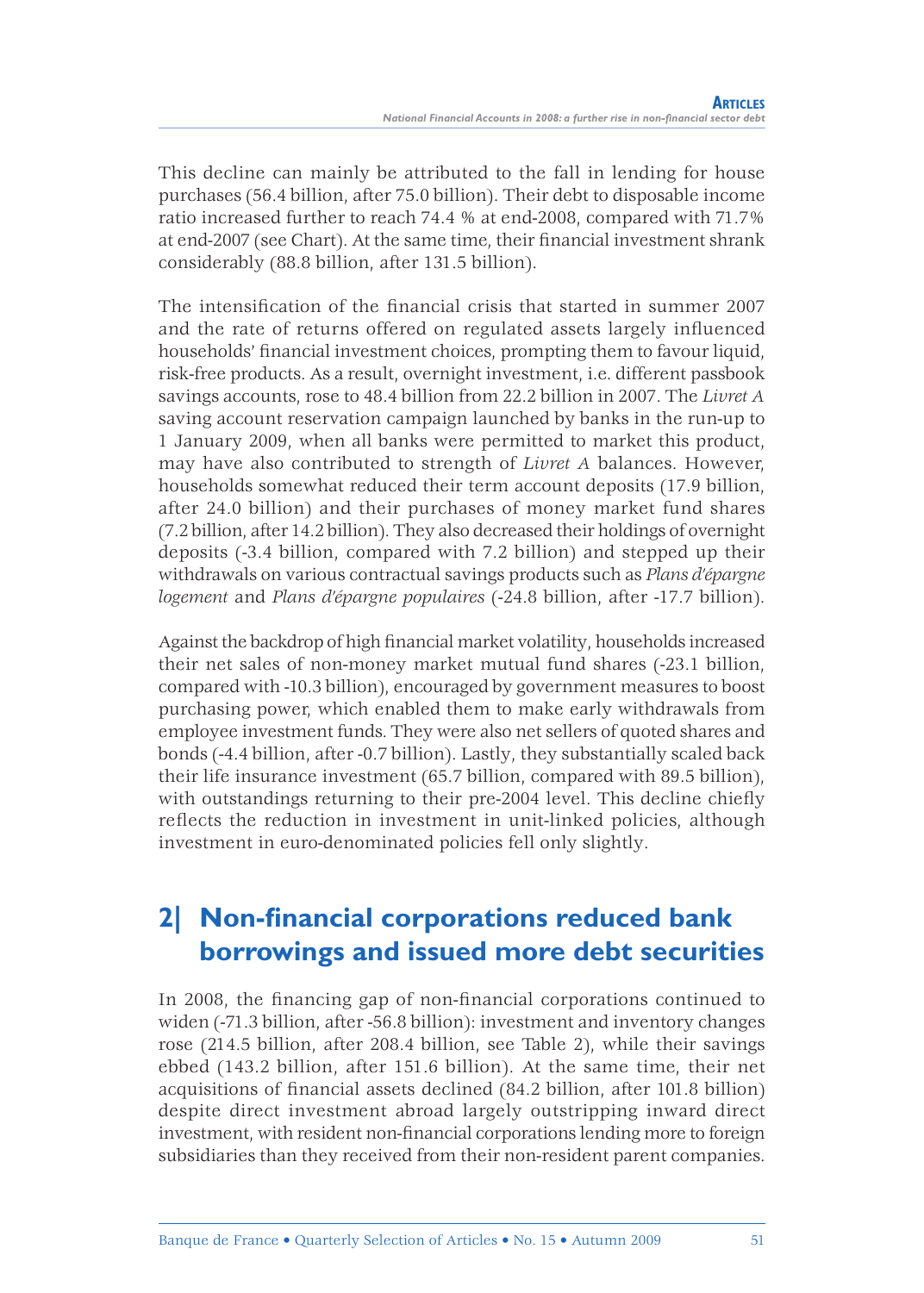Their net cash investment also rose (37.1 billion, after 22.8 billion): they increased their money market fund subscriptions (18.1 billion, after -18.2 billion, see Table 3) and, more generally, enhanced their monetary asset formation (30.6 billion, after 20.2 billion). Conversely, they further reduced their bond and non-money market fund holdings (-16.3 billion, after -8.2 billion), and cut back their equity purchases (64.6 billion, after 87.2 billion).

As a result, the net borrowing flows of non-financial corporations remained at a high level (90.9 billion, after 96.7 billion). In 2008, their debt outstanding (sum of bank loans and debt securities) rose faster than their value added. Their debt ratios therefore climbed by almost 6 percentage points to reach 121.4%, exceeding the peak observed at the start of the 1990s (see Chart above). Non-financial corporations increased their debt securities issuance: net issuance reached 16.9 billion, after 4.8 billion in 2007. The growth in their net issuance of negotiable debt securities,<sup>1</sup> 21.1 billion, after 8.7 billion, largely exceeds the slight rise in their net redemption of bonds (4.2 billion, after 3.9 billion). New bank loans to non-financial corporations dropped, especially as of the second half of the year, but remained substantial (74.0 billion, after 92.0 billion). Conversely, against the backdrop of ailing stock markets, issuance of shares and other equity plummeted by almost 40% to stand at 67.5 billion, after 109.5 billion.

| <b>Uses</b>                                                            | 2006   |        | (EUR billions) |  |  |  |  |  |
|------------------------------------------------------------------------|--------|--------|----------------|--|--|--|--|--|
|                                                                        |        | 2007   | 2008           |  |  |  |  |  |
|                                                                        |        |        |                |  |  |  |  |  |
| Investment and inventory changes                                       | 185.6  | 208.4  | 214.5          |  |  |  |  |  |
| Cash investment                                                        | 26.8   | 22.8   | 37.1           |  |  |  |  |  |
| Bonds and non-money market funds                                       | 17.9   | $-8.2$ | $-16.3$        |  |  |  |  |  |
| Shares and other equity                                                | 68.1   | 87.2   | 64.6           |  |  |  |  |  |
| o/w outward direct investment (equity capital and reinvested earnings) | 57.3   | 58.8   | 56.6           |  |  |  |  |  |
| <b>Resources</b>                                                       |        |        |                |  |  |  |  |  |
| Savings                                                                | 131.2  | 151.6  | 143.2          |  |  |  |  |  |
| Financing                                                              | 154.5  | 206.2  | 158.3          |  |  |  |  |  |
| Debt                                                                   | 72.9   | 96.7   | 90.9           |  |  |  |  |  |
| • negotiable debt securities and similar securities                    | 15.6   | 8.7    | 21.1           |  |  |  |  |  |
| • bonds                                                                | $-8.0$ | $-3.9$ | $-4.2$         |  |  |  |  |  |
| • loans from financial institutions                                    | 65.3   | 92.0   | 74.0           |  |  |  |  |  |
| Shares and other equity                                                | 81.7   | 109.5  | 67.5           |  |  |  |  |  |
| o/w inward direct investment (equity capital and reinvested earnings)  | 28.7   | 34.0   | 21.6           |  |  |  |  |  |
| Debt ratio (as a % of value added)                                     | 114.5  | 115.4  | 121.4          |  |  |  |  |  |

#### **Table 2 Main financial and non-financial items of non-financial corporations**

*1* Negotiable debt securities: short-term debt securities (commercial paper, certificates of deposit, Treasury bills, negotiable medium-term notes *and Euro Medium Term Notes)*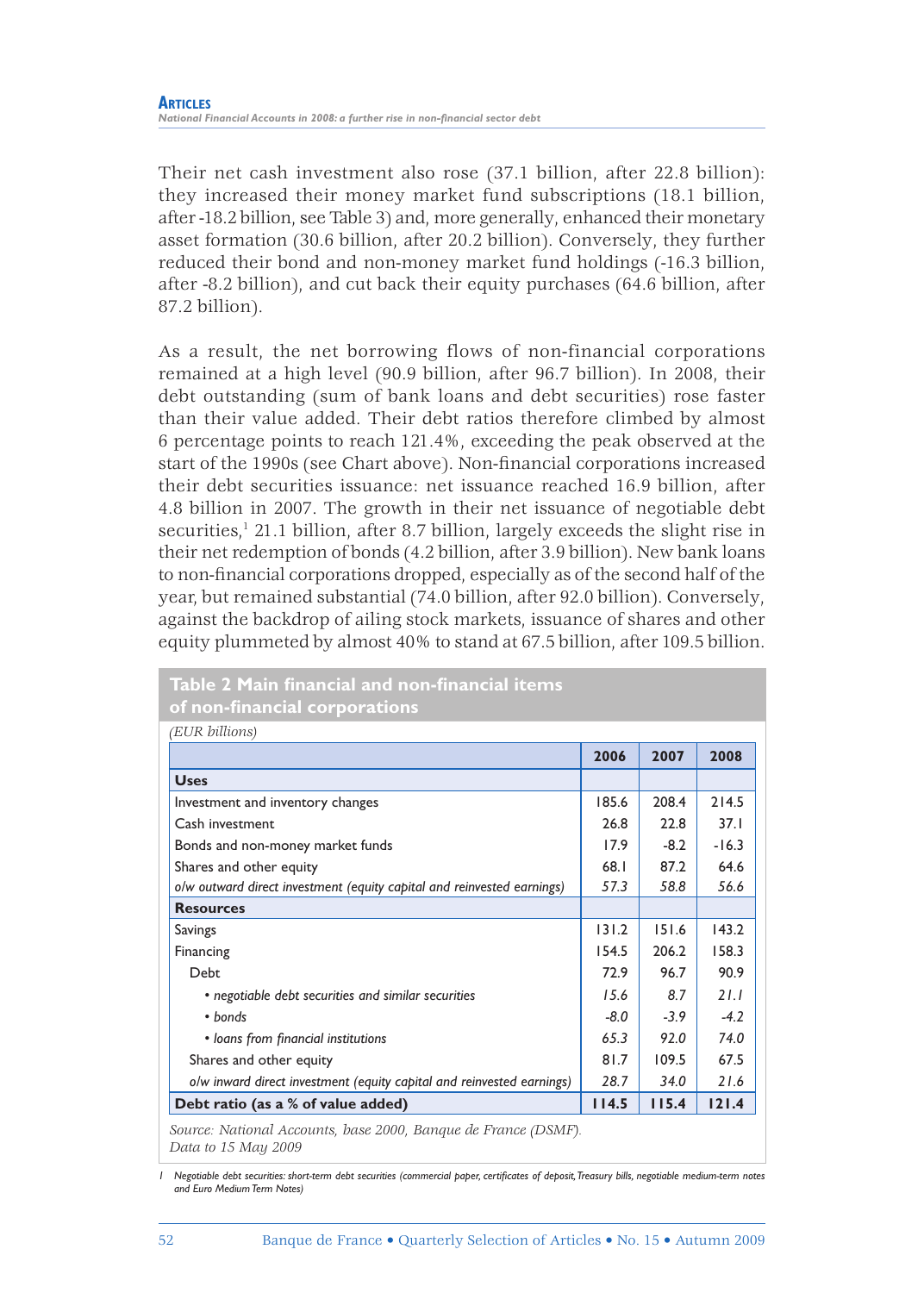## **3| The general government borrowing requirement increased and its financial debt rose**

In 2008, the general government<sup>2</sup> borrowing requirement stood at 66.2 billion, after 51.7 billion in 2007. This deterioration can mainly be ascribed to central government (the State and central government agencies, -56.7 billion, after -43.5 billion) and, to a lesser extent, to local government (-8.6 billion, after -7.2 billion). Social security funds registered only a marginal financing requirement (-0.9 billion, after -0.4 billion).

There was a very sharp rise in the net issuance of general government securities (123.1 billion, after 43.9 billion). This was partly due to the government plan to support the financing of the economy launched in October 2008. The *Société de financement de l'économie française* (SFEF<sup>3</sup>) issued bonds to the tune of 13.0 billion and the additional increase in government bond issuance to cover the super-subordinated securities subscribed by the *Société de prises de participation de l'État* (SPPE3 ) amounted to 10.5 billion. In all, general government gross financial debt rose by 170.5 billion, from 1,235.7 billion at end-2007 to 1,406.2 billion at end-2008. This debt differs notably from that defined in the Maastricht Treaty in that the securities are reported at market value and the data are not consolidated. This increase would have been lower without the sharp fall in long-term rates in the fourth quarter that swelled outstandings by almost 40 billion.

General government increased its net issuance of negotiable debt securities (67.6 billion, after 15.5 billion, the majority of which was in the form of Treasury bills, 58.4 billion, after 13.4 billion). It also upped bond issuance (55.5 billion, after 28.4 billion). Conversely, it made net repayments of bank loans (-0.9 billion, after 15.5 billion): the Social Security Debt Redemption Fund (CADES) and the State acquired and then repaid the debts of the Central Agency of Social Security Organisations (ACOSS) and the Finance Fund for Agricultural Social Security Benefits (FFIPSA) to the tune of 10.1 billion and 8.0 billion respectively.

At the same time, general government assets rose sharply (60.9 billion, after 8.4 billion): they include notably the assets of the SFEF and the SPPE. The latter broadly break down as follows: debt securities – bond mutual fund shares, negotiable debt securities with an agreed maturity of up to two years and bonds – (22.2 billion, after 9.0 billion) and deposits (11.7 billion, after 3.2 billion). Moreover, equity investment returned to positive territory (3.9 billion, after -4.6 billion).

*<sup>2</sup> General government: sector of the national accounts comprising the State, various central government agencies, local authorities and social security agencies.* 3 Entities created in October 2008 and classified under various central government agencies.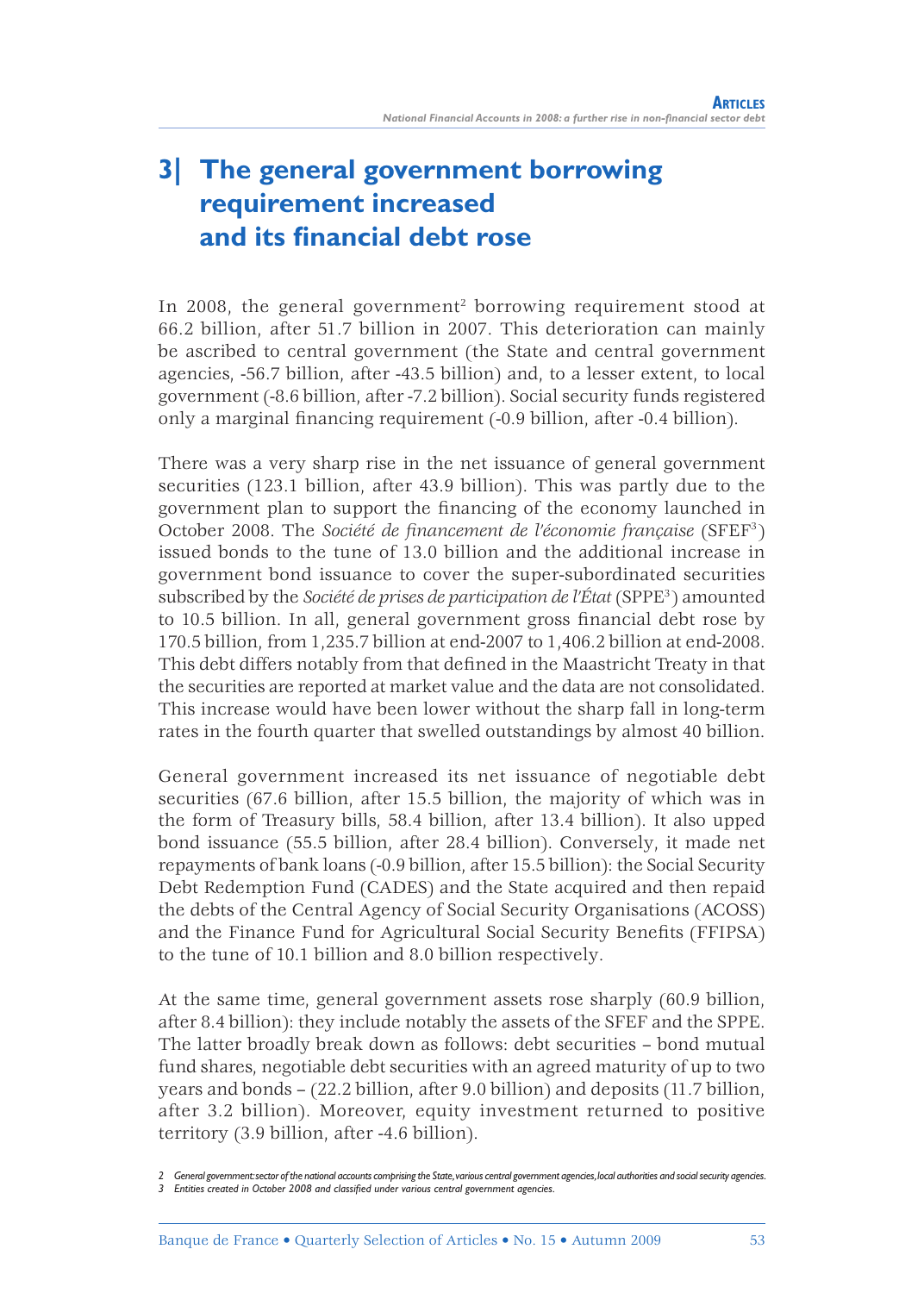## **4| The resources of insurance corporations declined while non-money market funds saw sizeable withdrawals**

Households' appetite for life insurance products waned: while remaining substantial, financing flows of life insurance corporations declined significantly relative to 2007 (74.1 billion, after 97.5 billion).

In return, there was a marked contraction in investment by these companies (63.4 billion, after 122.1 billion). It was particularly pronounced for non-money market mutual fund shares (8.4 billion, after 47.6 billion) and negotiable debt securities (13.3 billion, after 58.2 billion). Conversely, net acquisitions of equity-type investments remained almost stable (6.9 billion, after 8.1 billion) whereas net-money market fund subscriptions picked up (6.1 billion, after net buybacks of 2.0 billion) and net bond purchases grew (28.7 billion, after 10.3 billion).

Mutual funds were subject to major withdrawals (-45.4 billion, after 41.2 billion), the worst affected being money market mutual funds (-88.1 billion, after 35.5 billion). These redemptions were split between households, non-financial corporations, financial intermediaries, non-residents and the mutual funds themselves while insurance corporations reduced their net subscriptions. However, inflows to money market funds picked up in 2008 (42.7 billion, after 5.7 billion) after contracting sharply in 2007. Non-financial corporations and insurance corporations, which had made net redemptions in 2007, became net buyers again in 2008. Conversely, net purchases by households and the mutual funds themselves declined.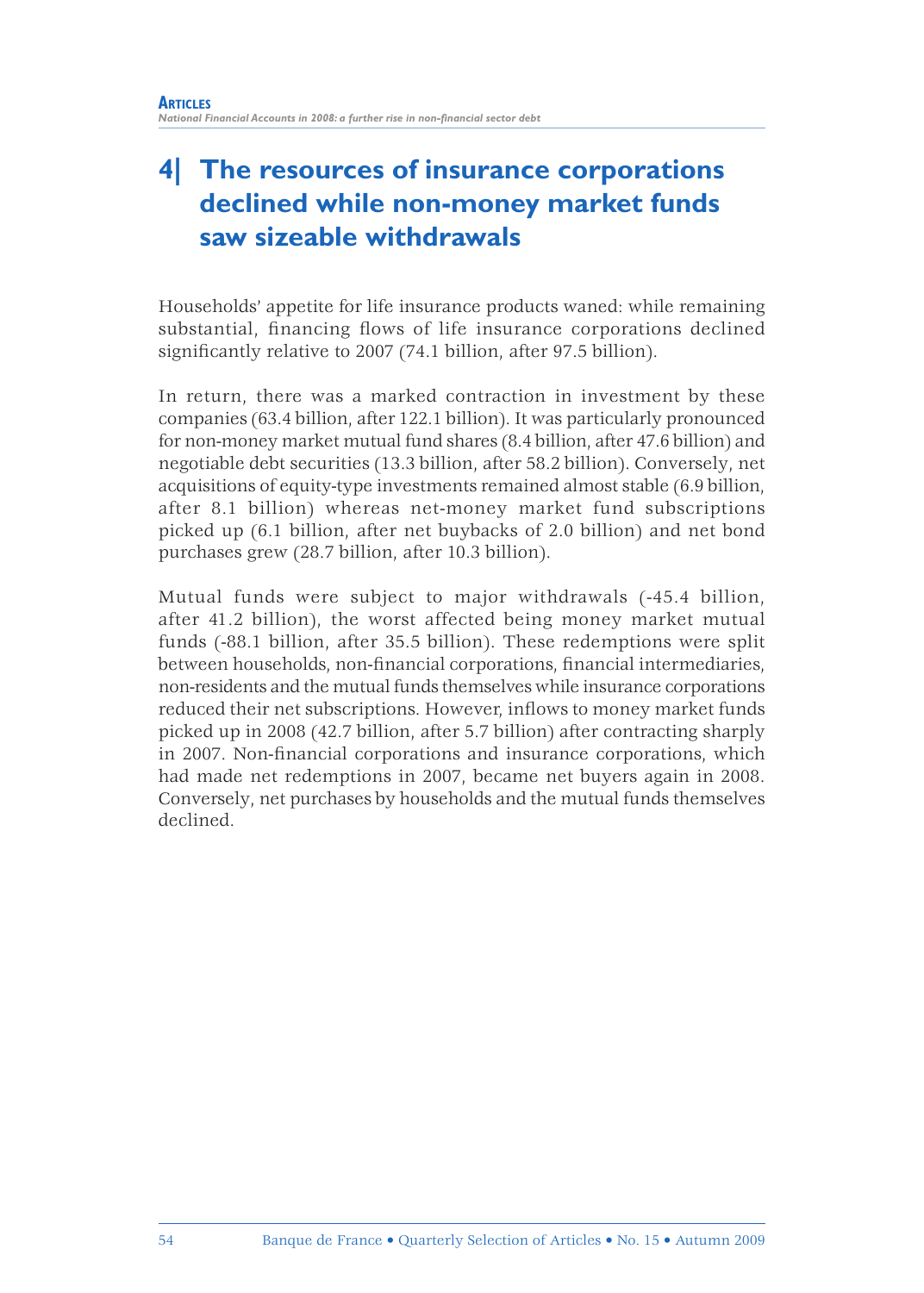*National Financial Accounts in 2008: a further rise in non-fi nancial sector debt*

|                                                        | 2006    | 2007    | 2008    |
|--------------------------------------------------------|---------|---------|---------|
| <b>Equities</b>                                        | 214.4   | 186.7   | 192.0   |
| <b>Net issuance</b>                                    |         |         |         |
| <b>Residents</b>                                       | 106.4   | 120.1   | 87.6    |
| o/w: Non-financial corporations                        | 81.7    | 109.5   | 67.5    |
| Insurance corporations                                 | 6.4     | 4.5     | 1.7     |
| Credit institutions, other financial institutions      | 11.8    | 5.5     | 17.4    |
| Rest of the world (net issues subscribed by residents) | 108.0   | 66.5    | 104.4   |
| <b>Net acquisitions</b>                                |         |         |         |
| <b>Residents</b>                                       | 137.9   | 151.1   | 168.3   |
| o/w: Households                                        | 68. I   | 87.2    | 64.6    |
| Non-financial corporations                             | $-15.0$ | $-4.6$  | 3.9     |
| General government                                     | 20.6    | 8. I    | 6.9     |
| Insurance corporations                                 | 20.7    | $-0.5$  | 13.9    |
| Mutual funds                                           | 44.3    | 58.3    | 74.8    |
| Rest of the world                                      | 76.5    | 35.6    | 23.7    |
| <b>Mutual fund subscriptions</b>                       | 168.8   | 41.2    | $-45.4$ |
| Money market funds                                     | 38.5    | 5.7     | 42.7    |
| o/w: Non-financial corporations                        | 9.4     | $-18.2$ | 18.1    |
| Insurance corporations                                 | 5.3     | $-2.0$  | 6. I    |
| Mutual funds                                           | 13.7    | 13.8    | 3.5     |
| Non-money market funds                                 | 130.3   | 35.5    | $-88.1$ |
| o/w: Non-financial corporations                        | 7.2     | $-19.8$ | $-7.3$  |
| Insurance corporations                                 | 44.5    | 47.6    | 8.4     |
| Mutual funds                                           | 38. I   | 3.2     | $-22.1$ |
| Credit institutions, other financial institutions      | 20.6    | 2.3     | $-33.5$ |
| Rest of the world                                      | 16.1    | 13.3    | $-10.1$ |
| <b>Bonds</b>                                           | 216.6   | 168.2   | 111.0   |
| <b>Net issuance</b>                                    |         |         |         |
| Residents                                              | 43.1    | 74.5    | 93.9    |
| o/w: Non-financial corporations                        | $-8.0$  | $-3.9$  | $-4.2$  |
| Insurance corporations                                 | 20.2    | 28.4    | 55.5    |
| Mutual funds                                           | 28.2    | 48.6    | 38. I   |
| Rest of the world (net issues subscribed by residents) | 173.5   | 93.7    | 17.1    |
| <b>Net acquisitions</b>                                |         |         |         |
| <b>Residents</b>                                       | 165.5   | 134.5   | 30.6    |
| o/w: Non-financial corporations                        | 10.7    | 11.5    | $-9.0$  |
| Insurance corporations                                 | 23.3    | 10.3    | 28.7    |
| Mutual funds                                           | 44.7    | $-21.4$ | $-70.4$ |
| Credit institutions, other financial institutions      | 66.8    | 108.2   | 34.6    |
| Rest of the world                                      | 5 I . I | 33.7    | 80.5    |
| <b>Negotiable debt securities</b>                      | 222.8   | 195.7   | 218.0   |
| <b>Net issuance</b>                                    |         |         |         |
| <b>Residents</b>                                       | 145.1   | 174.0   | 170.6   |
| o/w: Non-financial corporations                        | 15.6    | 8.7     | 21.1    |
|                                                        | $-15.0$ | 15.5    | 67.6    |
| General government                                     | 143.8   | 149.1   | 78.3    |
| Credit institutions, other financial institutions      |         |         |         |
| Rest of the world (net issues subscribed by residents) | 77.6    | 21.7    | 47.4    |
| <b>Net acquisitions</b>                                |         |         |         |
| <b>Residents</b>                                       | 145.8   | 151.2   | 123.8   |
| o/w: Non-financial corporations                        | -1.9    | 16.1    | -1.0    |
| Insurance corporations                                 | 42.4    | 58.2    | 13.3    |
| Money market funds                                     | 6.7     | 7.5     | 46.2    |
| Non-money market funds                                 | 30.8    | $-7.8$  | -8.1    |
| Credit institutions, other financial institutions      | 36. I   | 42.2    | 41.9    |
| Rest of the world                                      | 77.0    | 44.4    | 94.2    |
| <b>Total</b>                                           | 822.6   | 591.8   | 475.7   |

### **Table 3 Equity, mutual fund and debt securities fl ows**

*Source: National Accounts, base 2000, Banque de France (DSMF). Data to 15 May 2009*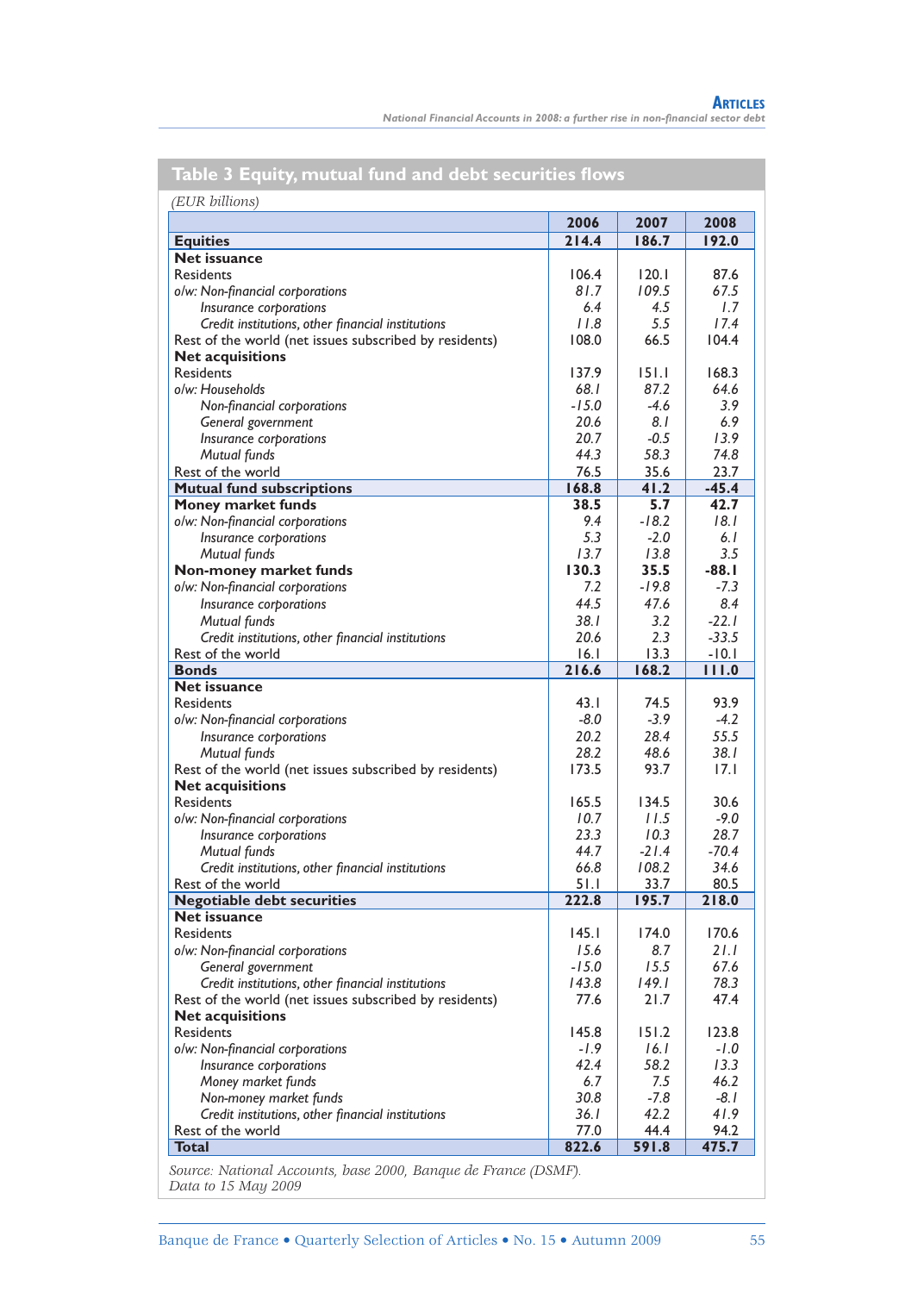## **5| Credit institutions**  stepped up their central bank refinancing

After rising sharply for three years, loans from credit institutions and  $m$ iscellaneous financial institutions $^{\rm 4}$  to resident non-financial agents $^{\rm 5}$ decreased (132.4 billion, after 187.8 billion). At the same time, deposit flows from resident non-financial agents remained fairly stable (55.4 billion, after 55.1 billion, see Table 4).

On securities markets, the balance between net issuance and net purchases became positive again (12.4 billion, after -6.4 billion). Securities issuance (equities, negotiable debt securities and bonds) fell from 203.2 billion in 2007 to 133.9 billion in 2008, with a particularly sharp decline for negotiable debt securities (78.3 billion, after 149.1 billion). On the assets side, the decrease in net purchases was even more pronounced (121.5 billion, after 209.6 billion): bond purchases shrank by two-thirds (34.6 billion, after 108.2 billion) and credit institutions were net sellers of non-money market funds (-33.5 billion, after 2.3 billion).

Overall, credit institutions' other sources of financing declined from 139.2 billion in 2007 to 64.7 billion in 2008. In 2007, non-residents had largely contributed to their funding. In 2008, net central bank refinancing accounted for the greatest share (115.7 billion, after 12.1 billion).

**Table 4 Financing and investment of credit institutions** 

| (EUR billions)                                                        |         |         |         |
|-----------------------------------------------------------------------|---------|---------|---------|
|                                                                       | 2006    | 2007    | 2008    |
| <b>Uses</b>                                                           |         |         |         |
| Loans to non-financial agents                                         | 146.2   | 187.8   | 132.4   |
| Securities purchased                                                  | 169.1   | 209.6   | 121.5   |
| <b>Resources</b>                                                      |         |         |         |
| Deposits of the non-financial sector                                  | 8.8     | 55.1    | 55.4    |
| Securities issued                                                     | 183.8   | 203.2   | 133.9   |
| Other sources of financing                                            | 122.7   | 139.2   | 64.7    |
| • Net refinancing from the Banque de France (a)                       | $-6.5$  | 12.1    | 115.7   |
| . Net refinancing from financial institutions other than central bank | 149.3   | 145.0   | $-51.5$ |
| o/w non-resident financial institutions                               | 150.0   | 125.4   | $-83.0$ |
| • Other net financing                                                 | $-20.0$ | $-17.9$ | $-0.4$  |

*(a) Mainly, net monetary policy lending in euro and foreign currency denominated lending. Source: National Accounts, base 2000, Banque de France (DSMF). Data to 15 May 2009*

4 Miscellaneous financial institutions: sub-sector of the national accounts comprising financial intermediaries (for example, investment firms and *securitisation structures).*

*5 Resident non-fi nancial agents: households, non-fi nancial corporations and general government.*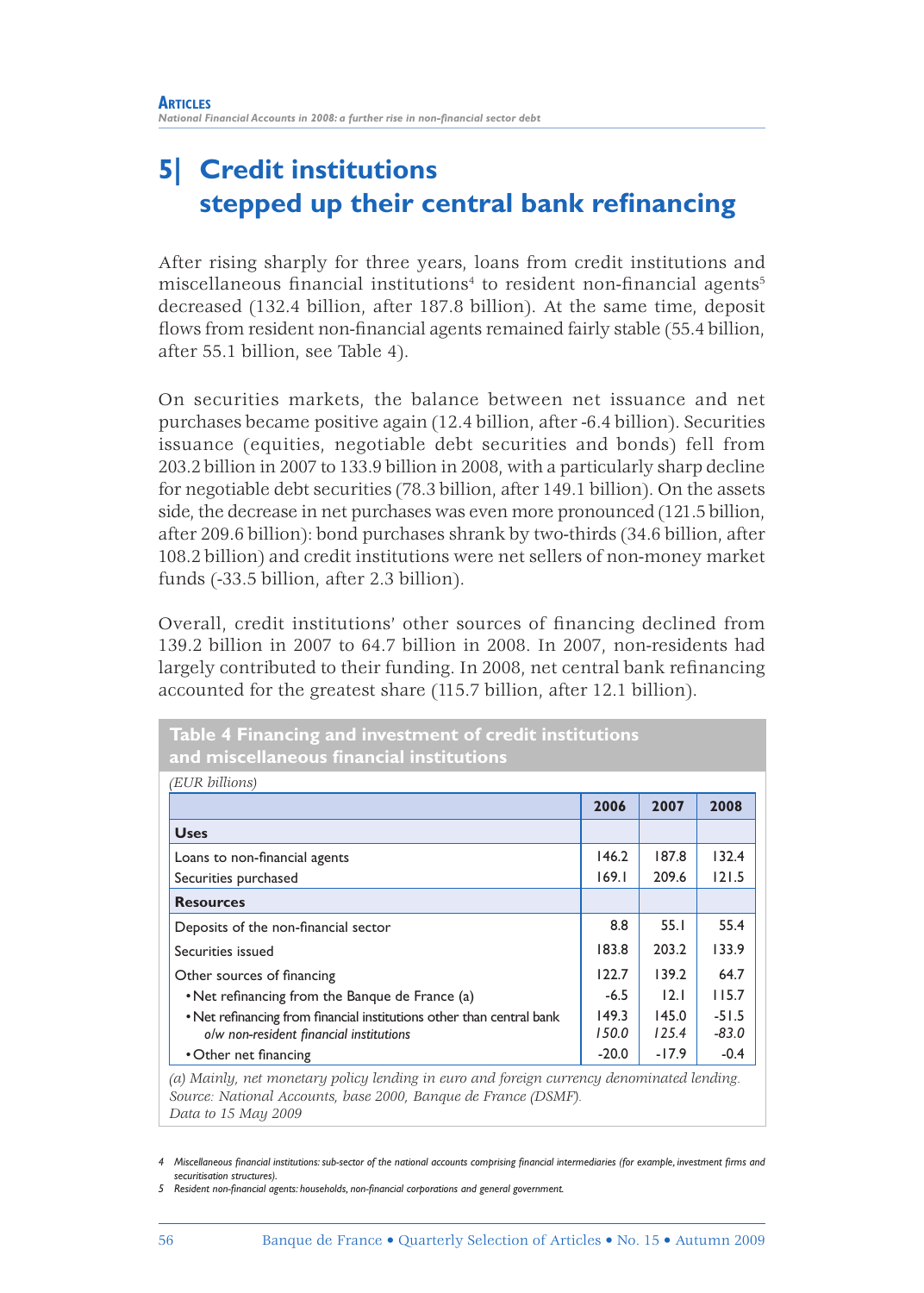## **6| Non-residents invested more in French markets than residents in foreign markets**

In 2008, French residents were a little less active on foreign markets: they purchased securities issued by non-residents (equities – including direct investment – bonds and negotiable debt securities) to the tune of 168.9 billion in 2008, after 181.9 billion in 2007 and 359.2 billion in 2006. The decline was therefore less steep than the previous year and concerned solely purchases by residents of bonds issued by non-residents (17.1 billion, after 93.7 billion). Conversely, investments in foreign equities rose substantially (104.4 billion, after 66.5 billion) as did investments in foreign negotiable debt securities (47.4 billion, after 21.7 billion).

Non-resident investors, for their part, significantly increased their purchases of debt securities issued by residents, both in terms of negotiable debt securities (94.2 billion, after 44.4 billion) and bonds (80.5 billion, after 33.7 billion). However, they scaled back their net purchases of French equities (23.7 billion, after 35.6 billion).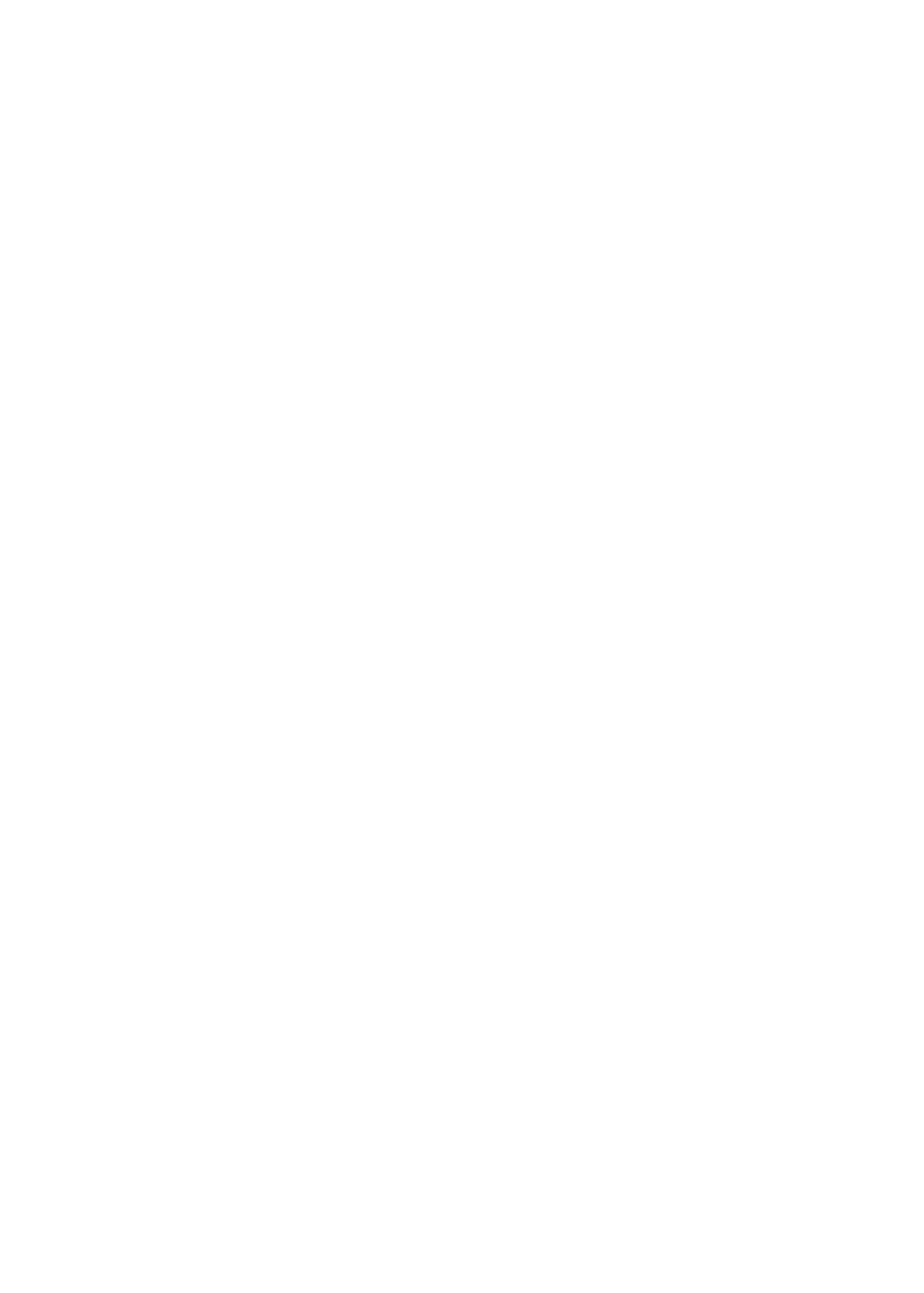## **Non-residents' equity holdings in French CAC 40 companies at end-2008**

**François Servant** *Balance of Payments Directorate Securities Division*

*At 31 December 2008, non-residents held 39.2% of the market capitalisation of*  French CAC 40 companies.<sup>1</sup> The holding rate was down by two percentage points *compared with end-2007. 2*

*In a market that recorded sharp losses in value, notably at the end of the year – the fall in the CAC 40 index totalled 42.7% during 2008 – price effects accounted for more than half of the drop in the holding rate (1.1 percentage points).*

*The fall attributable to net sales by non-residents amounted to 0.4 percentage point. The contribution of other effects, obtained by deduction, was 0.5 percentage point.*

*Euro area shareholders are foremost among non-resident investors in the capital of French CAC 40 companies, with a 15.4% share in the index's market capitalisation.*

*Direct investment (consisting of stakes of 10% or more in a company's capital) accounts for 6.1% of non-residents' holdings in French CAC 40 companies.*

Keywords: stock markets, portfolio investment, holding rate, non-residents, CAC 40. JEL codes: F21, F23, F36, G15, G34.

*<sup>1</sup>* The population used, the list of which is reproduced in Appendix 3, comprises 36 resident companies (the head offices of EADS, Mittal Arcelor, *Dexia and ST Microelectronics – which are also part of the CAC 40 index – being located abroad). There has only been one change to this*  population since end-2007: following the merger of Suez with GDF at the start of the first half-year of 2008, Suez ceased to be one of the companies whose shares make up the CAC 40 and was replaced by Suez-Environnement, which was formed by the flotation of 65% of Suez's *environmental arm.*

<sup>2</sup> Revised figure (cf. footnote 4).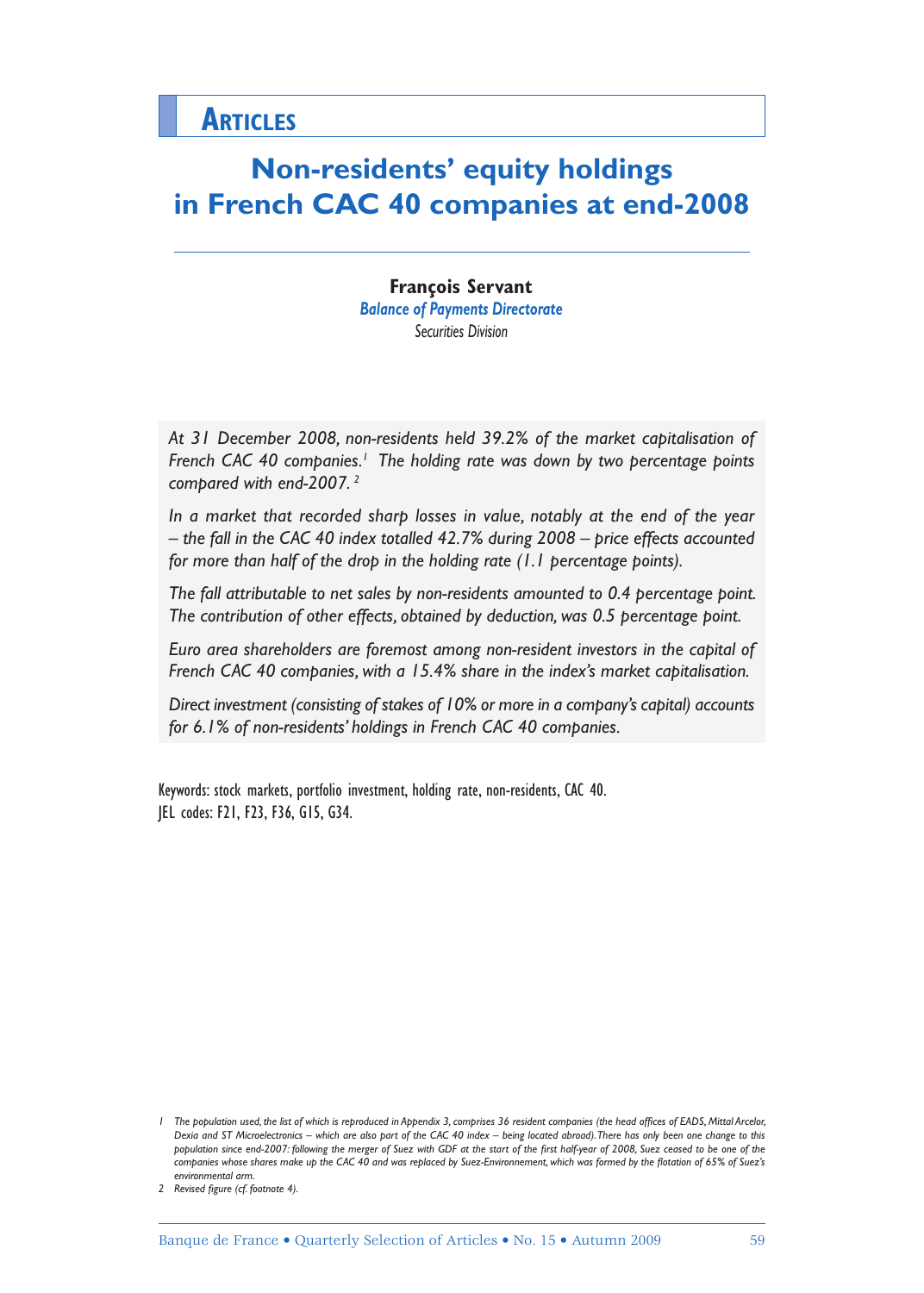## **1| Second consecutive fall in the holding rate for non-residents**

The share in the market capitalisation $^3$  of French companies that make up the CAC 40 index held by non-residents stood at 39.2% at end-2008, representing a total amount of EUR 299.7 billion. The box at the end of the article sets out the sources and calculation method used.

Having risen steadily up to 2006, the holding rate fell by 2% in 2008, following a  $4.6\%$  drop of in 2007.<sup>4</sup>

The share of the capital of resident CAC 40 companies held by non-residents varies from company to company (see Table 1). In the light of the developments recorded in 2008, the distribution is as follows: 13 out of the 36 companies (compared with 15 in 2007) have a holding rate for non-residents in their capital of over 50%; 12 (compared with 13 in 2007) have stakes held by non-residents of between 25% and 50%, while 11 (compared with 8 in 2007) have less than 25% of their capital held by non-residents.

The bulk of non-residents' holdings of shares in French CAC 40 companies continues to consist of investment whereby the non-resident investor holds less than a 10% stake in the capital of the company concerned



*<sup>3</sup> Total market capitalisation is deemed to be the number of shares multiplied by the share price. It is higher than the shares outstanding used to*  weight the CAC 40, which are in close connection with the free float amount outstanding.

*<sup>4</sup> Figure revised following the detection and correction for a change in the scope of the data gathered from custodians between end-2006 and end-2007. The holding rate of shares issued by resident CAC 40 companies at end-2007 has therefore been revised upwards to 41.1% (as opposed to 38.5% as fi rst published).*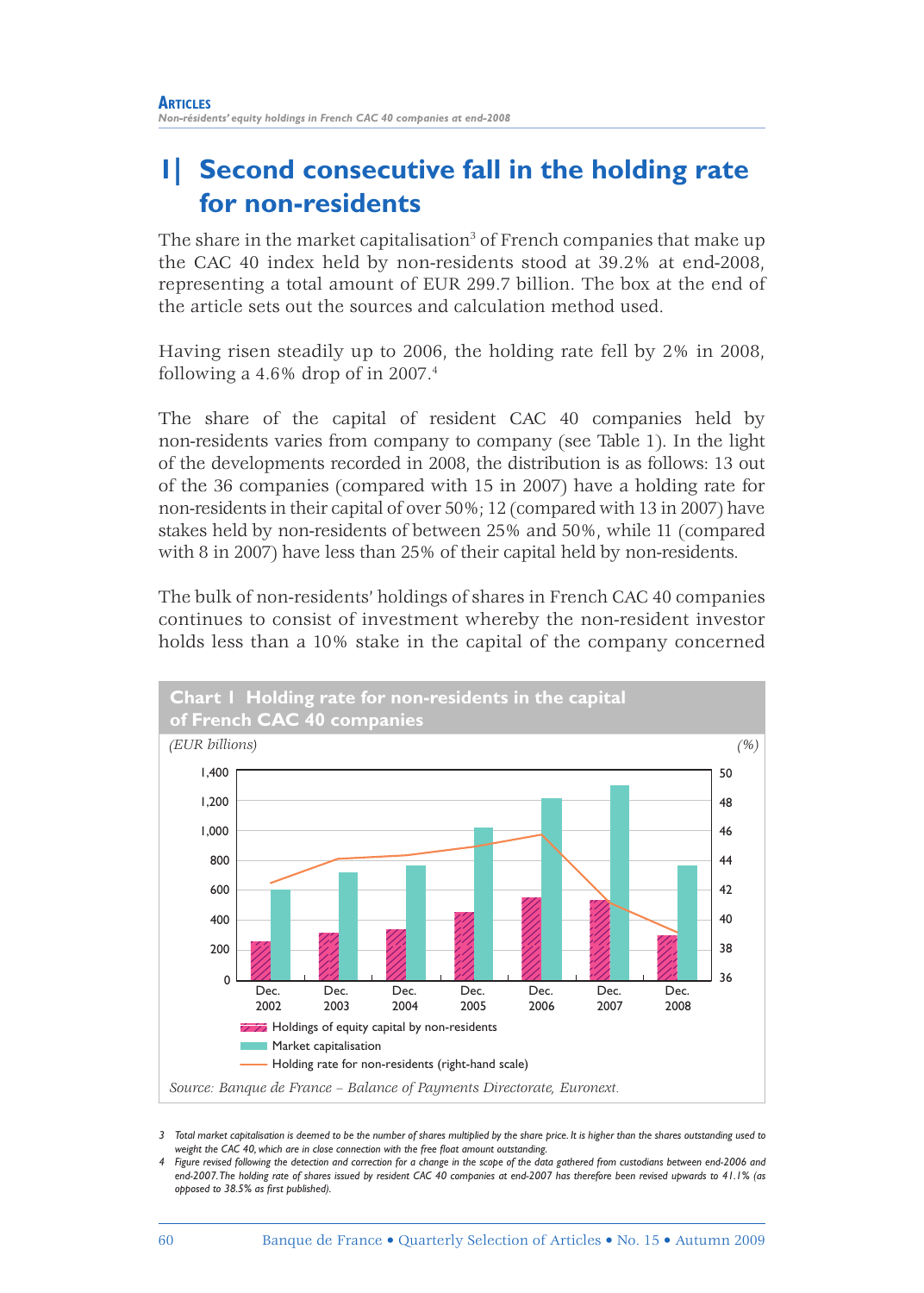| Table I Average holding rate for non-residents<br>in French CAC 40 companies according to the size of the stake held                       |                 |              |      |      |  |  |
|--------------------------------------------------------------------------------------------------------------------------------------------|-----------------|--------------|------|------|--|--|
| (rate as a %)                                                                                                                              |                 |              |      |      |  |  |
| <b>Average holding rate</b><br>Share of capital held<br><b>Number of companies</b><br>for non-residents<br>invested in<br>by non-residents |                 |              |      |      |  |  |
|                                                                                                                                            | 2007            | 2008         | 2007 | 2008 |  |  |
| $0 - 25%$                                                                                                                                  | 8               | $\mathsf{L}$ | 8.9  | 15.7 |  |  |
| 25.01-50%                                                                                                                                  | $\overline{13}$ | 12           | 40.6 | 40.0 |  |  |
| 50.01-75%                                                                                                                                  | 15              | 13           | 57.3 | 55.7 |  |  |
| Over 75%                                                                                                                                   | $\Omega$        | 0            |      |      |  |  |
| <b>Total</b>                                                                                                                               | 36              | 36           |      |      |  |  |
| Source: Rangue de France - Ralance of Dayments Directorate                                                                                 |                 |              |      |      |  |  |

*Source: Banque de France – Balance of Payments Directorate.*

(portfolio investment in balance of payments statistics terms).<sup>5</sup> This investment constituted 93.9% of the total amount (compared with 93.5% in 2007).

## **2| Factors determining changes in the holding rate**

The methods used to measure the different factors determining changes in the holding rate are set out in Appendix 1.

#### The decisive role of price effects

At constant prices compared with 2007, the share of non-resident investors in the total market capitalisation of French CAC 40 companies stood at 40.3% at end-2008. The price effect therefore contributed slightly more than half of the reduction in the holding rate (i.e. 1.1 percentage points), in a market that experienced strong downward pressure from the autumn onwards.

In year-on-year terms, the CAC 40 index posted a fall of 42.7% in 2008. The year-on-year drop in the 36 French stocks totalled 40.4% when weighted by the total market capitalisation of the stocks concerned and 42.9% when weighted by the outstanding shares held by non-residents.

#### A weaker impact of portfolio flows recorded in the balance of payments in 2008

Net sales of shares by non-residents<sup>6</sup> totalled EUR 4.3 billion in 2008 and accounted for one-fifth of the fall in the holding rate observed in 2008 (i.e. 0.4 percentage point).

*<sup>5</sup> This predominance of portfolio investment in non-residents holdings is more marked for these shares (93.9%) than in the case of non-residents' holdings of listed French shares across the board (91.0%).*

*<sup>6</sup> This consists of the balance of the purchases and sales by French holders of securities from/to non-resident counterparties recorded in the balance of payments (direct investment + portfolio investment) with respect to the 36 shares concerned. Transactions between resident entities, even if one of these is under foreign control, are not included.*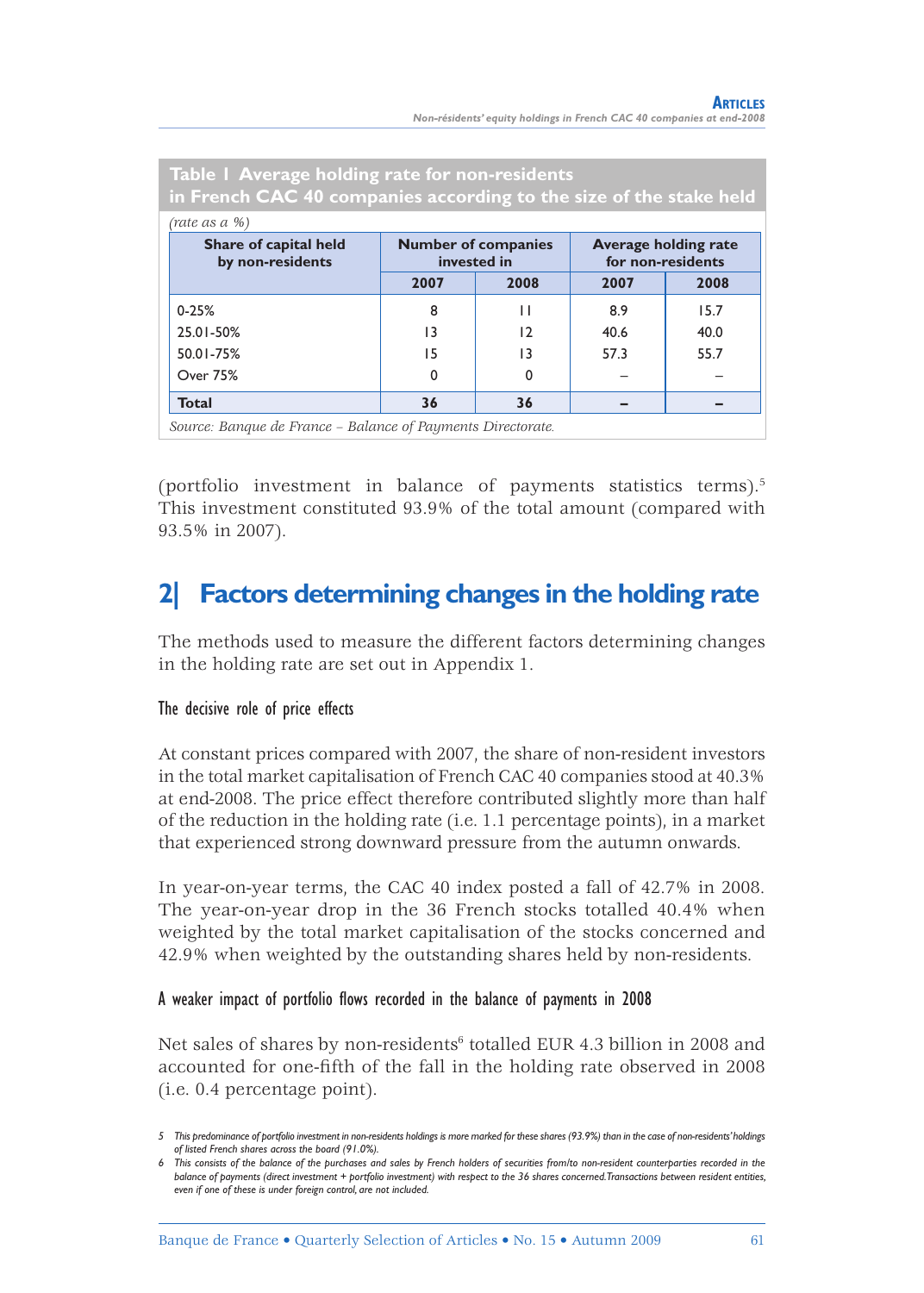The portfolio flows recorded during 2008 were very unevenly distributed across the different shares under review and reflected changes in investor portfolios. Nineteen shares contributed relatively homogenously to net purchases of EUR 19.8 billion,<sup>7</sup> while three stocks saw net outflows of EUR 19.6 billion.

#### Other factors

The contribution of other effects to changes in the holding rate amounted by deduction to 0.5 percentage point (effects other than those linked to price and flow developments, including structural effects in particular).

## **3| Distribution of non-residents' investment by sector of activity**

The fall in the holding rate for non-residents is observable for six out of the nine economic sectors defined in our analysis.

In 2008, non-residents thus stepped up the reduction, started in 2007, of their exposures in the areas of utilities (down by 7 percentage points) and information technologies (down by 5.8 percentage points). They also continued to withdraw, although to a lesser extent, from the following



*<sup>7</sup> With average net purchases of EUR 1 billion.*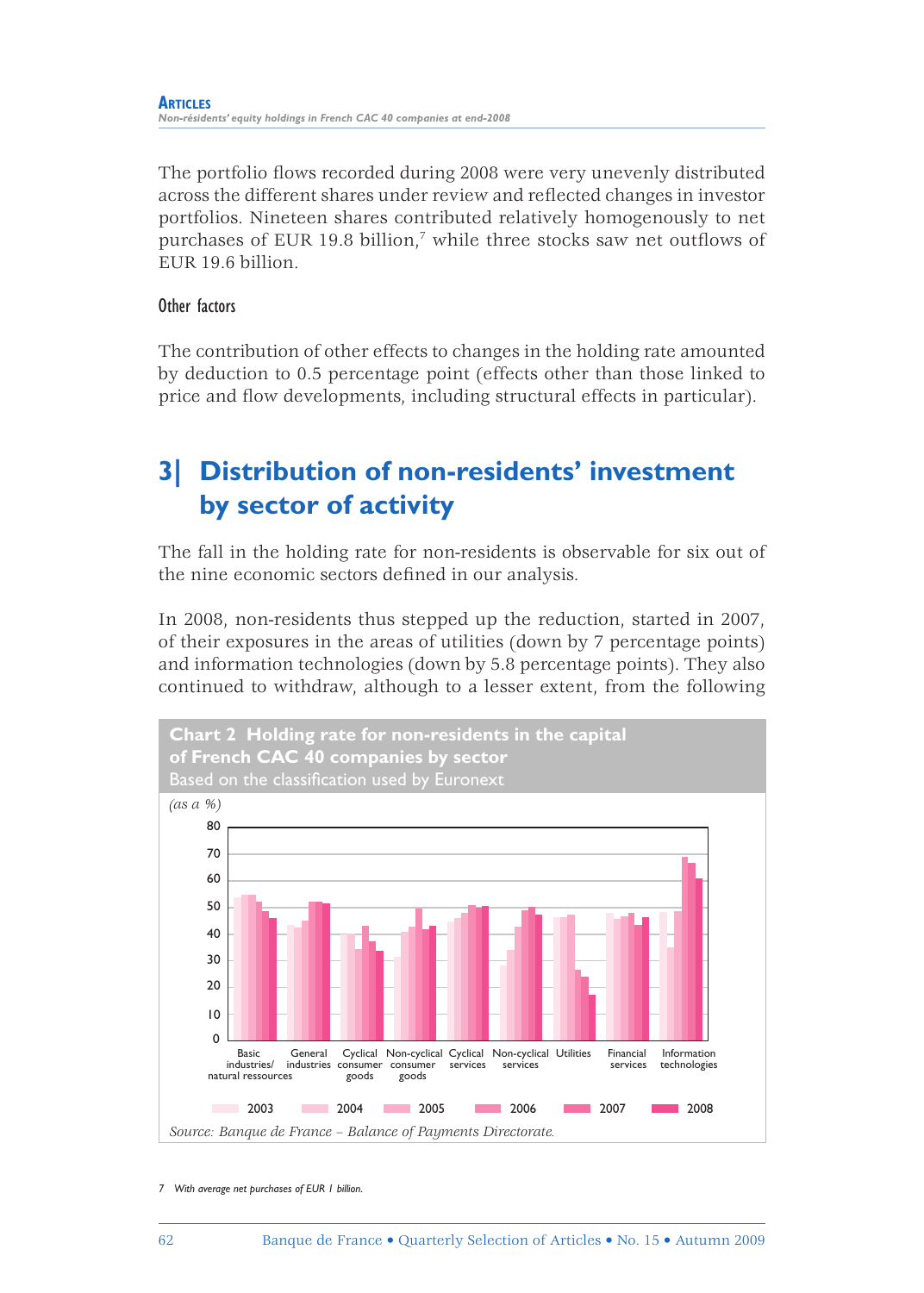sectors: cyclical consumer goods (down by 3.4 percentage points), basic industries (down by 2.8 percentage points) and general industries (down by 0.5 percentage point).

By contrast, three sectors recorded an increase in investment by non-residents. Holding rates for stocks in the financial services and non-cyclical consumer goods sectors, which had seen outflows with respect to non-residents in 2007, recovered in 2008, with investment in the two sectors up by 2.5 and 1.5 percentage points respectively. The cyclical services sector posted a more modest rise of 0.4 percentage point.

## **4| Geographical origin of non-resident investors**

The coordinated portfolio investment survey (CPIS) conducted each year by the IMF<sup>8</sup> makes it possible to estimate the geographical breakdown of non-resident holders of all French listed shares, with the proviso that some countries, notably in Asia, do not participate in it.

The data of the  $2007$  CPIS $9$  – the latest available – highlight that the shift back to France regarding the shareholders of French CAC 40 companies resulted from a trend involving all of the countries of origin of non-resident investors, with no non-resident geographical region recording a significant increase relative to 2006.

The euro area remains in first position as regards the geographical origin of non-resident investors in the capital of the companies under review (with 15.4% of market capitalisation). It is closely followed by the United States (14%). The share of British investors, which is stable at 3.1%, is in third position.

|     | (rate as a %)                                                           |      |                     |      |      |  |  |  |  |
|-----|-------------------------------------------------------------------------|------|---------------------|------|------|--|--|--|--|
|     |                                                                         |      | <b>Holding rate</b> |      |      |  |  |  |  |
|     | At end-2005 At end-2006 At end-2007 At end-2008*                        |      |                     |      |      |  |  |  |  |
|     | Outstandings held by non-residents                                      | 44.9 | 45.7                | 41.1 | 39.2 |  |  |  |  |
| 0/w | Euro area                                                               | 19.5 | 19.0                | 16.1 | 15.4 |  |  |  |  |
|     | <b>United States</b>                                                    | 15.2 | 16.4                | 14.7 | 14.0 |  |  |  |  |
|     | <b>United Kingdom</b>                                                   | 4.4  | 4.3                 | 3.2  | 3.1  |  |  |  |  |
|     | * Projection based on the relative weight of non-residents at end 2007. |      |                     |      |      |  |  |  |  |
|     | Sources: Banque de France - Balance of Payments Directorate, IMF.       |      |                     |      |      |  |  |  |  |

**Table 2 Geographical origin of holders of French CAC 40 shares**

*8 Coordinated at global level by the IMF, the CPIS on cross-border portfolio investment gathers from all participating countries their foreign securities holdings broken down by country. These data are available on the IMF's website at the following address: http://www.imf.org/external/np/sta/pi/geo.htm. 9 Owing to the time required for the collection (among participating countries) and processing of data by the IMF, 2008 data will not be available before end-2009.*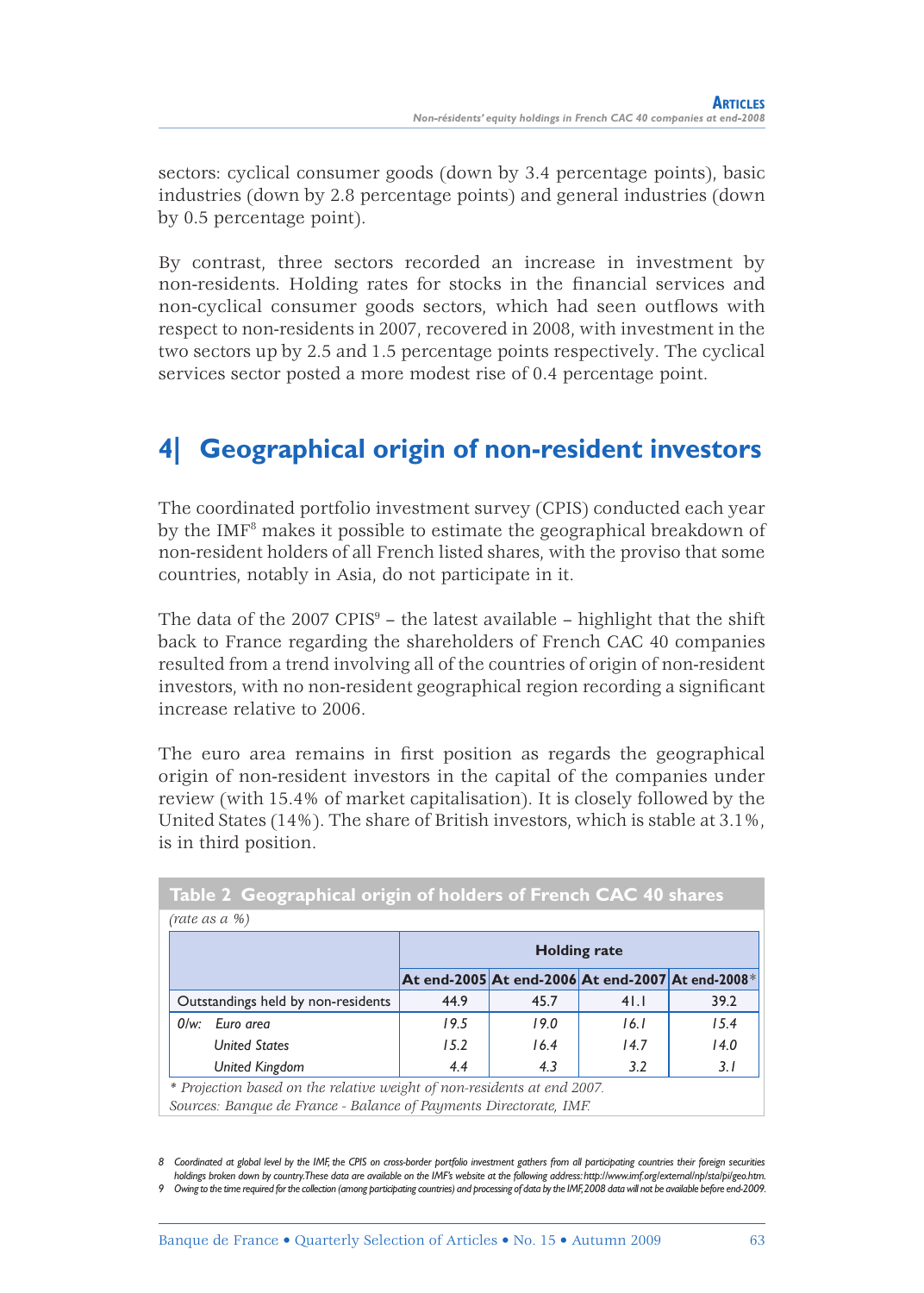#### *BOX*

### *Sources and method for calculating non-residents' holdings of French CAC 40 shares*

*Since the end of 2007, the main source used for this calculation is the security-by-security data collection conducted each quarter among resident custody account-keepers (PROTIDE reporting system). The latter report security-by-security both their resident and non-resident customers' positions that fall into the category of portfolio investment, excluding the holdings of other custody account-keepers, to avoid double accounting. This collection also covers registered shares administered by intermediaries. It is completed by an ad hoc survey of non-administered registered shares.*

*Non-residents' investment in French CAC 40 stocks analysed in this article is obtained by adding non-residents' direct investment in balance of payments terms (i.e. investment that constitutes more than 10% of the capital of the company being invested in) to non-residents' holdings as recorded in PROTIDE, having cancelled out repurchase agreements. As the PROTIDE collection only covers customers' holdings managed in France, the holding statistics derived from them are necessarily incomplete as both residents and non-residents can have their holdings managed by institutions located outside France. Transfers may be observed, as was the case in early 2007, when there was a shift abroad of the custody of non-residents' positions amounting to EUR 69.6 billion, i.e. 5.0% of the total market capitalisation of French CAC 40 companies. The representativeness of holding rates needs therefore to be measured as the ratio of total recorded investments to outstandings issued. It was stable at end-2007 and at end-2008, at 89%.*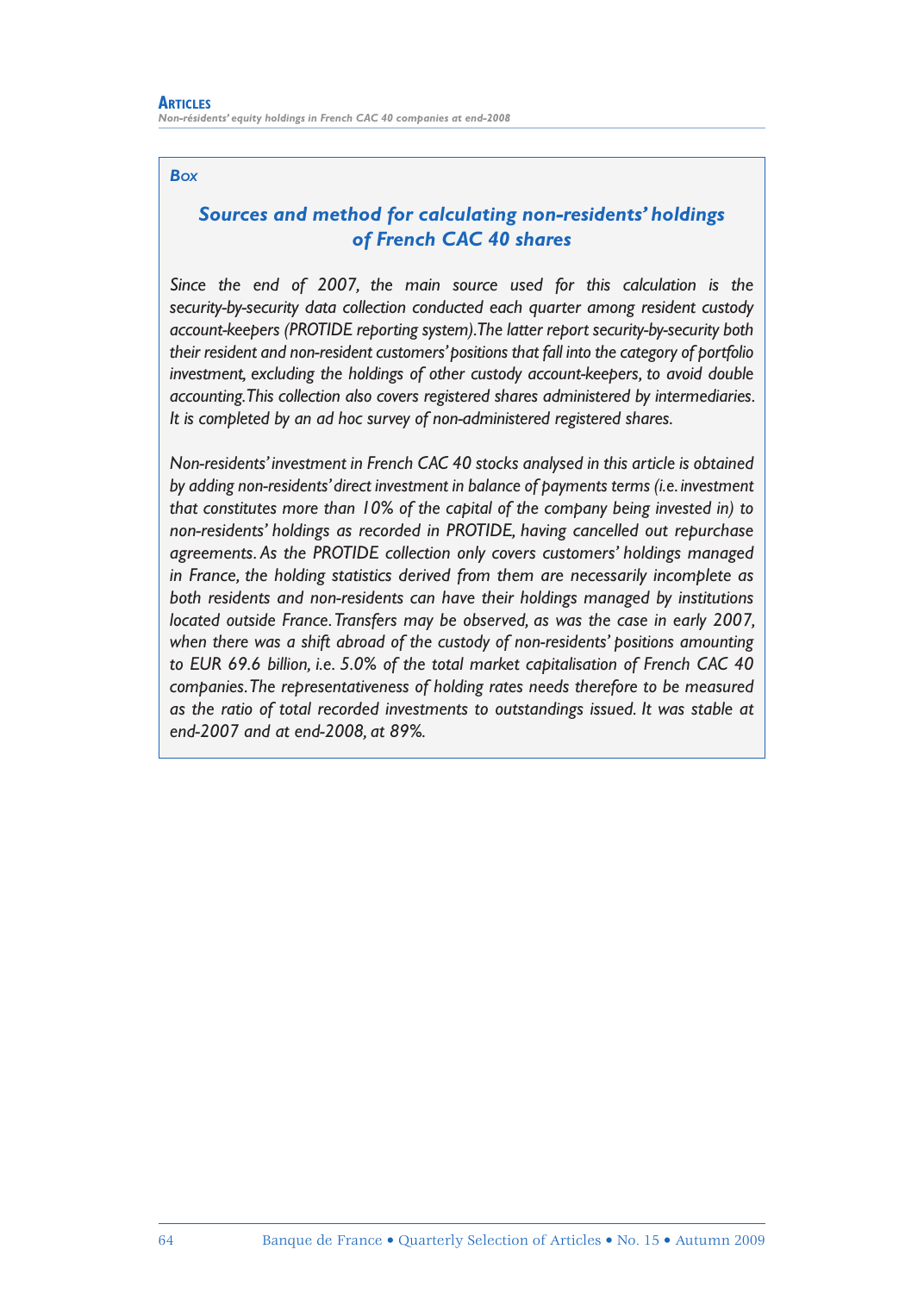## **Appendix 1**

## **Change in the holding rate for non-residents in French CAC 40 shares**

### **Calculations related to the contributions of effects resulting**  from price and flow variations in portfolio investment

#### Interaction between flows/stocks/valuation

|                                                       | 2007 stock                        | NRs' net flows<br>in 2008     | 2008 stock                            |
|-------------------------------------------------------|-----------------------------------|-------------------------------|---------------------------------------|
|                                                       | SO <sub>7</sub> (07)              | + $F_{NR}$ 08 (07)            | $=$ S08 (07)                          |
| Change in stock excluding price variations<br>in 2007 | 532.5<br>$V$ S <sub>07</sub> (07) | $-4.3$<br>$V_F_{N_R}$ 08 (07) | $= 528.2$<br>$=$ Sum total $\mid$ (V) |
| Change in stock due to price effects<br>in 2008       | $-227.4$                          | $-1.1$                        | $= -228.5$                            |
|                                                       | SO <sub>7</sub> (08)              | + $F_{NR}$ 08 (08)            | $=$ S08 (08)                          |
| Change in stock with price variations                 | 305.1                             | $-5.4$                        | $= 299.7$                             |

**Interaction between flows/stocks/valuation** 

|                                                                    | 2007<br>capitalisation              | <b>Residents' net NRs' net flows</b><br>flows<br>in 2008 | in 2008                      | 2008<br>capitalisation                               |
|--------------------------------------------------------------------|-------------------------------------|----------------------------------------------------------|------------------------------|------------------------------------------------------|
|                                                                    | CO7(07)                             | + $F_R$ 08 (07)                                          | + $F_{\text{NB}}$ 08 (07)    | $=$ C <sub>08</sub> (07)                             |
| Change in capitalisation excluding<br>price variations             | 1,294.1<br>$V$ C <sub>07</sub> (07) | $+21,9$<br>$V_F$ <sub>,08</sub> (07)                     | $-4,3$                       | $= 1, 311.7$<br>$V_F_{NR}$ 08 (07) = Sum total 2 (V) |
| Change in capitalisation due<br>to price effects in 2007           | $-537.9$<br>CO7(08)                 | $-8.1$<br>+ $F_{p}$ 08 (08)                              | $-1.1$<br>+ $F_{NR}$ 08 (08) | $= 547.0$<br>$=$ C08 (08)                            |
| Change in capitalisation with<br>price variations<br>R: residents. | 756.3                               | $+13.8$                                                  | $-5.4$                       | $= 764.7$                                            |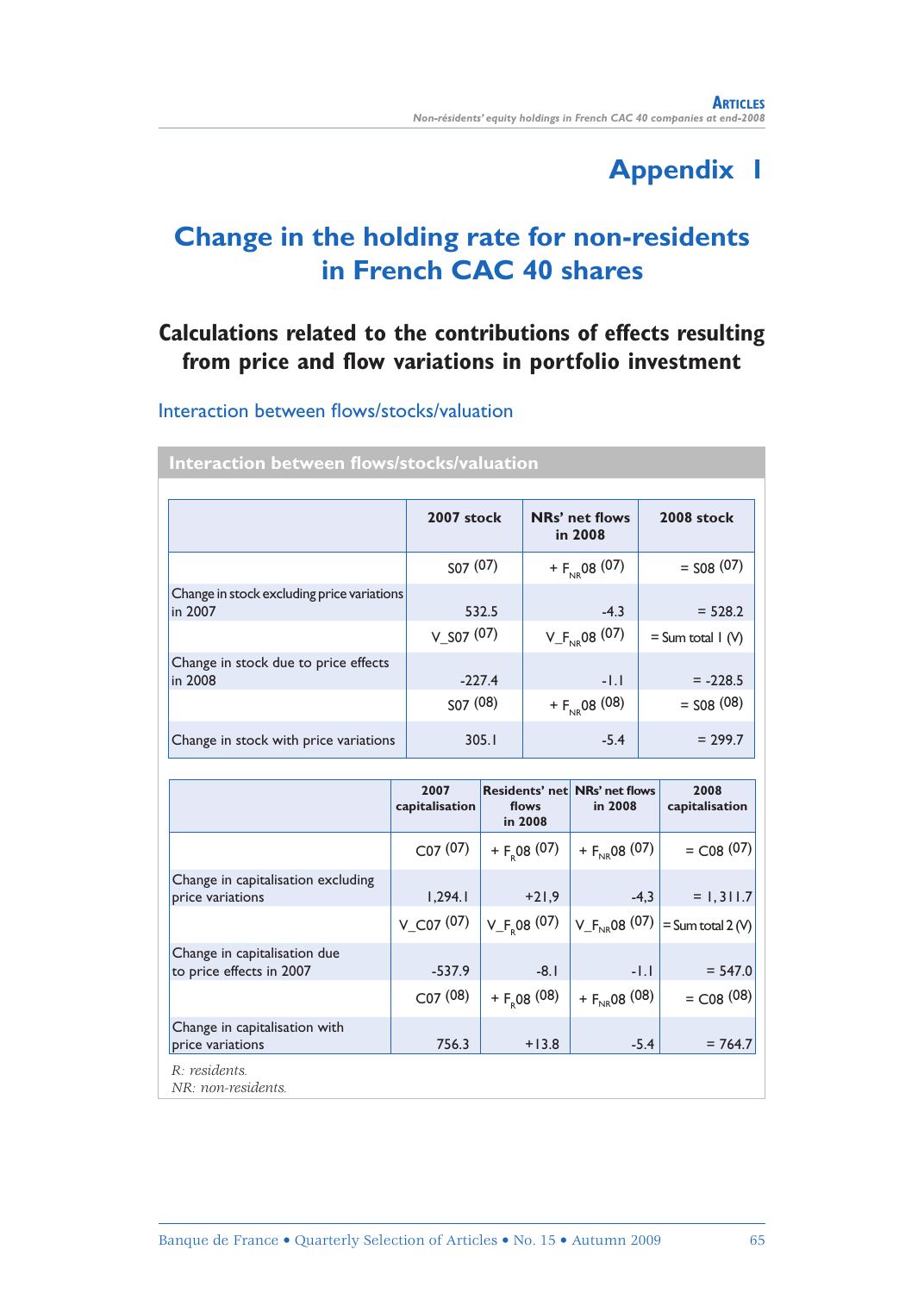### Measurement of the effects of price and flow variations on the holding rate for non-residents

| <b>Measurement of the effects of price and flow variations</b><br>on the holding rate for non-residents |                  |                                         |       |                |
|---------------------------------------------------------------------------------------------------------|------------------|-----------------------------------------|-------|----------------|
| (rate as a %)                                                                                           |                  |                                         |       |                |
| <b>Prices</b>                                                                                           | NRs' flows       | <b>Calculation formula</b>              | Rate  |                |
|                                                                                                         |                  | for holding rate                        |       |                |
| Constant prices                                                                                         | With NRs' flows  | S08(07) / CO8(07)                       | 40.27 | R <sub>1</sub> |
| Current prices                                                                                          | Excl. NRs' flows | S07 (08) / [ C07 (08) + $F_R$ 08 (08) ] | 39.62 | R <sub>2</sub> |
| Current prices                                                                                          | With NRs' flows  | 508(08)/C08(08)                         | 39.19 | R <sub>3</sub> |

The effects of prices on the change in the holding rate are measured as the differential between R3 and R1, i.e. 1.1 percentage points.

The effects of NRs' flows on the change in the holding rate are measured as the differential between R3 and R2, i.e. 0.4 percentage point.

Other effects are estimated by deduction at 0.5 percentage point.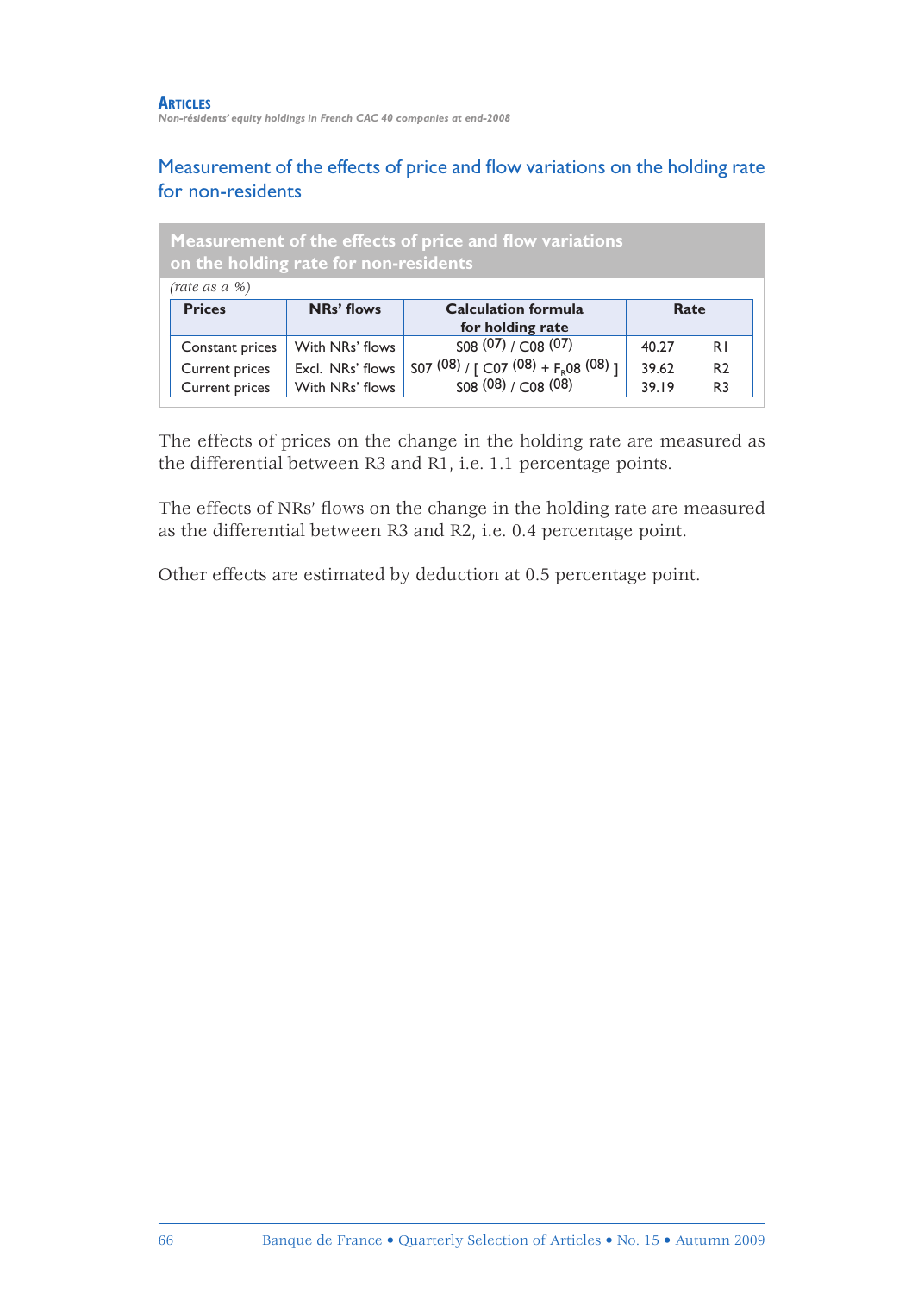## **Appendix 2**

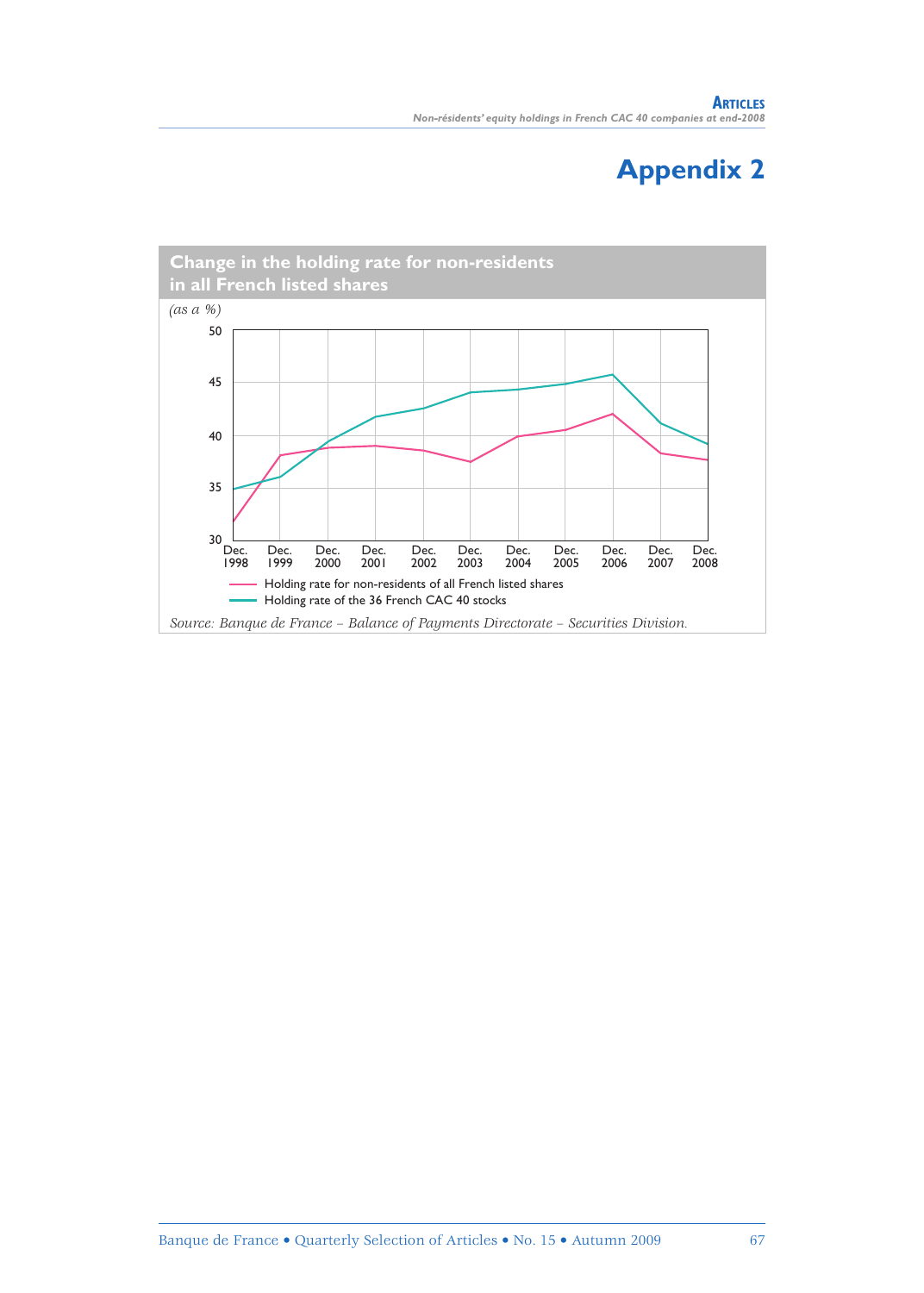## **Appendix 3**

### **List of the 36 French companies in the CAC 40 at 31 December 2008**

Accor Air France-KLM Air liquide Alcatel-Lucent Alstom AXA BNP Paribas Bouygues Cap Gemini Carrefour Crédit Agricole Danone EDF Essilor International France Telecom GDF Suez Lafarge Lagardère L'Oréal LVMH Michelin Pernod-Ricard Peugeot SA PPR Renault Saint-Gobain Sanofi -Aventis Schneider Electric SA Société Générale Suez environnement Total Unibail-Rodamco Vallourec Veolia Environnement Vinci Vivendi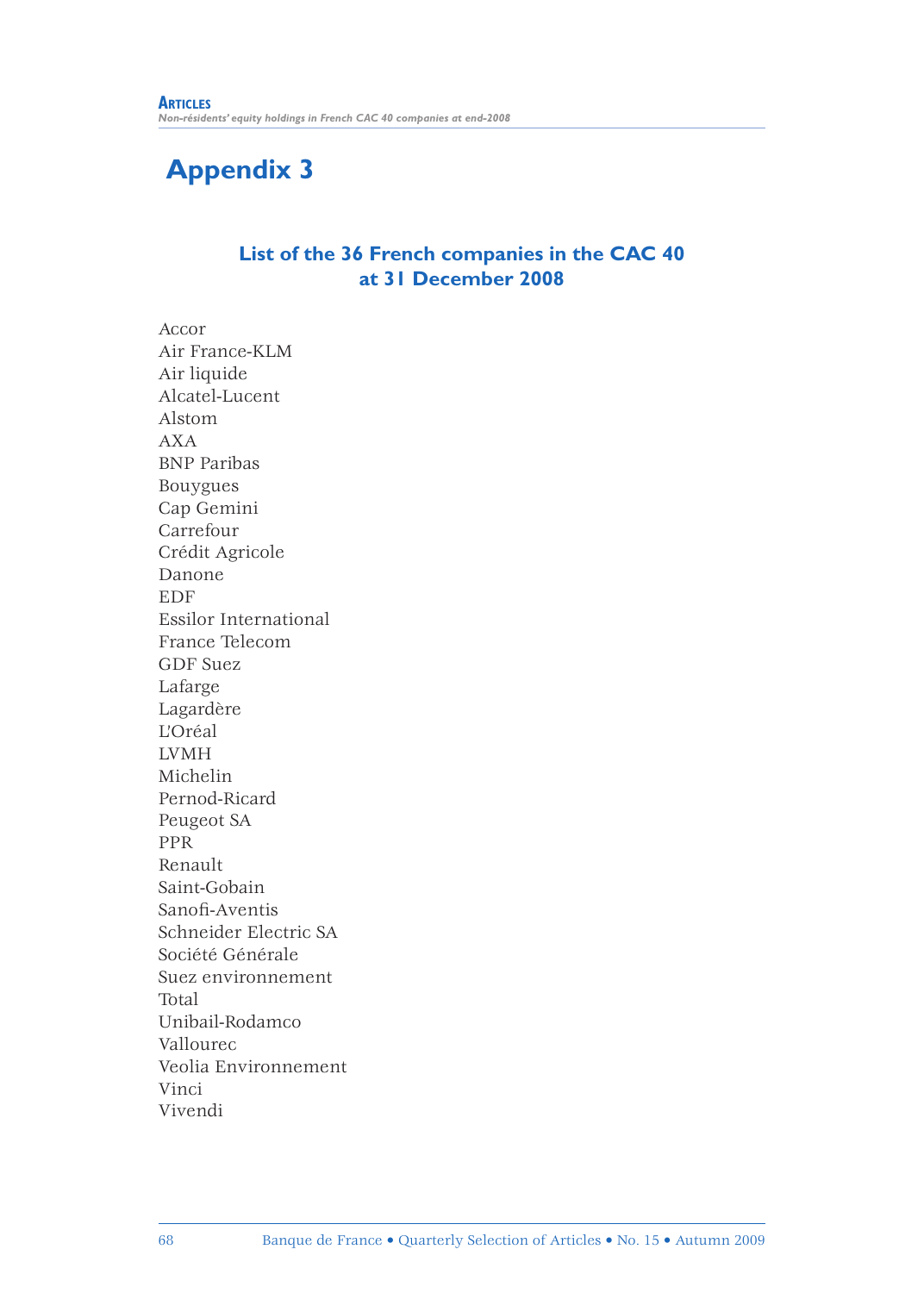## **PUBLISHED ARTICLES**

## **Quarterly Selection of Articles**

### **Autumn 2005**

– The single monetary policy and the interest rate channel in France and the euro area

- Fourth Economic Policy Forum: Productivity and monetary policy
- Measuring corporate profitability

### **Winter 2005/2006**

– Some hypotheses regarding an infl ation regime change in France

- Inflation dynamics in France
- Price-setting in the French and euro area manufacturing sectors: specifi c survey results

### **Spring 2006**

– "Productivity, competitiveness and globalisation" – Banque de France international symposium – Concluding remarks

– Interaction between regional economic integration and institutional integration: the European experience

– The weaknesses of Chinese financial markets: reforms essential to diversifying the financing of the economy

– An analysis of business and credit cycles: The cases of Poland, Hungary, the Czech Republic and the euro area

### **Summer 2006**

- Re-examining the money demand function for the euro area
- Target2: From concept to reality
- French households' financial investment: Comparison with Europe (1995-2004)

### **Autumn 2006**

- Are we heading towards a heightening of global inflationary pressures?
- A national central bank within a federal system
- Progress towards the Single Euro Payments Area
- Are house prices in the USA and Europe sustainable?
- Banque de France scores: development, applications, and maintenance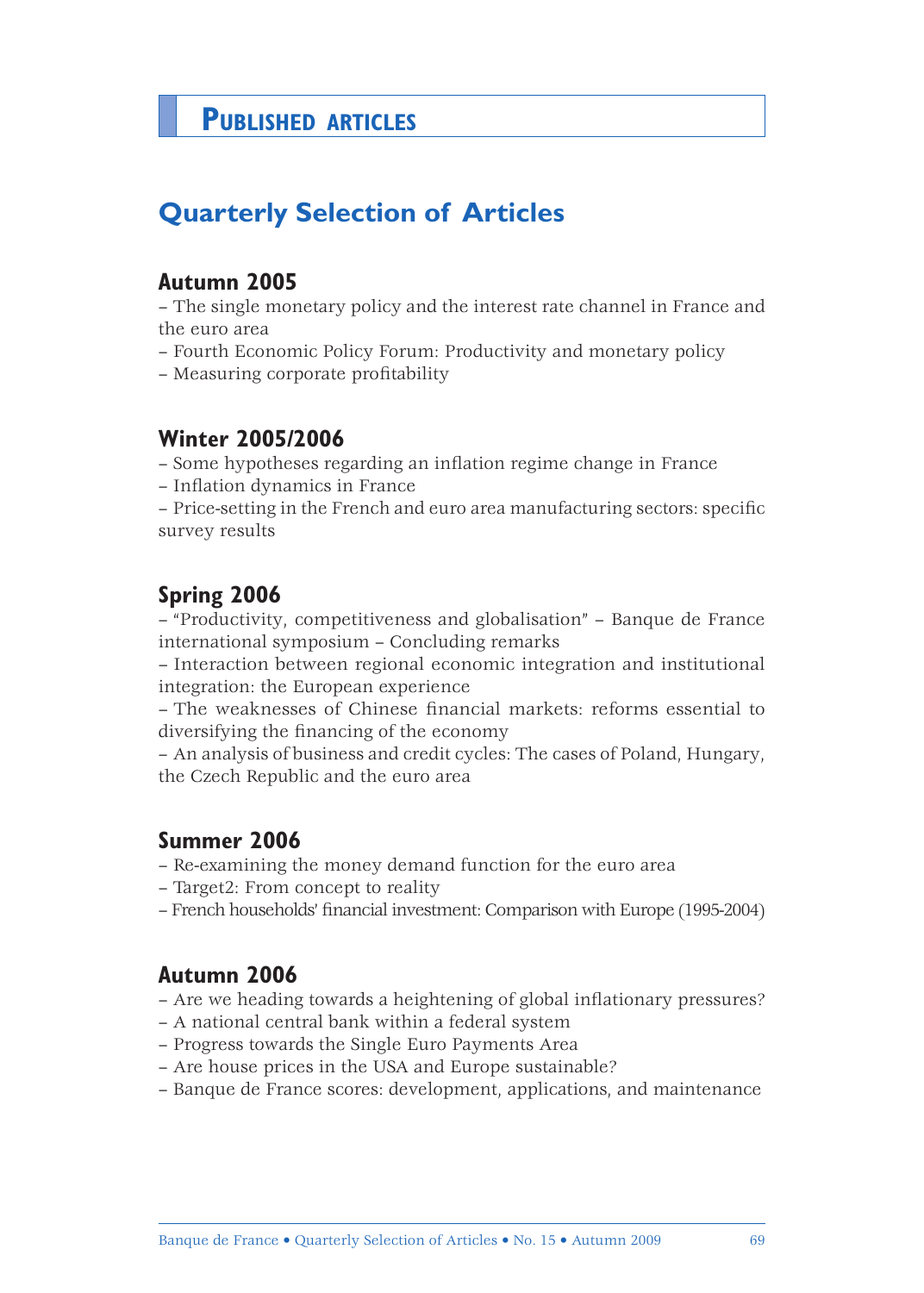### **Winter 2006/2007**

– Monetary policy making in the euro area and in the US

– Adjustment scenarios for the US current account balance: an assessment based on different NiGEM calibrations

– Risk contagion through defaults on trade bills

### **Spring 2007**

– The credibility of monetary policy from a New Keynesian perspective – Perspectives on productivity and potential output growth:

a summary of the joint Banque de France/Bank of Canada workshop, April 2006

– New borrowing post-debt relief: risks and challenges for developing countries

### **Summer 2007**

– Debt retrenchment strategies and control of public spending

- Estimating the sacrifice ratio for the euro area
- The position of industrial firms in 2005

### **Autumn 2007**

– National Financial Accounts in 2006

Further increase in private sector debt, central government debt on the decline

– The geographical breakdown of direct investment: a group-based approach

– DSGE models and their importance to central banks

### **Winter 2007**

– Issues regarding euroisation in regions neighbouring the euro area

– France's balance of payments and international investment position in 2006

– The position of manufacturing firms in 2006

– Labour market flexibility: what does Banque de France research tell us?

## **Spring 2008**

- The macroeconomic impact of structural reforms
- Recent trends in productivity: structural acceleration in the euro area and deceleration in the United States?
- Productivity decomposition and sectoral dynamics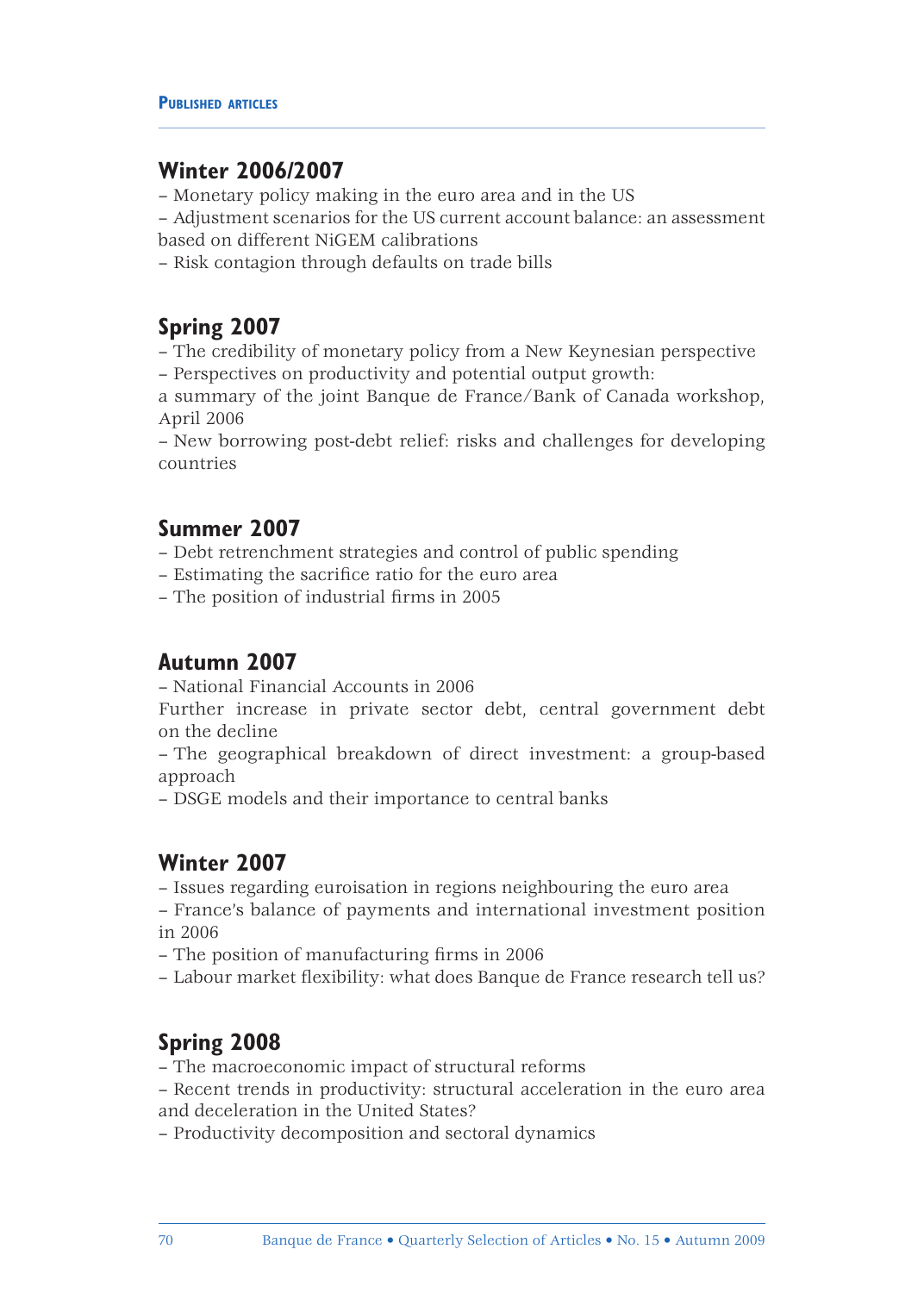### **Summer 2008**

– TARGET2 and European financial integration

– Supplementing settlement functions with a decision-support system in TARGET2

– Globalisation, inflation and monetary policy

Banque de France's international symposium

– The Euro-Mediterranean economic and financial partnership

– Foreign investors' participation in emerging market economies' domestic bond markets

– The composition of household wealth between 1997 and 2003

### **Autumn 2008**

– France's balance of payments and international investment position in 2007

– Why calculate a business sentiment indicator for services?

– OPTIM: a quarterly forecasting tool for French GDP

– The contribution of cyclical turning point indicators to business cycle analysis

– Is credit growth in central and eastern European countries excessive?

– Migrant workers' remittances: what is the impact on the economic and financial development of Sub-Saharan African countries?

### **Summer 2009**

– Developments in money and credit in France in 2008

– France's national economic assets, 1978-2007: 30 years shaped by real estate and stock market capital gains

– The position of firms in France at end-2008 – Recent developments

– The impact of the financial crisis on transfer systems

– Situations of overindebtedness: a typology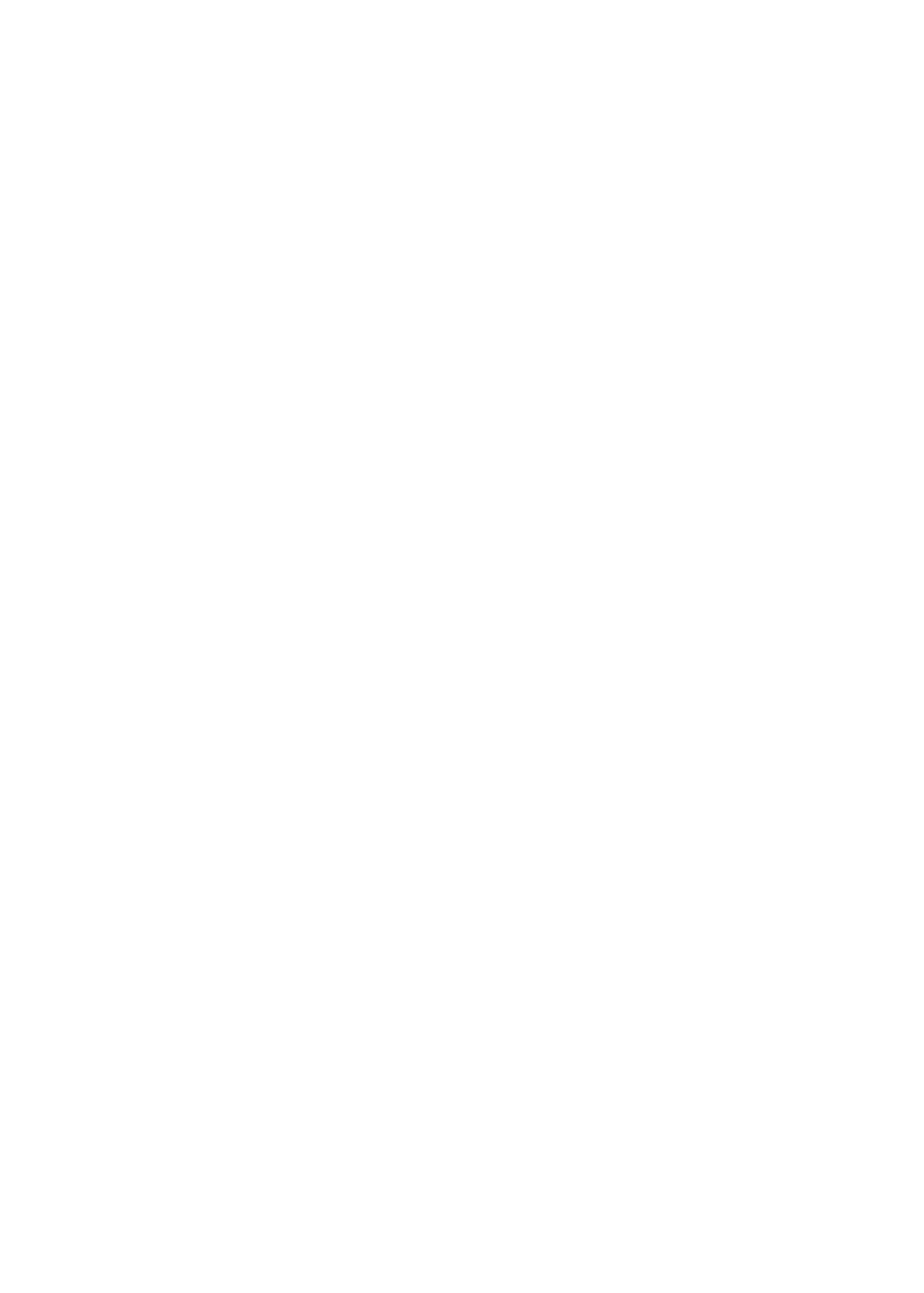# **OTHER PUBLICATIONS**

# **Documents available in English**

## **Financial Stability Review**

- **Valuation and financial stability (October 2008)**
- **The future of financial regulation (September 2009)**

## **Selected French Banking and Financial Regulations 2009**

Published by Comité de la réglementation bancaire et financière Telephone: + 33 (0) 1 42 92 40 54 Price: EUR 80 (incl. VAT)

## **Banque de France – 2008 Annual Report**

## **CECEI 2008 Annual Report**

Published by Comité des établissements de crédit et des entreprises d'investissement Telephone: + 33 (0) 1 42 92 40 54 Price: EUR 38 (incl. VAT)

## **Commission bancaire 2008 Annual Report**

Published by Secrétariat général de la Commission bancaire Telephone: + 33 (0) 1 42 92 57 45

# **International symposium (2008): Globalisation, inflation and monetary policy**

## **Means of payment and transfer systems oversight Report 2009**

Published by direction des Systèmes de paiement et des infrastructures de marché

Telephone: + 33 (0) 1 42 92 95 84

## **These documents are available from:**

Direction de la Communication 07-1397 Service de la Documentation et des Relations avec le public 48 rue Croix-des-Petits-Champs 75049 Paris Cedex 01 Telephone: + 33 (0) 1 42 92 39 08 Fax: + 33 (0) 1 42 92 39 40

*Other documents can be freely downloaded from the Banque de France's website (*http://www.banque-france.fr*)*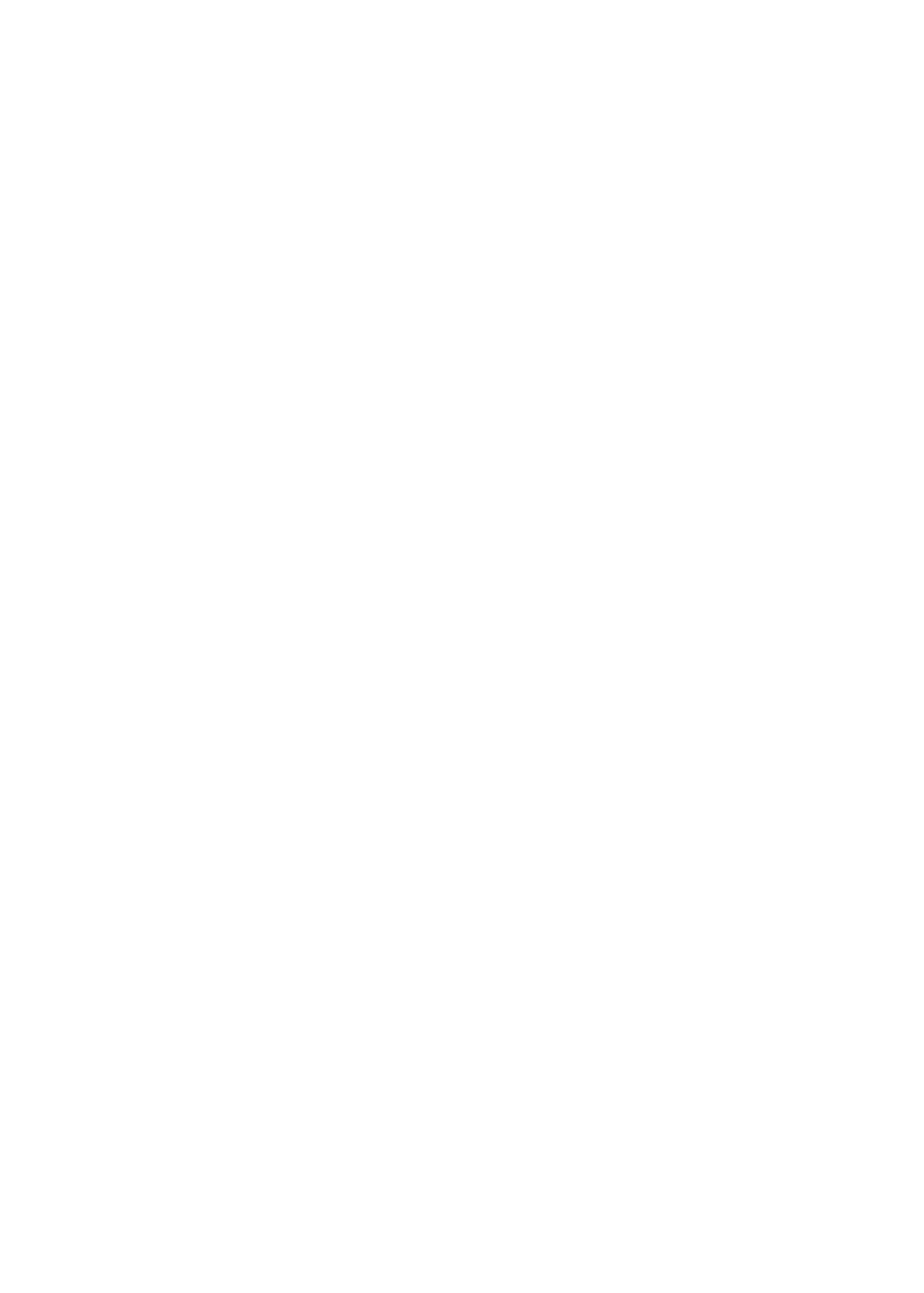# **STATISTICS**

# **Contents**

# **Economic developments**

| $\overline{\phantom{a}}$ | Industrial activity indicators - Monthly Business Survey - France                | 33. |
|--------------------------|----------------------------------------------------------------------------------|-----|
| $\mathbf{2}$             | Industrial activity indicators - Monthly Business Survey - France                |     |
|                          | (seasonally-adjusted data)                                                       | S4  |
| 3                        | Consumer price index                                                             | S5. |
| $\overline{4}$           | The competitiveness of France's economy                                          | S6. |
| 5                        | Balance of payments $-$ Main components (quarterly data) $-$ France              | 57. |
| 6                        | Balance of payments $-$ Current and capital accounts (quarterly data) $-$ France | S8  |
| $\overline{1}$           | Balance of payments $-$ Financial flows (quarterly data) $-$ France              | S9  |
| 8                        | Balance of payments $-$ Geographical breakdown (quarterly data) $-$ France S10   |     |
| 9                        | Balance of payments (monthly data) $-$ France                                    | SН  |
| $ 0\rangle$              | France's international investment position                                       |     |
|                          | (direct investment measured at book value)                                       |     |

# **Money, investment and financing**

| $\mathbf{H}$    | Main monetary and financial aggregates - France and the euro area   | S13      |
|-----------------|---------------------------------------------------------------------|----------|
| $ 2\rangle$     | Balance sheet of the Banque de France                               | SI4      |
| $\overline{13}$ | Balance sheet of monetary financial institutions (MFIs)             |          |
|                 | excluding the Banque de France                                      | SI5      |
| 4               | Deposits - France                                                   | S16      |
| 15              | $Time$ deposits $-$ France                                          | SI7      |
| 16              | Loans extended by credit institutions established in France         |          |
|                 | to French residents - France                                        | S18      |
| $\overline{17}$ | Loans from credit institutions broken down by counterpart           |          |
|                 | and by financing purpose $-$ France and euro area                   | SI 9     |
| 8               | New loans to residents - France                                     | \$20     |
| $ 9\rangle$     | Investment and financing - Insurance corporations and pension funds |          |
|                 | - Euro area and France                                              | $\Omega$ |
| 20 <sup>°</sup> | Investment and financing $-$ Households $-$ Euro area               | S22      |
| 21              | Investment and financing $-$ Households $-$ France                  | S23      |
| 22              | Investment and financing - Non-financial corporations - Euro area   | \$24     |
| 23              | Investment and financing - Non-financial corporations - France      | S25      |
| 24              | Interest rates on deposits - France and the euro area               | \$26     |
| 25              | Cost of credit $-$ France and the euro area                         | S27      |
| 26              | Cost of credit - France                                             | S28      |
|                 |                                                                     |          |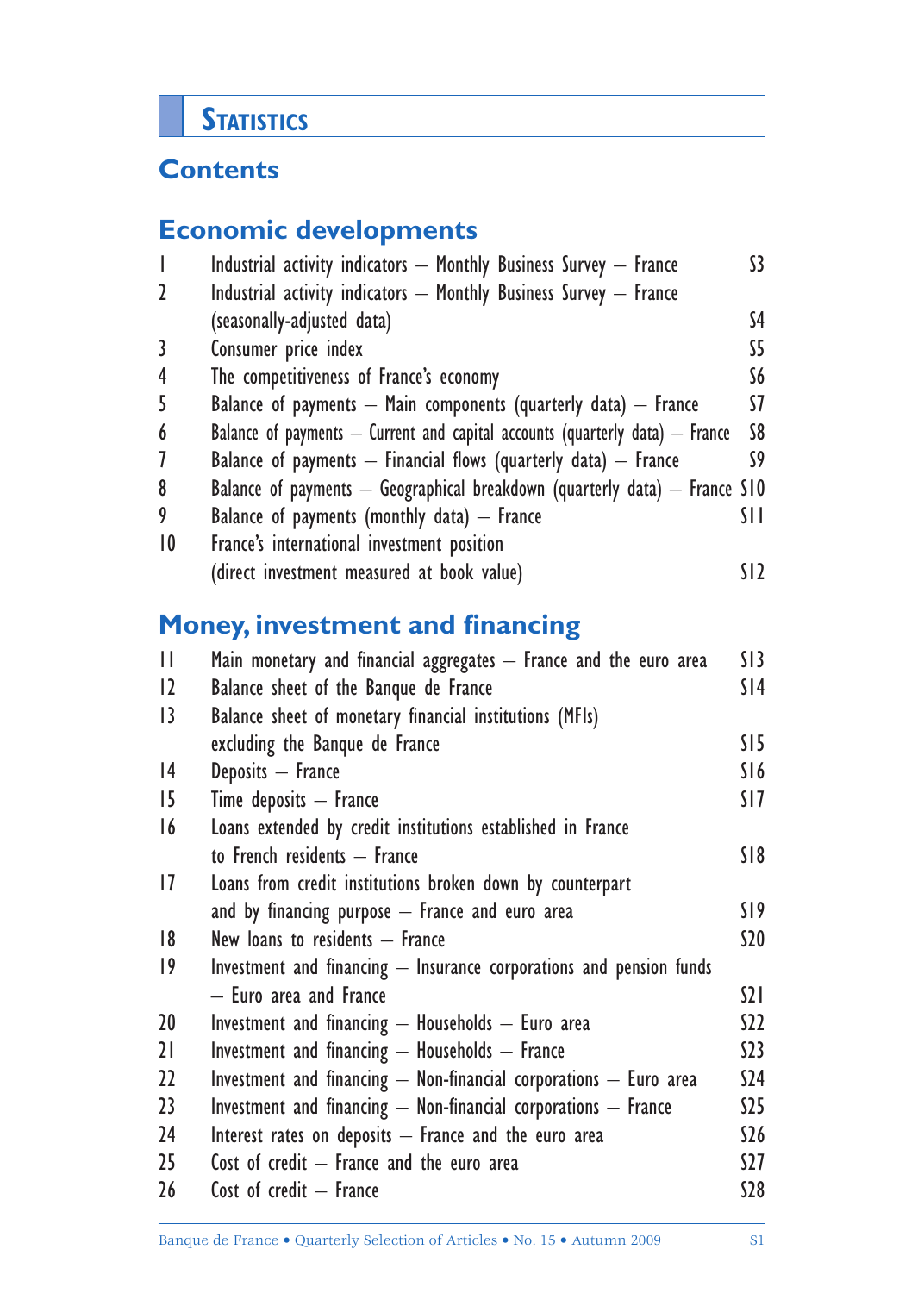# **Financial markets and interest rates**

| 27              | Interest rates                                                          | S29  |  |  |  |  |
|-----------------|-------------------------------------------------------------------------|------|--|--|--|--|
| 28              | Banking system liquidity and refinancing operations $-$ Euro area       |      |  |  |  |  |
| 29 <sup>°</sup> | Eurosystem key rates; minimum reserves                                  |      |  |  |  |  |
|                 | 30/31 Negotiable debt securities - France                               |      |  |  |  |  |
| 32              | Mutual fund shares/units - France                                       | \$34 |  |  |  |  |
| 33 <sup>2</sup> | Debt securities and quoted shares issued by French residents            | S35  |  |  |  |  |
| 34              | Debt securities and quoted shares issued by French residents, by sector | \$36 |  |  |  |  |

# **Other statistics**

| 35 | Company failures by economic sector $-$ France | S37     |
|----|------------------------------------------------|---------|
| 36 | Retail payment systems — France                | \$38    |
|    | $37/38$ Large-value payment systems $-$ EU     | \$39/40 |
| 39 | Large-value payment systems $-$ France         | S4 I    |

# **Nota bene**

*In Figures 5 and 9, data are henceforth expressed in billions of euro.*

*In Table 14, two items have been merged ("A" and "Blue" passbooks) and pages S39*  and S40 have been modified.

*The data in this section are updated on a monthly basis on the Banque de France's website.*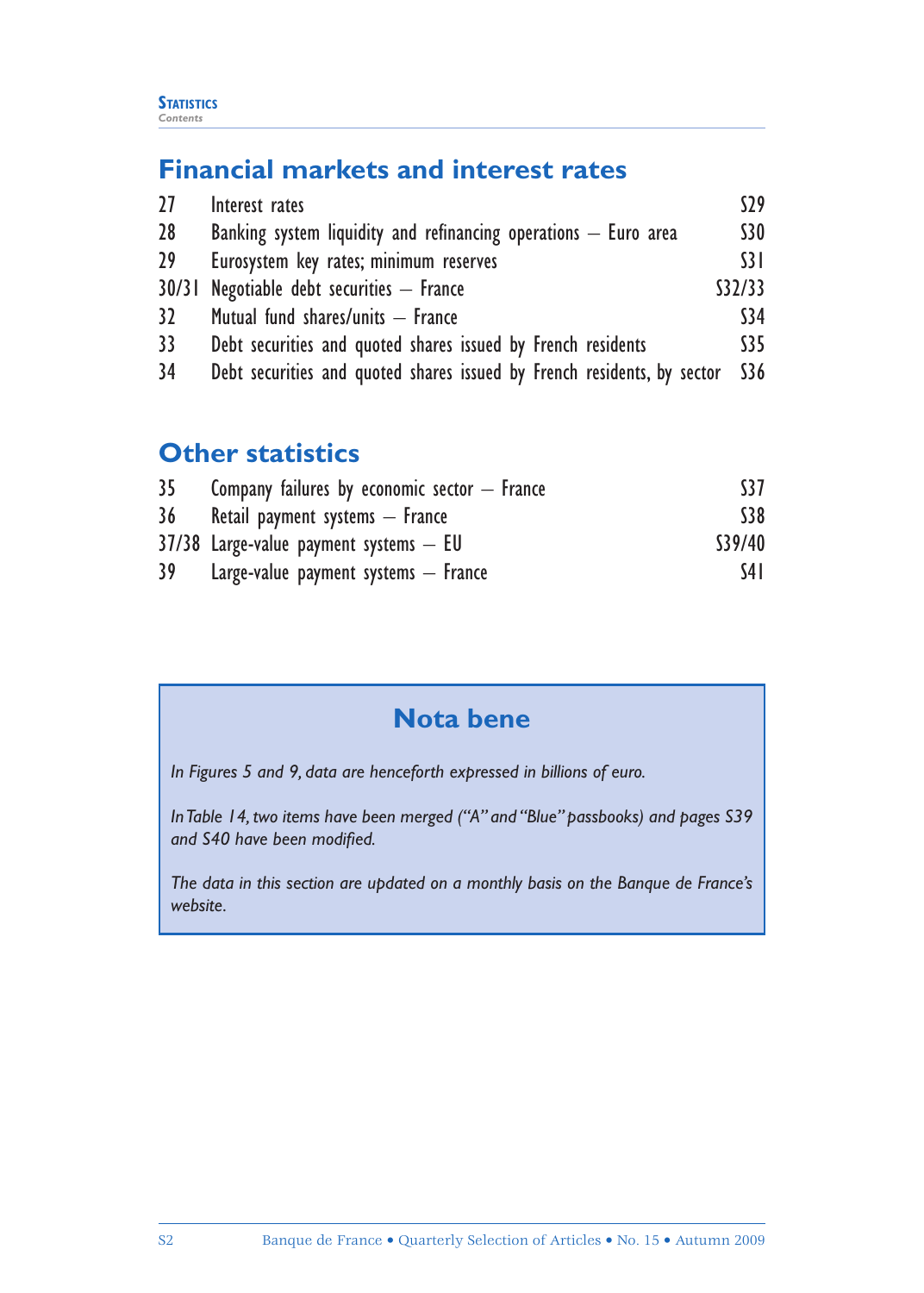**Industrial activity indicators – Monthly Business Survey – France** 

*(seasonally-adjusted data)*

|                                                   | 2009         |                |                          |                |                |                |                         |  |  |
|---------------------------------------------------|--------------|----------------|--------------------------|----------------|----------------|----------------|-------------------------|--|--|
|                                                   | <b>April</b> | May            | June                     | July           | Aug.           | Sept.          | Oct.                    |  |  |
| Changes in production from the previous month (a) |              |                |                          |                |                |                |                         |  |  |
| Total                                             | $-9$         | $\mathbf 0$    | -9                       | 0              | 0              | ı              | 6                       |  |  |
| Intermediate goods                                | $-12$        | 0              | $-10$                    | 7              | -3             | ı              | 6                       |  |  |
| Capital goods                                     | -11          | $-10$          | $-21$                    | 0              | -6             | 0              | $-4$                    |  |  |
| Automotive industry                               | -9           | 16             | 19                       | 4              | $\overline{2}$ | - 1            | 3                       |  |  |
| Consumer goods                                    | $-5$         | 3              | -6                       | 9              | 5              | $\overline{2}$ | П                       |  |  |
| Agri-food industry                                | 6            | 15             | $-7$                     | 0              | -3             | 5              | $\mathbf{3}$            |  |  |
| Production forecasts (a)                          |              |                |                          |                |                |                |                         |  |  |
| Total                                             | $-4$         | -4             | -1                       | 4              | -1             | $\mathbf{2}$   | $\mathbf{2}$            |  |  |
| Intermediate goods                                | -11          | -9             | -6                       | -1             | -1             | $\overline{2}$ | $\mathsf{I}$            |  |  |
| Capital goods                                     | -8           | $-12$          | -9                       | $-2$           | -6             | -8             | $-5$                    |  |  |
| Automotive industry                               | 32           | 35             | 21                       | 36             | 25             | 22             | 28                      |  |  |
| Consumer goods                                    | 10           | 16             | 17                       | 17             | 6              | 9              | 15                      |  |  |
| Agri-food industry                                | 8            | 5              | 6                        | 9              | 3              | 9              | 10                      |  |  |
| Changes in orders from the previous month (a)     |              |                |                          |                |                |                |                         |  |  |
| Total                                             | -6           | 0              | -4                       | 4              | 6              | $-2$           | п                       |  |  |
| Foreign                                           | $-11$        | $-7$           | $-6$                     | $-2$           | $\mathbf 0$    | ı              | 5                       |  |  |
| Order books (a)                                   |              |                |                          |                |                |                |                         |  |  |
| Total                                             | $-50$        | -49            | $-44$                    | $-41$          | -37            | $-32$          | $-27$                   |  |  |
| Intermediate goods                                | -81          | $-76$          | $-73$                    | $-65$          | $-57$          | $-50$          | $-42$                   |  |  |
| Capital goods                                     | $-14$        | $-18$          | -18                      | $-16$          | $-18$          | -19            | $-16$                   |  |  |
| Consumer goods                                    | $-20$        | $-19$          | $-21$                    | -18            | -15            | -1             | $-2$                    |  |  |
| Agri-food industry                                | $-21$        | $-22$          | $-16$                    | $-17$          | $-21$          | $-20$          | $-21$                   |  |  |
| Inventories of finished goods (a)                 |              |                |                          |                |                |                |                         |  |  |
| Total                                             | 7            | 4              | 5                        | 6              | 4              | 3              | $\mathbf{I}$            |  |  |
| Intermediate goods                                | 7            | $\overline{7}$ | 5                        | $\overline{2}$ | I.             | -3             | $-4$                    |  |  |
| Capital goods                                     | 10           | 8              | 7                        | 7              | 8              | 6              | $\overline{\mathbf{4}}$ |  |  |
| Automotive industry                               | 8            | $-2$           | 8                        | 24             | $\overline{2}$ | 8              | -1                      |  |  |
| Consumer goods                                    | 3            | $-3$           | $\overline{\phantom{a}}$ | 6              | 3              | ı              | $\mathbf{2}$            |  |  |
| Agri-food industry                                | 10           | 9              | 3                        | 10             | 12             | 4              | 10                      |  |  |
| Capacity utilisation rate (b)                     |              |                |                          |                |                |                |                         |  |  |
| Total                                             | 69.8         | 69.9           | 70.3                     | 71.0           | 71.0           | 71.6           | 72.0                    |  |  |
| Staff levels (a)                                  |              |                |                          |                |                |                |                         |  |  |
| Changes from the previous month                   | $-10$        | -9             | $-9$                     | $-7$           | -1             | $-2$           | $-2$                    |  |  |
| Forecast for the coming month                     | $-14$        | $-13$          | -13                      | -8             | $-10$          | -8             | -8                      |  |  |
| <b>Business sentiment indicator (c)</b>           |              |                |                          |                |                |                |                         |  |  |
|                                                   | 76           | 82             | 85                       | 88             | 90             | 93             | 95                      |  |  |

*(a) Data given as a balance of opinions. Forecast series are adjusted for bias when it is statistically significant.* 

*(b) Data given as a percentage.* 

*(c) The indicator summarises industrial managers' sentiment regarding business conditions. The higher the indicator is, the more positive the assessment. The indicator is calculated using a principal component analysis of survey data smoothed over three months. By construction, the average is 100.*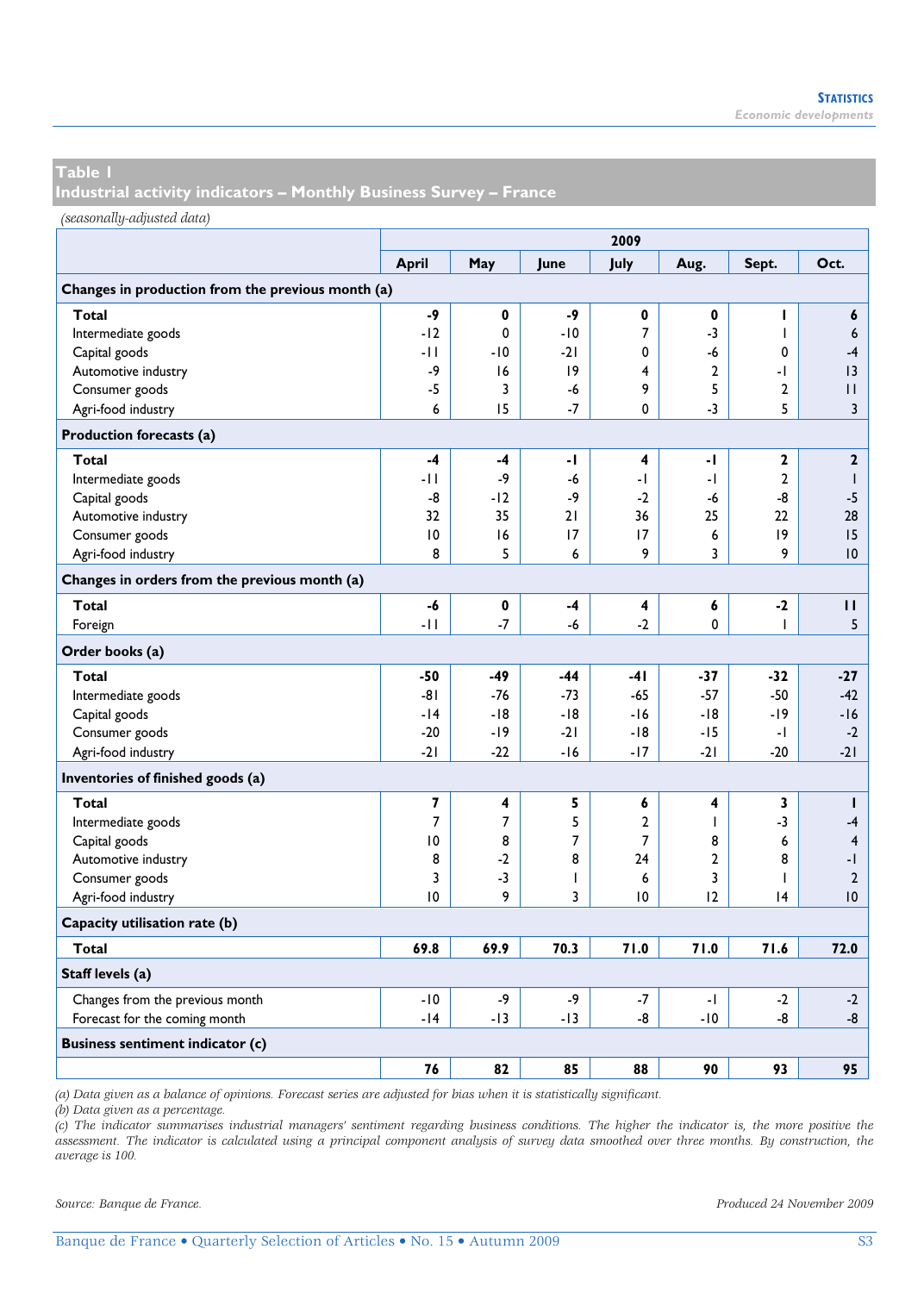*Economic developments* 

### **Table 2**

**Industrial activity indicators – Monthly Business Survey – France (seasonally-adjusted data)** 









**Orders (balance of opinions) Production (balance of opinions**)





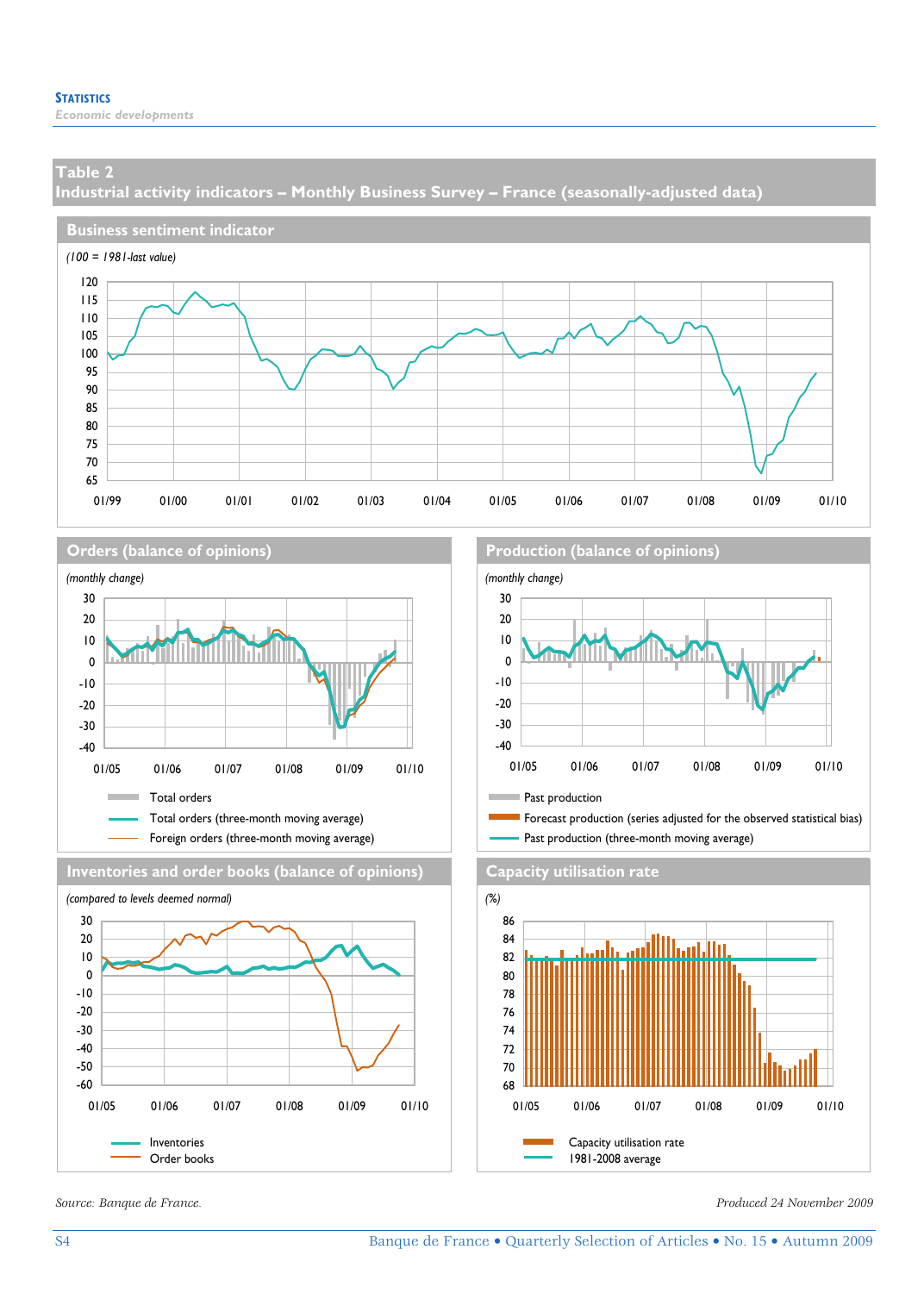**Consumer price index** 

| (annual % change) |        |                 |                  |                  |         |        |        |        |        |  |  |  |
|-------------------|--------|-----------------|------------------|------------------|---------|--------|--------|--------|--------|--|--|--|
|                   |        | 2009            |                  |                  |         |        |        |        |        |  |  |  |
|                   | Feb.   | March           | <b>April</b>     | May              | June    | July   | Aug.   | Sept.  | Oct.   |  |  |  |
| France            | 0.1    | 0.4             | 0.1              | $-0.3$           | $-0.6$  | $-0.8$ | $-0.2$ | $-0.4$ | $-0.2$ |  |  |  |
| Germany           | 0.1    | 0.4             | 0.8              | 0.0              | $0.0\,$ | $-0.7$ | $-0.1$ | $-0.5$ | $-0.1$ |  |  |  |
| Italy             | I.5    | $\mathsf{L}$    | 1.2              | 0.8              | 0.6     | $-0.1$ | 0.1    | 0.4    | 0.3    |  |  |  |
| Euro area         | 1.2    | 0.6             | 0.6              | 0.0              | $-0.1$  | $-0.7$ | $-0.2$ | $-0.3$ | $-0.1$ |  |  |  |
| United Kingdom    | 3.2    | 2.9             | 2.3              | $2.2\phantom{0}$ | l.8     | 1.8    | 1.6    | 1.1    | na     |  |  |  |
| European Union    | 1.8    | $\mathsf{I}$ .4 | $\overline{1.3}$ | 0.8              | 0.6     | 0.2    | 0.6    | 0.3    | 0.5    |  |  |  |
| United States     | 0.2    | $-0.4$          | $-0.7$           | -1.3             | $-1.4$  | $-2.1$ | $-1.5$ | -1.3   | $-0.2$ |  |  |  |
| Japan             | $-0.1$ | $-0.3$          | $-0.1$           | -1.1             | -1.8    | $-2.2$ | $-2.2$ | $-2.2$ | na     |  |  |  |

*(annual average) (seasonally-adjusted monthly % change)*

|                      | 2006             | 2007 | 2008 | 2009   |         |        |        |        |      |
|----------------------|------------------|------|------|--------|---------|--------|--------|--------|------|
|                      |                  |      |      | May    | June    | July   | Aug.   | Sept.  | Oct. |
| France               | ۱.9              | 6. ا | 3.2  | $-0.1$ | 0.1     | $-0.1$ | 0.3    | $-0.1$ | 0.1  |
| Germany              | 1.8              | 2.3  | 2.8  | $-0.1$ | 0.3     | $-0.3$ | 0.4    | $-0.3$ | 0.2  |
| Italy                | 2.2              | 2.0  | 3.5  | $-0.1$ | $0.0\,$ | $-0.3$ | 0.4    | 0.3    | 0.0  |
| Euro area            | $2.2\phantom{0}$ | 2.1  | 3.3  | 0.0    | 0.3     | $-0.1$ | 0.2    | $-0.1$ | 0.1  |
| United Kingdom       | 2.3              | 2.3  | 3.6  | 0.3    | 0.2     | 0.3    | 0.3    | 0.2    | na   |
| European Union       | 2.3              | 2.4  | 3.7  | na     | na      | na     | na     | na     | na   |
| <b>United States</b> | 3.2              | 2.9  | 3.8  | 0.1    | 0.7     | 0.0    | 0.4    | 0.2    | 0.3  |
| Japan                | 0.2              | 0.1  | 1.4  | $-0.4$ | $-0.2$  | $-0.1$ | $-0.1$ | $-0.1$ | na   |



**France and the euro area International comparisons** 



*Harmonised indices except for the United States and Japan.* 

*Amplitude =extreme values of the indices of harmonised prices observed in the euro area.*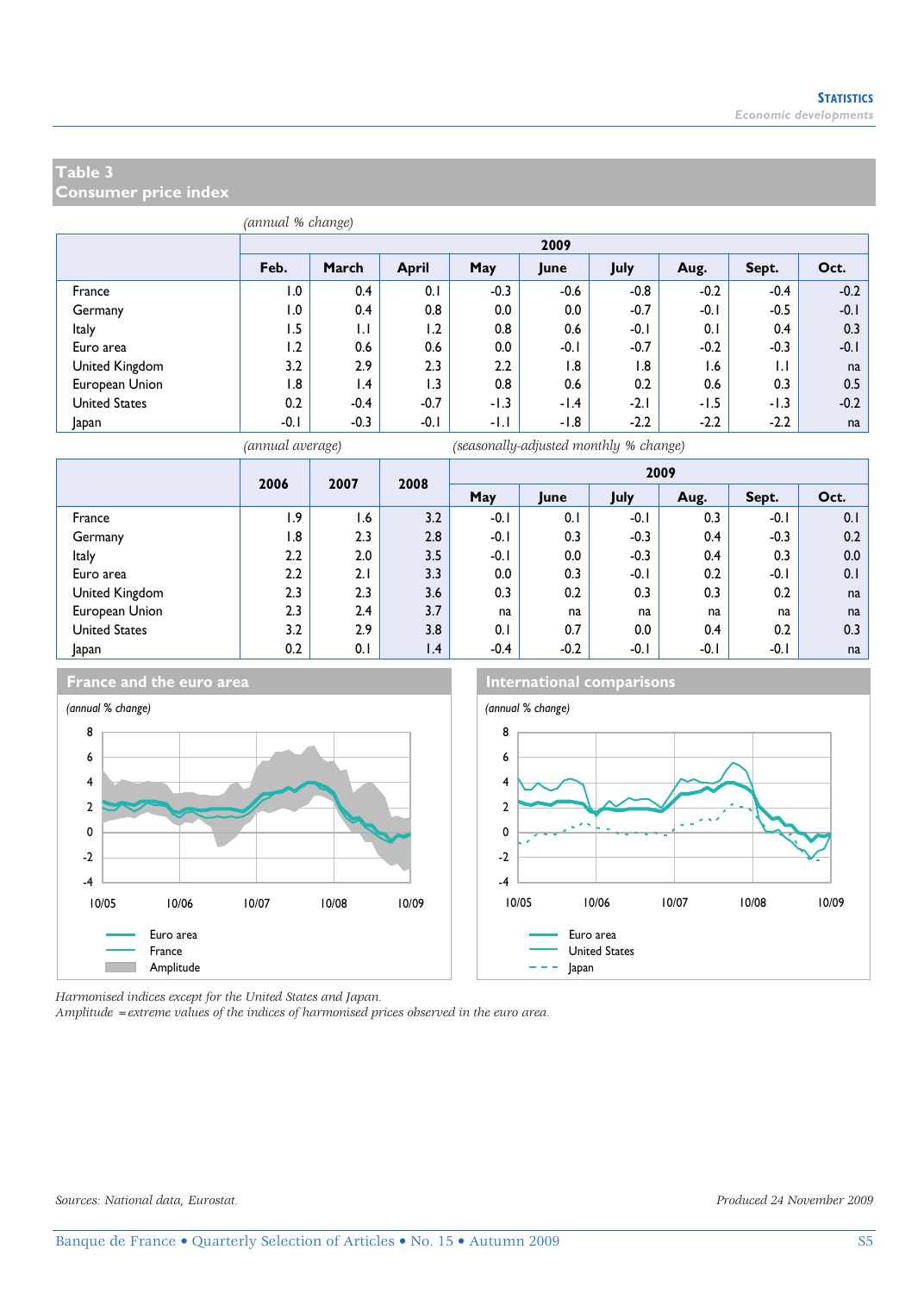

Nominal exchange rate  $-$  Deflated by unit labour costs in the manufacturing industry Deflated by consumer prices **Deflated by unit labour costs for the economy as a whole** 

86 87 88 89 90 91 92 93 94 95 96 97 98 99 00 01 02 03 04 05 06 07 08 09

*Grey area: change in competitiveness compared to long-term average less than 5%.* 

*Sources: National data, Banque de France, ECB, IMF, INSEE, OECD, Thomson Financial Datastream.* 

*Calculations: Banque de France. Produced 24 November 2009* 

70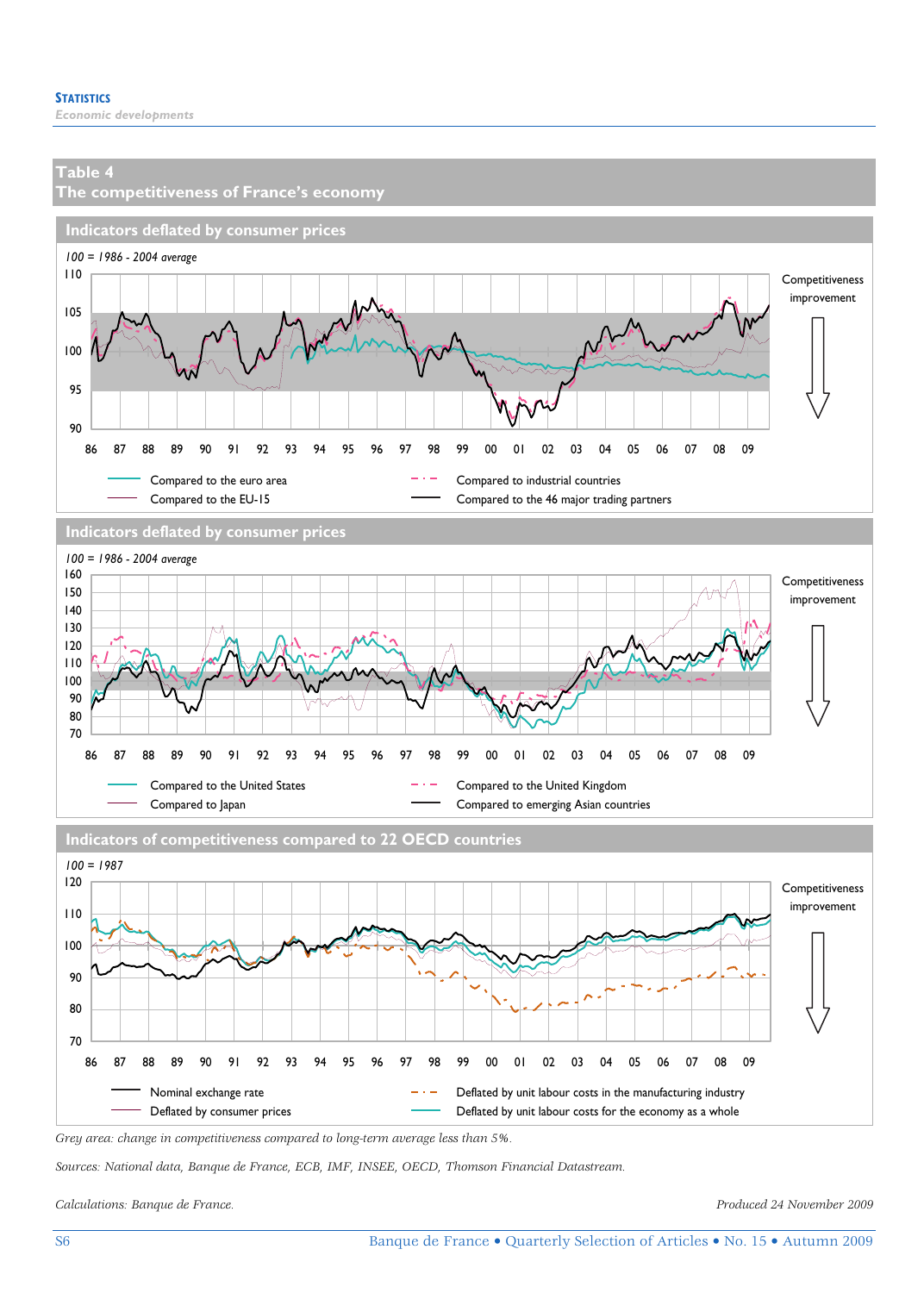**Balance of payments – Main components (quarterly data) – France** 

*(unadjusted data, EUR billions)*

|                                     | 2007     | 2008     | 2008           |         | 2009    |                |                |
|-------------------------------------|----------|----------|----------------|---------|---------|----------------|----------------|
|                                     |          |          | Q <sub>3</sub> | Q4      | QI      | Q <sub>2</sub> | Q <sub>3</sub> |
|                                     | (a)      | (a)      | (a)            | (a)     | (a)     | (a)            | (b)            |
| <b>Current account</b>              | $-18.9$  | $-44.0$  | $-11.2$        | $-14.4$ | $-6.5$  | $-14.2$        | $-8.8$         |
| Goods                               | $-40.5$  | $-59.1$  | $-16.2$        | $-15.1$ | $-13.7$ | $-10.9$        | $-9.4$         |
| <b>Services</b>                     | 15.0     | 14.5     | 6.7            | 1.6     | 0.0     | 3.4            | 5.9            |
| Income                              | 29.3     | 24.8     | 5.0            | 7.9     | 10.8    | $-0.9$         | 1.0            |
| <b>Current transfers</b>            | $-22.7$  | $-24.2$  | $-6.7$         | $-8.8$  | $-3.6$  | $-5.8$         | $-6.3$         |
| Capital account                     | 1.9      | 0.7      | 0.2            | $-0.1$  | 0.0     | 0.3            | 0.0            |
| <b>Financial account</b>            | 37.6     | 78.I     | 26.1           | 56.0    | 35.2    | $-7.5$         | 28.3           |
| Direct investment                   | $-47.6$  | $-70.4$  | $-11.9$        | $-14.4$ | $-28.7$ | $-14.8$        | $-2.2$         |
| French direct investment abroad     | $-123.5$ | $-136.8$ | $-35.6$        | $-17.9$ | $-32.8$ | $-37.8$        | $-21.1$        |
| Foreign direct investment in France | 75.9     | 66.3     | 23.7           | 3.5     | 4.1     | 22.9           | 18.9           |
| Portfolio investment                | $-121.0$ | 89.4     | 43.3           | 92.2    | 102.5   | 82.7           | 24.1           |
| Assets                              | $-206.8$ | $-76.6$  | 16.9           | 35.2    | 8.9     | $-30.3$        | $-11.8$        |
| Liabilities                         | 85.8     | 166.1    | 26.4           | 57.0    | 93.5    | 113.1          | 35.9           |
| <b>Financial derivatives</b>        | 44.8     | $-7.0$   | 1.6            | $-20.8$ | $-9.0$  | 2.7            | 2.8            |
| Other investment                    | 162.0    | 57.6     | $-9.2$         | $-6.1$  | $-36.8$ | $-76.3$        | 4.4            |
| Reserve assets                      | $-0.5$   | 8.5      | 2.3            | 5.1     | 7.2     | $-1.8$         | $-0.7$         |
| Net errors and omissions            | $-20.6$  | $-34.8$  | $-15.1$        | $-41.5$ | $-28.7$ | 21.4           | $-19.5$        |







*(a) Semi-final figures.* 

*(b) Provisional figures.*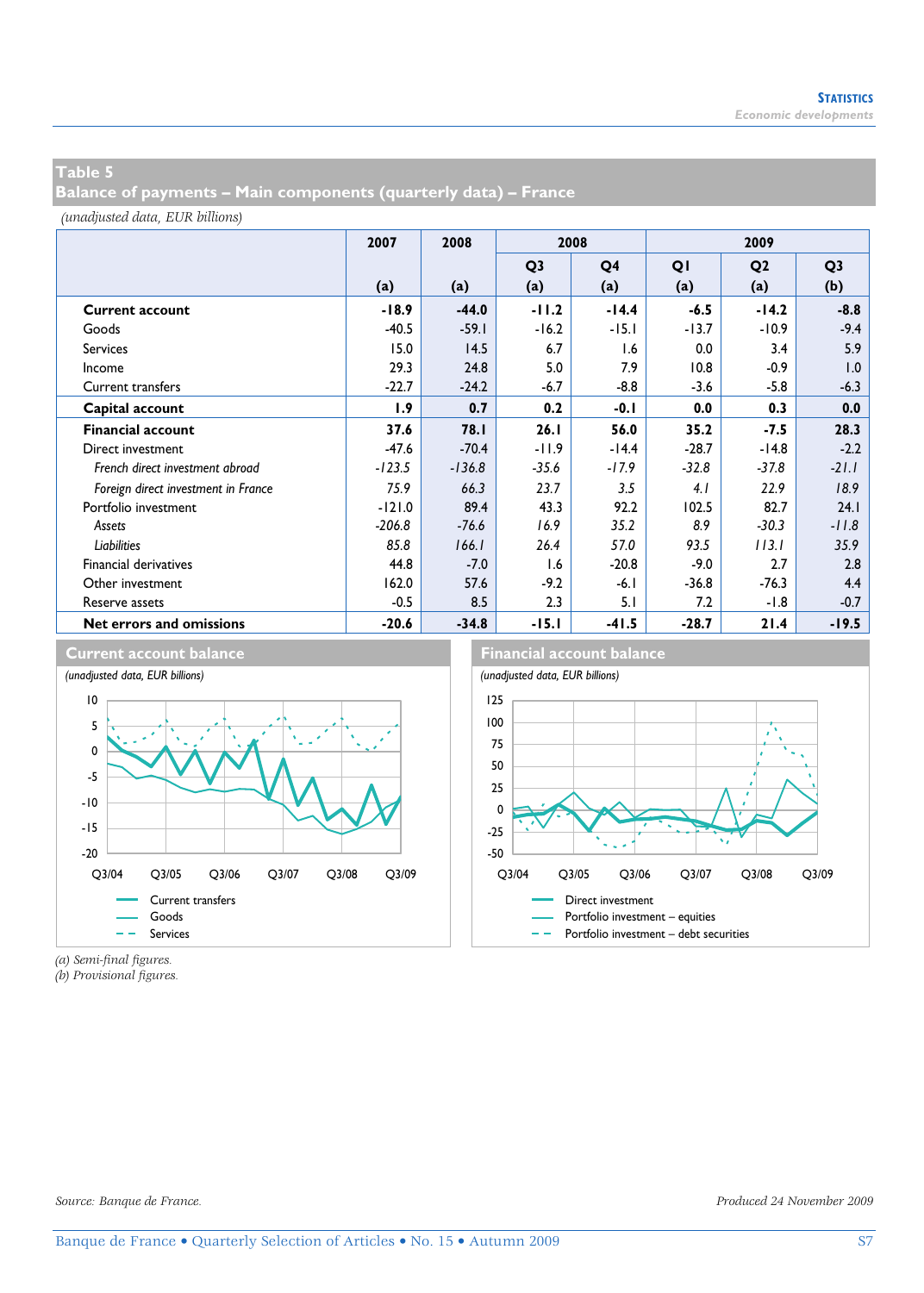*Economic developments* 

### **Table 6**

**Balance of payments – Current and capital accounts (quarterly data) – France** 

*(unadjusted data, EUR billions)*

|                                              | 2007    | 2008    | 2008           |                |         | 2009           |                |  |
|----------------------------------------------|---------|---------|----------------|----------------|---------|----------------|----------------|--|
|                                              |         |         | Q <sub>3</sub> | Q <sub>4</sub> | QI      | Q <sub>2</sub> | Q <sub>3</sub> |  |
|                                              | (a)     | (a)     | (a)            | (a)            | (a)     | (a)            | (b)            |  |
| <b>Current account</b>                       | $-18.9$ | $-44.0$ | $-11.2$        | $-14.4$        | $-6.5$  | $-14.2$        | $-8.8$         |  |
| Goods                                        | $-40.5$ | $-59.1$ | $-16.2$        | $-15.1$        | $-13.7$ | $-10.9$        | $-9.4$         |  |
| Exports                                      | 399.2   | 410.6   | 100.4          | 96.7           | 83.4    | 83.2           | 82.7           |  |
| <b>Imports</b>                               | 439.7   | 469.7   | 116.6          | 111.9          | 97.1    | 94.1           | 92.1           |  |
| General merchandise                          | $-38.4$ | $-56.5$ | $-15.4$        | $-14.8$        | $-13.4$ | $-10.5$        | $-9.0$         |  |
| Goods procured in ports by carriers          | $-1.3$  | $-2.7$  | $-0.8$         | $-0.5$         | $-0.4$  | $-0.3$         | $-0.5$         |  |
| Goods for processing and repairs on goods    | $-0.7$  | 0.1     | 0.1            | 0.2            | 0.1     | 0.0            | 0.1            |  |
| <b>Services</b>                              | 15.0    | 14.5    | 6.7            | 1.6            | 0.0     | 3.4            | 5.9            |  |
| Exports                                      | 109.4   | 111.7   | 32.0           | 25.5           | 22.2    | 26.0           | 29.3           |  |
| <b>Imports</b>                               | 94.4    | 97.2    | 25.4           | 23.9           | 22.1    | 22.6           | 23.4           |  |
| Transportation                               | $-0.3$  | $-0.9$  | $-0.1$         | $-0.2$         | $-0.5$  | $-0.1$         | 0.7            |  |
| Travel                                       | 12.8    | 8.5     | 5.1            | $-0.3$         | 0.5     | 2.3            | 5.1            |  |
| Communications services                      | 1.2     | 1.0     | 0.3            | 0.2            | 0.2     | 0.2            | 0.1            |  |
| <b>Construction services</b>                 | 2.3     | 2.8     | 0.7            | 0.9            | 0.7     | 0.6            | 0.7            |  |
| Insurance services                           | $-0.8$  | $-0.8$  | $-0.1$         | $-0.1$         | $-0.5$  | $-0.1$         | $-0.1$         |  |
| <b>Financial services</b>                    | $-0.1$  | 0.0     | 0.1            | 0.0            | 0.0     | 0.0            | 0.1            |  |
| Computer and information services            | $-0.3$  | $-0.4$  | $-0.1$         | $-0.2$         | 0.0     | $-0.1$         | $-0.1$         |  |
| Royalties and license fees                   | 3.0     | 3.7     | 0.7            | 1.0            | 0.8     | 0.8            | 0.6            |  |
| Other business services                      | $-2.0$  | 1.7     | 0.4            | 0.6            | $-0.8$  | 0.1            | $-0.8$         |  |
| Personal, cultural and recreational services | $-0.9$  | $-1.0$  | $-0.2$         | $-0.2$         | $-0.3$  | $-0.2$         | $-0.2$         |  |
| Government services                          | $-0.1$  | $-0.1$  | $-0.1$         | $-0.1$         | 0.0     | 0.0            | 0.0            |  |
| Income                                       | 29.3    | 24.8    | 5.0            | 7.9            | 10.8    | $-0.9$         | 1.0            |  |
| Compensation of employees                    | 8.8     | 9.2     | 2.3            | 2.3            | 2.4     | 2.4            | 2.1            |  |
| Investment income                            | 20.5    | 15.7    | 2.7            | 5.6            | 8.4     | $-3.3$         | $-1.2$         |  |
| Direct investment                            | 23.1    | 16.5    | 1.4            | 4.5            | 6.1     | 2.5            | $-1.5$         |  |
| Portfolio investment                         | 6.6     | 8.6     | 3.9            | 2.6            | 3.2     | $-4.8$         | 1.2            |  |
| Other investment                             | $-9.2$  | $-9.4$  | $-2.6$         | $-1.5$         | $-0.9$  | $-1.0$         | $-0.9$         |  |
| <b>Current transfers</b>                     | $-22.7$ | $-24.2$ | $-6.7$         | $-8.8$         | $-3.6$  | $-5.8$         | $-6.3$         |  |
| General government                           | $-13.8$ | $-15.3$ | $-4.3$         | $-6.5$         | $-1.0$  | $-3.4$         | $-4.3$         |  |
| Other sectors                                | $-8.9$  | $-8.9$  | $-2.3$         | $-2.3$         | $-2.6$  | $-2.4$         | $-2.0$         |  |
| of which workers' remittances                | $-2.6$  | $-2.6$  | $-0.7$         | $-0.6$         | $-0.5$  | $-0.5$         | $-0.6$         |  |
| Capital account                              | 1.9     | 0.7     | 0.2            | $-0.1$         | 0.0     | 0.3            | 0.0            |  |

*(a) Semi-final figures.* 

*(b) Provisional figures.*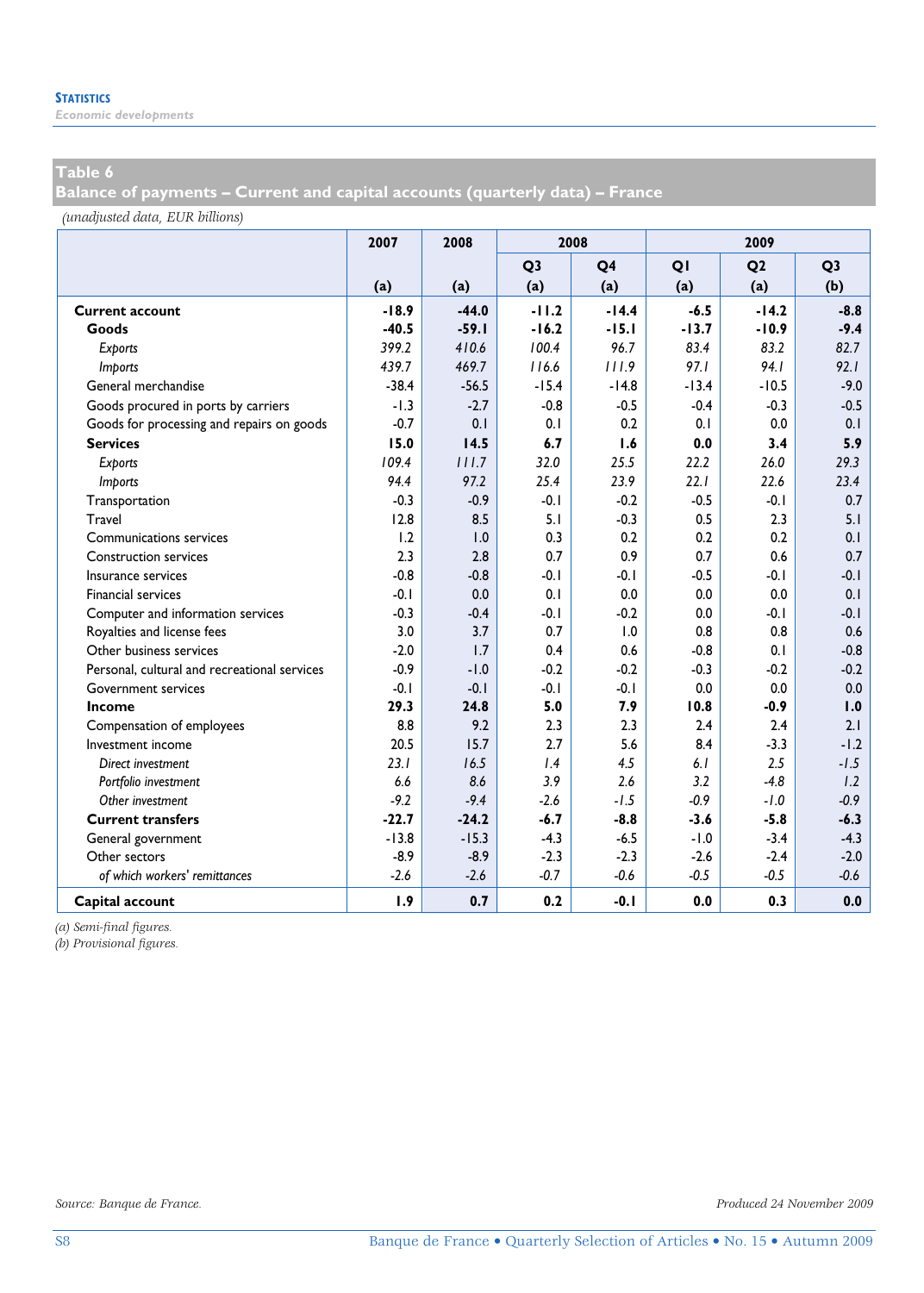**Balance of payments – Financial flows (quarterly data) – France** 

*(unadjusted data, EUR billions)*

|                                                  | 2007     | 2008        | 2008           |         |         | 2009           |                |
|--------------------------------------------------|----------|-------------|----------------|---------|---------|----------------|----------------|
|                                                  |          |             | Q <sub>3</sub> | Q4      | QI      | Q <sub>2</sub> | Q <sub>3</sub> |
|                                                  | (a)      | (a)         | (a)            | (a)     | (a)     | (a)            | (b)            |
| <b>Financial account</b>                         | 37.6     | <b>78.1</b> | 26.1           | 56.0    | 35.2    | $-7.5$         | 28.3           |
| Direct investment                                | $-47.6$  | $-70.4$     | $-11.9$        | $-14.4$ | $-28.7$ | $-14.8$        | $-2.2$         |
| French direct investment abroad                  | $-123.5$ | $-136.8$    | $-35.6$        | $-17.9$ | $-32.8$ | $-37.8$        | $-21.1$        |
| of which equity capital and reinvested earnings  | $-79.7$  | $-65.3$     | $-17.6$        | $-11.4$ | $-4.7$  | $-22.6$        | $-5.6$         |
| Foreign direct investment in France              | 75.9     | 66.3        | 23.7           | 3.5     | 4.1     | 22.9           | 18.9           |
| of which equity capital and reinvested earnings  | 34.5     | 22.4        | 4.7            | 8.9     | 2.1     | 9.5            | 4.0            |
| Portfolio investment                             | $-121.0$ | 89.4        | 43.3           | 92.2    | 102.5   | 82.7           | 24.1           |
| Assets                                           | $-206.8$ | $-76.6$     | 16.9           | 35.2    | 8.9     | $-30.3$        | $-11.8$        |
| <b>Equity securities</b>                         | $-28.9$  | $-9.5$      | 4.9            | $-11.8$ | 23.1    | $-0.7$         | 2.1            |
| Bonds and notes                                  | $-185.4$ | $-36.5$     | 10.3           | 14.9    | 13.0    | $-11.6$        | 8.4            |
| Money market instruments                         | 7.4      | $-30.6$     | 1.7            | 32.2    | $-27.2$ | $-18.0$        | $-22.3$        |
| Liabilities                                      | 85.8     | 166.1       | 26.4           | 57.0    | 93.5    | 113.1          | 35.9           |
| <b>Equity securities</b>                         | $-7.0$   | $-9.9$      | $-9.7$         | 2.6     | 12.1    | 20.4           | 5.2            |
| Bonds and notes                                  | 82.3     | 125.5       | 15.7           | 46.0    | 55.9    | 67.6           | 16.4           |
| Money market instruments                         | 10.5     | 50.5        | 20.5           | 8.4     | 25.6    | 25.0           | 14.3           |
| <b>Financial derivatives</b>                     | 44.8     | $-7.0$      | 1.6            | $-20.8$ | $-9.0$  | 2.7            | 2.8            |
| Other investment                                 | 162.0    | 57.6        | $-9.2$         | $-6.1$  | $-36.8$ | $-76.3$        | 4.4            |
| of which MFIs excl. Banque de France (net flows) | 96.4     | $-101.3$    | $-4.4$         | $-82.3$ | 0.6     | $-26.7$        | $-17.4$        |
| Reserve assets                                   | $-0.5$   | 8.5         | 2.3            | 5.1     | 7.2     | $-1.8$         | $-0.7$         |
| Net errors and omissions                         | $-20.6$  | $-34.8$     | $-15.1$        | $-41.5$ | $-28.7$ | 21.4           | $-19.5$        |





*(a) Semi-final figures.* 

*(b) Provisional figures.*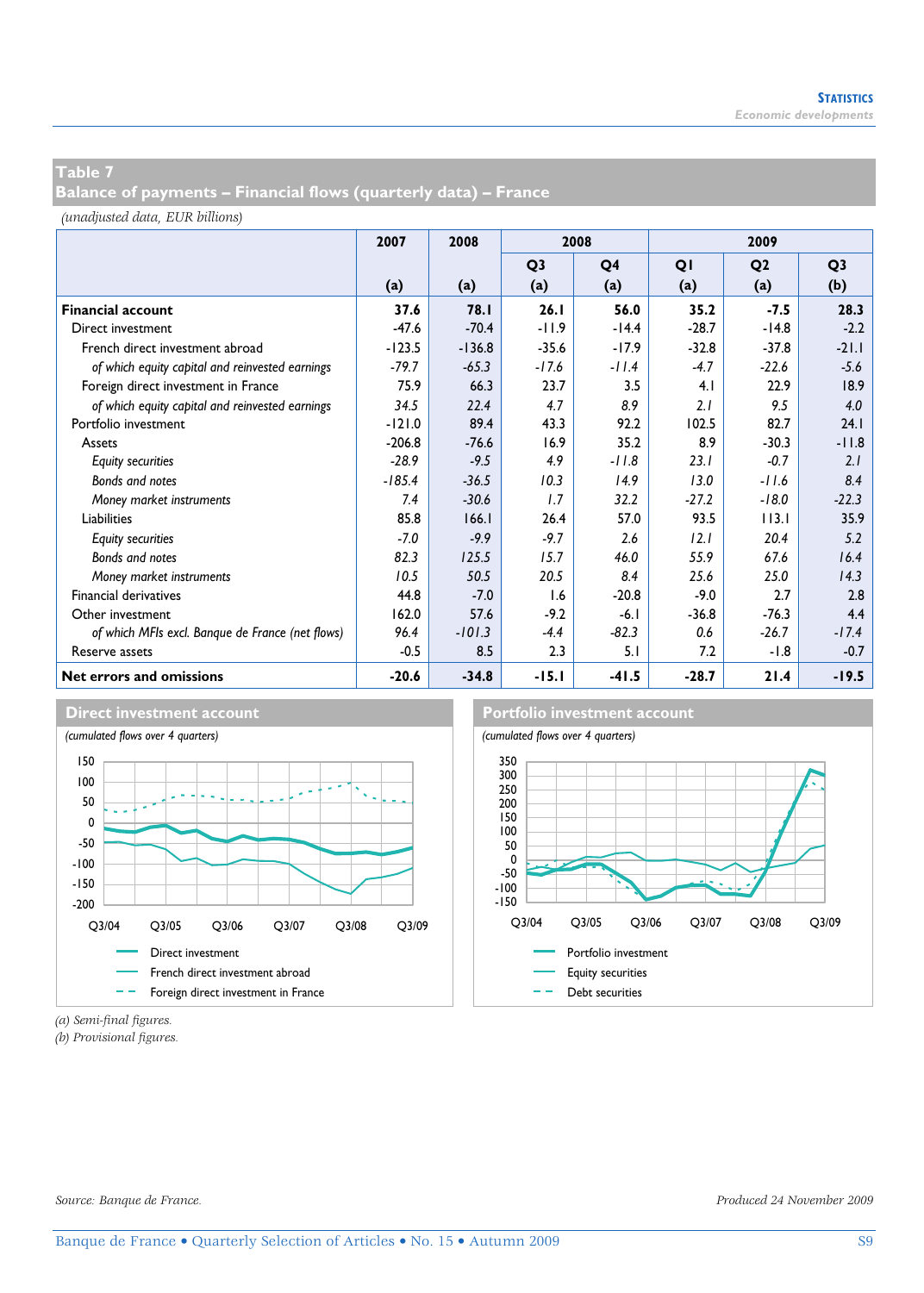*Economic developments* 

### **Table 8**

**Balance of payments – Geographical breakdown (quarterly data) – France** 

*(unadjusted data, EUR billions)*

|                                                      | 2nd quarter 2009  |                                            |            |        |                    |        |  |  |  |  |
|------------------------------------------------------|-------------------|--------------------------------------------|------------|--------|--------------------|--------|--|--|--|--|
|                                                      | <b>EMU</b><br>(a) | <b>EU-27</b><br>excl.<br><b>EMU</b><br>(b) | <b>USA</b> | Japan  | <b>Switzerland</b> | China  |  |  |  |  |
| <b>Current account</b>                               | na                | na                                         | na         | na     | na                 | na     |  |  |  |  |
| Receipts                                             | 72.1              | 20.0                                       | 11.2       | 2.2    | 5.9                | 3.2    |  |  |  |  |
| Expenditure                                          | na                | na                                         | na         | na     | na                 | na     |  |  |  |  |
| Goods                                                | $-13.9$           | 1.6                                        | $-0.5$     | 0.2    | 0.0                | $-2.3$ |  |  |  |  |
| Receipts                                             | 40.1              | 10.9                                       | 4.9        | 1.2    | 2.5                | 2.0    |  |  |  |  |
| Expenditure                                          | 54.0              | 9.3                                        | 5.4        | 1.0    | 2.4                | 4.3    |  |  |  |  |
| <b>Services</b>                                      | 1.1               | 0.3                                        | 1.2        | $-0.1$ | 0.3                | 0.4    |  |  |  |  |
| Receipts                                             | 9.3               | 3.3                                        | 3.4        | 0.3    | 1.3                | 1.0    |  |  |  |  |
| Expenditure                                          | 8.2               | 2.9                                        | 2.2        | 0.4    | 1.0                | 0.6    |  |  |  |  |
| Income                                               | na                | na                                         | na         | na     | na                 | na     |  |  |  |  |
| Receipts                                             | 21.9              | 4.6                                        | 2.8        | 0.6    | 1.9                | 0.1    |  |  |  |  |
| Expenditure                                          | na                | na                                         | na         | na     | na                 | na     |  |  |  |  |
| <b>Current Transfers</b>                             | $-1.3$            | $-2.0$                                     | $-0.1$     | 0.0    | $-0.3$             | 0.0    |  |  |  |  |
| <b>Financial account</b>                             | na                | na                                         | na         | na     | na                 | na     |  |  |  |  |
| Direct investment                                    | $-8.0$            | $-4.6$                                     | 0.0        | 0.2    | $-1.0$             | $-0.2$ |  |  |  |  |
| French direct investment abroad                      | $-23.7$           | $-8.2$                                     | $-1.0$     | 0.1    | $-1.1$             | $-0.2$ |  |  |  |  |
| Foreign direct investment in France                  | 15.7              | 3.6                                        | 0.9        | 0.1    | 0.1                | 0.0    |  |  |  |  |
| Portfolio investment (c)                             | na                | na                                         | na         | na     | na                 | na     |  |  |  |  |
| Assets                                               | $-27.7$           | $-6.7$                                     | $-6.8$     | 3.9    | $-1.2$             | $-0.5$ |  |  |  |  |
| <b>Equity securities</b>                             | 1.6               | $-2.4$                                     | $-0.4$     | $-2.8$ | $-0.9$             | $-0.5$ |  |  |  |  |
| Bonds and notes                                      | $-14.8$           | $-3.4$                                     | $-4.8$     | 4.0    | 0.0                | 0.0    |  |  |  |  |
| Money market instruments                             | $-14.5$           | $-0.9$                                     | $-1.6$     | 2.6    | $-0.2$             | 0.0    |  |  |  |  |
| Other investment                                     | $-37.6$           | $-8.2$                                     | $-13.2$    | 1.9    | $-1.6$             | 3.8    |  |  |  |  |
| of which MFIs excluding Banque de France (net flows) | $-0.9$            | $-2.0$                                     | $-11.5$    | 2.8    | $-2.3$             | 3.7    |  |  |  |  |

*(a) 16 Member States (including Slovakia as of 1 January 2009).* 

*(b) Denmark, United Kingdom, Sweden, European Institutions and New Member States (Czech Republic, Estonia, Hungary, Latvia, Lithuania, Poland, Bulgaria, Romania).* 

*(c) The geographical breakdown is not available for liabilities.*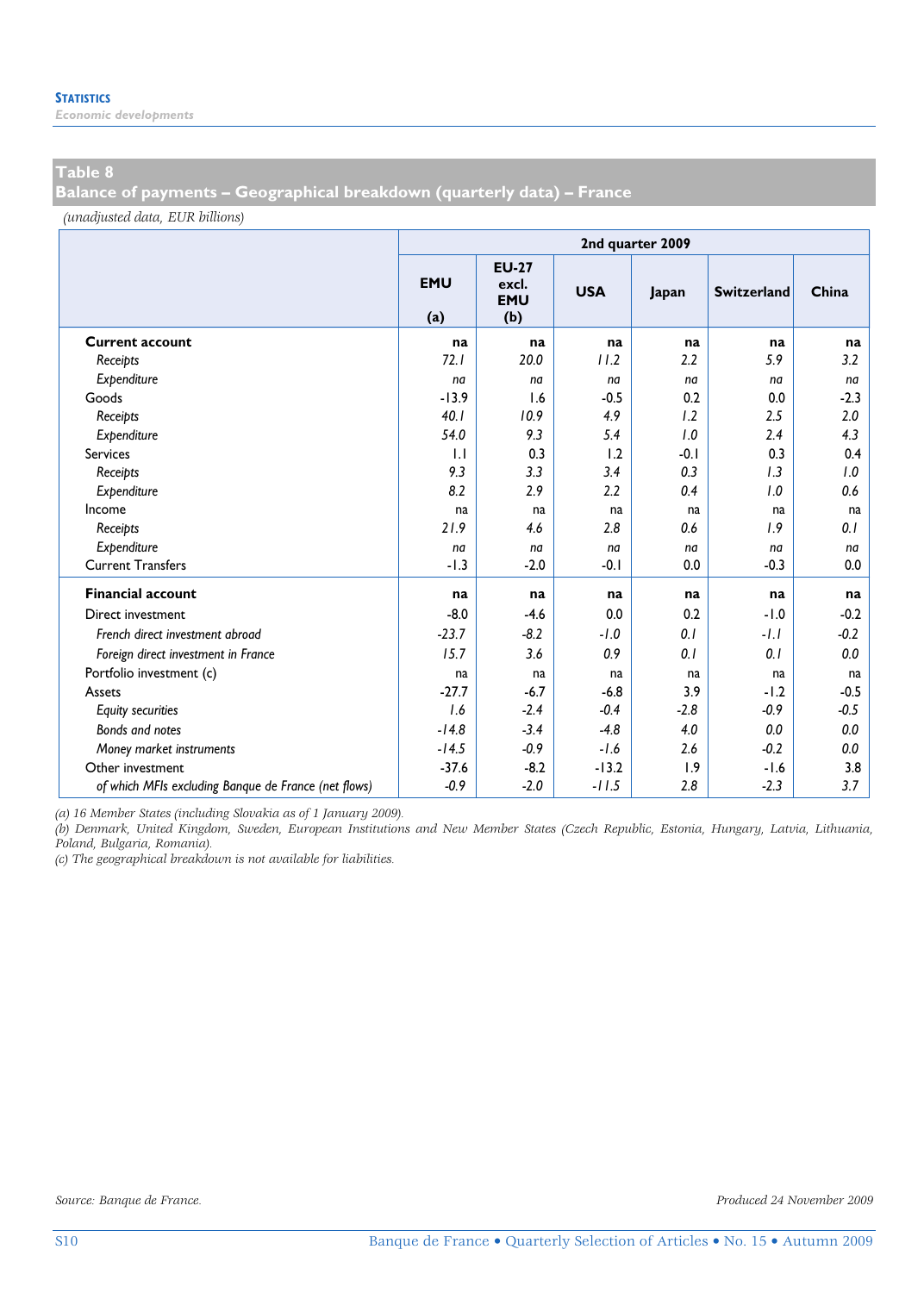**Balance of payments (monthly data) – France** 

*(unadjusted data, EUR billions)*

|                                                  |         |         |         |                 | 12-month total |          |
|--------------------------------------------------|---------|---------|---------|-----------------|----------------|----------|
|                                                  | 2008    |         | 2009    |                 | 2008           | 2009     |
|                                                  | Sept.   | July    | Aug.    | Sept.           | Sept.          | Sept.    |
|                                                  | (a)     | (b)     | (b)     | (b)             | (a)            | (b)      |
| <b>Current account</b>                           | $-3.6$  | $-1.4$  | $-3.4$  | $-4.1$          | $-40.1$        | $-43.9$  |
| Goods                                            | $-5.6$  | $-1.5$  | $-4.6$  | $-3.3$          | $-57.4$        | $-49.1$  |
| <b>Services</b>                                  | 2.0     | 2.4     | 1.8     | 1.7             | 14.4           | 11.0     |
| Income                                           | 2.1     | $-0.1$  | 1.4     | $-0.3$          | 25.7           | 18.7     |
| Current transfers                                | $-2.1$  | $-2.3$  | $-2.0$  | $-2.1$          | $-22.8$        | $-24.5$  |
| Capital account                                  | 0.0     | 0.0     | 0.0     | 0.0             | 1.0            | 0.2      |
| <b>Financial account</b>                         | 11.8    | $-15.4$ | 3.0     | 40.7            | $-8.3$         | 112.0    |
| Direct investment                                | $-5.9$  | $-0.7$  | $-1.7$  | 0.1             | $-73.8$        | $-60.1$  |
| French direct investment abroad                  | $-10.9$ | $-7.6$  | $-5.2$  | $-8.4$          | $-172.3$       | $-109.5$ |
| Equity capital                                   | $-5.1$  | $-2.1$  | $-0.2$  | $-0.5$          | $-66.9$        | $-32.5$  |
| Reinvested earnings                              | $-l.l$  | $-1.0$  | $-1.0$  | $-1.0$          | $-15.0$        | $-11.7$  |
| Other capital                                    | $-4.7$  | $-4.5$  | $-4.1$  | $-7.0$          | $-90.4$        | $-65.3$  |
| Foreign direct investment in France              | 5.0     | 6.9     | 3.5     | 8.5             | 98.6           | 49.4     |
| Equity capital                                   | 1.5     | 0.9     | 0.5     | 1.3             | 19.3           | 18.8     |
| Reinvested earnings                              | 0.6     | 0.4     | 0.4     | 0.4             | 8.2            | 5.6      |
| Other capital                                    | 2.9     | 5.5     | 2.6     | 6.8             | 71.0           | 24.9     |
| Portfolio investment                             | 43.8    | $-6.8$  | $-5.5$  | 36.4            | $-41.3$        | 301.5    |
| Assets                                           | 51.0    | $-19.1$ | $-11.7$ | 19.0            | $-159.8$       | 2.0      |
| <b>Equity securities</b>                         | 13.4    | $-2.7$  | 2.6     | 2.2             | $-17.1$        | 12.7     |
| Bonds and notes                                  | 13.8    | 0.2     | $-5.0$  | 13.2            | $-82.4$        | 24.6     |
| Money market instruments                         | 23.8    | $-16.6$ | $-9.4$  | 3.6             | $-60.3$        | $-35.3$  |
| <b>Liabilities</b>                               | $-7.3$  | 12.2    | 6.3     | 17.4            | 118.4          | 299.5    |
| <b>Equity securities</b>                         | $-6.2$  | 0.3     | 2.2     | 2.6             | $-11.9$        | 40.3     |
| Bonds and notes                                  | 2.2     | 4.0     | 3.6     | 8.7             | 87.0           | 185.8    |
| Money market instruments                         | $-3.2$  | 7.9     | 0.4     | 6.0             | 43.3           | 73.3     |
| <b>Financial derivatives</b>                     | $-6.3$  | 2.0     | $-0.7$  | $\mathsf{I}$ .4 | 36.9           | $-24.3$  |
| Other investment                                 | $-22.2$ | $-8.9$  | 11.4    | 1.9             | 63.3           | $-114.8$ |
| of which MFIs excl. Banque de France (net flows) | $-10.8$ | $-15.1$ | 0.8     | $-3.2$          | $-34.9$        | $-125.7$ |
| Reserve assets                                   | 2.4     | $-1.1$  | $-0.4$  | 0.8             | 6.6            | 9.7      |
| Net errors and omissions                         | $-8.2$  | 16.8    | 0.3     | $-36.6$         | 47.3           | $-68.3$  |

*(a) Semi-final figures.* 

*(b) Provisional figures.*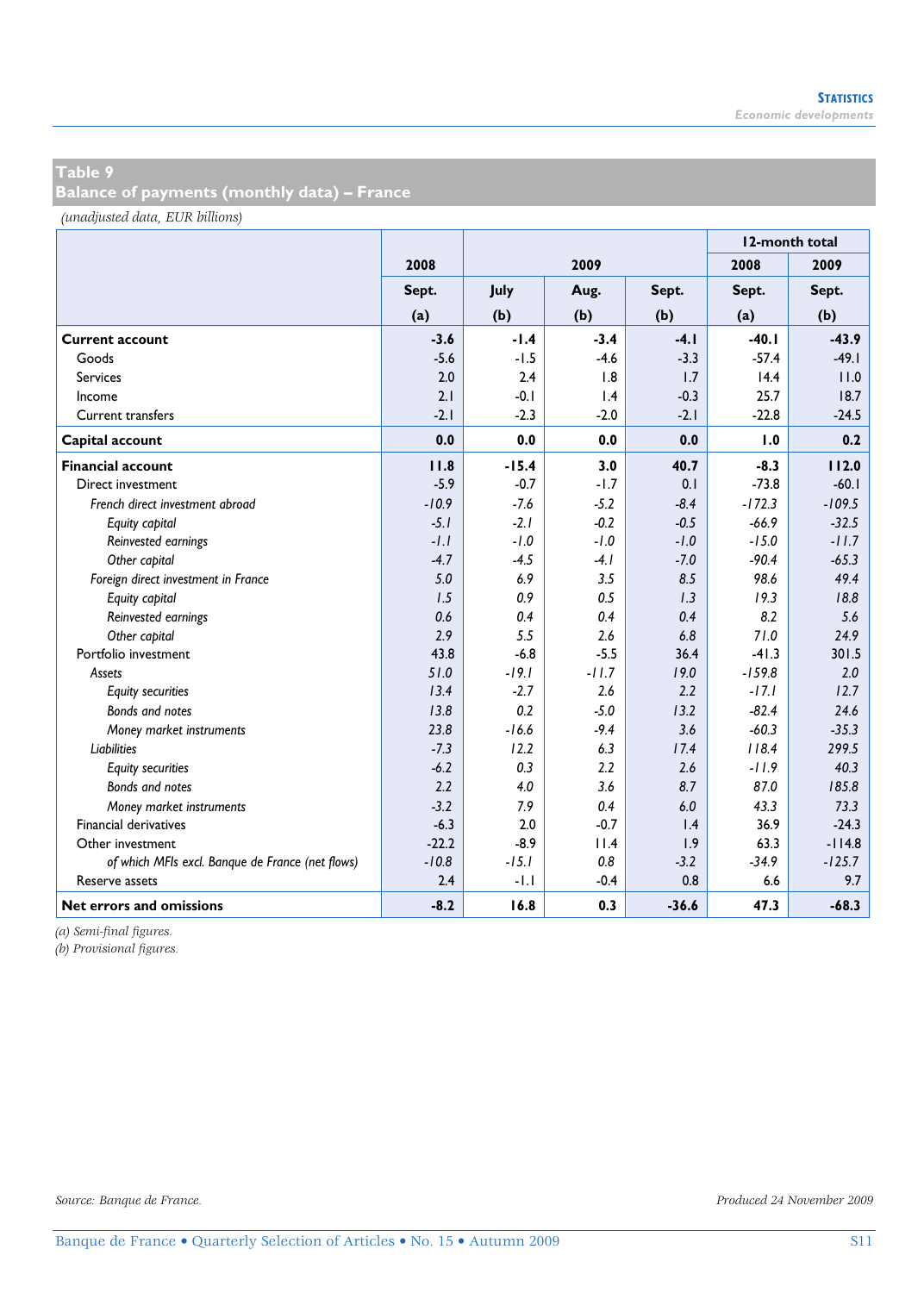*Economic developments* 

### **Table 10**

**France's international investment position (direct investment measured at book value)** 

*(EUR billions)*

|                                             | 2004        | 2005       | 2006        | 2007       | 2008       | 2009           |
|---------------------------------------------|-------------|------------|-------------|------------|------------|----------------|
|                                             | Dec.        | Dec.       | Dec.        | Dec.       | Dec.       | Q <sub>2</sub> |
| <b>Assets</b>                               | 2,883.5     | 3,573.4    | 4,061.1     | 4,541.8    | 4.408.3    | 4,384.7        |
| French direct investment abroad             | 620.6       | 736.2      | 793.0       | 877.4      | 1.003.8    | 1.079.2        |
| Equity capital and reinvested earnings      | 418.0       | 491.3      | 548.8       | 595.7      | 649.3      | 681.1          |
| Other capital                               | 202.6       | 244.8      | 244.3       | 281.7      | 354.5      | 398.1          |
| Portfolio investment                        | 1.285.3     | 1,587.9    | 1.870.9     | 2,036.0    | 1,817.2    | 1,844.0        |
| (foreign securities held by residents)      |             |            |             |            |            |                |
| MFIs (resident security-holding sector)     | 562.3       | 665.9      | 755.0       | 743.1      | 718.5      | 720.6          |
| Non-MFIs (resident security-holding sector) | 722.8       | 922.0      | 1.115.9     | 1.292.9    | 1,098.8    | 1,123.5        |
| <b>Financial derivatives</b>                | 116.9       | 124.5      | 159.2       | 229.7      | 237.8      | 188.4          |
| Other investment                            | 803.9       | 1,061.8    | 1,163.3     | 1,320.1    | 1,275.5    | 1,200.1        |
| <b>MFIs</b>                                 | 578.9       | 840.7      | 945.6       | 1,094.7    | 1,058.6    | 984.4          |
| Non-MFIs                                    | 225.0       | 221.1      | 217.7       | 225.4      | 216.9      | 215.7          |
| Reserve assets                              | 56.8        | 63.0       | 74.6        | 78.6       | 74.0       | 72.9           |
| <b>Liabilities</b>                          | $-2,961.2$  | $-3,641.3$ | $-4, 188.3$ | $-4,685.6$ | $-4,685.6$ | $-4,673.0$     |
| Foreign direct investment in France         | $-471.2$    | $-532.4$   | $-578.7$    | $-645.6$   | $-712.3$   | $-740.0$       |
| Equity capital and reinvested earnings      | $-295.2$    | $-325.0$   | $-348.7$    | $-378.2$   | $-400.6$   | $-412.2$       |
| Other capital                               | $-176.0$    | $-207.3$   | $-230.0$    | $-267.4$   | $-311.8$   | $-327.8$       |
| Portfolio investment                        | $-1,459.8$  | $-1,764.8$ | $-1,963.0$  | $-1,987.9$ | $-1,896.2$ | $-2,077.6$     |
| (French securities held by non-residents)   |             |            |             |            |            |                |
| MFIs (resident security-issuing sector)     | $-325.5$    | $-414.5$   | $-484.4$    | $-505.4$   | $-502.9$   | $-486.1$       |
| Non-MFIs (resident security-issuing sector) | $-1, 134.3$ | $-1,350.3$ | $-1,478.6$  | $-1,482.5$ | $-1,393.3$ | $-1,591.5$     |
| Financial derivatives                       | $-136.6$    | $-147.4$   | $-188.9$    | $-304.2$   | $-305.3$   | $-249.7$       |
| Other investment                            | $-893.7$    | $-1,196.8$ | $-1,457.7$  | $-1,748.0$ | $-1,771.7$ | $-1,605.8$     |
| <b>MFIs</b>                                 | $-740.4$    | $-1,016.1$ | $-1,245.0$  | $-1,465.6$ | $-1,345.2$ | $-1,244.4$     |
| Non-MFIs                                    | $-153.3$    | $-180.6$   | $-212.7$    | $-282.4$   | $-426.5$   | $-361.4$       |
| <b>Net position</b>                         | $-77.8$     | $-67.9$    | $-127.2$    | $-143.8$   | $-277.3$   | $-288.3$       |



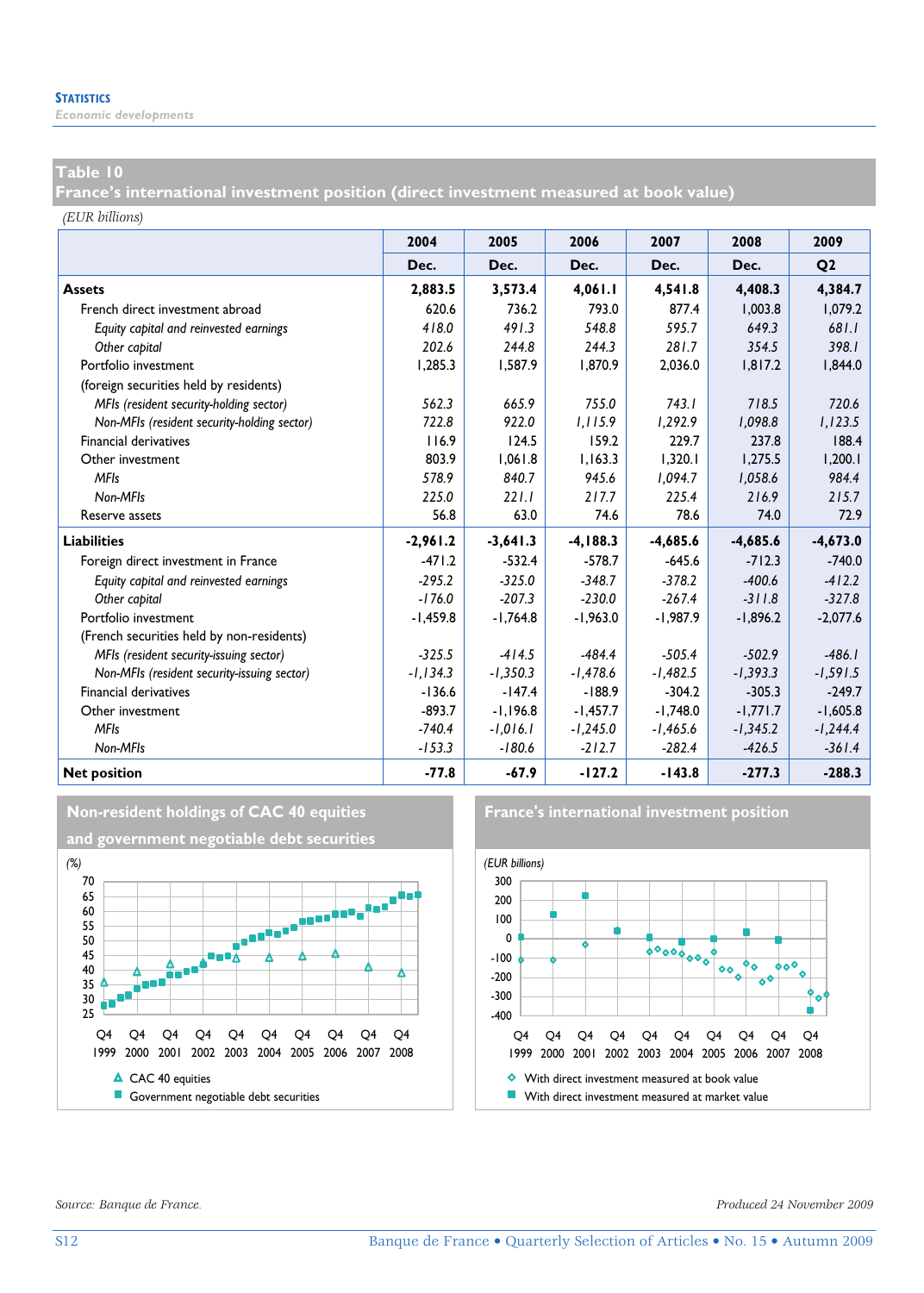**Main monetary and financial aggregates – France and the euro area** 

| <i>(annual percentage growth rate)</i> |              |              |            |               |               |              |            |                                 |               |               |                        |
|----------------------------------------|--------------|--------------|------------|---------------|---------------|--------------|------------|---------------------------------|---------------|---------------|------------------------|
|                                        | 2006         | 2007         | 2008       | 2008          | 2009          |              |            |                                 |               |               |                        |
|                                        | Dec.         | Dec.         | Dec.       | Sept.         | March         | <b>April</b> | May        | June                            | July          | Aug.          | Sept.                  |
| M <sub>1</sub>                         |              |              |            |               |               |              |            |                                 |               |               |                        |
| Euro area (a)<br>France (contribution) | 7.6<br>7.4   | 4.0<br>6.0   | 3.3<br>0.1 | 1.2<br>$-0.3$ | 6.0<br>$-0.6$ | 8.4<br>2.4   | 8.0<br>3.0 | 9.4<br>2.7                      | 12.2<br>4.9   | 13.6<br>5.8   | 12.8<br>5.0            |
| M <sub>2</sub>                         |              |              |            |               |               |              |            |                                 |               |               |                        |
| Euro area (a)<br>France (contribution) | 9.4<br>8.4   | 10.2<br>13.9 | 8.3<br>8.1 | 9.0<br>9.9    | 6.2<br>2.7    | 6.0<br>3.8   | 5.1<br>3.2 | 4.9<br>1.8                      | 4.7<br>1.7    | 4.6<br>2.2    | 3.6<br>$\mathsf{I}$ .4 |
| M <sub>3</sub>                         |              |              |            |               |               |              |            |                                 |               |               |                        |
| Euro area (a)<br>France (contribution) | 9.9<br>10.7  | 11.6<br>15.7 | 7.5<br>5.3 | 8.7<br>7.6    | 5.1<br>2.8    | 4.9<br>2.8   | 3.8<br>1.8 | 3.6<br>1.0                      | 3.0<br>$-0.7$ | 2.6<br>$-1.2$ | 1.8<br>$-2.5$          |
| Loans to the private sector            |              |              |            |               |               |              |            |                                 |               |               |                        |
| Euro area (a)<br>France (b)            | 10.8<br>12.7 | 11.2<br>14.9 | 5.7<br>7.0 | 8.5<br>8.9    | 3.1<br>3.0    | 2.3<br>2.0   | 1.8<br>1.8 | $\mathsf{I}$ .4<br>$\mathsf{L}$ | 0.6<br>0.2    | 0.1<br>0.1    | $-0.3$<br>$-0.3$       |









*(a) Seasonal and calendar effect adjusted data.* 

*(b) Loans extended by MFIs resident in France to euro area residents excluding MFIs and central government. Sources: Banque de France, European Central Bank. Produced 24 November 2009*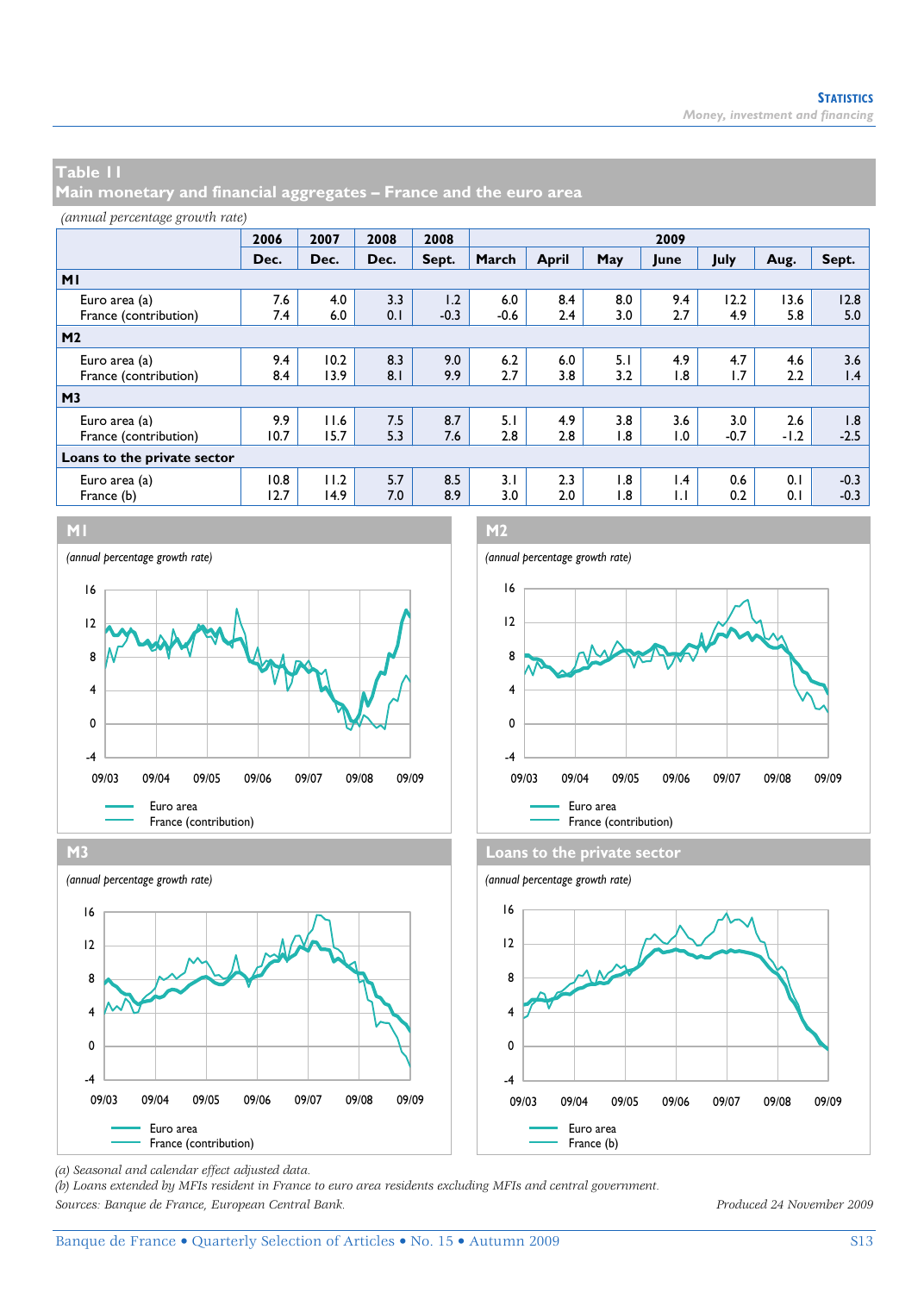### **Table 12**

**Balance sheet of the Banque de France** 

*(outstanding amounts at the end of the period, EUR billions)*

|                                          | 2006  | 2007  | 2008  | 2008  | 2009  |       |       |       |  |
|------------------------------------------|-------|-------|-------|-------|-------|-------|-------|-------|--|
|                                          | Dec.  | Dec.  | Dec.  | Sept. | June  | July  | Aug.  | Sept. |  |
| <b>Assets</b>                            |       |       |       |       |       |       |       |       |  |
| National territory                       | 31.7  | 101.6 | 266.5 | 112.9 | 208.7 | 201.2 | 191.7 | 189.5 |  |
| Loans                                    | 23.6  | 87.3  | 199.0 | 96.1  | 140.5 | 133.4 | 122.3 | 119.3 |  |
| <b>MFIs</b>                              | 23.3  | 87.1  | 198.8 | 95.9  | 140.3 | 133.3 | 122.1 | 119.1 |  |
| Central government                       | 0.1   | 0.0   | 0.0   | 0.0   | 0.0   | 0.0   | 0.0   | 0.0   |  |
| Private sector                           | 0.2   | 0.2   | 0.2   | 0.2   | 0.1   | 0.1   | 0.1   | 0.1   |  |
| Securities other than shares             | 8.1   | 14.3  | 67.5  | 16.8  | 68.3  | 67.7  | 69.4  | 70.2  |  |
| <b>MFIs</b>                              | 0.0   | 0.0   | 0.0   | 0.0   | 0.0   | 0.0   | 0.0   | 0.0   |  |
| Central government                       | 8.1   | 14.3  | 67.5  | 16.8  | 68.3  | 67.7  | 69.4  | 70.2  |  |
| Private sector                           | 0.0   | 0.0   | 0.0   | 0.0   | 0.0   | 0.0   | 0.0   | 0.0   |  |
| Money market instruments                 | 0.0   | 0.0   | 0.0   | 0.0   | 0.0   | 0.0   | 0.0   | 0.0   |  |
| Shares and other equity                  | 0.0   | 0.0   | 0.0   | 0.0   | 0.0   | 0.0   | 0.0   | 0.0   |  |
| Other euro area countries                | 9.1   | 9.1   | 9.1   | 9.1   | 9.0   | 9.0   | 9.0   | 9.0   |  |
| Rest of the world                        | 33.7  | 57.1  | 102.6 | 110.1 | 92.7  | 92.0  | 88.1  | 86.3  |  |
| Gold                                     | 42.2  | 47.6  | 49.8  | 51.0  | 52.3  | 52.3  | 52.3  | 53.5  |  |
| Not broken down by geographical area (a) | 118.1 | 148.5 | 129.0 | 161.1 | 117.3 | 118.7 | 124.7 | 123.5 |  |
| <b>Total</b>                             | 234.9 | 363.8 | 557.1 | 444.2 | 480.0 | 473.2 | 465.8 | 461.8 |  |
| <b>Liabilities</b>                       |       |       |       |       |       |       |       |       |  |
| National territory - Deposits            | 30.5  | 53.4  | 82.0  | 52.9  | 50.3  | 47.6  | 43.1  | 41.4  |  |
| <b>MFIs</b>                              | 29.8  | 52.4  | 71.2  | 52.2  | 46.2  | 46.3  | 41.9  | 40.2  |  |
| Central government                       | 0.0   | 0.3   | 10.3  | 0.3   | 3.1   | 0.3   | 0.3   | 0.3   |  |
| Other sectors (overnight deposits)       | 0.8   | 0.7   | 0.5   | 0.4   | 1.0   | 1.0   | 0.9   | 0.9   |  |
| Other euro area countries - Deposits     | 0.0   | 11.9  | 117.7 | 54.3  | 50.2  | 49.2  | 74.9  | 92.3  |  |
| <b>MFIs</b>                              | 0.0   | 11.9  | 117.7 | 54.3  | 50.2  | 49.2  | 74.9  | 92.3  |  |
| Other sectors                            | 0.0   | 0.0   | 0.0   | 0.0   | 0.0   | 0.0   | 0.0   | 0.0   |  |
| Rest of the world - Deposits             | 23.2  | 73.5  | 99.0  | 110.8 | 99.7  | 102.2 | 96.5  | 89.9  |  |
| Not broken down by geographical area     | 181.1 | 225.0 | 258.5 | 226.2 | 279.9 | 274.3 | 251.3 | 238.2 |  |
| Currency in circulation (b)              | 122.3 | 131.1 | 147.3 | 132.3 | 145.6 | 147.4 | 146.4 | 146.3 |  |
| Debt securities issued                   | 0.0   | 0.0   | 0.0   | 0.0   | 0.0   | 0.0   | 0.0   | 0.0   |  |
| Money market instruments                 | 0.0   | 0.0   | 0.0   | 0.0   | 0.0   | 0.0   | 0.0   | 0.0   |  |
| Capital and reserves                     | 48.0  | 55.2  | 58.6  | 58.8  | 63.0  | 63.0  | 63.0  | 63.7  |  |
| Other                                    | 10.8  | 38.7  | 52.6  | 35.2  | 71.3  | 63.9  | 41.9  | 28.2  |  |
| Total                                    | 234.9 | 363.8 | 557.I | 444.2 | 480.0 | 473.2 | 465.8 | 461.8 |  |

*(a) Including adjustments for the new accounting method for banknotes on the liability side of the Banque de France balance sheet since January 2002. (b) Since January 2002, banknotes in circulation have been treated according to specific euro area accounting conventions. 8% of the total value of euro banknotes in circulation is allocated to the European Central Bank. The remaining 92% is broken down between the NCBs in proportion to their share in the paid-up capital of the ECB.*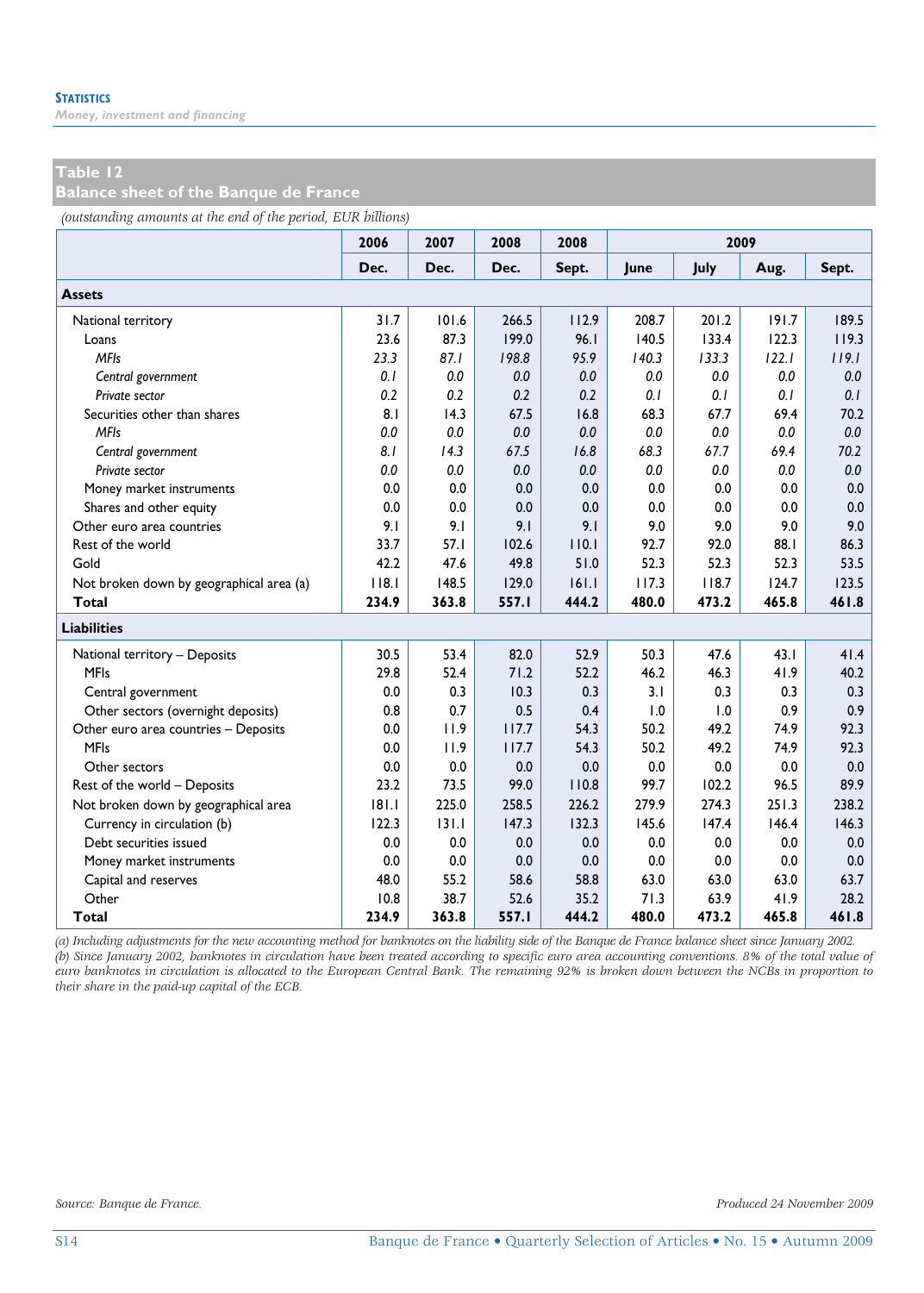**Balance sheet of monetary financial institutions (MFIs) excluding the Banque de France** 

*(outstanding amounts at the end of the period in EUR billions)*

| ு                                             | 2006    | 2007    | 2008    | 2008    |         |         |         |         |
|-----------------------------------------------|---------|---------|---------|---------|---------|---------|---------|---------|
|                                               | Dec.    | Dec.    | Dec.    | Sept.   | June    | July    | Aug.    | Sept.   |
| <b>Assets</b>                                 |         |         |         |         |         |         |         |         |
| National territory                            | 3,593.1 | 4,128.8 | 4,517.7 | 4,326.8 | 4,575.6 | 4,602.8 | 4,547.3 | 4,496.0 |
| Loans                                         | 2,745.1 | 3,211.3 | 3,493.6 | 3,381.0 | 3,519.1 | 3,552.8 | 3,492.2 | 3,458.9 |
| <b>MFIs</b>                                   | 1,062.0 | 1,310.6 | 1,480.2 | 1,351.4 | 1,513.2 | 1,550.0 | 1,492.4 | 1,452.7 |
| General government                            | 155.7   | 168.5   | 173.8   | 187.2   | 176.8   | 174.3   | 180.3   | 179.9   |
| Private sector                                | 1,527.4 | 1,732.2 | 1,839.6 | 1,842.5 | 1,829.1 | 1,828.5 | 1,819.6 | 1,826.4 |
| Securities other than shares                  | 481.2   | 535.2   | 636.2   | 549.1   | 667.7   | 662.9   | 654.7   | 640.4   |
| MFIs $\leq$ 2 years                           | 172.4   | 207.3   | 242.6   | 216.8   | 261.7   | 255.6   | 240.6   | 228.1   |
| $MFls \geq 2$ years                           | 65.7    | 75.8    | 121.8   | 76.6    | 117.3   | 117.1   | 116.6   | 114.8   |
| General government                            | 152.7   | 150.0   | 149.7   | 150.2   | 173.4   | 173.5   | 179.1   | 178.0   |
| Private sector                                | 90.3    | 102.2   | 122.1   | 105.4   | 115.3   | 116.6   | 118.4   | 119.5   |
| Money market fund shares/units                | 77.3    | 81.4    | 90.3    | 92.0    | 89.3    | 89.3    | 89.0    | 84.7    |
| Shares and other equity                       | 289.5   | 300.8   | 297.7   | 304.6   | 299.5   | 297.9   | 311.5   | 312.0   |
| Other euro area countries                     | 848.9   | 1,011.5 | 1,006.4 | 1,055.4 | 1,021.3 | 1,034.4 | 1,053.9 | 1,032.5 |
| Rest of the world                             | 963.4   | 1,004.3 | 926.0   | 988.0   | 848.5   | 868.5   | 859.9   | 848.3   |
| Not broken down by geographical area          | 766.8   | 975.8   | 1,260.4 | 1,067.4 | 1,352.7 | 1,371.7 | 1,343.4 | 1,330.1 |
| Total                                         | 6,172.3 | 7,120.4 | 7,710.6 | 7,437.5 | 7,798.0 | 7,877.4 | 7,804.5 | 7,707.0 |
| <b>Liabilities</b>                            |         |         |         |         |         |         |         |         |
| National territory - Deposits                 | 2,302.6 | 2,649.7 | 3,043.5 | 2,793.8 | 3,066.3 | 3,104.0 | 3,047.8 | 3,033.1 |
| <b>MFIs</b>                                   | 1,055.4 | 1,303.2 | 1,605.1 | 1,397.9 | 1,564.2 | 1,615.0 | 1,570.7 | 1,542.9 |
| Central government                            | 16.0    | 16.3    | 23.4    | 32.1    | 48.0    | 23.7    | 18.6    | 27.5    |
| Other sectors                                 | 1,231.2 | 1,330.2 | 1,415.0 | 1,363.8 | 1,454.1 | 1,465.3 | 1,458.5 | 1,462.7 |
| Overnight deposits                            | 419.1   | 445.8   | 434.4   | 425.2   | 429.4   | 437.3   | 431.0   | 435.4   |
| Deposits with agreed maturity $\leq 2$ years  | 64.2    | 127.8   | 185.3   | 171.6   | 133.5   | 133.0   | 132.7   | 133.0   |
| Deposits with agreed maturity > 2 years       | 297.3   | 277.2   | 260.9   | 259.0   | 336.0   | 343.6   | 343.1   | 348.0   |
| Deposits redeemable at notice $\leq$ 3 months | 416.7   | 437.6   | 486.0   | 462.5   | 503.0   | 501.4   | 503.3   | 500.3   |
| Repos                                         | 33.9    | 41.7    | 48.5    | 45.5    | 52.2    | 50.1    | 48.4    | 46.0    |
| Other euro area countries - Deposits          | 327.5   | 396.I   | 377.6   | 421.0   | 360.2   | 356.2   | 370.5   | 347.6   |
| <b>MFIs</b>                                   | 265.8   | 296.9   | 277.6   | 309.0   | 257.1   | 255.1   | 255.9   | 234.7   |
| Other sectors                                 | 61.7    | 99.2    | 100.1   | 112.0   | 103.1   | 101.1   | 114.5   | 113.0   |
| Rest of the world - Deposits                  | 933.3   | 1,088.4 | 985.3   | 1,067.5 | 905.1   | 899.7   | 880.0   | 878.8   |
| Not broken down by geographical area          | 2,608.9 | 2,986.2 | 3,304.1 | 3,155.2 | 3,466.4 | 3,517.5 | 3,506.3 | 3,447.5 |
| Debt securities issued $\leq$ 2 years         | 335.6   | 447.5   | 458.6   | 480.7   | 454.4   | 440.2   | 410.0   | 385.5   |
| Debt securities issued > 2 years              | 531.2   | 604.1   | 689.3   | 649.2   | 690.5   | 698.I   | 710.4   | 708.8   |
| Money market fund shares/units                | 429.6   | 428.5   | 483.3   | 467.7   | 524.1   | 531.5   | 534.5   | 510.8   |
| Capital and reserves                          | 367.9   | 392.5   | 416.1   | 413.3   | 432.7   | 430.3   | 439.6   | 437.1   |
| Other                                         | 944.6   | 1,113.5 | 1,256.8 | 1,144.3 | 1,364.7 | 1,417.3 | 1,411.8 | 1,405.3 |
| Total                                         | 6,172.3 | 7,120.4 | 7,710.6 | 7,437.5 | 7,798.0 | 7,877.4 | 7,804.5 | 7,707.0 |

*NB: Since July 2003, financial transactions carried out by La Poste have been accounted for in the balance sheet of monetary financial institutions. This has resulted in an increase in the item "Shares and other equity" in Assets, and in "Overnight deposits" and "Capital and reserves" in Liabilities.*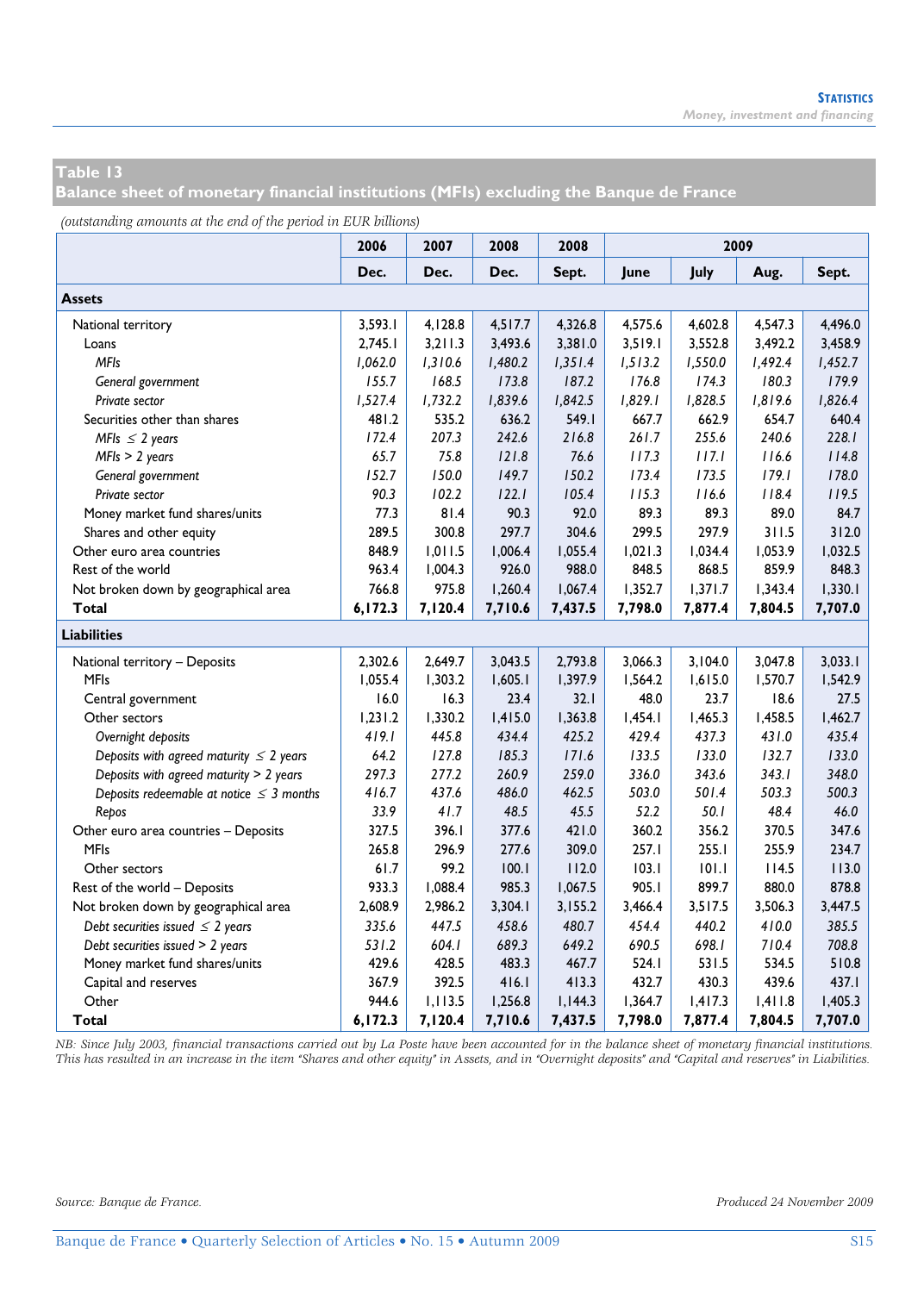### **Table 14**

**Deposits – France** 

*(outstanding amounts at the end of the period in EUR billions – % growth)*

|                                               | 2006  | 2007  | 2008   | 2008   |        | 2009  |        |       |  |
|-----------------------------------------------|-------|-------|--------|--------|--------|-------|--------|-------|--|
|                                               | Dec.  | Dec.  | Dec.   | Sept.  | June   | July  | Aug.   | Sept. |  |
| <b>Overnight deposits</b>                     |       |       |        |        |        |       |        |       |  |
| Total non-financial sectors                   | 448.0 | 463,3 | 447,8  | 432,0  | 436,7  | 443,4 | 442.1  | 447,2 |  |
| (excluding central government)                |       |       |        |        |        |       |        |       |  |
| Households and similar                        | 240,0 | 246,8 | 243,7  | 242,4  | 247,8  | 256,3 | 253,9  | 254,2 |  |
| Non-financial corporations                    | 151,9 | 159,7 | 154,5  | 147,4  | 146,0  | 142,7 | 144.1  | 148,2 |  |
| General government (excl. central government) | 56.I  | 56,8  | 49,6   | 42,3   | 42,9   | 44,4  | 44,2   | 44,9  |  |
| Other sectors                                 | 25,4  | 37,2  | 33,6   | 31,8   | 32,4   | 35,0  | 30,1   | 30,0  |  |
| Total - Outstanding amounts                   | 473,4 | 500,4 | 481,4  | 463,8  | 469,2  | 478,4 | 472,3  | 477,3 |  |
| Total - Growth rate                           | 5,7   | 6,0   | $-3,8$ | $-2,8$ | $-0,3$ | 3,3   | 4,0    | 3,0   |  |
| Passbook savings accounts                     |       |       |        |        |        |       |        |       |  |
| "A" and "Blue" passbooks                      | 133,7 | 140,8 | 164,4  | 154,5  | 185, I | 184,0 | 184, I | 183,1 |  |
| Housing savings accounts                      | 38.4  | 38. I | 36.7   | 37.4   | 36.6   | 36.7  | 37.0   | 36,8  |  |
| Sustainable development passbook accounts     | 51,1  | 63,1  | 70,2   | 68.6   | 70,5   | 70,3  | 70.3   | 69,6  |  |
| People's savings passbooks                    | 58,2  | 60,6  | 62,0   | 62,2   | 59,8   | 59,6  | 59,8   | 59,6  |  |
| Youth passbooks                               | 6.7   | 7,1   | 7,4    | 7,3    | 7.2    | 7,2   | 7,3    | 7,4   |  |
| Taxable passbooks                             | 128.6 | 128.0 | 145.4  | 132.4  | 143,8  | 143,5 | 144,8  | 143,9 |  |
| <b>Total - Outstanding amounts</b>            | 416,7 | 437,6 | 486,0  | 462,5  | 503,0  | 501,4 | 503,3  | 500,3 |  |
| Total - Growth rate                           | 6,2   | 5,0   | 11,1   | 7,8    | 10,6   | 9,7   | 9,0    | 8,2   |  |



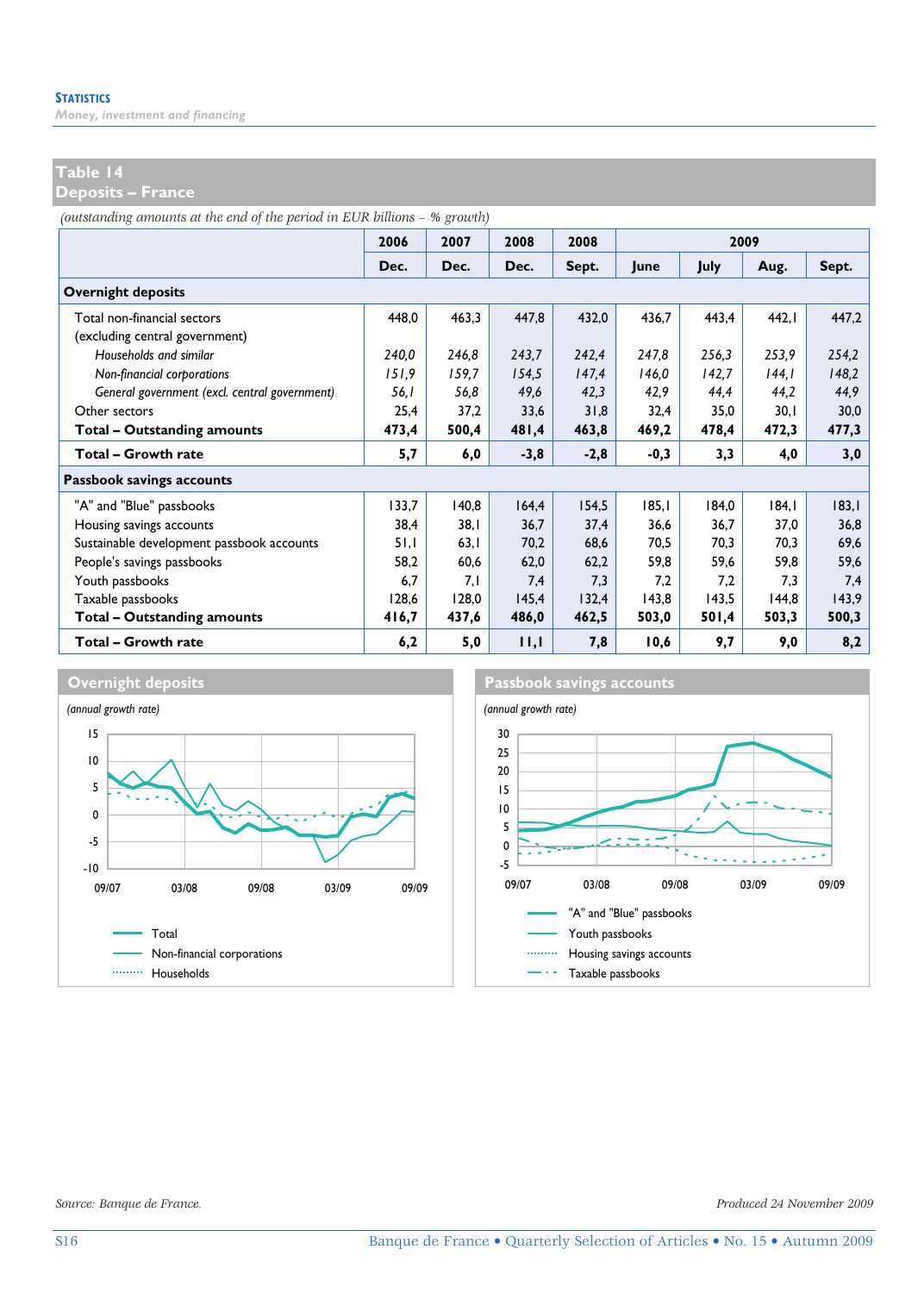**Time deposits – France** 

*(outstanding amounts at the end of the period in EUR billions – % growth)*

|                                                        | 2006   | 2007   | 2008   | 2008   | 2009    |         |       |         |  |  |
|--------------------------------------------------------|--------|--------|--------|--------|---------|---------|-------|---------|--|--|
|                                                        | Dec.   | Dec.   | Dec.   | Sept.  | lune    | July    | Aug.  | Sept.   |  |  |
| Deposits with agreed maturity up to two years          |        |        |        |        |         |         |       |         |  |  |
| Total non-financial sectors (excl. central government) | 58.0   | 94.0   | 121.9  | 120.0  | 90.9    | 89.9    | 87.5  | 86.3    |  |  |
| Households and similar                                 | 27.2   | 48.2   | 62.4   | 66.5   | 37.4    | 36.0    | 34.9  | 33.3    |  |  |
| Non-financial corporations                             | 30.4   | 45.1   | 58.8   | 52.6   | 52.7    | 53.2    | 52.0  | 52.4    |  |  |
| General government (excl. central government)          | 0.5    | 0.6    | 0.8    | 0.9    | 0.8     | 0.7     | 0.7   | 0.6     |  |  |
| Other sectors                                          | 6.3    | 33.8   | 63.4   | 51.6   | 42.6    | 43.1    | 45.2  | 46.6    |  |  |
| Total - Outstanding amounts                            | 64.2   | 127.8  | 185.3  | 171.6  | 133.5   | 133.0   | 132.7 | 133.0   |  |  |
| Total - Growth rate                                    | 21.3   | 100.4  | 45.1   | 66.4   | $-13.3$ | $-18.5$ | -19.6 | $-20.5$ |  |  |
| Deposits with agreed maturity of over two years        |        |        |        |        |         |         |       |         |  |  |
| Total non-financial sectors (excl. central government) | 273.6  | 255.0  | 236.5  | 238.2  | 249.9   | 252.5   | 254.2 | 255.6   |  |  |
| Households and similar                                 | 260.1  | 245.2  | 223.2  | 226.7  | 230.7   | 232.0   | 233.1 | 234.1   |  |  |
| PEL                                                    | 206.1  | 190.4  | 168.7  | 172.5  | 167.0   | 167.1   | 167.6 | 168.1   |  |  |
| <b>PFP</b>                                             | 35.0   | 32.4   | 29.3   | 29.9   | 29.0    | 28.8    | 28.8  | 28.7    |  |  |
| Other                                                  | 19.1   | 22.4   | 25.1   | 24.3   | 34.8    | 36.1    | 36.7  | 37.3    |  |  |
| Non-financial corporations                             | 13.4   | 9.8    | 13.3   | 11.5   | 18.8    | 20.2    | 20.7  | 21.1    |  |  |
| General government (excl. central government)          | 0.0    | 0.0    | 0.1    | 0.0    | 0.3     | 0.3     | 0.3   | 0.3     |  |  |
| Other sectors                                          | 23.7   | 22.2   | 24.4   | 20.7   | 86.I    | 91.1    | 88.9  | 92.4    |  |  |
| Total - Outstanding amounts                            | 297.3  | 277.2  | 260.9  | 259.0  | 336.0   | 343.6   | 343.1 | 348.0   |  |  |
| Total - Growth rate                                    | $-4.7$ | $-6.7$ | $-5.9$ | $-7.0$ | 25.5    | 29.6    | 30.3  | 33.7    |  |  |



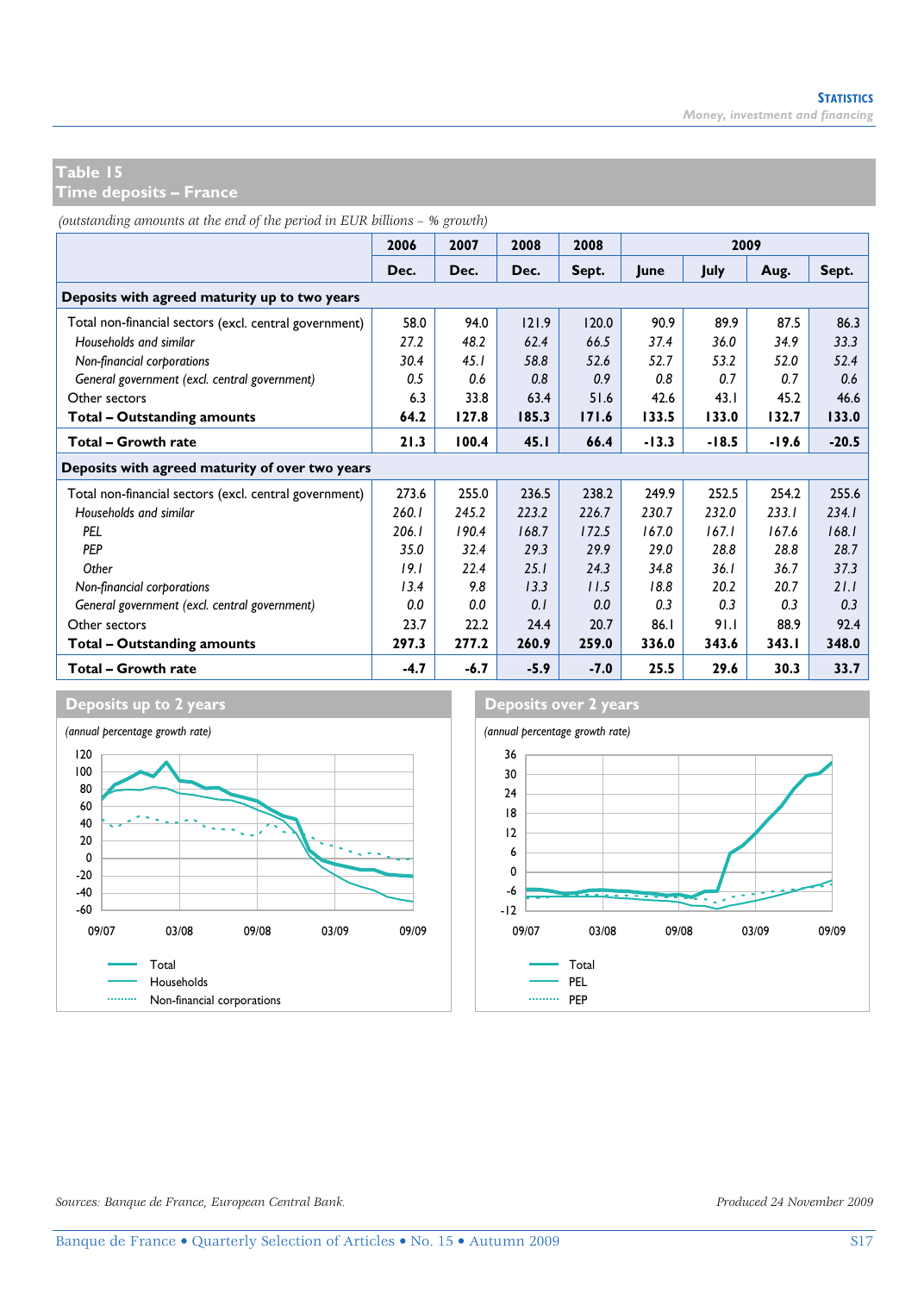### **Table 16**

**Loans extended by credit institutions established in France to French residents – France** 

|  | (outstanding amounts at the end of the period in EUR billions - % growth) |  |  |  |  |  |  |
|--|---------------------------------------------------------------------------|--|--|--|--|--|--|
|--|---------------------------------------------------------------------------|--|--|--|--|--|--|

|                                              | 2006                                                         | 2007    | 2008    | 2008    | 2009            |         |         |         |         |  |  |
|----------------------------------------------|--------------------------------------------------------------|---------|---------|---------|-----------------|---------|---------|---------|---------|--|--|
|                                              | Dec.                                                         | Dec.    | Dec.    | Sept.   | May             | lune    | July    | Aug.    | Sept.   |  |  |
| Loans from monetary financial institutions   |                                                              |         |         |         |                 |         |         |         |         |  |  |
| Private sector                               | 1.527.6                                                      | 1.732.4 | 1,839.8 | 1,842.6 | 1.833.3         | 1,829.2 | 1,828.6 | 1.819.7 | 1,826.5 |  |  |
| General government                           | 155.8                                                        | 168.5   | 173.8   | 187.2   | 170.4           | 176.8   | 174.3   | 180.3   | 179.9   |  |  |
| <b>Total - Outstanding amounts</b>           | 1,683.4                                                      | 1,900.9 | 2,013.5 | 2,029.8 | 2,003.8         | 2,006.1 | 2,003.0 | 2,000.0 | 2,006.4 |  |  |
| Private sector                               | 11.7                                                         | 14.0    | 6.2     | 8.7     | $\mathsf{I}$ .4 | 0.4     | $-0.2$  | $-0.1$  | $-0.7$  |  |  |
| General government                           | 3.3                                                          | 8.2     | 3.1     | 11.1    | $-4.7$          | $-3.3$  | $-4.1$  | $-2.2$  | $-3.9$  |  |  |
| Total - Growth rate                          | 10.9                                                         | 13.5    | 5.9     | 8.9     | 0.9             | 0.1     | $-0.6$  | $-0.3$  | $-1.0$  |  |  |
|                                              | Loans from credit institutions to non-financial corporations |         |         |         |                 |         |         |         |         |  |  |
| <b>Fixed investment</b>                      | 250.7                                                        | 279.5   | 312.6   | 306.3   | 317.4           | 318.1   | 320.7   | 320.4   | 320.6   |  |  |
| Inventories and working capital              | 171.4                                                        | 199.1   | 216.2   | 215.4   | 204.1           | 196.2   | 194.6   | 189.0   | 185.3   |  |  |
| Other lending                                | 208.4                                                        | 234.7   | 252.9   | 247.1   | 257.8           | 257.0   | 257.8   | 257.2   | 257.4   |  |  |
| <b>Total - Outstanding amounts</b>           | 630.5                                                        | 713.3   | 781.6   | 768.9   | 779.3           | 771.2   | 773.I   | 766.6   | 763.3   |  |  |
| Total - Growth rate                          | 10.0                                                         | 13.7    | 9.5     | 12.3    | 4.2             | 2.3     | 1.3     | 0.4     | $-0.5$  |  |  |
| Loans from credit institutions to households |                                                              |         |         |         |                 |         |         |         |         |  |  |
| Loans for house purchase                     | 578.6                                                        | 652.9   | 710.0   | 698.3   | 711.6           | 716.0   | 720.2   | 722.5   | 726.5   |  |  |
| Consumer loans                               | 134.7                                                        | 141.2   | 145.5   | 144.3   | 143.2           | 145.8   | 145.6   | 144.3   | 144.5   |  |  |
| Other lending                                | 79.4                                                         | 83.0    | 84.7    | 85.1    | 86.1            | 86.2    | 86.5    | 86.6    | 86.7    |  |  |
| <b>Total - Outstanding amounts</b>           | 792.7                                                        | 877.I   | 940.I   | 927.6   | 940.9           | 948.0   | 952.3   | 953.4   | 957.7   |  |  |
| Total - Growth rate                          | 11.6                                                         | 11.0    | 7.3     | 8.8     | 4.7             | 4.3     | 3.8     | 3.7     | 3.5     |  |  |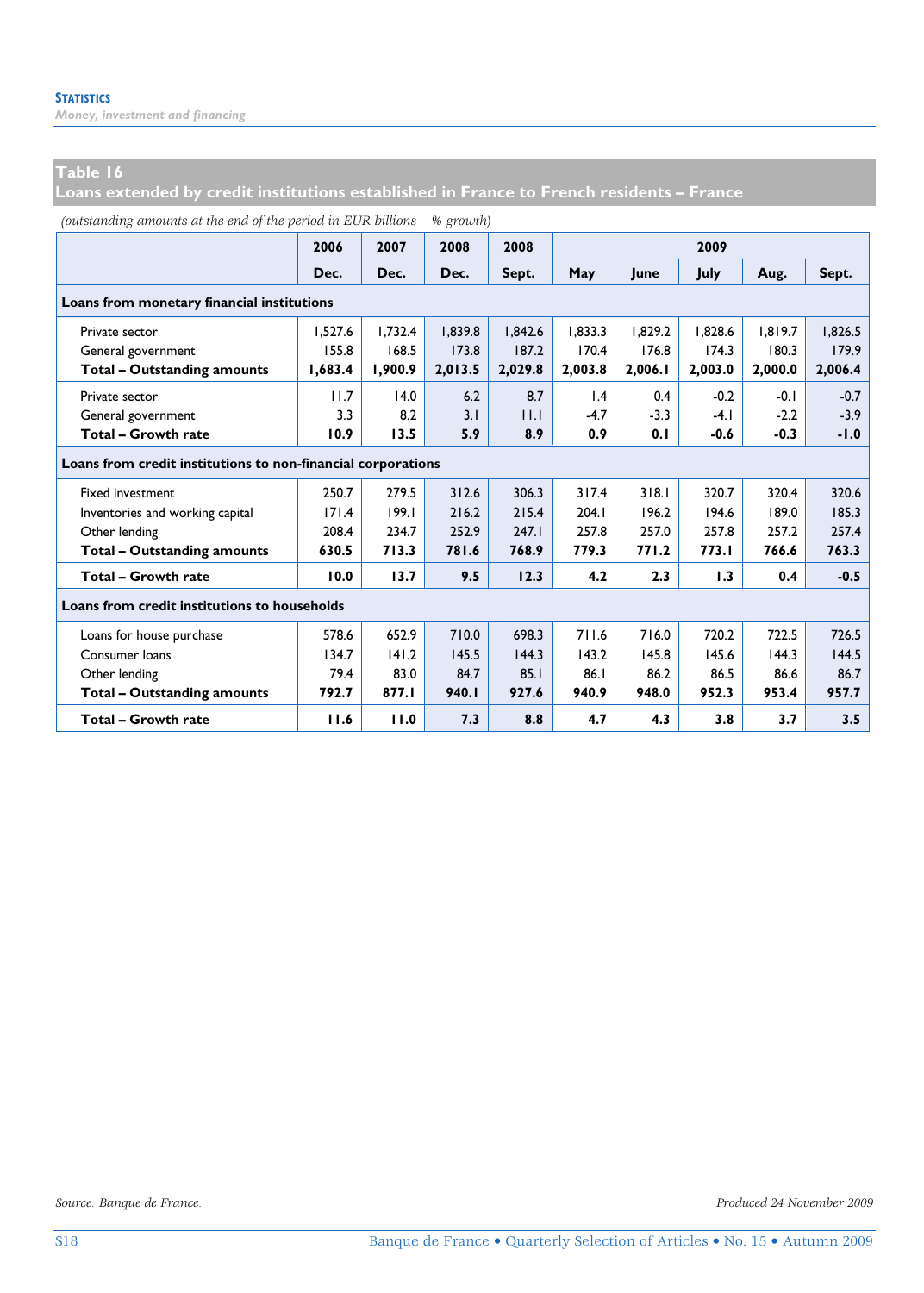**Loans from credit institutions broken down by counterpart and by financing purpose – France (a) and euro area** 



*(a) Loans extended by credit institutions established in France to French residents.*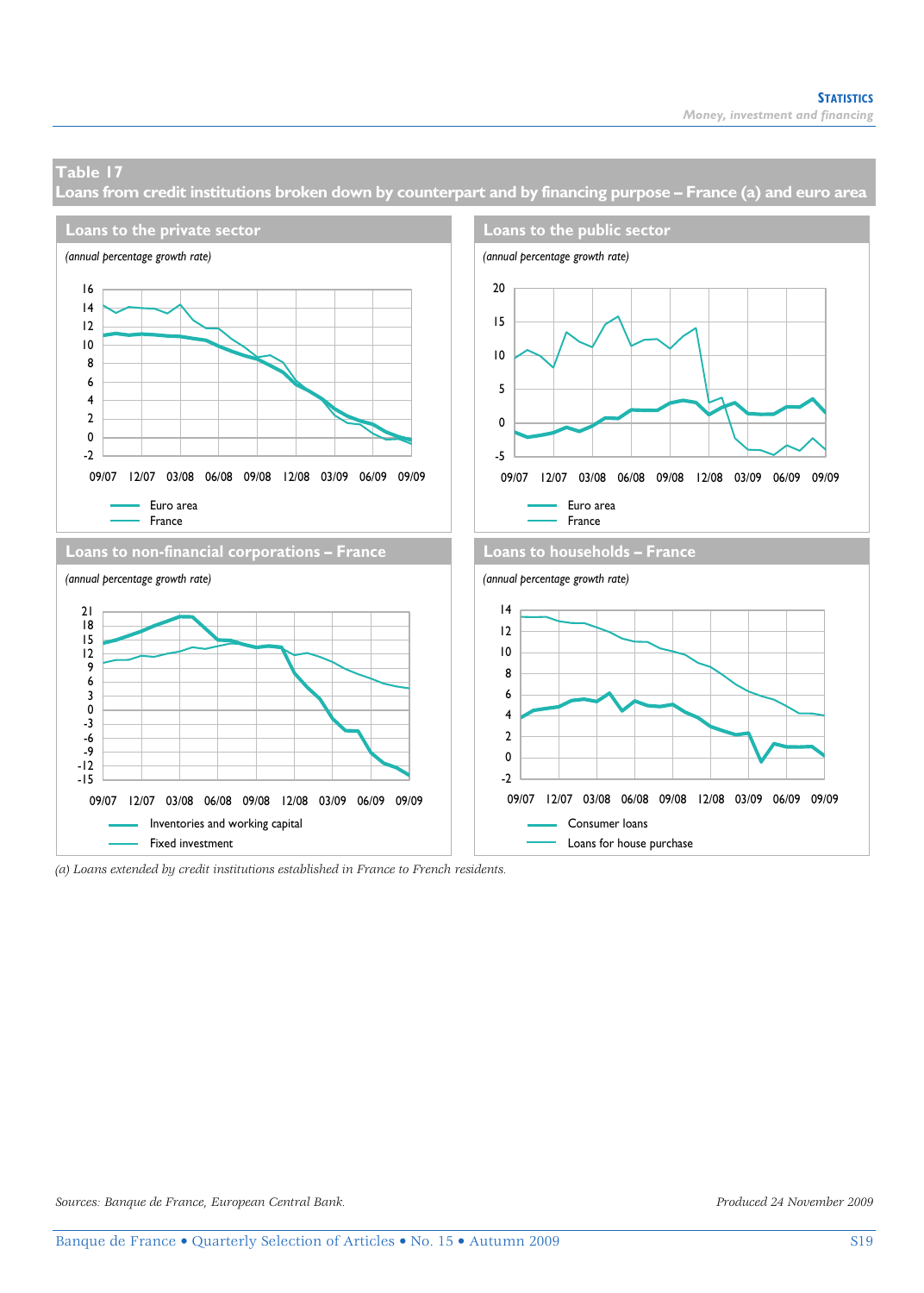### **Table 18**

**New loans to residents – France** 

*(excl. overdrafts, cumulative amounts over 12 months in EUR billions)*

|                                                         |             | 2008  |       | 2009  |       |       |  |  |
|---------------------------------------------------------|-------------|-------|-------|-------|-------|-------|--|--|
|                                                         | <b>July</b> | Aug.  | Sept. | July  | Aug.  | Sept. |  |  |
| Total - new loans                                       | 489.5       | 488.0 | 484.6 | 387.7 | 373.8 | 371.4 |  |  |
| <b>Loans to households</b>                              | 184.1       | 180.2 | 176.5 | 134.3 | 131.9 | 133.7 |  |  |
| Consumer loans (excl. overdrafts)                       | 55.3        | 54.8  | 54.9  | 50.7  | 50.8  | 50.9  |  |  |
| Loans for house purchase with an IRFP $\leq$ 1 year (a) | 17.5        | 16.6  | 15.6  | 8.0   | 7.7   | 7.8   |  |  |
| Loans for house purchase with an IRFP $> 1$ year (a)    | 111.3       | 108.8 | 106.0 | 75.6  | 73.5  | 75.0  |  |  |
| Loans to non-financial corporations                     | 305.4       | 307.9 | 308.I | 253.4 | 241.8 | 237.7 |  |  |
| Loans with an IRFP $\leq$ I year (excl. overdrafts) (a) | 196.8       | 199.3 | 200.4 | 173.9 | 166.7 | 163.5 |  |  |
| Loans with an IRFP $> 1$ year (a)                       | 108.6       | 108.6 | 107.7 | 79.4  | 75.I  | 74.2  |  |  |









**Loans to households Loans to non-financial corporations**





*Data revised over the entire period.* 

*(a) IRFP: initial rate fixation period i.e. the period for which the rate of a loan is fixed.* 

 *IRFP* ≤ *1 year: loans for which the rate is adjusted at least once a year + fixed-rate loans with an initial maturity of up to 1 year. IRFP > 1 year: loans for which the rate is adjusted less than once a year + fixed-rate loans with an initial maturity of over 1 year.* 

*Sources: Banque de France, European Central Bank. Produced 24 November 2009*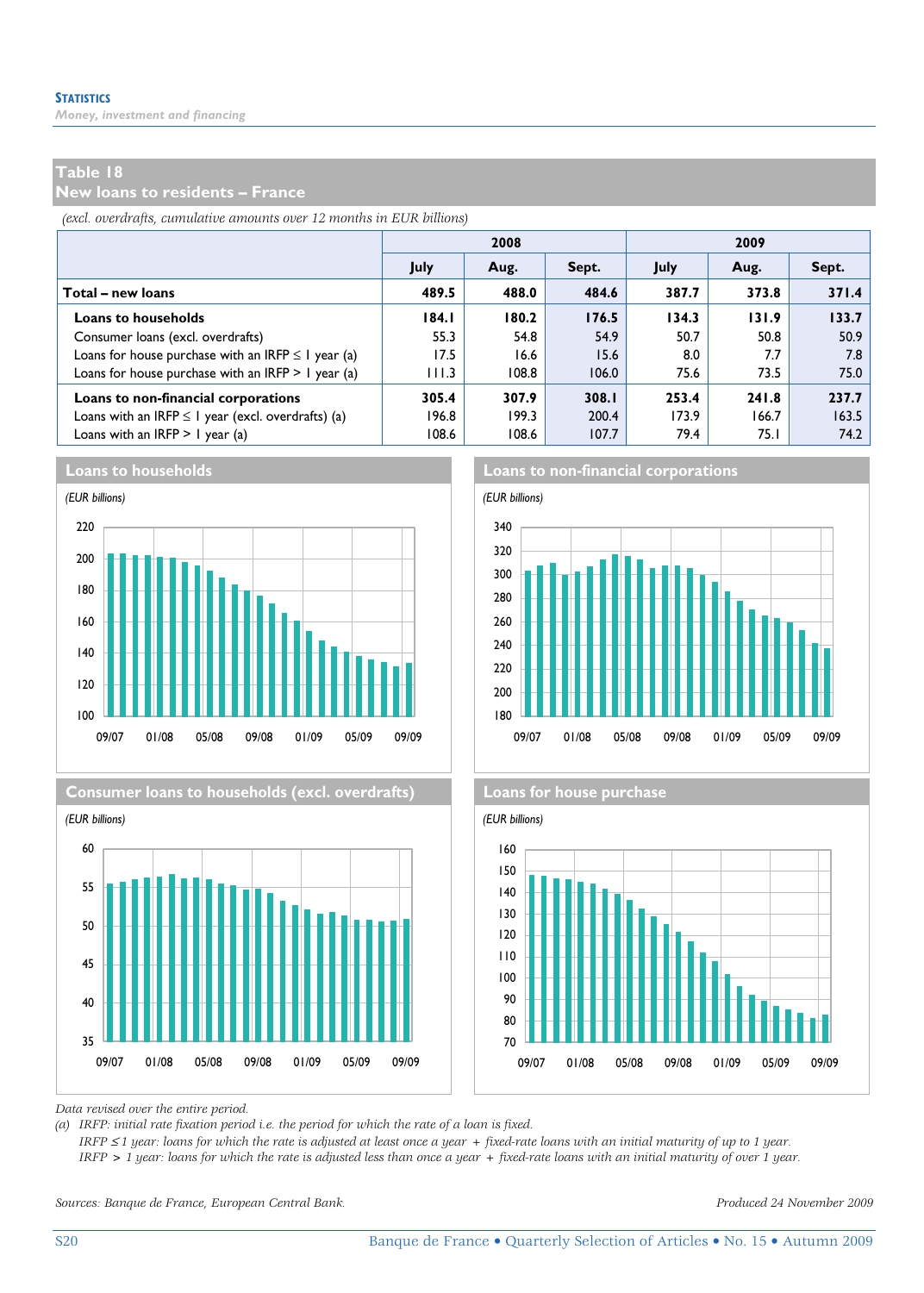**Investment and financing – Insurance corporations and pension funds – Euro area and France**  *(EUR billions)*

**Euro area**

| -------                              |                |                                                    |                        |         |                |         |
|--------------------------------------|----------------|----------------------------------------------------|------------------------|---------|----------------|---------|
|                                      |                | <b>Cumulated transaction flows over 4 quarters</b> | Outstanding<br>amounts |         |                |         |
|                                      |                | 2008                                               |                        |         | 2009           | 2009    |
|                                      | Q <sub>2</sub> | Q <sub>3</sub>                                     | Q <sub>4</sub>         | QI      | Q <sub>2</sub> | lune    |
| <b>Financial assets</b>              |                |                                                    |                        |         |                |         |
| Currency and deposits                | 48.7           | 32.0                                               | 57.0                   | 28.4    | 23.0           | 857.8   |
| of which deposits included in M3 (a) | 35.1           | 32.3                                               | 56.9                   | 18.1    | 12.4           | 197.6   |
| Short-term debt securities           | 33.4           | 16.9                                               | 15.3                   | 7.1     | 4.7            | 352.3   |
| Long-term debt securities            | 93.4           | 100.6                                              | 80.3                   | 94.3    | 50.2           | 2,030.1 |
| Loans                                | 12.0           | 13.5                                               | 23.2                   | 0.6     | 15.2           | 371.9   |
| Shares and other equity              | 63.2           | 47.6                                               | 33.1                   | 20.7    | 75.8           | 1,951.3 |
| of which quoted shares               | $-2.1$         | $-10.9$                                            | $-11.5$                | -8.2    | $-10.3$        | 439.5   |
| Remaining net assets                 | $-18.6$        | 1.7                                                | 30.8                   | 0.6     | 25.6           | 242.0   |
| <b>Financing</b>                     |                |                                                    |                        |         |                |         |
| Debt securities                      | 5.1            | 5.4                                                | 9.3                    | 9.9     | 7.0            | 40.0    |
| Loans                                | 3.5            | $-7.4$                                             | 22.2                   | $-10.4$ | 6.3            | 213.0   |
| Shares and other equity              | $-3.1$         | $-8.7$                                             | $-1.4$                 | 0.9     | 0.8            | 414.9   |
| Insurance technical reserves         | 246.5          | 233.1                                              | 191.6                  | 168.6   | 163.7          | 5,275.8 |
| Life insurance                       | 236.5          | 217.8                                              | 177.1                  | 160.4   | 157.5          | 4,585.4 |
| Non-life insurance                   | 10.0           | 15.4                                               | 14.5                   | 8.2     | 6.3            | 690.4   |
| Net lending/net borrowing (B9B)      | $-20.1$        | $-10.1$                                            | 18.1                   | $-17.4$ | 16.5           |         |

### *(EUR billions)*

| <b>France</b>                        |                |                                                    |                        |         |                |         |
|--------------------------------------|----------------|----------------------------------------------------|------------------------|---------|----------------|---------|
|                                      |                | <b>Cumulated transaction flows over 4 quarters</b> | Outstanding<br>amounts |         |                |         |
|                                      |                | 2008                                               |                        |         | 2009           | 2009    |
|                                      | Q <sub>2</sub> | Q <sub>3</sub>                                     | Q4                     | QI      | Q <sub>2</sub> | lune    |
| <b>Financial assets</b>              |                |                                                    |                        |         |                |         |
| Currency and deposits                | 5.5            | $-0.1$                                             | 3.1                    | 1.3     | $-0.3$         | 22.4    |
| of which deposits included in M3 (a) | 2.7            | 0.5                                                | 2.4                    | 0.1     | $-1.2$         | 12.0    |
| Short-term debt securities           | 30.7           | 13.8                                               | 13.3                   | 9.4     | 11.4           | 314.9   |
| Long-term debt securities            | 31.1           | 42.3                                               | 28.7                   | 22.2    | 37.9           | 639.7   |
| Loans                                | 1.6            | $-0.5$                                             | 0.0                    | $-0.2$  | 2.5            | 39.9    |
| Shares and other equity              | 36.2           | 20.2                                               | 21.4                   | 13.8    | 1.3            | 579.3   |
| of which quoted shares               | 5.5            | 0.8                                                | 1.2                    | 0.3     | $-1.1$         | 50.3    |
| Remaining net assets                 | $-9.6$         | $-5.6$                                             | 3.5                    | -1.9    | 3.2            | 13.6    |
| <b>Financing</b>                     |                |                                                    |                        |         |                |         |
| Debt securities                      | 3.5            | 3.7                                                | 8.2                    | 6.9     | 5.2            | 26.3    |
| Loans                                | $-3.1$         | $-15.0$                                            | $-6.4$                 | $-14.2$ | $-8.2$         | 53.2    |
| Shares and other equity              | 2.0            | 0.5                                                | 1.7                    | 2.0     | 1.9            | 119.8   |
| Insurance technical reserves         | 84.9           | 80.5                                               | 72.4                   | 74.3    | 78.8           | 1,453.1 |
| Life insurance                       | 78.2           | 73.9                                               | 65.7                   | 67.7    | 72.1           | 1,296.2 |
| Non-life insurance                   | 6.7            | 6.6                                                | 6.6                    | 6.7     | 6.7            | 156.9   |
| Net lending/net borrowing (B9B)      | 8.2            | 0.4                                                | $-5.9$                 | $-24.5$ | $-21.8$        |         |

*(a) Deposits with agreed maturity up to 2 years and redeemable at notice up to 3 months of insurance corporations held with MFIs and central government. Sources: Banque de France, European Central Bank. Produced 24 November 2009*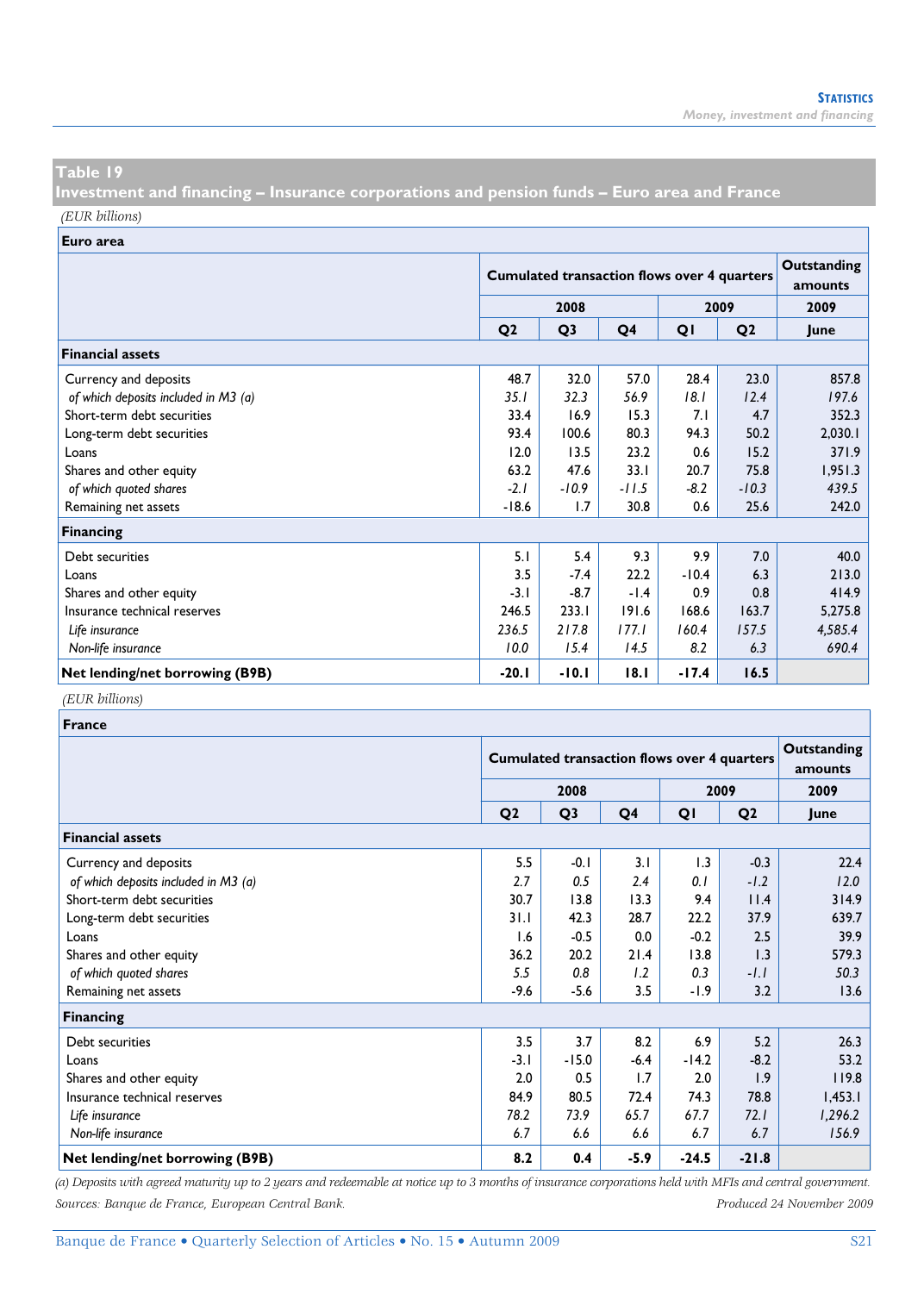### **Table 20**

**Investment and financing – Households – Euro area** 

*(EUR billions)*

|                                        |                | <b>Cumulated transaction flows over 4 quarters</b> |            |            |                |          |  |  |  |
|----------------------------------------|----------------|----------------------------------------------------|------------|------------|----------------|----------|--|--|--|
|                                        |                | 2008                                               |            |            | 2009           | 2009     |  |  |  |
|                                        | O <sub>2</sub> | Q <sub>3</sub>                                     | Q4         | QI         | Q <sub>2</sub> | June     |  |  |  |
| <b>Financial assets</b>                |                |                                                    |            |            |                |          |  |  |  |
| Currency and deposits                  | 350.4          | 352.4                                              | 404.1      | 379.6      | 345.9          | 6.316.6  |  |  |  |
| of which deposits included in M3 (a)   | 355.5          | 361.7                                              | 384.4      | 344.8      | 284.4          | 4,908.0  |  |  |  |
| Short-term debt securities             | 21.1           | 19.4                                               | 9.3        | $-9.7$     | $-25.0$        | 45.7     |  |  |  |
| Long-term debt securities              | 81.4           | 91.1                                               | 75.7       | 65.7       | 45.8           | 1,344.0  |  |  |  |
| Shares and other equity                | $-139.0$       | $-176.0$                                           | $-146.1$   | $-102.3$   | $-42.8$        | 3,758.0  |  |  |  |
| <b>Ouoted shares</b>                   | $-39.8$        | $-46.0$                                            | $-15.5$    | 4.6        | 14.6           | 633.3    |  |  |  |
| Unquoted shares and other equity       | 15.0           | 4.1                                                | 7.6        | $-1.1$     | 15.9           | 1.797.8  |  |  |  |
| Mutual fund shares                     | $-114.1$       | $-134.1$                                           | $-138.2$   | $-105.8$   | $-73.4$        | 1,326.9  |  |  |  |
| of which money market fund shares      | 10.5           | 13.5                                               | $-9.1$     | $-4.0$     | $-24.9$        | 312.0    |  |  |  |
| Insurance technical reserves           | 236.1          | 225.4                                              | 188.2      | 180.2      | 8 .            | 5,288.7  |  |  |  |
| Remaining net assets                   | $-20.6$        | $-3.9$                                             | $-33.0$    | $-30.6$    | $-9.7$         | $-293.0$ |  |  |  |
| <b>Financing</b>                       |                |                                                    |            |            |                |          |  |  |  |
| Loans                                  | 287.8          | 252.2                                              | 205.4      | 147.7      | 112.1          | 5.746.9  |  |  |  |
| of which from euro area MFIs           | 199.0          | 183.2                                              | 81.6       | 18.8       | 9.1            | 4,899.9  |  |  |  |
| <b>Revaluation of financial assets</b> |                |                                                    |            |            |                |          |  |  |  |
| Shares and other equity                | $-1,007.0$     | $-1,051.3$                                         | $-1,403.6$ | $-1,090.8$ | $-624.5$       |          |  |  |  |
| Insurance technical reserves           | $-132.9$       | $-188.3$                                           | $-269.0$   | $-210.5$   | $-119.9$       |          |  |  |  |
| Other flows                            | $-10.5$        | $-81.8$                                            | $-96.1$    | $-60.5$    | $-8.3$         |          |  |  |  |
| Change in net financial worth          | $-908.6$       | $-1,065.4$                                         | -1,475.8   | $-1,026.5$ | $-369.5$       |          |  |  |  |







*(a) Deposits with agreed maturity up to 2 years and redeemable at notice up to 3 months of households held with MFIs and central government.* 

*Source: European Central Bank. Produced 24 November 2009*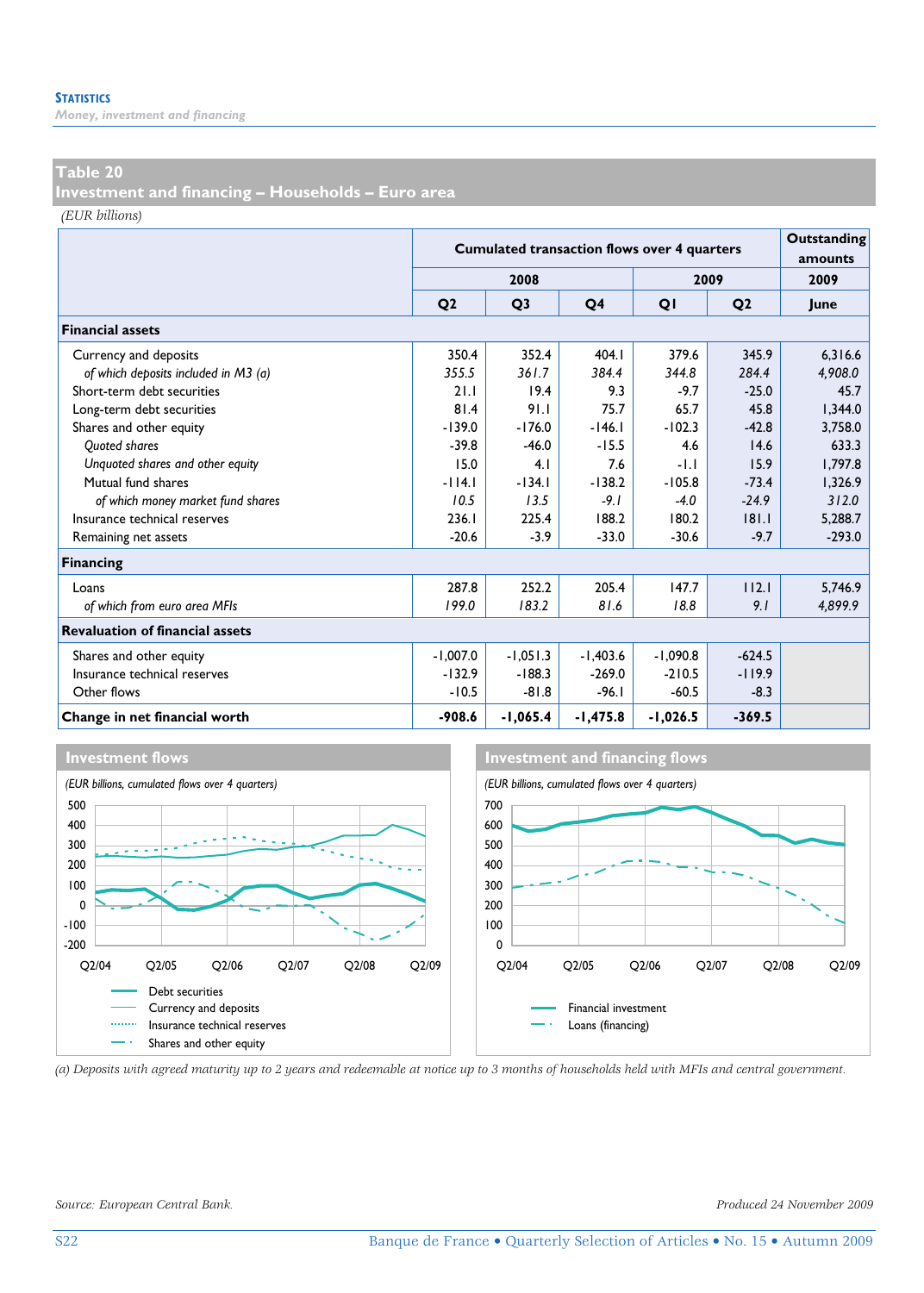**Investment and financing – Households – France** 

*(EUR billions)*

|                                        |                | <b>Cumulated transaction flows over 4 quarters</b> |                |          |                |         |  |  |  |
|----------------------------------------|----------------|----------------------------------------------------|----------------|----------|----------------|---------|--|--|--|
|                                        |                | 2008                                               |                |          | 2009           | 2009    |  |  |  |
|                                        | Q <sub>2</sub> | Q <sub>3</sub>                                     | Q <sub>4</sub> | QI       | Q <sub>2</sub> | lune    |  |  |  |
| <b>Financial assets</b>                |                |                                                    |                |          |                |         |  |  |  |
| Currency and deposits                  | 43.8           | 45.8                                               | 49.6           | 44.7     | 36.2           | 1,105.2 |  |  |  |
| of which deposits included in M3 (a)   | 57.3           | 59.4                                               | 63.9           | 50.0     | 33.0           | 829.3   |  |  |  |
| Short-term debt securities             | 3.5            | 2.5                                                | 2.1            | 1.6      | 1.8            | 23.9    |  |  |  |
| Long-term debt securities              | 1.2            | 1.5                                                | $-1.8$         | $-1.2$   | 5.4            | 46.5    |  |  |  |
| Shares and other equity                | $-16.0$        | $-12.5$                                            | $-11.5$        | 0.3      | 6.1            | 818.9   |  |  |  |
| Ouoted shares                          | $-7.1$         | $-4.7$                                             | $-2.6$         | 3.7      | 5.8            | 105.0   |  |  |  |
| Unquoted shares and other equity       | 4.6            | 4.9                                                | 6.9            | 14.7     | 16.8           | 416.5   |  |  |  |
| Mutual fund shares                     | $-13.5$        | $-12.7$                                            | $-15.9$        | $-18.0$  | $-16.5$        | 297.4   |  |  |  |
| of which money market fund shares      | 14.5           | 10.9                                               | 7.2            | 0.7      | $-4.3$         | 66.4    |  |  |  |
| Insurance technical reserves           | 84.1           | 79.9                                               | 71.8           | 73.8     | 78.2           | 1,428.7 |  |  |  |
| Remaining net assets                   | 26.6           | 37.9                                               | 17.9           | $-0.2$   | $-9.7$         | $-72.9$ |  |  |  |
| <b>Financing</b>                       |                |                                                    |                |          |                |         |  |  |  |
| Loans                                  | 76.9           | 74.3                                               | 65.8           | 50.7     | 40.3           | 997.2   |  |  |  |
| of which from resident MFIs            | 74.7           | 71.3                                               | 52.0           | 36.8     | 32.1           | 950.5   |  |  |  |
| <b>Revaluation of financial assets</b> |                |                                                    |                |          |                |         |  |  |  |
| Shares and other equity                | $-171.4$       | $-164.8$                                           | $-247.0$       | $-207.8$ | $-110.6$       |         |  |  |  |
| Insurance technical reserves           | $-39.8$        | $-42.3$                                            | $-57.1$        | $-42.2$  | $-25.3$        |         |  |  |  |
| Other flows                            | 49.6           | 47.6                                               | $\mathsf{L}$   | 0.4      | 2.7            |         |  |  |  |
| Change in net financial worth          | $-95.3$        | $-78.6$                                            | $-240.8$       | $-181.4$ | $-55.4$        |         |  |  |  |



*(a) Deposits with agreed maturity up to 2 years and redeemable at notice up to 3 months of households held with MFIs and central government.*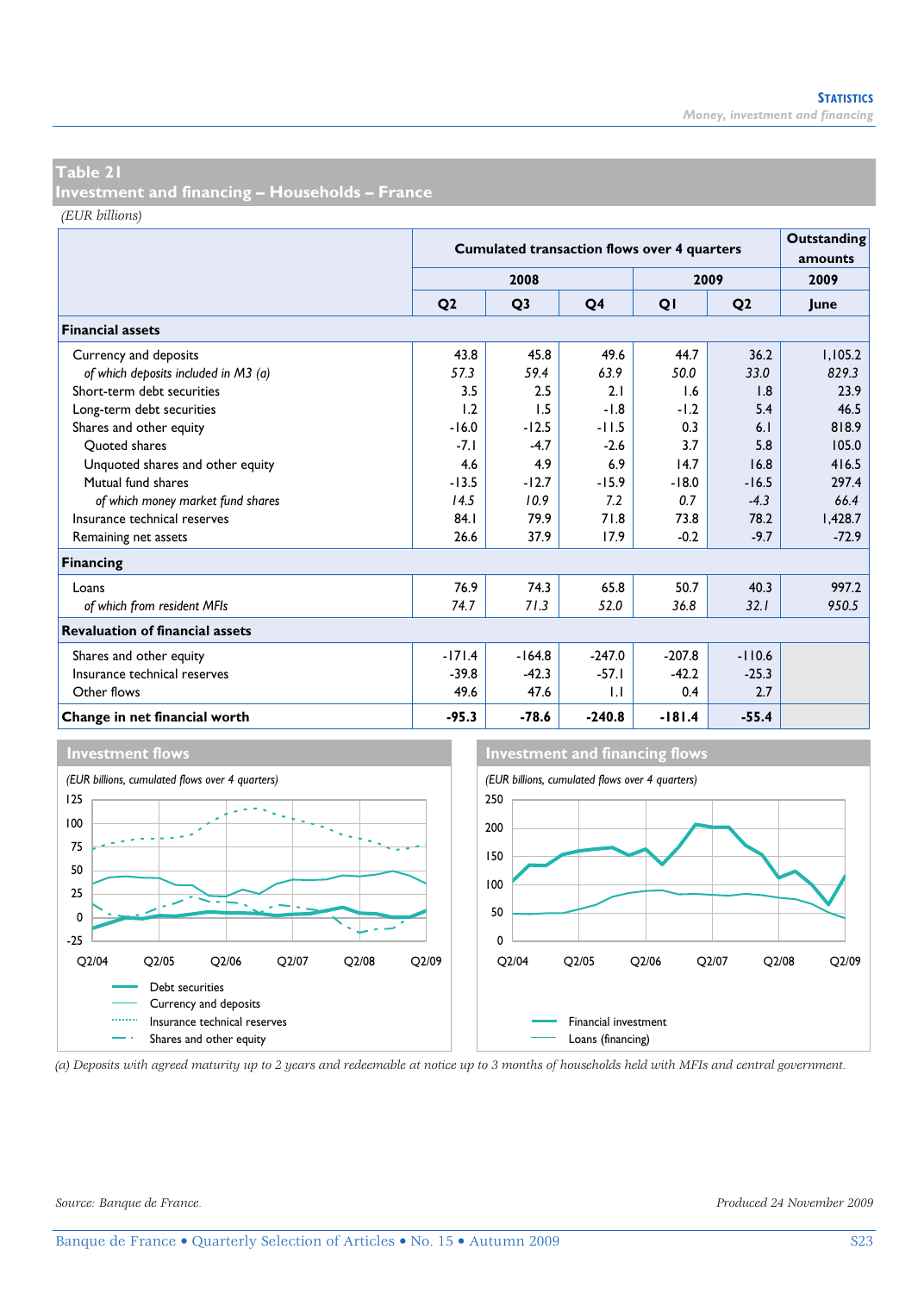### **Table 22**

**Investment and financing – Non-financial corporations – Euro area** 

*(EUR billions)*

|                                      |                | <b>Cumulated transaction flows over 4 quarters</b> | Outstanding<br>amounts |          |                |          |
|--------------------------------------|----------------|----------------------------------------------------|------------------------|----------|----------------|----------|
|                                      |                | 2008                                               |                        |          | 2009           | 2009     |
|                                      | Q <sub>2</sub> | Q <sub>3</sub>                                     | Q4                     | QI       | Q <sub>2</sub> | June     |
| <b>Financial assets</b>              |                |                                                    |                        |          |                |          |
| Currency and deposits                | 94.5           | 92.5                                               | 25.0                   | 8.7      | 39.2           | 1,743.8  |
| of which deposits included in M3 (a) | 106.7          | 81.9                                               | 3.6                    | $-17.7$  | $-0.7$         | 1,448.4  |
| Debt securities                      | $-64.4$        | $-46.9$                                            | $-22.1$                | $-29.5$  | $-66.8$        | 266.9    |
| Loans                                | 242.2          | 246.3                                              | 314.4                  | 273.7    | 231.0          | 2,641.7  |
| Shares and other equity              | 369.9          | 345.8                                              | 363.5                  | 354.0    | 314.7          | 6,239.6  |
| Insurance technical reserves         | 4.7            | 4.0                                                | 2.3                    | $-1.1$   | 0.3            | 144.2    |
| Remaining net assets                 | 42.4           | $-34.2$                                            | $-92.6$                | $-168.5$ | $-132.6$       | 372.2    |
| Financing                            |                |                                                    |                        |          |                |          |
| Debt                                 | 743.5          | 760.6                                              | 692.5                  | 579.6    | 393.7          | 9,362.3  |
| Loans                                | 729.3          | 716.5                                              | 635.7                  | 509.5    | 308.8          | 8.198.1  |
| of which from euro area MFIs         | 561.8          | 513.1                                              | 419.8                  | 279.6    | 126.2          | 4,803.3  |
| Debt securities                      | 12.3           | 41.7                                               | 55.1                   | 68.4     | 82.9           | 832.7    |
| Pension fund reserves                | 1.9            | 2.4                                                | 1.8                    | 1.8      | 2.0            | 331.5    |
| Shares and other equity              | 259.5          | 191.0                                              | 248.5                  | 189.8    | 255.3          | 10,327.7 |
| Quoted shares                        | $-12.1$        | $-29.7$                                            | 2.2                    | 12.1     | 45.2           | 2,843.1  |
| Unquoted shares and other equity     | 271.5          | 220.7                                              | 246.3                  | 177.8    | 210.0          | 7,484.6  |
| Net lending/net borrowing (B9B)      | $-313.6$       | $-344.0$                                           | $-350.6$               | -332.2   | $-263.1$       |          |



*(a) Deposits with agreed maturity up to 2 years and redeemable at notice up to 3 months of non-financial corporations held with MFIs and central government.*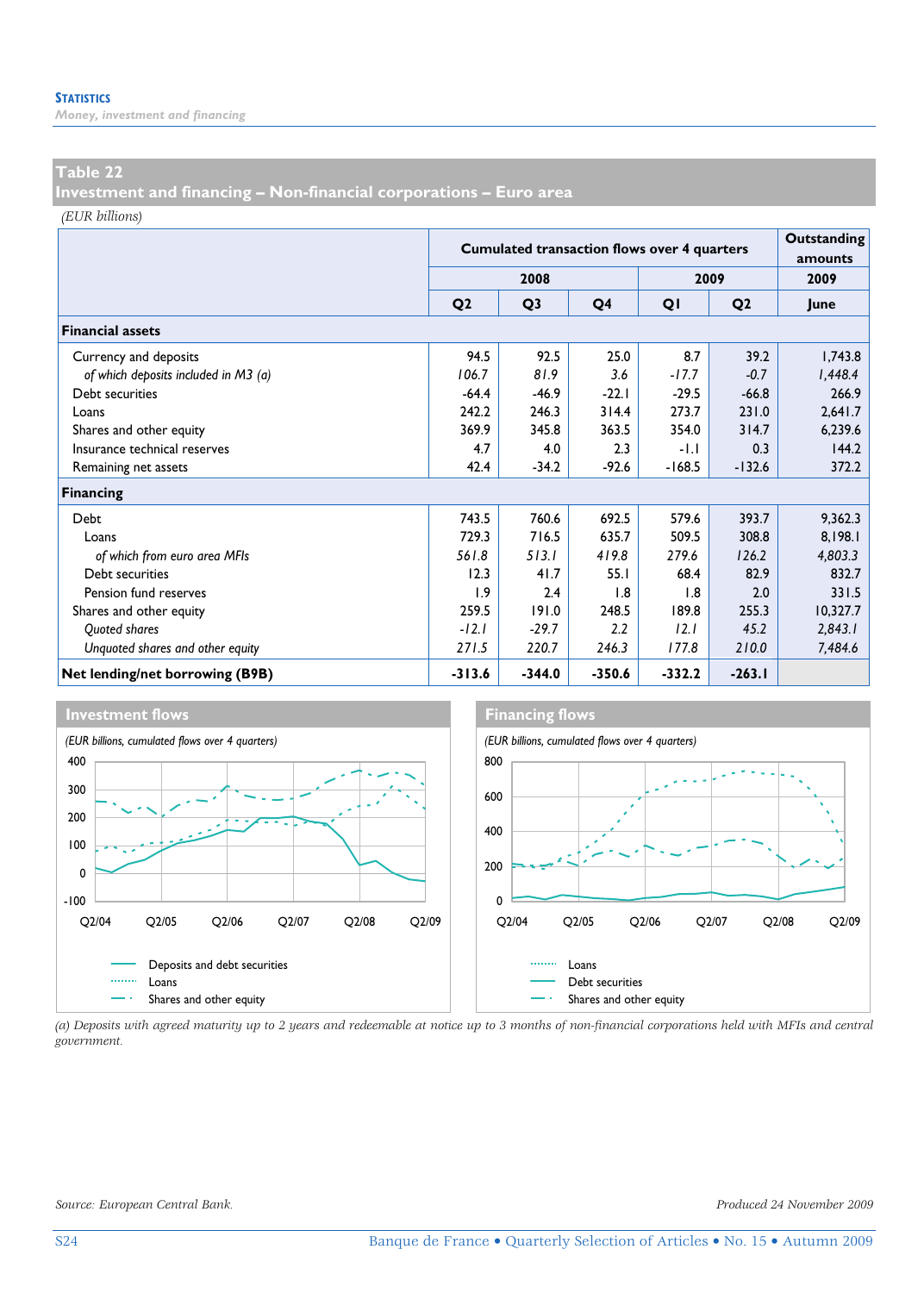**Investment and financing – Non-financial corporations – France** 

*(EUR billions)*

|                                      |                | <b>Cumulated transaction flows over 4 quarters</b> |                | Outstanding<br>amounts |                |         |
|--------------------------------------|----------------|----------------------------------------------------|----------------|------------------------|----------------|---------|
|                                      |                | 2008                                               |                |                        | 2009           | 2009    |
|                                      | Q <sub>2</sub> | Q <sub>3</sub>                                     | Q <sub>4</sub> | QI                     | Q <sub>2</sub> | June    |
| <b>Financial assets</b>              |                |                                                    |                |                        |                |         |
| Currency and deposits                | 21.8           | 15.5                                               | 20.0           | 6.4                    | 15.2           | 273.0   |
| of which deposits included in M3 (a) | 14.6           | 13.0                                               | 10.1           | 0.3                    | 2.7            | 211.9   |
| Debt securities                      | 10.2           | $-3.0$                                             | $-10.0$        | $-18.7$                | $-6.7$         | 75.4    |
| Loans                                | 103.7          | 129.3                                              | 116.8          | 110.3                  | 120.2          | 889.1   |
| Shares and other equity              | 38.0           | 61.7                                               | 75.4           | 85.5                   | 85.4           | 2,181.8 |
| Insurance technical reserves         | 0.6            | 0.6                                                | 0.5            | 0.5                    | 0.5            | 19.7    |
| Remaining net assets                 | 17.9           | 5.8                                                | $-28.9$        | 5.8                    | $-20.9$        | 94.9    |
| Financing                            |                |                                                    |                |                        |                |         |
| Debt                                 | 175.1          | 197.9                                              | 178.1          | 173.1                  | 129.3          | 2,049.3 |
| Loans                                | 178.7          | 195.1                                              | 161.2          | 138.7                  | 90.6           | 1,700.0 |
| of which from resident MFIs          | 91.8           | 84.3                                               | 68.I           | 46.8                   | 17.5           | 780.6   |
| Debt securities                      | $-3.6$         | 2.8                                                | 16.9           | 34.4                   | 38.7           | 349.3   |
| Shares and other equity              | 71.3           | 62.6                                               | 67.5           | 81.3                   | 98.6           | 3,131.8 |
| Quoted shares                        | 16.0           | 9.6                                                | 5.3            | 5.6                    | 17.7           | 855.0   |
| Unquoted shares and other equity     | 55.2           | 53.0                                               | 62.2           | 75.7                   | 80.9           | 2,276.8 |
| Net lending/net borrowing (B9B)      | -54. I         | $-50.6$                                            | $-71.6$        | $-64.6$                | $-34.1$        |         |





*(a) Deposits with agreed maturity up to 2 years and redeemable at notice up to 3 months of non-financial corporations held with MFIs and central government.*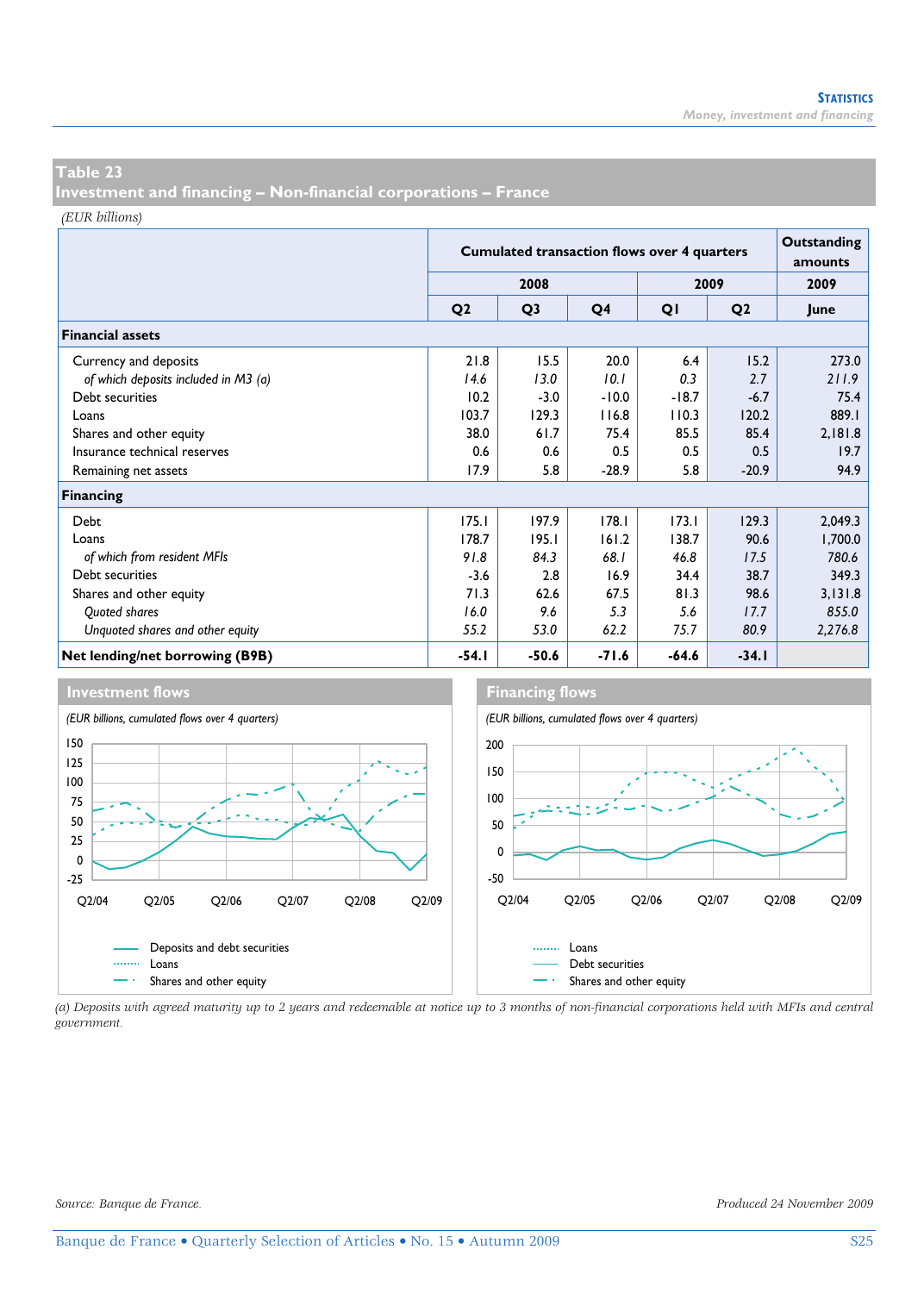## **Table 24**

**Interest rates on deposits – France and the euro area** 

*(average monthly rates – %)*

|                                                                                 | 2007 | 2008 | 2008  | 2009 |      |      |      |       |
|---------------------------------------------------------------------------------|------|------|-------|------|------|------|------|-------|
|                                                                                 | Dec. | Dec. | Sept. | May  | June | July | Aug. | Sept. |
| Euro area                                                                       |      |      |       |      |      |      |      |       |
| Overnight deposits - households                                                 | I.I8 | 1.16 | 1.32  | 0.61 | 0.56 | 0.52 | 0.50 | 0.48  |
| Deposits redeemable at notice up to 3 months - households                       | 2.57 | 2.95 | 2.97  | 1.98 | 1.95 | l.86 | 1.64 | 1.60  |
| Time deposits with agreed maturity over 2 years -<br>non-financial corporations | 4.17 | 4.08 | 4.69  | 3.11 | 2.57 | 2.93 | 2.93 | 2.73  |
| <b>France</b>                                                                   |      |      |       |      |      |      |      |       |
| "A" passbooks (end of period)                                                   | 3.00 | 4.00 | 4.00  | 1.75 | 1.75 | 1.75 | 1.25 | 1.25  |
| Regulated savings deposits                                                      | 3.07 | 3.96 | 3.95  | 1.78 | 1.78 | 1.78 | 1.28 | 1.28  |
| Market rate savings deposits                                                    |      | 3.73 | 3.51  | 1.95 | 1.92 | 1.76 | 1.37 | 1.38  |
| Deposits with agreed maturity up to 2 years                                     | 4.11 | 4.44 | 4.48  | 3.16 | 3.18 | 2.85 | 2.80 | 2.66  |
| Deposits with agreed maturity over 2 years                                      | 3.54 | 3.50 | 3.59  | 3.50 | 3.59 | 3.52 | 3.48 | 3.52  |





*Sources: Banque de France, European Central Bank. Produced 24 November 2009*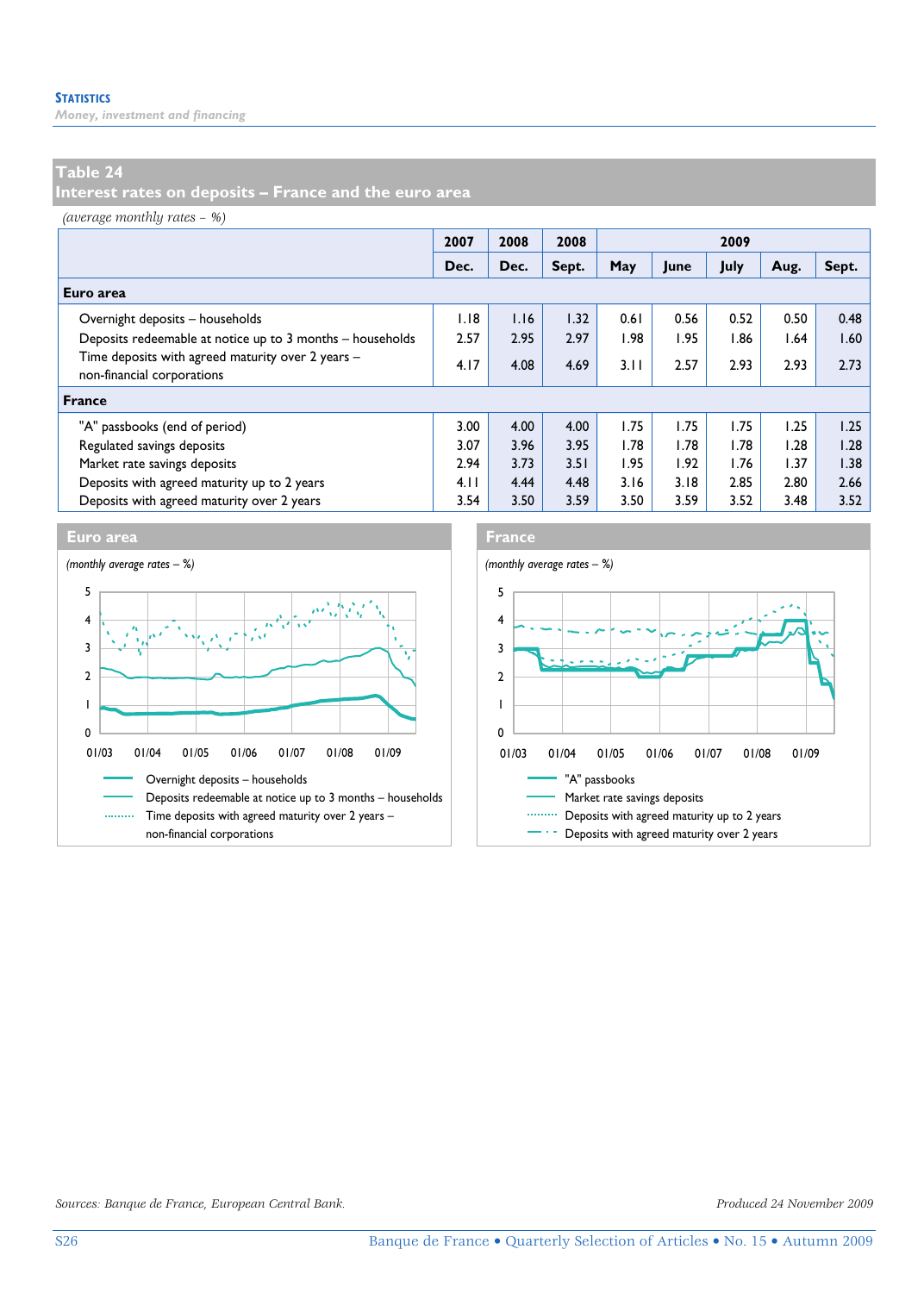**Cost of credit – France and the euro area** 

*(average monthly rate – %)*

|                                            |      | 2008 |      |      |      |                  |      | 2009 |      |      |      |            |
|--------------------------------------------|------|------|------|------|------|------------------|------|------|------|------|------|------------|
|                                            | Oct. | Nov. | Dec. | Jan. |      | Feb. March April |      | May  | June | July |      | Aug. Sept. |
| Euro area                                  |      |      |      |      |      |                  |      |      |      |      |      |            |
| <b>Consumer loans</b>                      |      |      |      |      |      |                  |      |      |      |      |      |            |
| Floating rate and IRFP of up to 1 year (a) | 8.81 | 8.85 | 8.16 | 8.27 | 8.06 | 7.51             | 7.43 | 7.87 | 7.30 | 7.67 | 7.96 | 7.72       |
| Loans for house purchase                   |      |      |      |      |      |                  |      |      |      |      |      |            |
| Floating rate and IRFP of between          | 5.42 | 5.34 | 5.06 | 4.77 | 4.54 | 4.34             | 4.21 | 4.15 | 4.12 | 4.09 | 4.10 | 4.05       |
| I and 5 years                              |      |      |      |      |      |                  |      |      |      |      |      |            |
| Non financial corporations                 |      |      |      |      |      |                  |      |      |      |      |      |            |
| of over EUR 1 million                      |      |      |      |      |      |                  |      |      |      |      |      |            |
| IRFP of up to $\overline{I}$ year (a)      | 5.59 | 4.86 | 4.29 | 3.52 | 3.12 | 2.85             | 2.55 | 2.49 | 2.57 | 2.38 | 2.32 | 2.09       |
| <b>France</b>                              |      |      |      |      |      |                  |      |      |      |      |      |            |
| <b>Consumer loans</b>                      | 7.47 | 7.50 | 7.47 | 7.49 | 7.26 | 7.01             | 6.96 | 6.92 | 6.68 | 6.77 | 6.78 | 6.57       |
| Loans for house purchase                   |      |      |      |      |      |                  |      |      |      |      |      |            |
| IRFP of up to $\ell$ year (a)              | 5.22 | 5.27 | 5.38 | 5.11 | 4.65 | 4.49             | 4.13 | 3.98 | 3.85 | 3.65 | 3.59 | 3.49       |
| IRFP of over $\vert$ year (a)              |      | 5.13 | 5.19 | 5.07 | 4.90 | 4.71             | 4.55 | 4.35 | 4.27 | 4.17 | 4.14 | 4.13       |
| Non-financial corporations                 |      |      |      |      |      |                  |      |      |      |      |      |            |
| IRFP of up to $\overline{I}$ year (a)      | 5.56 | 4.62 | 4.21 | 3.13 | 2.78 | 2.56             | 2.16 | 2.18 | 2.15 | 1.96 | 1.88 | 2.14       |
| IRFP of over $\vert$ year (a)              | 5.48 | 5.27 | 5.10 | 4.89 | 4.68 | 4.40             | 4.30 | 4.10 | 3.82 | 3.94 | 3.70 | 3.67       |



*(a) IRFP: initial rate fixation period i.e. the period for which the rate of a loan is fixed.* 

*IRFP* ≤ *1 year: loans for which the rate is adjusted at least once a year + fixed-rate loans with an initial maturity of up to 1 year. IRFP > 1 year: loans for which the rate is adjusted less than once a year + fixed-rate loans with an initial maturity of over 1 year.*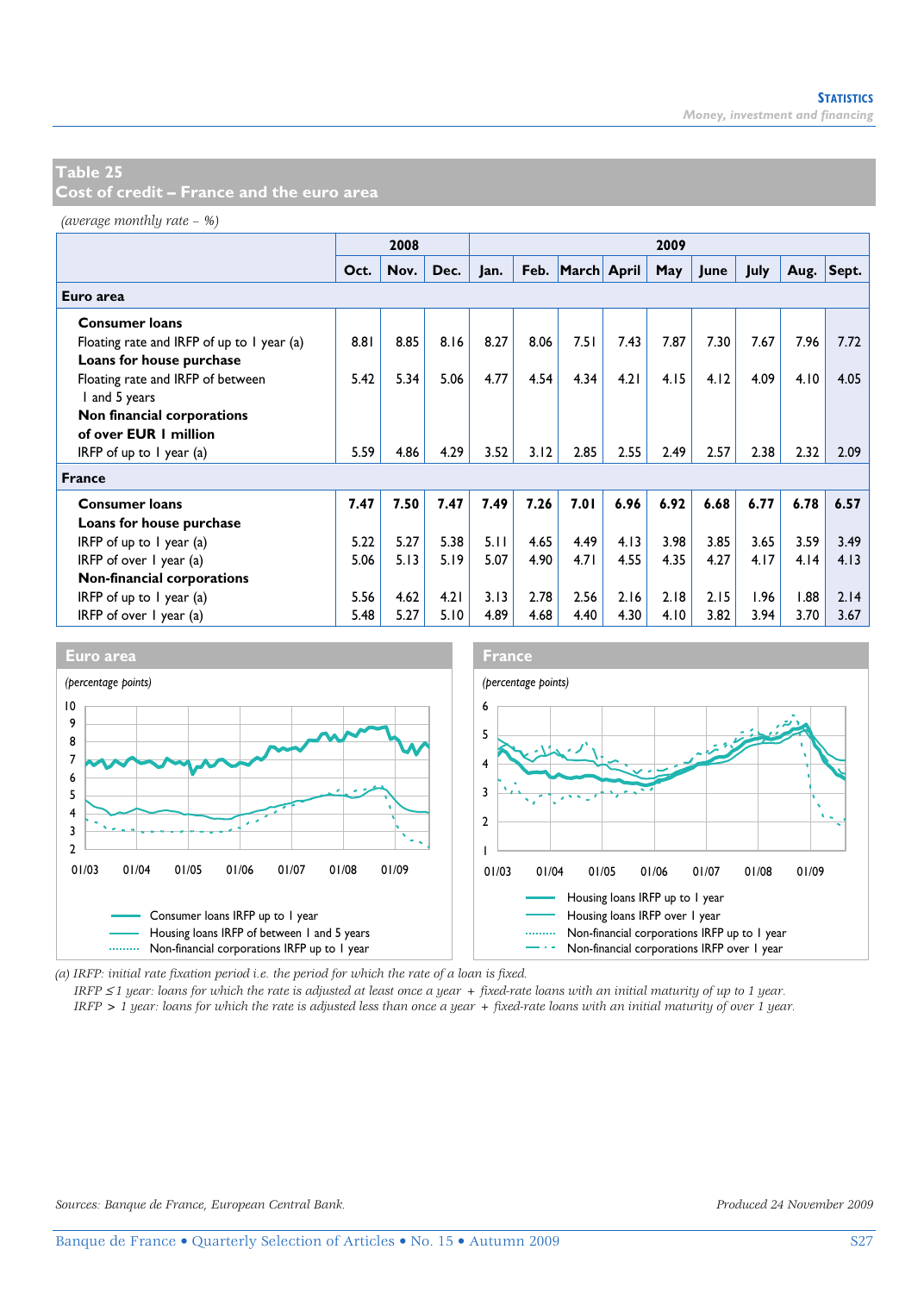### **Table 26**

**Cost of credit – France** 

*(%)*

|                                                                    | 2008           |              |              | 2009           |                |
|--------------------------------------------------------------------|----------------|--------------|--------------|----------------|----------------|
|                                                                    | Q <sub>3</sub> | Q4           | QI           | Q <sub>2</sub> | Q <sub>3</sub> |
| Households - Average overall effective interest rate               |                |              |              |                |                |
| <b>Consumer loans</b>                                              |                |              |              |                |                |
| Overdrafts, revolving loans and instalment plans of over EUR 1,524 | 15.54          | 15.83        | 15.69        | 15.47          | 15.15          |
| Personal loans over EUR 1,524                                      | 7.33           | 7.44         | 7.53         | 7.07           | 6.90           |
| Loans for house purchase                                           |                |              |              |                |                |
| Fixed-rate loans                                                   | 5.52           | 5.85         | 5.87         | 5.26           | 5.04           |
| Floating-rate loans                                                | 5.60           | 5.85         | 5.95         | 5.27           | 4.59           |
|                                                                    | 2008           |              |              | 2009           |                |
| Usury ceilings in effect from the 1st day of the mentioned period  | Oct.           | Jan.         | <b>April</b> | July           | Oct.           |
|                                                                    |                |              |              |                |                |
| Households - Usury rate                                            |                |              |              |                |                |
| <b>Consumer loans</b>                                              |                |              |              |                |                |
| Overdrafts, revolving loans and instalment plans of over EUR 1,524 | 20.72          | 21.11        | 20.92        | 20.63          | 20.20          |
| Personal loans over EUR 1,524                                      | 9.77           | 9.92         | 10.04        | 9.43           | 9.20           |
| Loans for house purchase                                           |                |              |              |                |                |
| Fixed-rate loans                                                   | 7.36           | 7.80         | 7.83         | 7.01           | 6.72           |
| Floating-rate loans                                                | 7.46           | 7.80         | 7.93         | 7.03           | 6.12           |
|                                                                    | 2008           | 2009         |              |                |                |
|                                                                    | Q <sub>3</sub> | Q4           | QI           | Q <sub>2</sub> | Q <sub>3</sub> |
| <b>Business credit, loans to enterprises</b>                       |                |              |              |                |                |
| <b>Discount</b>                                                    |                |              |              |                |                |
| up to 15,245 EUR                                                   | 6.62           | 6.69         | 4.12         | 3.10           | 1.75           |
| EUR 15,245 to EUR 45,735                                           | 7.21           | 7.27         | 5.64         | 4.47           | 2.90           |
| EUR 45,735 to EUR 76,225                                           | 6.92           | 6.77         | 4.67         | 3.81           | 2.79           |
| EUR 76,225 to EUR 304,898                                          | 6.46           | 6.38         | 4.26         | 3.37           | 2.81           |
| EUR 304,898 to EUR 1,524,490                                       | 5.68           | 5.54         | 3.36         | 2.45           | 2.12           |
| over EUR 1,524,490                                                 | 5.20           | 5.18         | 3.06         | 1.98           | 1.48           |
| <b>Overdrafts</b>                                                  |                |              |              |                |                |
| up to 15,245 EUR                                                   | 10.24          | 10.54        | 10.52        | 9.74           | 9.77           |
| EUR 15,245 to EUR 45,735                                           | 8.39           | 8.62         | 8.02         | 6.93           | 7.21           |
| EUR 45,735 to EUR 76,225                                           | 7.26           | 7.4 I        | 5.98         | 4.92           | 4.42           |
| EUR 76,225 to EUR 304,898                                          | 6.27           | 6.22         | 4.88         | 3.55           | 3.06           |
| EUR 304,898 to EUR 1,524,490                                       | 5.85           | 5.71         | 4.03         | 2.78           | 2.15           |
| over EUR 1,524,490                                                 | 5.12           | 5.40         | 3.45         | 2.46           | 1.82           |
| Other short-term loans                                             |                |              |              |                |                |
| up to 15,245 EUR                                                   | 6.02           | 5.90         | 5.69         | 4.52           | 4.03           |
| EUR 15,245 to EUR 45,735                                           | 6.20           | 6.17         | 5.50         | 3.72           | 3.91           |
| EUR 45,735 to EUR 76,225                                           | 6.41           | 6.63         | 5.02         | 3.63           | 3.50           |
| EUR 76,225 to EUR 304,898                                          | 6.11           | 6.28         | 4.24         | 3.26           | 2.75           |
| EUR 304,898 to EUR 1,524,490                                       | 5.82           | 5.82         | 3.54         | 2.50           | 2.02           |
| over EUR 1,524,490                                                 | 5.37           | 5.58         | 3.11         | 2.09           | 1.67           |
| Medium and long-term loans                                         |                |              |              |                |                |
| up to 15,245 EUR                                                   | 5.44           | 5.72         | 5.29         | 4.48           | 4.06<br>4.11   |
| EUR 15,245 to EUR 45,735                                           | 5.28<br>5.18   | 5.57<br>5.42 | 5.20<br>5.10 | 4.38<br>4.39   | 4.12           |
| EUR 45,735 to EUR 76,225<br>EUR 76,225 to EUR 304,898              | 5.10           | 5.34         | 5.03         | 4.41           | 4.04           |
| EUR 304,898 to EUR 1,524,490                                       | 5.23           | 5.36         | 4.63         | 3.88           | 3.70           |
| over EUR 1,524,490                                                 | 5.56           | 5.50         | 3.74         | 2.83           | 2.81           |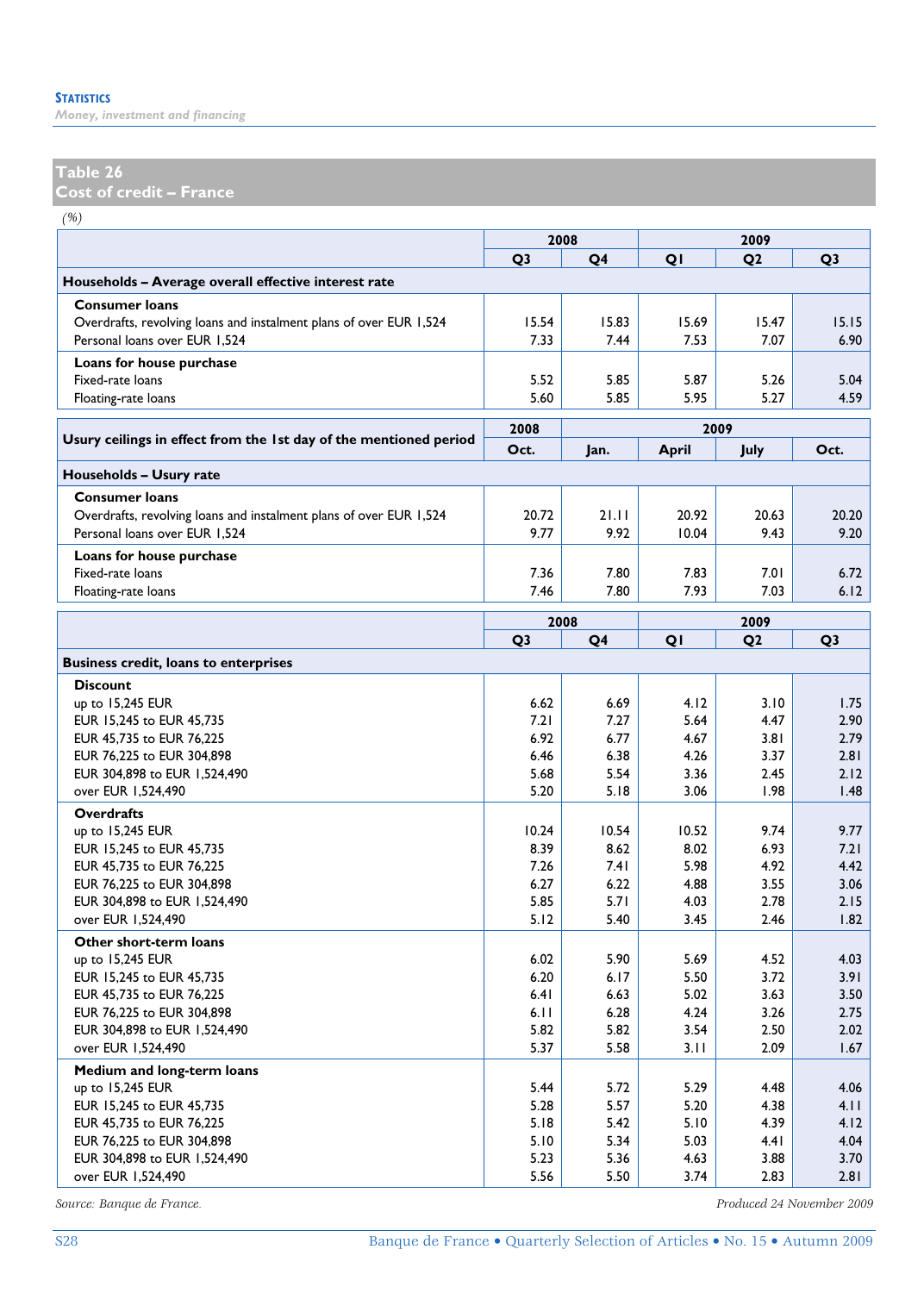### **Table 27 Interest rates**

*(%)*

|                                          |      | Monthly average (a)<br>2009 |       |              |      |      |      |      |       |      |                      |  |
|------------------------------------------|------|-----------------------------|-------|--------------|------|------|------|------|-------|------|----------------------|--|
|                                          | Jan. | Feb.                        | March | <b>April</b> | May  | June | July | Aug. | Sept. | Oct. | interest<br>rates at |  |
| Short-term interbank interest rates      |      |                             |       |              |      |      |      |      |       |      | 20/11/09             |  |
| Euro                                     |      |                             |       |              |      |      |      |      |       |      | 1.00                 |  |
| Overnight                                | .8   | 1.28                        | 0.98  | 0.75         | 0.72 | 0.64 | 0.30 | 0.31 | 0.34  | 0.34 |                      |  |
| 3-month                                  | 2.47 | 1.99                        | 1.68  | 1.46         | 1.28 | 1.23 | 0.96 | 0.86 | 0.69  | 0.63 |                      |  |
| I-year                                   | 2.64 | 2.16                        | 1.95  | 1.81         | 1.63 | 1.59 | .4   | 1.35 | 1.19  | 1.18 |                      |  |
| <b>Pound sterling</b>                    |      |                             |       |              |      |      |      |      |       |      | 0.50                 |  |
| Overnight                                | 1.47 | 1.06                        | 0.65  | 0.51         | 0.44 | 0.48 | 0.50 | 0.48 | 0.47  | 0.50 |                      |  |
| 3-month                                  | 2.33 | 1.93                        | 1.62  | 1.32         | 1.17 | 1.04 | 0.94 | 0.73 | 0.68  | 0.65 |                      |  |
| l-year                                   | 2.64 | 2.41                        | 2.17  | 1.99         | 1.76 | 1.74 | 1.63 | 1.45 | 1.34  | 1.38 |                      |  |
| <b>Dollar</b>                            |      |                             |       |              |      |      |      |      |       |      | 0.25                 |  |
| Overnight                                | 0.17 | 0.28                        | 0.28  | 0.25         | 0.22 | 0.25 | 0.24 | 0.22 | 0.20  | 0.20 |                      |  |
| 3-month                                  | 1.48 | 1.58                        | 1.64  | 1.39         | 1.03 | 0.92 | 0.88 | 0.74 | 0.55  | 0.52 |                      |  |
| I-year                                   | 2.14 | 2.18                        | 2.25  | 1.99         | 1.60 | 1.59 | 1.48 | 1.40 | 1.27  | 1.08 |                      |  |
| Yen                                      |      |                             |       |              |      |      |      |      |       |      | 0.10                 |  |
| Overnight                                | 0.40 | 0.21                        | 0.29  | 0.27         | 0.37 | 0.29 | 0.34 | 0.32 | 0.31  | 0.23 |                      |  |
| 3-month                                  | 0.88 | 0.82                        | 0.88  | 0.62         | 0.59 | 0.49 | 0.49 | 0.45 | 0.41  | 0.40 |                      |  |
| l-year                                   | 1.23 | 0.96                        | 1.02  | 0.90         | 0.84 | 0.73 | 0.77 | 0.73 | 0.71  | 0.69 |                      |  |
| 10-year benchmark government bond yields |      |                             |       |              |      |      |      |      |       |      |                      |  |
| France                                   | 3.60 | 3.68                        | 3.65  | 3.66         | 3.80 | 3.90 | 3.73 | 3.59 | 3.59  | 3.56 |                      |  |
| Germany                                  | 3.09 | 3.16                        | 3.06  | 3.18         | 3.44 | 3.55 | 3.37 | 3.34 | 3.29  | 3.23 |                      |  |
| Euro area                                | 4.11 | 4.20                        | 4.15  | 4.09         | 4.14 | 4.32 | 4.09 | 3.89 | 3.86  | 3.80 |                      |  |
| United Kingdom                           | 3.38 | 3.57                        | 3.19  | 3.36         | 3.62 | 3.82 | 3.81 | 3.69 | 3.66  | 3.54 |                      |  |
| <b>United States</b>                     | 2.48 | 2.87                        | 2.85  | 2.90         | 3.33 | 3.75 | 3.58 | 3.62 | 3.43  | 3.39 |                      |  |
| Japan                                    | 1.25 | 1.29                        | 1.31  | 1.44         | 1.44 | 1.47 | 1.35 | 1.38 | 1.32  | 1.33 |                      |  |







*(a) Short-term: the interbank average of rates situated in the middle of the range between bid and ask rates. Quotes taken from Reuters, posted at 4.30pm for the euro and 11.30am for other currencies. Benchmark bonds: rates posted by Reuters at 4.30pm.* 

*Sources: Banque de France, European Central Bank. Produced 24 November 2009*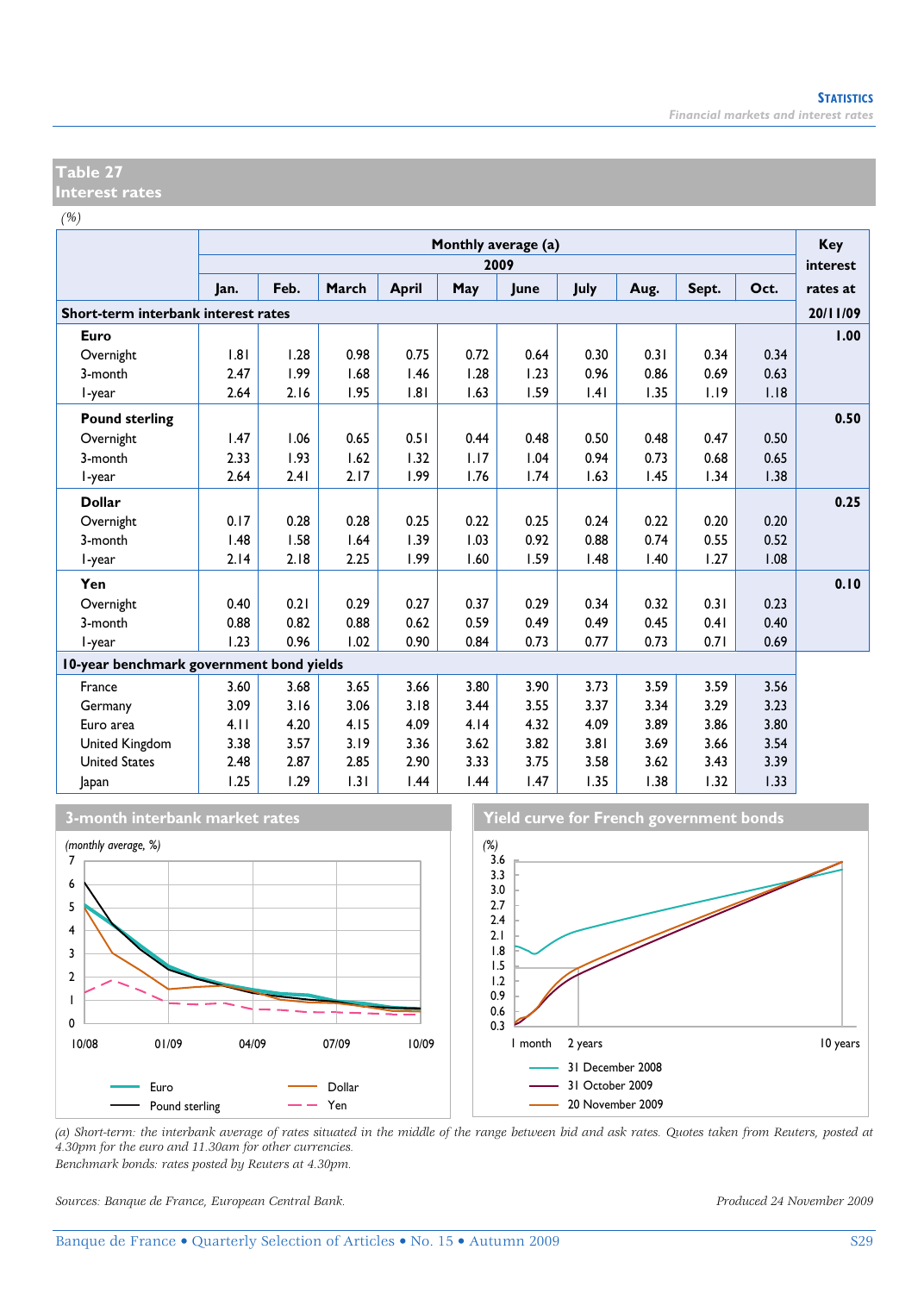*Financial markets and interest rates* 

## **Table 28**

**Banking system liquidity and refinancing operations – Euro area** 

*(EUR billions, daily average for the reserve maintenance period from 9 September to 13 October 2009)*

|                                                            | Liquidity<br>providing | Liquidity<br>absorbing | <b>Net</b><br>contribution |  |
|------------------------------------------------------------|------------------------|------------------------|----------------------------|--|
| Contribution to banking system liquidity                   |                        |                        |                            |  |
| (a) Eurosystem monetary policy operations                  | 710.6                  | 122.5                  | 588.0                      |  |
| Main refinancing operations                                | 79.I                   |                        | 79.I                       |  |
| Longer-term refinancing operations                         | 616.9                  |                        | 616.9                      |  |
| <b>Standing facilities</b>                                 | 0.3                    | 109.6                  | $-109.3$                   |  |
| Other                                                      | 14.3                   | 12.9                   | I.3                        |  |
| (b) Other factors affecting banking system liquidity       | 534.5                  | 907.8                  | $-373.3$                   |  |
| Banknotes in circulation                                   |                        | 768.8                  | $-768.8$                   |  |
| Government deposits with the Eurosystem                    | 0.0                    | 139.0                  | $-139.0$                   |  |
| Net foreign assets (including gold)                        | 421.4                  |                        | 421.4                      |  |
| Other factors (net)                                        | 113.1                  | 0.0                    | 113.1                      |  |
| (c) Reserves maintained by credit institutions (a) $+$ (b) |                        |                        | 214.7                      |  |
| including reserve requirements                             |                        |                        | 213.7                      |  |

**Net contribution to banking system liquidity**

*(EUR billions, daily average for the reserve maintenance period from 9 September to 13 October 2009)*



*Sources: Banque de France, European Central Bank. Produced 24 November 2009*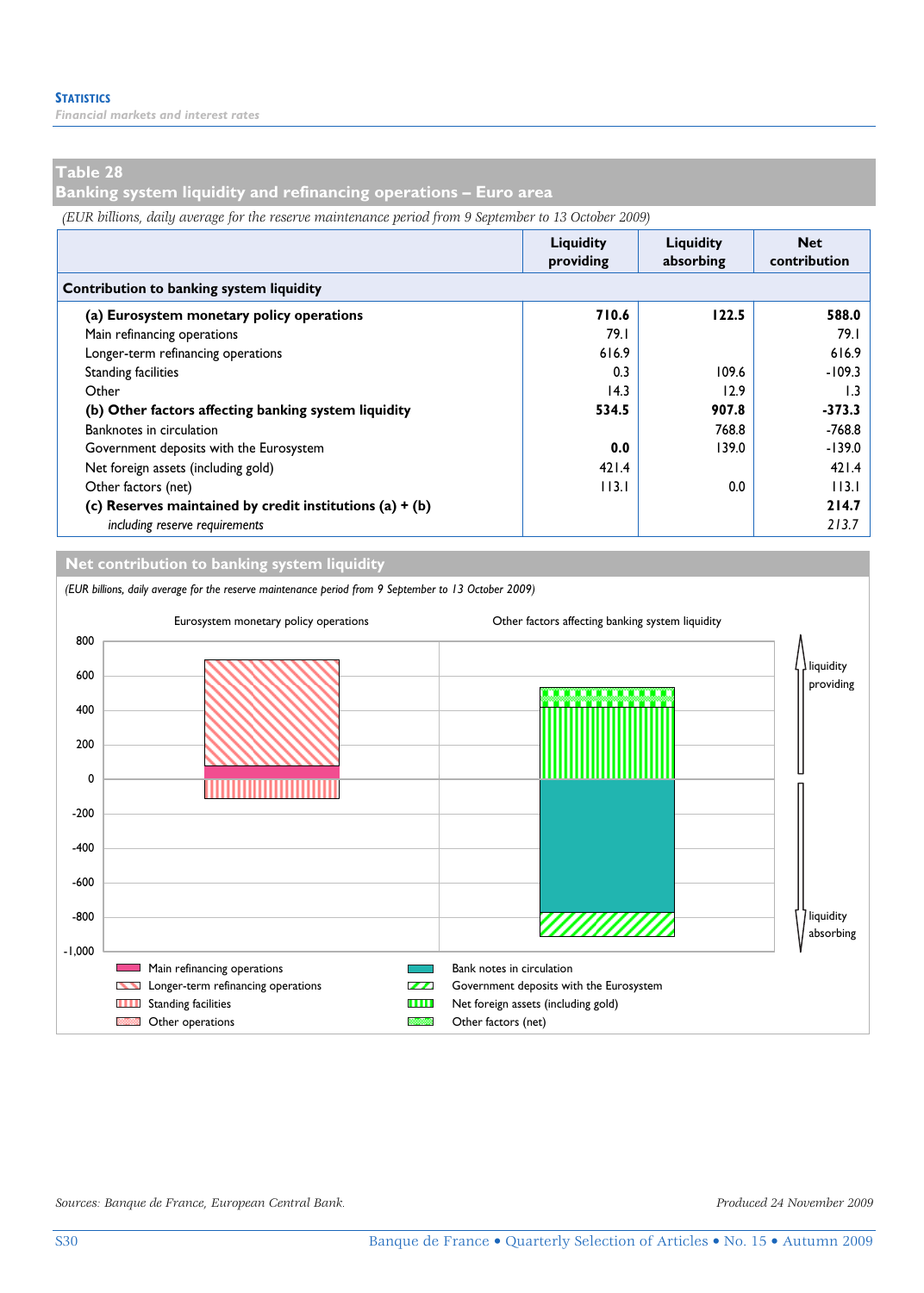**Eurosystem key rates; minimum reserves** 

# *(%)*

|          | Main refinancing operations |                   | <b>Standing facilities</b> |            |                |          |  |  |  |
|----------|-----------------------------|-------------------|----------------------------|------------|----------------|----------|--|--|--|
| Date of  |                             |                   |                            | Date of    |                | Marginal |  |  |  |
| decision | settlement                  | <b>Fixed rate</b> | decision                   | settlement | <b>Deposit</b> | lending  |  |  |  |
| 05/03/09 | 11/03/09                    | I .50             | 05/03/09                   | 11/03/09   | 0.50           | 2.50     |  |  |  |
| 02/04/09 | 08/04/09                    | l.25              | 02/04/09                   | 08/04/09   | 0.25           | 2.25     |  |  |  |
| 07/05/09 | 13/05/09                    | .00               | 07/05/09                   | 13/05/09   | 0.25           | 1.75     |  |  |  |

### *(%)*

|      | <b>Main refinancing operations</b> |               | Longer-term refinancing operations |                   |                      |  |  |
|------|------------------------------------|---------------|------------------------------------|-------------------|----------------------|--|--|
|      |                                    | Marginal rate | Weighted average rate              |                   | <b>Marginal rate</b> |  |  |
| 2009 | 14 October (a)                     | 00. ا         | .00                                | 2009<br>l October | .00                  |  |  |
|      | 21 October                         | 1.00          | .00                                | 8 October         | .00                  |  |  |
|      | 28 October                         | 1.00          | .00                                | 14 October        | .00                  |  |  |
|      | 4 November                         | 1.00          | 00.1                               | 29 October        | .00                  |  |  |
|      | I November                         | 1.00          | .00                                | II November       | .00                  |  |  |
|      | 18 November                        | 00.1          | .00                                | 12 November       | .00                  |  |  |

*(EUR billions – rates as a %)*

|                     | Minimum reserves (daily averages) |                          |               |           |                         |                        |               |                        |  |  |  |  |
|---------------------|-----------------------------------|--------------------------|---------------|-----------|-------------------------|------------------------|---------------|------------------------|--|--|--|--|
| Reserve maintenance |                                   | <b>Required reserves</b> |               |           | <b>Current accounts</b> | <b>Excess reserves</b> | Interest rate |                        |  |  |  |  |
| period ending on    |                                   | Euro area                | <b>France</b> | Euro area | <b>France</b>           | Euro area              | <b>France</b> | on minimum<br>reserves |  |  |  |  |
| 2009                | 12 May                            | 219.71                   | 40.73         | 220.80    | 41.06                   | 1.09                   | 0.32          | 1.25                   |  |  |  |  |
|                     | 9 June                            | 216.68                   | 40.04         | 217.86    | 40.35                   | 1.18                   | 0.31          | 1.00                   |  |  |  |  |
|                     | 7 July                            | 218.09                   | 40.48         | 219.21    | 40.79                   | 1.12                   | 0.31          | 1.00                   |  |  |  |  |
|                     | II August                         | 216.00                   | 39.78         | 216.89    | 39.94                   | 0.89                   | 0.17          | 1.00                   |  |  |  |  |
|                     | 8 September                       | 215.92                   | 39.10         | 216.89    | 39.24                   | 0.97                   | 0.14          | .00                    |  |  |  |  |
|                     | 13 October                        | 213.67                   | 38.67         | 214.72    | 38.79                   | 1.05                   | 0.12          | 1.00                   |  |  |  |  |



*(a) Fixed rate tender procedure.* 

*Sources: European Central Bank, ESCB. Produced 24 November 2009*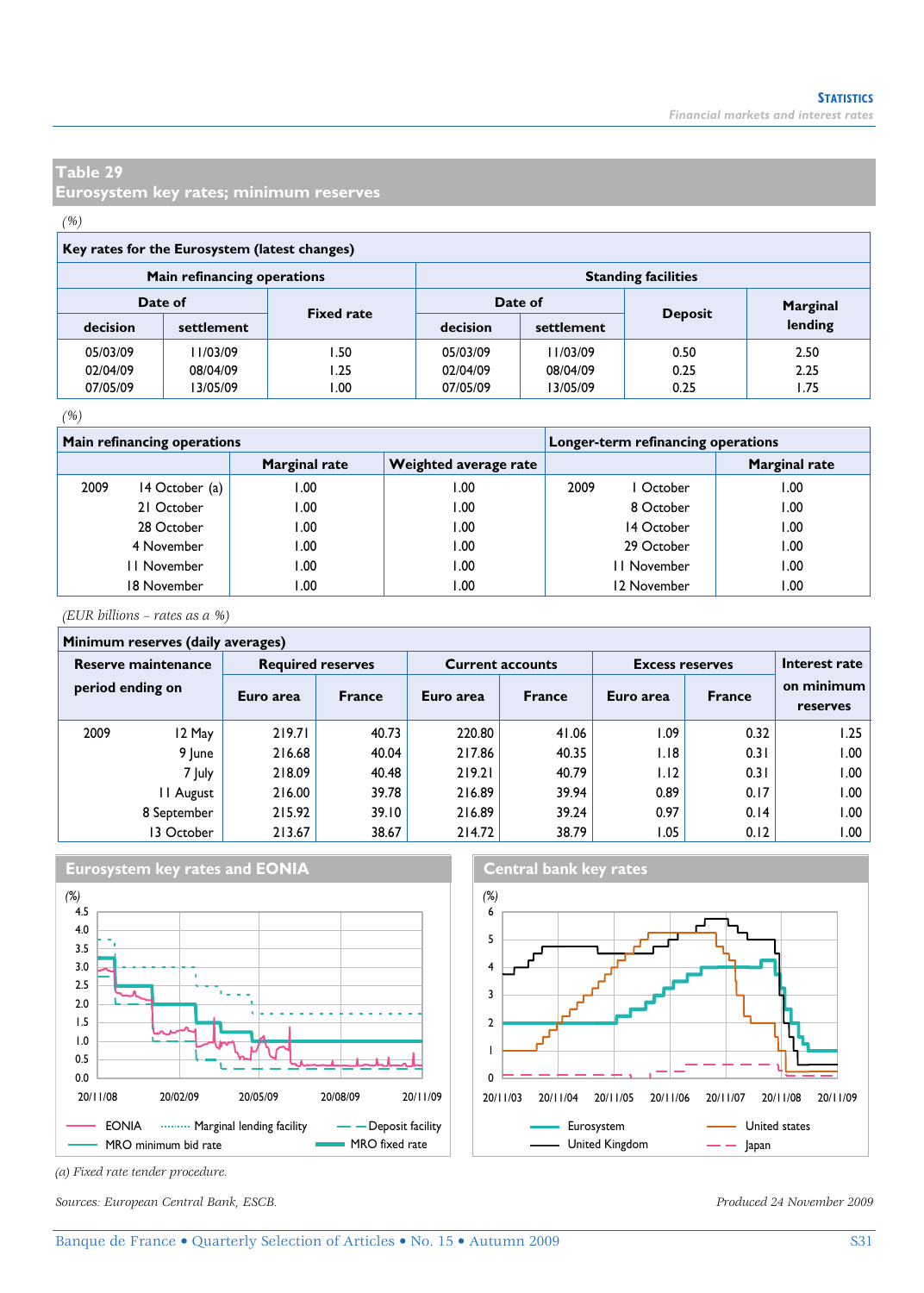**Negotiable debt securities – France** 

| <b>Certificates of deposit</b> |                         |               |            |  |  |  |
|--------------------------------|-------------------------|---------------|------------|--|--|--|
|                                | <b>EUR billions (a)</b> | <b>Number</b> |            |  |  |  |
|                                | <b>Issues</b>           | <b>Stocks</b> | of issuers |  |  |  |
| 22/08/09 to 28/08/09           | 91.51                   | 379.79        | 199        |  |  |  |
| 29/08/09 to 04/09/09           | 96.43                   | 374.13        | 199        |  |  |  |
| 05/09/09 to 11/09/09           | 93.83                   | 372.72        | 201        |  |  |  |
| 12/09/09 to 18/09/09           | 95.75                   | 369.66        | 202        |  |  |  |
| 19/09/09 to 25/09/09           | 94.64                   | 369.74        | 201        |  |  |  |
| 26/09/09 to 02/10/09           | 82.53                   | 354.05        | 200        |  |  |  |
| 03/10/09 to 09/10/09           | 93.13                   | 349.95        | 200        |  |  |  |
| 10/10/09 to 16/10/09           | 94.66                   | 346.15        | 201        |  |  |  |
| 17/10/09 to 23/10/09           | 109.88                  | 348.05        | 199        |  |  |  |
| 24/10/09 to 30/10/09           | 102.58                  | 349.44        | 197        |  |  |  |
| 31/10/09 to 06/11/09           | 86.38                   | 346.15        | 197        |  |  |  |
| 07/11/09 to 13/11/09           | 76.97                   | 339.98        | 197        |  |  |  |
| 14/11/09 to 20/11/09           | 96.03                   | 339.24        | 197        |  |  |  |

|                          | <b>EUR billions (a)</b> | <b>Number</b> |            |
|--------------------------|-------------------------|---------------|------------|
|                          | <b>Issues</b>           | <b>Stocks</b> | of issuers |
| 22/08/09 to 28/08/09     | 12.52                   | 48.52         | 77         |
| 29/08/09 to 04/09/09     | 10.31                   | 48.67         | 73         |
| 05/09/09 to 11/09/09     | 10.84                   | 49.45         | 75         |
| 12/09/09 to 18/09/09     | 9.88                    | 47.34         | 75         |
| 19/09/09 to 25/09/09     | 10.29                   | 47.75         | 76         |
| 26/09/09 to 02/10/09     | 12.19                   | 49.01         | 74         |
| 03/10/09 to 09/10/09     | 9.32                    | 49.79         | 76         |
| $10/10/09$ to $16/10/09$ | 10.32                   | 48.48         | 75         |
| 17/10/09 to 23/10/09     | 11.25                   | 48.28         | 75         |
| 24/10/09 to 30/10/09     | 11.50                   | 49.15         | 77         |
| 31/10/09 to 06/11/09     | 11.17                   | 50.12         | 77         |
| 07/11/09 to 13/11/09     | 11.70                   | 51.45         | 77         |
| $14/11/09$ to $20/11/09$ | 12.48                   | 47.52         | 78         |

### **Negotiable medium-term notes Negotiable medium-term notes**

|                      | <b>EUR billions (a)</b> | <b>Number</b> |            |
|----------------------|-------------------------|---------------|------------|
|                      | <b>Issues</b>           | <b>Stocks</b> | of issuers |
| 22/08/09 to 28/08/09 | 0.01                    | 68.48         | 132        |
| 29/08/09 to 04/09/09 | 0.26                    | 68.58         | 132        |
| 05/09/09 to 11/09/09 | 0.21                    | 68.74         | 132        |
| 12/09/09 to 18/09/09 | 0.07                    | 67.52         | 132        |
| 19/09/09 to 25/09/09 | 0.45                    | 67.81         | 132        |
| 26/09/09 to 02/10/09 | 0.14                    | 67.74         | 132        |
| 03/10/09 to 09/10/09 | 0.20                    | 67.87         | 132        |
| 10/10/09 to 16/10/09 | 0.16                    | 67.94         | 132        |
| 17/10/09 to 23/10/09 | 0.23                    | 68.03         | 132        |
| 24/10/09 to 30/10/09 | 0.16                    | 67.90         | 132        |
| 31/10/09 to 06/11/09 | 0.39                    | 68.12         | 132        |
| 07/11/09 to 13/11/09 | 0.26                    | 68.33         | 132        |
| 14/11/09 to 20/11/09 | 0.50                    | 68.72         | 132        |



### **Commercial paper Commercial paper**

*(unadjusted data, EUR billions)*





*(a) Issues in euro are cumulative over the reference period. Outstanding amounts are calculated from the cut-off date (the last day of the period under review).*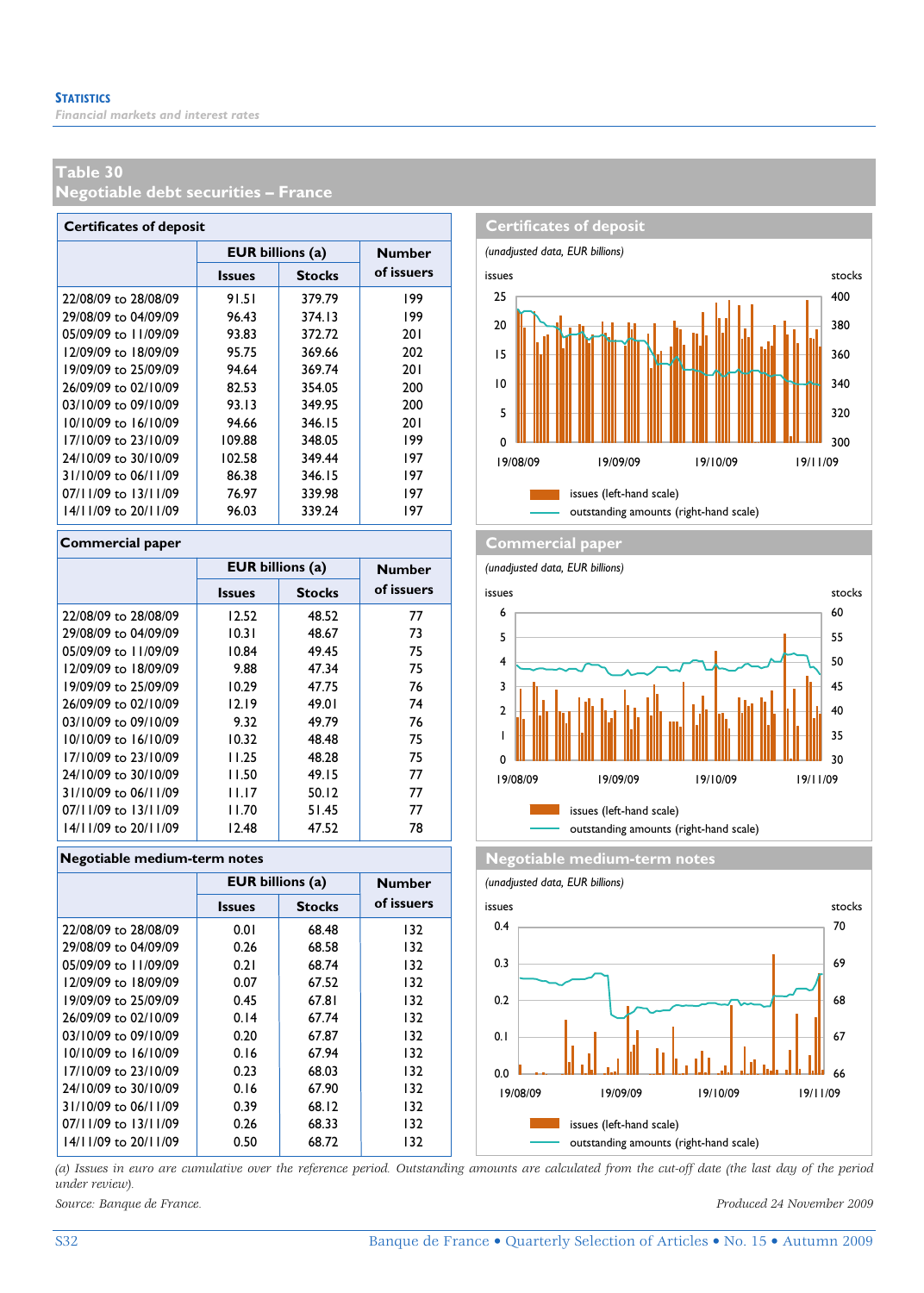### **Table 31 Negotiable debt securities – France Certificates of deposit** *(daily outstanding amounts in EUR billions)* 460 420 380 340 300  $\mathcal{M}_{\mathcal{N}}$ 260 220 180 30/11/04 30/05/05 30/11/05 30/05/06 30/11/06 30/05/07 30/11/07 30/05/08 30/11/08 30/05/09 30/11/09 **Commercial paper** *(daily outstanding amounts in EUR billions)* 100 90 80 70 60 50 40 30/11/04 30/05/05 30/11/05 30/05/06 30/11/06 30/05/07 30/11/07 30/05/08 30/11/08 30/05/09 30/11/09 **Negotiable medium-term notes** *(daily outstanding amounts in EUR billions)* 75 70 65 60 55 50 30/11/04 30/05/05 30/11/05 30/05/06 30/11/06 30/05/07 30/11/07 30/05/08 30/11/08 30/05/09 30/11/09 **Negotiable debt securities, cumulated outstandings** *(daily outstanding amounts in EUR billions)* 630 580 530 480 430 380 330

30/11/04 30/05/05 30/11/05 30/05/06 30/11/06 30/05/07 30/11/07 30/05/08 30/11/08 30/05/09 30/11/09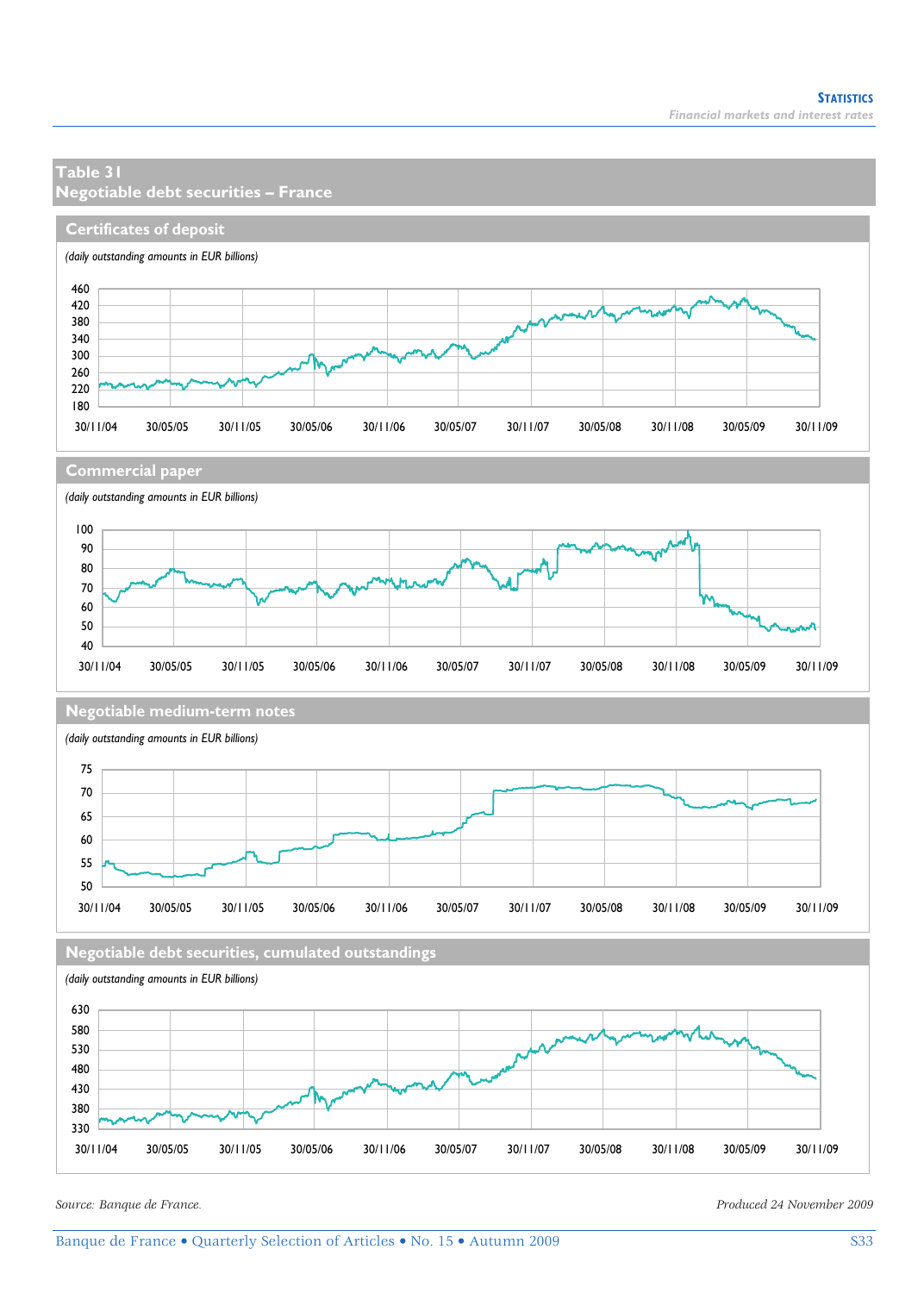*Financial markets and interest rates* 

### **Table 32**

**Mutual fund shares/units – France** 

*(EUR billions)*

|                                                    | 2008   | 2009   |        | 2009   |  |  |
|----------------------------------------------------|--------|--------|--------|--------|--|--|
|                                                    | Dec.   | March  | June   | Sept.  |  |  |
| Net assets of mutual fund shares/units by category |        |        |        |        |  |  |
| Money-market funds                                 | 483.29 | 529.64 | 524.11 | 510.80 |  |  |
| Bond mutual funds                                  | 153.98 | 155.46 | 163.33 |        |  |  |
| Equity mutual funds                                | 190.00 | 172.21 | 203.11 |        |  |  |
| Mixed funds                                        | 221.26 | 211.35 | 226.59 |        |  |  |
| Funds of alternative funds                         | 21.75  | 18.46  | 16.89  |        |  |  |
| Guaranteed-performance mutual funds                | 0.01   | 0.01   | 0.01   |        |  |  |
| Structured funds ("fonds à formule")               | 70.34  | 69.64  | 68.50  |        |  |  |



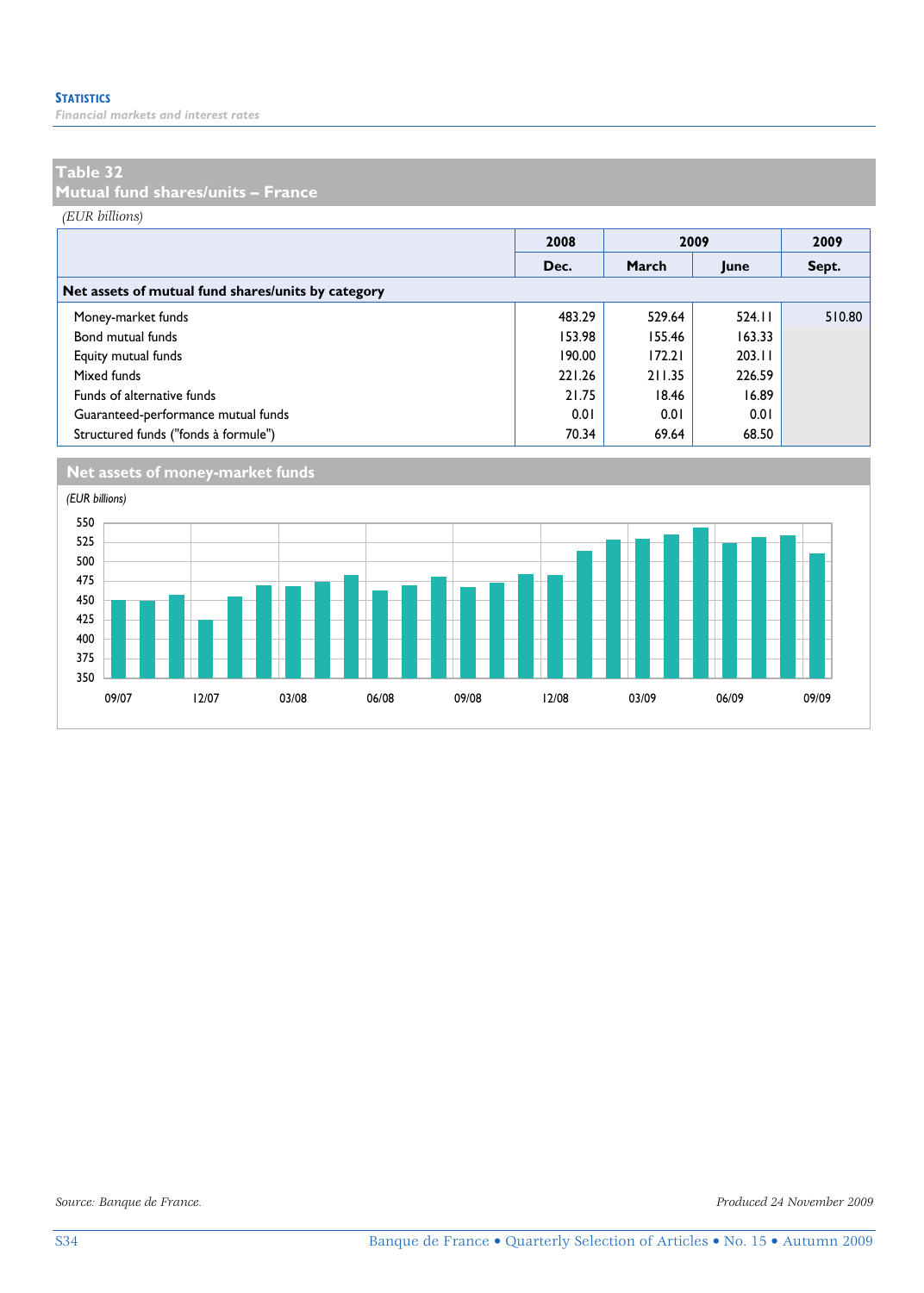**Debt securities and quoted shares issued by French residents** 

#### *(EUR billions)*

|                                            | (a)     | <b>Outstanding amounts</b> |          | <b>Net issues</b><br>(b) |         |         |  |  |
|--------------------------------------------|---------|----------------------------|----------|--------------------------|---------|---------|--|--|
|                                            | 2008    | 2009                       | 12-month |                          |         |         |  |  |
|                                            | Sept.   | Sept.                      | total    | July                     | Aug.    | Sept.   |  |  |
|                                            | (c)     |                            |          | (c)                      | (c)     |         |  |  |
| Debt securities issued by French residents |         |                            |          |                          |         |         |  |  |
| Total                                      | 2,536.9 | 2,835.2                    | 302.3    | 13.3                     | $-7.2$  | 13.4    |  |  |
| Non-financial corporations                 | 284.6   | 338.4                      | 55.9     | 6.3                      | 2.9     | 9.5     |  |  |
| Short-term $( \leq l$ year)                | 26.9    | 23.4                       | $-3.5$   | $-0.1$                   | $-0.1$  | $-0.1$  |  |  |
| Long-term $(> 1$ year)                     | 257.7   | 315.0                      | 59.4     | 6.4                      | 3.0     | 9.6     |  |  |
| General government                         | 1,064.5 | 1,236.4                    | 171.4    | 8.5                      | 8.9     | 12.3    |  |  |
| Short-term $( \leq l$ year)                | 129.5   | 236.3                      | 107.2    | 10.6                     | 7.4     | 10.6    |  |  |
| Long-term $(> 1$ year)                     | 935.0   | 1,000.0                    | 64.2     | $-2.1$                   | 1.5     | 1.7     |  |  |
| Monetary financial institutions            | 1,074.1 | 1.064.7                    | $-9.3$   | $-9.4$                   | $-20.7$ | $-12.6$ |  |  |
| Short-term $( \leq l$ year)                | 378.5   | 303.3                      | $-75.2$  | $-16.8$                  | $-26.7$ | $-16.7$ |  |  |
| Long-term $(> 1$ year)                     | 695.6   | 761.4                      | 65.9     | 7.3                      | 5.9     | 4.2     |  |  |
| Non-monetary financial institutions (d)    | 113.7   | 195.8                      | 84.3     | 7.9                      | 1.8     | 4.1     |  |  |

#### *(EUR billions)*

|                                     | <b>Outstanding amounts</b><br>(e) |                  |       | <b>Net issues</b><br>(b) |        | <b>Gross</b><br><i>issues</i><br>(f) | <b>Repurchases</b><br>(f) |
|-------------------------------------|-----------------------------------|------------------|-------|--------------------------|--------|--------------------------------------|---------------------------|
|                                     | 2008                              | 2009<br>12-month |       |                          | 2009   | 12-month                             | 12-month                  |
|                                     | Sept.                             | Sept.            | total | Aug.                     | Sept.  | total                                | total                     |
| <b>French quoted shares</b>         |                                   |                  |       |                          |        |                                      |                           |
| Total                               | 1,251.6                           | 1.232.4          | 25.3  | 0.4                      | 0.0    | 21.9                                 | 2.6                       |
| Non-financial corporations          | 1.043.7                           | 1,029.2          | 16.7  | 0.5                      | 0.2    | 18.6                                 | 2.1                       |
| Monetary financial institutions     | 141.3                             | 145.7            | 8.1   | 0.0                      | $-0.2$ | 2.8                                  | 0.5                       |
| Non-monetary financial institutions | 66.6                              | 57.4             | 0.5   | -0.1                     | 0.1    | 0.5                                  | $0.0\,$                   |

*(a) Nominal values for outstanding amounts of debt securities.* 

*(b) Monthly data are seasonally adjusted. The 12-month total is unadjusted.* 

*(c) Data possibly revised.* 

*(d) Including units issued by SPVs.* 

*(e) Market values for outstanding amounts of quoted shares.* 

*(f) Non-seasonally adjusted data.*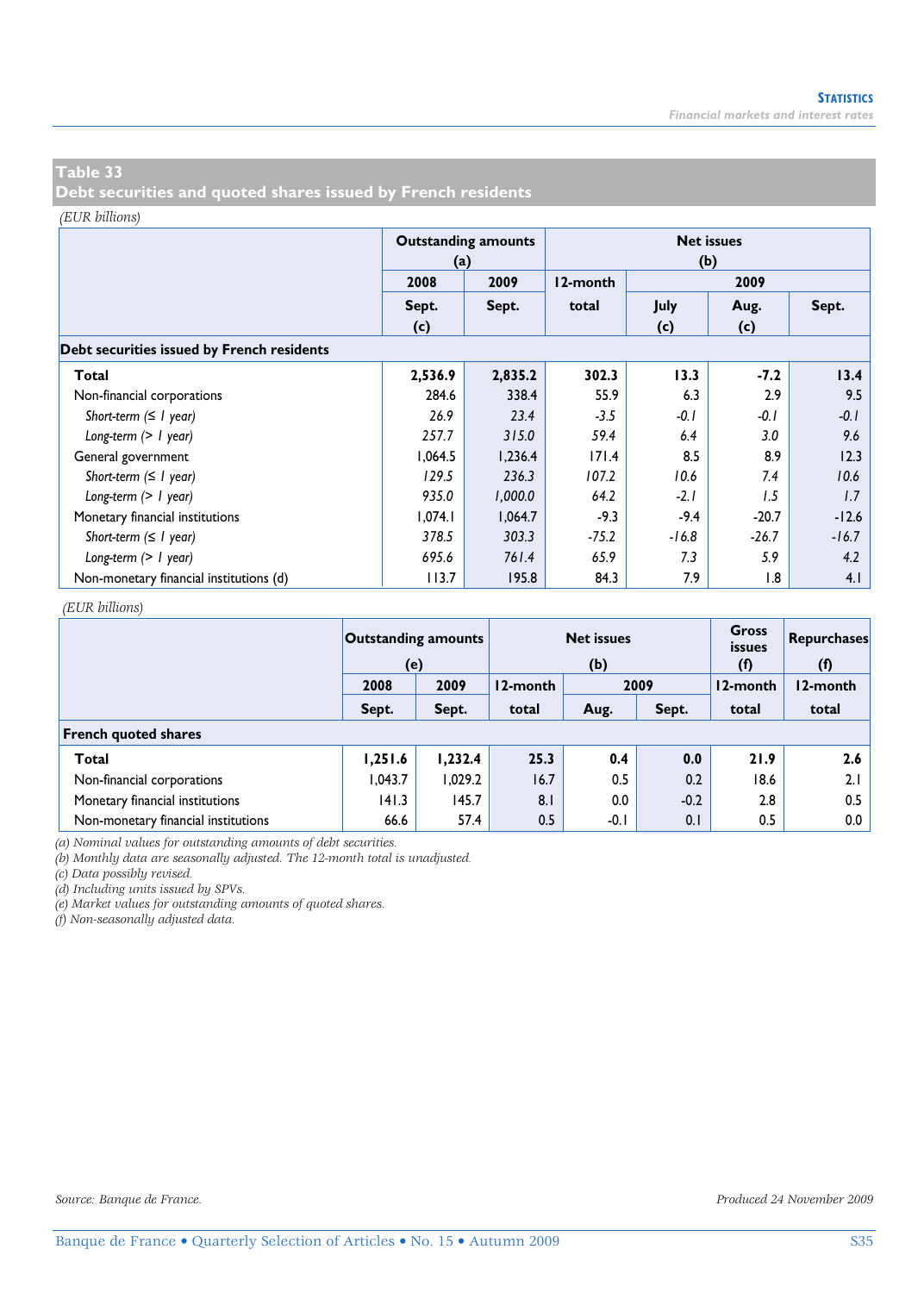**Debt securities and quoted shares issued by French residents, by sector** 







Non-financial corporations  $-$  -  $-$  Monetary financial institutions  $-$  Non-monetary financial institutions

09/04 03/05 09/05 03/06 09/06 03/07 09/07 03/08 09/08 03/09 09/09

*Source: Banque de France. Produced 24 November 2009* 

-4 -2 0 2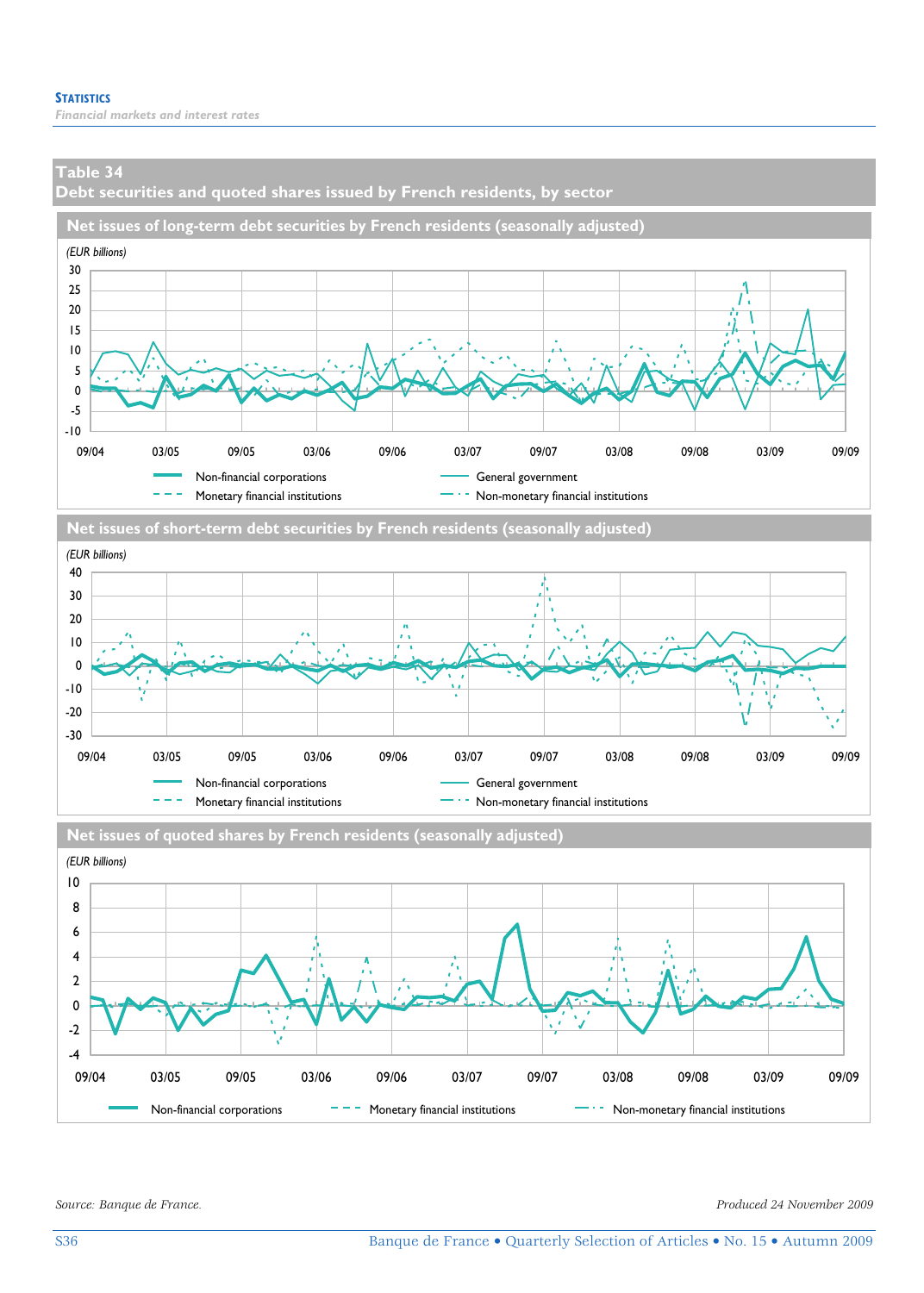**Company failures by economic sector – France** 

*(number of companies, unadjusted data, 12-month total)*

|                                                 |        |        | 2008   |        |        | 2009   |        |        |              |        |        |        |        |  |  |  |
|-------------------------------------------------|--------|--------|--------|--------|--------|--------|--------|--------|--------------|--------|--------|--------|--------|--|--|--|
|                                                 | Aug.   | Sept.  | Oct.   | Nov.   | Dec.   | Jan.   | Feb.   | March  | <b>April</b> | May    | June   | July   | Aug.   |  |  |  |
| Agriculture, Forestry<br>and Fishing (AZ)       | 1,315  | 1.306  | 1,297  | 1.295  | 1,325  | 1.331  | 1,323  | 1,366  | 1.355        | 1.354  | 1.345  | 1,339  | 1,358  |  |  |  |
| Industry (BE)                                   | 4,440  | 4,525  | 4,582  | 4,614  | 4,705  | 4,740  | 4,850  | 5,062  | 5,215        | 5,338  | 5,485  | 5,532  | 5,574  |  |  |  |
| Construction (FZ)                               | 13,852 | 14,044 | 14,212 | 14,384 | 14,740 | 14,977 | 15,245 | 15,693 | 15,929       | 16,090 | 16,486 | 16,747 | 16,871 |  |  |  |
| Trade and<br>automotive repair (G)              | 12,178 | 12,245 | 12,409 | 12,551 | 12,780 | 12,903 | 13,042 | 13,362 | 13,409       | 13,600 | 13,619 | 13,744 | 13,818 |  |  |  |
| Transportation<br>and storage (H)               | 1,538  | 1.615  | 1.656  | 1.682  | 1.705  | 1.767  | 1.803  | 1,891  | 1.943        | 1.974  | 1.976  | 1.986  | 2,009  |  |  |  |
| Accomodation and<br>restaurant services (I)     | 5,888  | 5,996  | 6, 135 | 6,246  | 6,360  | 6.410  | 6,486  | 6,676  | 6.769        | 6.817  | 6,878  | 6,896  | 6,958  |  |  |  |
| Information and<br>communication sector<br>(IZ) | 1.420  | 1.454  | 1.459  | 1.471  | 1.490  | 1.486  | 1.496  | 1.525  | 1.561        | 1.557  | 1.564  | 1.606  | 1,624  |  |  |  |
| Financial and<br>insurance<br>activities (KZ)   | 855    | 853    | 870    | 874    | 893    | 923    | 954    | 996    | 1,020        | 1.060  | 1,090  | 1,110  | 1,116  |  |  |  |
| Real estate<br>activities (LZ)                  | 1,606  | 1.696  | 1,790  | 1.886  | 1.984  | 2.093  | 2.166  | 2,292  | 2.356        | 2,434  | 2.495  | 2,530  | 2,548  |  |  |  |
| Services activities<br>(MN)                     | 5,596  | 5,724  | 5,749  | 5,818  | 5,910  | 5,947  | 6,021  | 6,163  | 6,246        | 6,342  | 6,351  | 6,446  | 6,506  |  |  |  |
| Education, health and<br>social work (OQ)       | 1,435  | 1.415  | 1,415  | 1.420  | 1.416  | 1.409  | 1.375  | 1,367  | 1.323        | 1,350  | 1.376  | 1.349  | 1,358  |  |  |  |
| Other services<br>activities (RU)               | 2,723  | 2,806  | 2,839  | 2,860  | 2,895  | 2,963  | 2,969  | 3,033  | 3,052        | 3,090  | 3,164  | 3,175  | 3,152  |  |  |  |
| Sector unknown                                  | 68     | 75     | 78     | 81     | 91     | 100    | 109    | 122    | 125          | 124    | 125    | 129    | 132    |  |  |  |
| <b>Total - sectors</b>                          | 52.914 | 53,754 | 54,491 | 55,182 | 56,294 | 57,049 | 57,839 | 59,548 | 60,303       | 61,130 | 61,954 | 62,589 | 63.024 |  |  |  |

**Company failures – 12-month total**



*NB: The two-letter codes correspond to the aggregation level A10, and the one-letter codes to revised NAF sections 2 A21. Source: Banque de France. Produced 24 November 2009*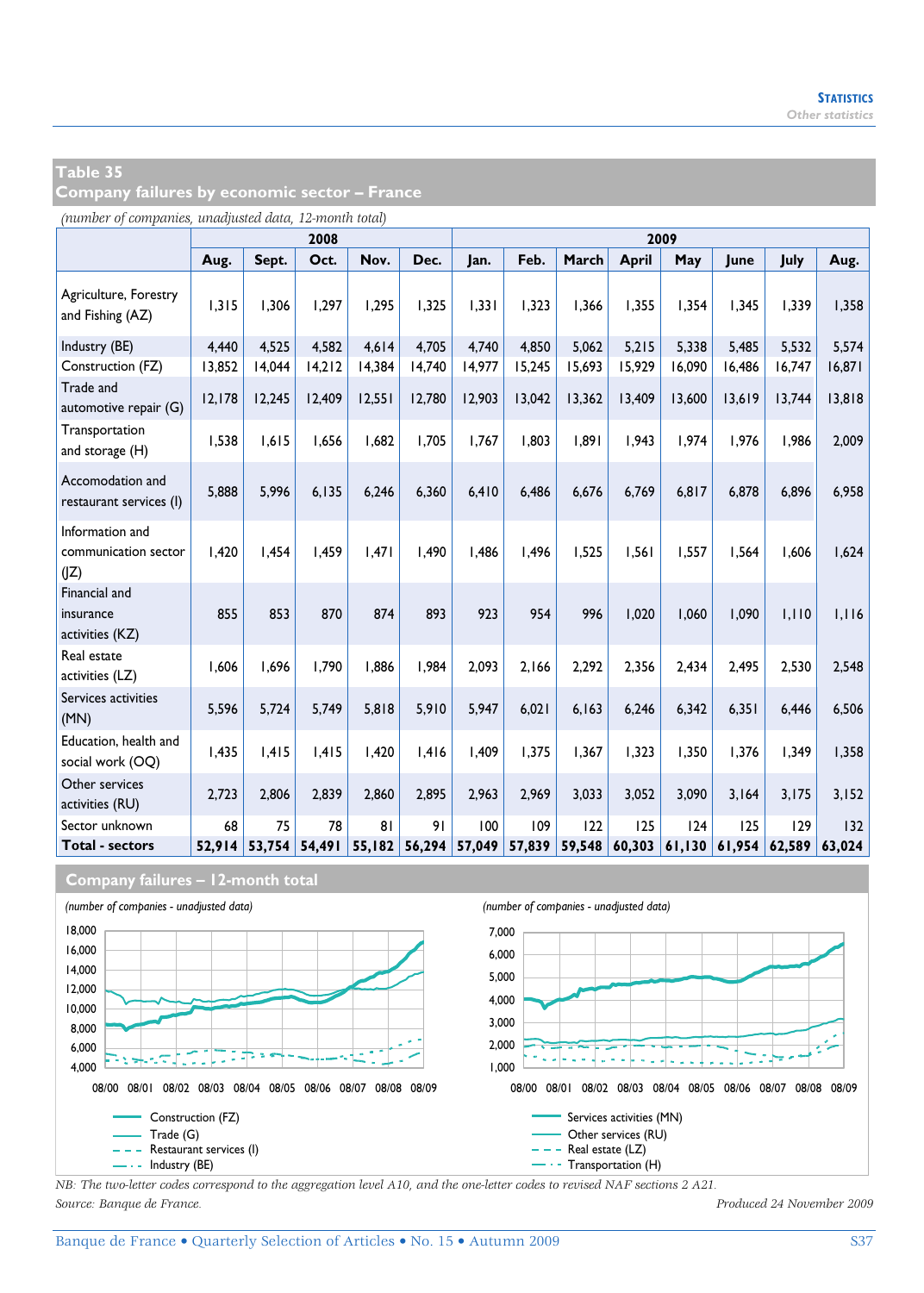**Retail payment systems – France** 

*(daily average in EUR millions, % share for the last month)*

|                                | 2005                     | 2006   | 2007   | 2008   | 2009   |        |        | 2009         |
|--------------------------------|--------------------------|--------|--------|--------|--------|--------|--------|--------------|
|                                |                          |        |        |        | July   | Aug.   | Sept.  | <b>Share</b> |
| Cheques                        | 6.974                    | 7.132  | 6.974  | 6.533  | 6.298  | 4.521  | 5.274  | 28.2         |
| Credit transfers               | 6,648                    | 7,342  | 7.904  | 8.413  | 8.581  | 7,453  | 8,283  | 44.3         |
| of which SEPA credit transfers | $\overline{\phantom{a}}$ |        |        | 29     | 99     | 78     | 90     | 0.5          |
| Promissory notes               | 1.595                    | 1.593  | 1.555  | 1,523  | 1.235  | 1.080  | 1,110  | 5.9          |
| Direct debits                  | 1.574                    | 1,705  | 1.739  | 1,814  | 1,681  | 1.525  | 1,813  | 9.7          |
| Interbank payment orders       | 157                      | 155    | 150    | 147    | 76     | 63     | 9      | 1.0          |
| Electronic payment orders      | 660                      | 842    | 975    | 1.061  | 993    | 891    | 980    | 5.2          |
| Card payments                  | 760                      | 819    | 864    | 921    | 966    | 935    | 903    | 4.8          |
| ATM withdrawals                | 134                      | 139    | 140    | 142    | 152    | 155    | 138    | 0.7          |
| Total                          | 18.501                   | 19,727 | 20,300 | 20.554 | 19.982 | 16.624 | 18,693 | 100.0        |

*(daily average in thousands of transactions, % share for the last month)*

|                                | 2005   | 2006   | 2007   | 2008   | 2009   |        |        | 2009         |
|--------------------------------|--------|--------|--------|--------|--------|--------|--------|--------------|
|                                |        |        |        |        | July   | Aug.   | Sept.  | <b>Share</b> |
| Cheques                        | 12.585 | 12.159 | 11,561 | 10.996 | 10.264 | 8.412  | 9.852  | 20.2         |
| Credit transfers               | 6.929  | 7.239  | 7.344  | 7.425  | 7.349  | 6.572  | 7.527  | 15.4         |
| of which SEPA credit transfers |        |        | ٠      | 13     | 37     | 29     | 36     | 0.1          |
| Promissory notes               | 394    | 390    | 370    | 355    | 335    | 303    | 290    | 0.6          |
| Direct debits                  | 7.067  | 7.628  | 7.863  | 7.864  | 7.924  | 7.497  | 8,659  | 17.7         |
| Interbank payment orders       | 503    | 491    | 458    | 425    | 339    | 292    | 425    | 0.9          |
| Electronic payment orders      | 17     | 27     | 38     | 47     | 58     | 37     | 52     | 0.1          |
| Card payments                  | 16.247 | 17.339 | 18.146 | 19.219 | 20.853 | 20.456 | 19.675 | 40.2         |
| ATM withdrawals                | 2.437  | 2.497  | 2.467  | 2.462  | 2.521  | 2.528  | 2.413  | 4.9          |
| Total                          | 46,180 | 47,771 | 48.248 | 48,794 | 49,642 | 46.096 | 48.893 | 100.0        |

# **Market share developments Market share developments**





*(a) Debits: direct debits, interbank payment orders and electronic payment orders.* 

*Sources: GSIT, STET. Produced 24 November 2009*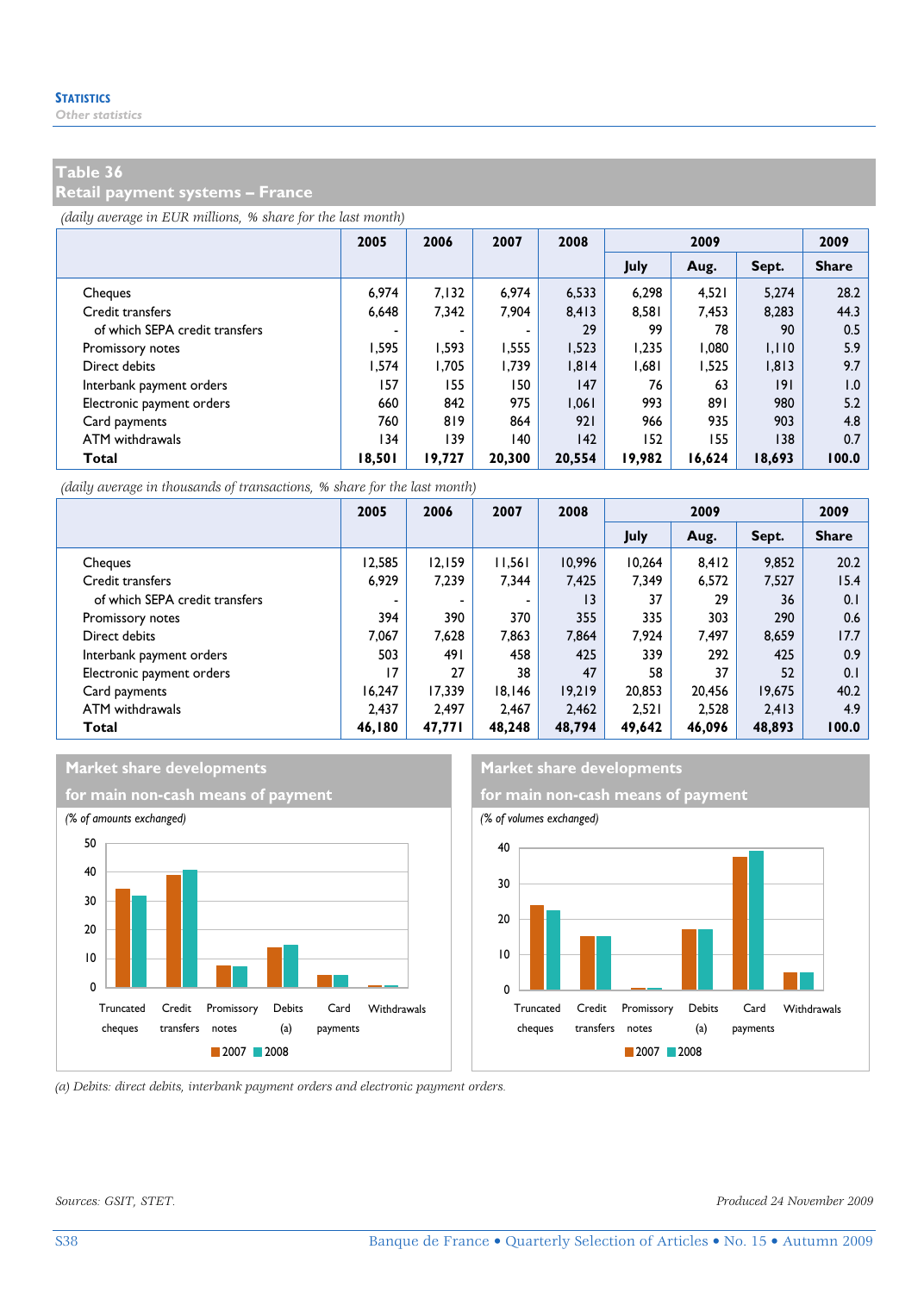**Large-value payment systems – EU** 

*(daily average in EUR billions, % share for the last month)*

|                             | 2005  | 2006  | 2007                     | 2008           | 2009           |              |                | 2009         |
|-----------------------------|-------|-------|--------------------------|----------------|----------------|--------------|----------------|--------------|
|                             |       |       |                          |                | <b>April</b>   | May          | June           | <b>Share</b> |
| France                      | 474   | 530   | 569                      | 398            | 420            | 383          | 387            | 18.9         |
| Germany                     | 539   | 591   | 711                      | 972            | 563            | 530          | 511            | 25.0         |
| Austria                     | 27    | 31    | 35                       | 59             | 30             | 30           | 27             | 1.3          |
| Belgium                     | 67    | 76    | 104                      | 152            | 130            | 120          | Ш              | 5.4          |
| Cyprus                      |       | -     | -                        |                | $\overline{2}$ |              | $\overline{2}$ | 0.1          |
| Spain                       | 291   | 296   | 344                      | 331            | 378            | 365          | 384            | 18.8         |
| Finland                     | 3     | 15    | 24                       | 33             | 32             | 29           | 27             | 1.3          |
| Greece                      | 22    | 27    | 33                       | 30             | 40             | 34           | 40             | 1.9          |
| Ireland                     | 22    | 26    | 29                       | 32             | 31             | 29           | 31             | 1.5          |
| Italy                       | 128   | 148   | 165                      | 221            | 137            | 130          | 134            | 6.6          |
| Luxembourg                  | 26    | 31    | 39                       | 60             | 43             | 42           | 41             | 2.0          |
| Malta                       | -     | -     | $\overline{\phantom{0}}$ | 0              | 0              | 0            | $\mathbf{0}$   | 0.0          |
| Netherlands (a)             | 96    | 100   | 2                        | 264            | 251            | 256          | 265            | 13.0         |
| Portugal                    | 3     | 3     | 3                        | 16             | 4              | 3            | 17             | 0.8          |
| Slovakia                    |       | -     | -                        |                | 3              | 3            | 3              | 0.1          |
| Slovenia                    |       | -     | 2                        | $\overline{2}$ | $\overline{2}$ | $\mathbf{c}$ | $\mathfrak{p}$ | 0.1          |
| Total TARGET2 euro area (b) | 1,718 | 1,884 | 2,189                    | 2,571          | 2,077          | 1,968        | 1,982          | 96.8         |
| Non-euro area               | 185   | 208   | 229                      | 96             | 79             | 69           | 65             | 3.2          |
| Total TARGET2 EU (b)        | 1,902 | 2,092 | 2,419                    | 2,667          | 2,156          | 2,037        | 2,047          | 100.0        |
| Eurol (c)                   | 167   | 189   | 228                      | 287            | 276            | 262          | 262            |              |



*The sum of the components may not be equal to the total (or to 100) due to rounding.* 

*Since January 2009, a new methodology for collecting and reporting statistics has been established on the TARGET2 data to improve data quality. This must be taken into account when comparing 2009 data with previous data.* 

*(a) Since 19 May 2008, the operations of the United Kingdom pass in transit by this country.* 

*(b) Variable composition according to the countries which participate in the systems of payment in euro.* 

*(c) Euro1 (EBA): clearing system of the Euro Banking Association. Euro1 data include retail payments recorded in STEP1.*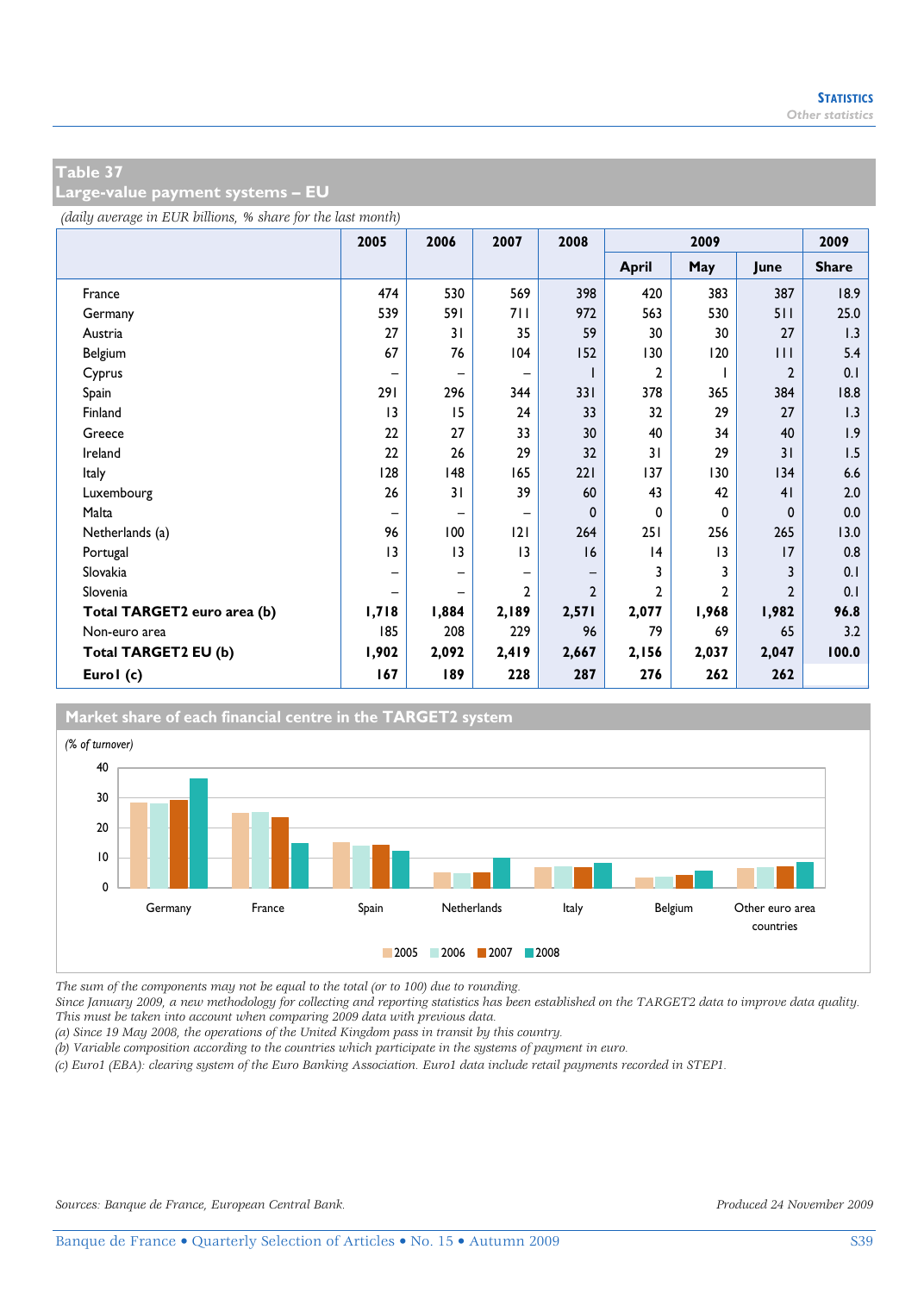**Large-value payment systems – EU** 

*(daily average in number of transactions, % share for the last month)*

|                             | 2005          | 2006    | 2007    | 2008    | 2009    |         |         | 2009         |
|-----------------------------|---------------|---------|---------|---------|---------|---------|---------|--------------|
|                             |               |         |         |         | April   | May     | June    | <b>Share</b> |
| France                      | 16823         | 17953   | 19 192  | 25 992  | 31894   | 28 6 14 | 31 567  | 9,3          |
| Germany                     | 139 195       | 148 613 | 164 187 | 181 625 | 184722  | 174 598 | 171 536 | 50,4         |
| Austria                     | <b>II 406</b> | 13 073  | 15 2 22 | 14 199  | 6 5 3 7 | 6 2 3 4 | 6 0 3 6 | 1,8          |
| Belgium                     | 6874          | 6802    | 7993    | 9884    | 9 0 0 6 | 7747    | 8 0 7 7 | 2,4          |
| Cyprus                      |               |         |         | 392     | 338     | 361     | 384     | 0,1          |
| Spain                       | 26 307        | 37 439  | 41 792  | 36 167  | 31741   | 30 788  | 30 513  | 9,0          |
| Finland                     | 1136          | 1223    | 392     | 587     | 1653    | 1655    | 1682    | 0,5          |
| Greece                      | 5 4 2 5       | 5951    | 6 3 3 4 | 5 1 1 7 | 5780    | 5 944   | 5 7 7 8 | 1,7          |
| Ireland                     | 4 2 7 4       | 4775    | 5 3 3 4 | 5 139   | 4 9 5 4 | 4 6 7 8 | 4 6 7 6 | 1,4          |
| Italy                       | 40 40 6       | 42 934  | 45 111  | 36 491  | 35 797  | 35 299  | 34 164  | 10,0         |
| Luxembourg                  | 2011          | 2631    | 3 3 9 9 | 3 0 3 7 | 3 1 6 0 | 2 9 2 0 | 2835    | 0,8          |
| Malta                       |               |         | -       | 50      | 56      | 60      | 58      | 0,0          |
| Netherlands (a)             | 17467         | 17849   | 27 685  | 37 745  | 35 224  | 33 5 20 | 32 36 1 | 9,5          |
| Portugal                    | 4 2 2 5       | 4 190   | 4 7 7 4 | 5 0 7 2 | 4 2 4 0 | 4 185   | 4 2 2 2 | 1,2          |
| Slovakia                    |               |         |         |         | 664     | 599     | 617     | 0,2          |
| Slovenia                    |               |         | 3 1 5 2 | 3018    | 3 197   | 3 0 5 5 | 3 0 0 5 | 0,9          |
| Total TARGET2 euro area (b) | 275 548       | 303 433 | 345 569 | 365 514 | 358 964 | 340 257 | 337 511 | 99,2         |
| Non-euro area               | 20 758        | 22 763  | 20 6 11 | 4 4 5 3 | 2938    | 2 6 5 3 | 2 677   | 0,8          |
| Total TARGET2 EU (b)        | 296 306       | 326 196 | 366 179 | 369 967 | 361 902 | 342 910 | 340 188 | 100,0        |
| Eurol (c)                   | 180 595       | 187 163 | 211 217 | 250 766 | 243 336 | 230 235 | 229 368 |              |



*The sum of the components may not be equal to the total (or to 100) due to rounding.* 

*Since January 2009, a new methodology for collecting and reporting statistics has been established on the TARGET2 data to improve data quality. This must be taken into account when comparing 2009 data with previous data.* 

*(a) Since 19 May 2008, the operations of the United Kingdom pass in transit by this country.* 

*(b) Variable composition according to the countries which participate in the systems of payment in euro.* 

*(c) Euro1 (EBA): clearing system of the Euro Banking Association. Euro1 data include retail payments recorded in STEP1.*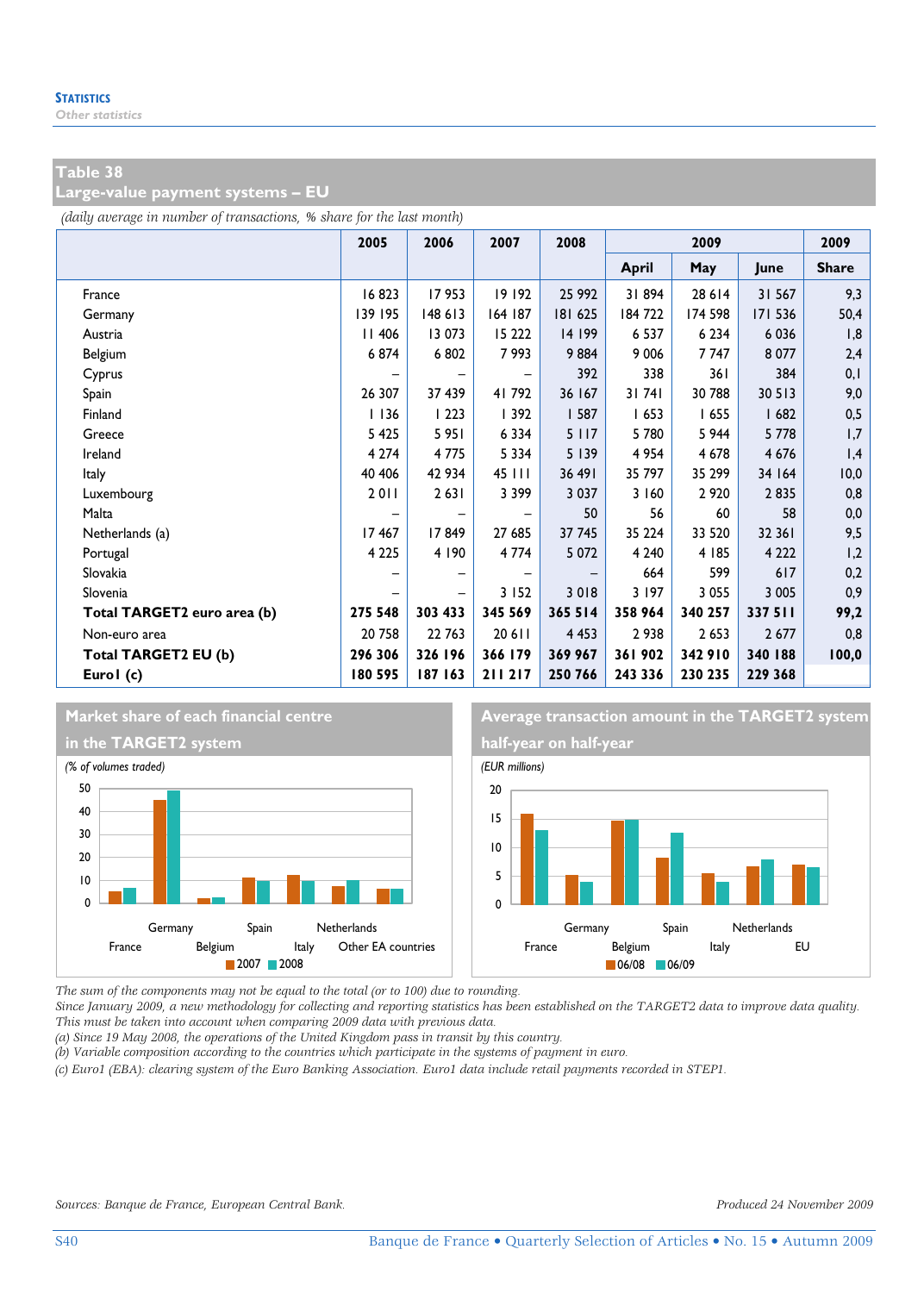**Large-value payment systems – France** 

*(daily average in EUR billions, % share for the last month)*

|                                        | 2005 | 2006 | 2007 | 2008  | 2009  |       |       | 2009         |
|----------------------------------------|------|------|------|-------|-------|-------|-------|--------------|
|                                        |      |      |      |       | Aug.  | Sept. | Oct.  | <b>Share</b> |
| Collateral used in domestic TARGET (b) |      |      |      |       |       |       |       |              |
| French negotiable securities           | 14.6 | 14.2 | 11.5 | 51.2  | 116.2 | 114.6 | 111.5 | 34.7         |
| Private claims                         | 6.3  | 7.4  | 18.6 | 79.9  | 125.7 | 124.6 | 124.8 | 38.8         |
| Securities collateralised through CCBM | 7.4  | 7.2  | 7.2  | 62.8  | 80.6  | 81.2  | 78.0  | 24.3         |
| Other securities (c)                   | 5.6  | 8.4  | 8.8  | 8.2   | 7.8   | 7.7   | 7.3   | 2.3          |
| Total                                  | 33.9 | 37.2 | 46.1 | 202.1 | 330.3 | 328.I | 321.6 | 100.0        |





*(a) Since 18 February 2008, TBF (the French component of TARGET) and PNS systems have been replaced by TARGET2-Banque de France, the single French large-value payment system.* 

*(b) Until 15 February 2008, the indicated amounts corresponded to collateral used for intraday credit in TBF. Since the go-live of the "3G" system (Global management of collateral) and TARGET2-Banque de France on 18 February 2008, the amounts represent the collateral posted in a single pool of assets and that can be used for monetary policy and/or intraday credit operations. (c) Other foreign securities submitted via links between securities settlement systems.* 

*Source: Banque de France. Produced 24 November 2009*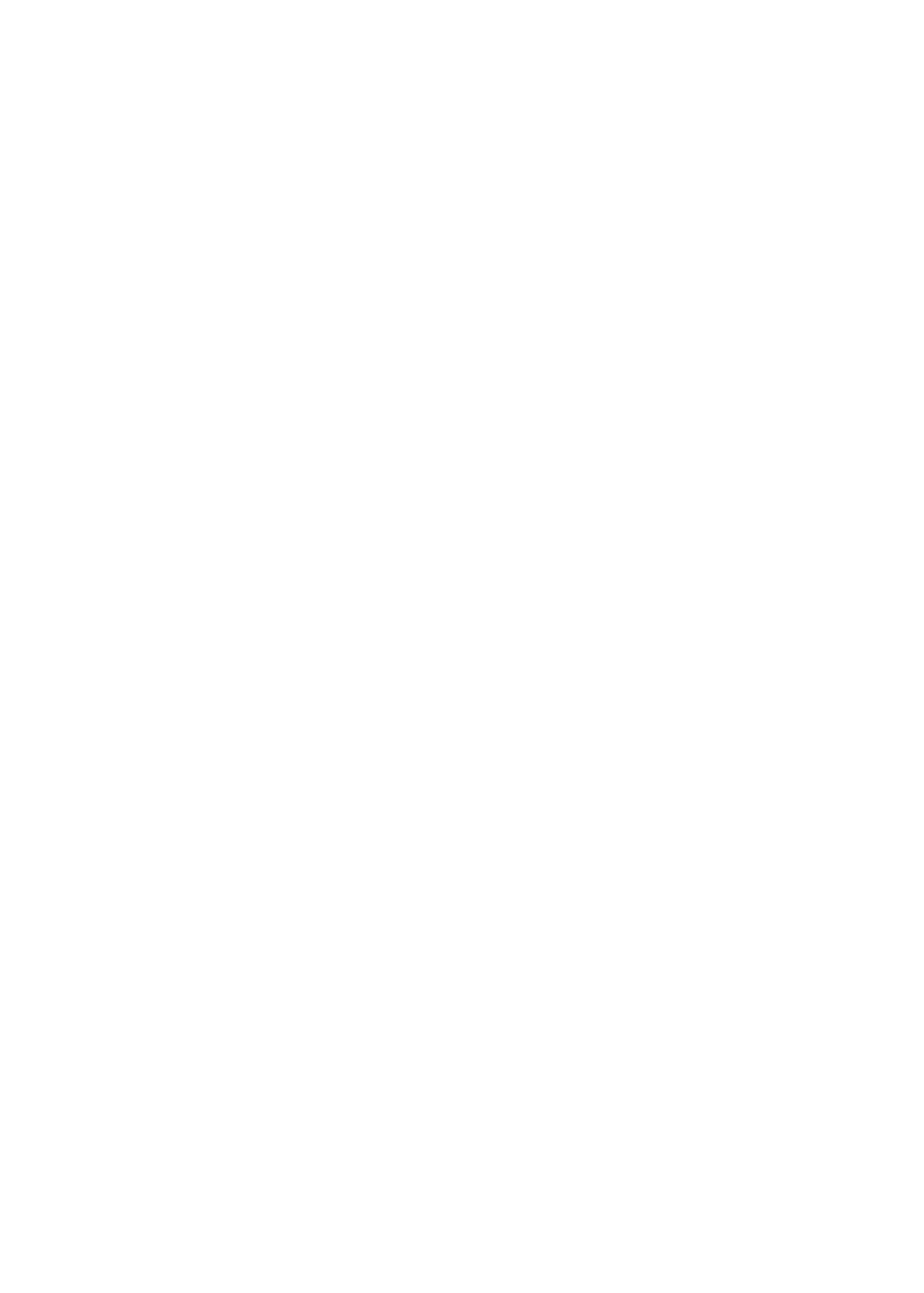#### **Editor**

Banque de France 39 rue Croix des Petits-Champs 75001 Paris

**Managing Editor** Frédéric Peyret

**Editors-in-Chief** Hervé du Boisbaudry, Élisabeth Cosperec

**Reviser** Anthony Dare, Emmanuelle Rozan

**Coordinator** Christine Bescos

**Translations** Anthony Dare, Stéphanie Evans, Simon Strachan

#### **Technical production**

Nicolas Besson, Florence Derboule, Alexandrine Dimouchy, Christian Heurtaux, Aurélien Lefèvre, Isabelle Pasquier

**Statistics** DIRCOM – SPE

#### **Orders**

Banque de France 07-1397 Service de la Documentation et des Relations avec le public 75049 Paris Cedex 01 Tel.: 01 42 92 39 08 Fax: 01 42 92 39 40

**Imprint** Banque de France (SIMA) *The* Quarterly Selection of Articles

*may be downloaded, free of charge, from the Banque de France's website (www.banque-france.fr). Printed versions are available upon request, while stocks last.*

#### **Internet**

*www.banque-france.fr/gb/publications/bulletin/ qsa.htm*